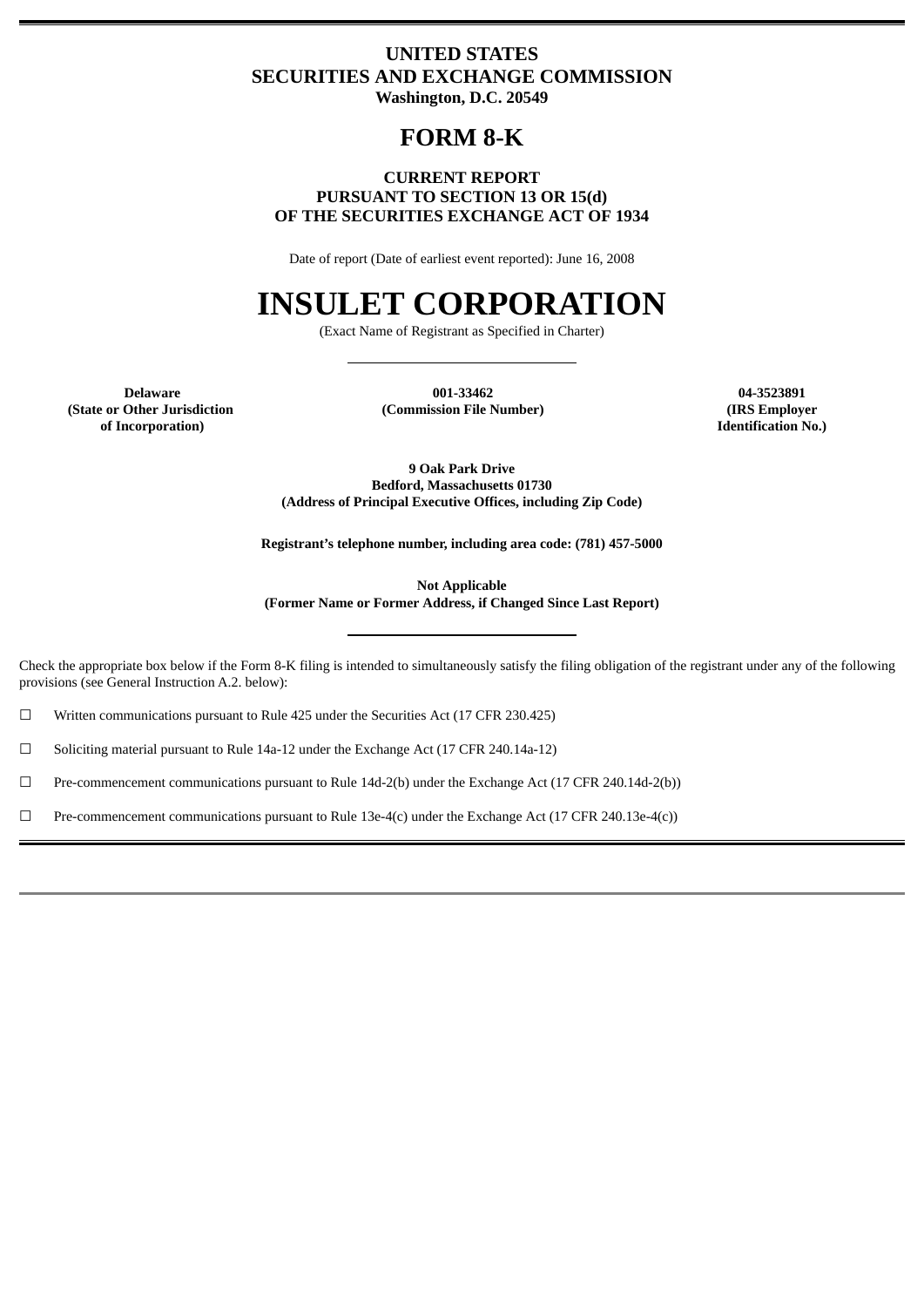#### **Item 1.01. Entry Into a Material Definitive Agreement.**

On June 16, 2008, Insulet Corporation (the "Company") completed its previously announced offering of \$75,000,000 aggregate principal amount of its 5.375% Convertible Senior Notes due 2013 (the "original notes") in a private placement to qualified institutional buyers in the United States in reliance on Rule 144A under the Securities Act of 1933, as amended (the "Securities Act"). On June 16, 2008, the initial purchasers in the offering, J.P. Morgan Securities Inc. and Merrill Lynch, Pierce, Fenner & Smith Incorporated (the "Initial Purchasers"), exercised their option to purchase an additional \$10,000,000 aggregate principal amount of the Company's 5.375% Convertible Senior Notes due 2013 (the "additional notes" and, together with the original notes, the "notes"). On June 19, 2008, the Company completed the sale of the additional notes to the Initial Purchasers. The notes have not been registered under the Securities Act or any state securities laws and may not be sold except in a transaction registered under, or exempt from, the registration provisions of the Securities Act and applicable state securities laws.

The notes were issued pursuant to an indenture, dated as of June 16, 2008 (the "Indenture"), between the Company and Wells Fargo Bank, N.A., as trustee. The notes will bear interest at the rate of 5.375% per year, payable semi-annually in arrears on June 15 and December 15 of each year, beginning on December 15, 2008. The notes will mature on June 15, 2013 unless previously repurchased by the Company or converted in accordance with their terms prior to such date. The notes will not be redeemable at the Company's option prior to the stated maturity date. If a fundamental change, as described in the Indenture, occurs at any time prior to maturity, holders of the notes may require the Company to repurchase their notes in whole or in part for cash equal to 100% of the principal amount of the notes to be repurchased, plus accrued and unpaid interest, including any additional interest, to, but excluding, the date of repurchase.

Holders of the notes may convert their notes at their option prior to the close of business on the business day immediately preceding the stated maturity date at any time beginning on March 15, 2013 and, subject to compliance with procedures described in the Indenture, also under any of the following circumstances:

- **•** during any fiscal quarter after the fiscal quarter ending September 30, 2008 (and only during such fiscal quarter), if the last reported sale price of the Company's common stock for each of at least 20 trading days during the period of 30 consecutive trading days ending on, and including, the last trading day of the immediately preceding fiscal quarter is equal to or greater than 120% of the conversion price of the notes on the last day of such preceding fiscal quarter;
- during the five business-day period after any five consecutive trading-day period in which the trading price per \$1,000 principal amount of the notes for each trading day of such five consecutive trading-day period was less than 98% of the product of the last reported sale price of the Company's common stock and the conversion rate of the notes on each such day; or
- **•** during a specified period and upon the occurrence of specified corporate transactions, including the distribution to all or substantially all holders of the Company's common stock of certain rights, options or warrants to purchase the Company's common stock or certain assets, debt securities or rights to purchase the Company's securities, as well as a fundamental change or a make-whole fundamental change, as described in the Indenture.

The notes have an initial conversion rate of 46.8467 shares of the Company's common stock per \$1,000 principal amount of the notes, representing an initial conversion price of approximately \$21.35 per share of the Company's common stock. If a make-whole fundamental change, as described in the Indenture, occurs and a holder elects to convert the notes in connection with such make-whole fundamental change, holders of the notes may be entitled to an increase in the conversion rate by a number of additional shares of the Company's common stock as described in the Indenture. The conversion rate may also be adjusted under certain other circumstances, as described in the Indenture, including, but not limited to, the issuance of stock dividends and payment of cash dividends.

The notes will be convertible for cash up to their principal amount and shares of the Company's common stock for the remainder of the conversion value in excess of the principal amount.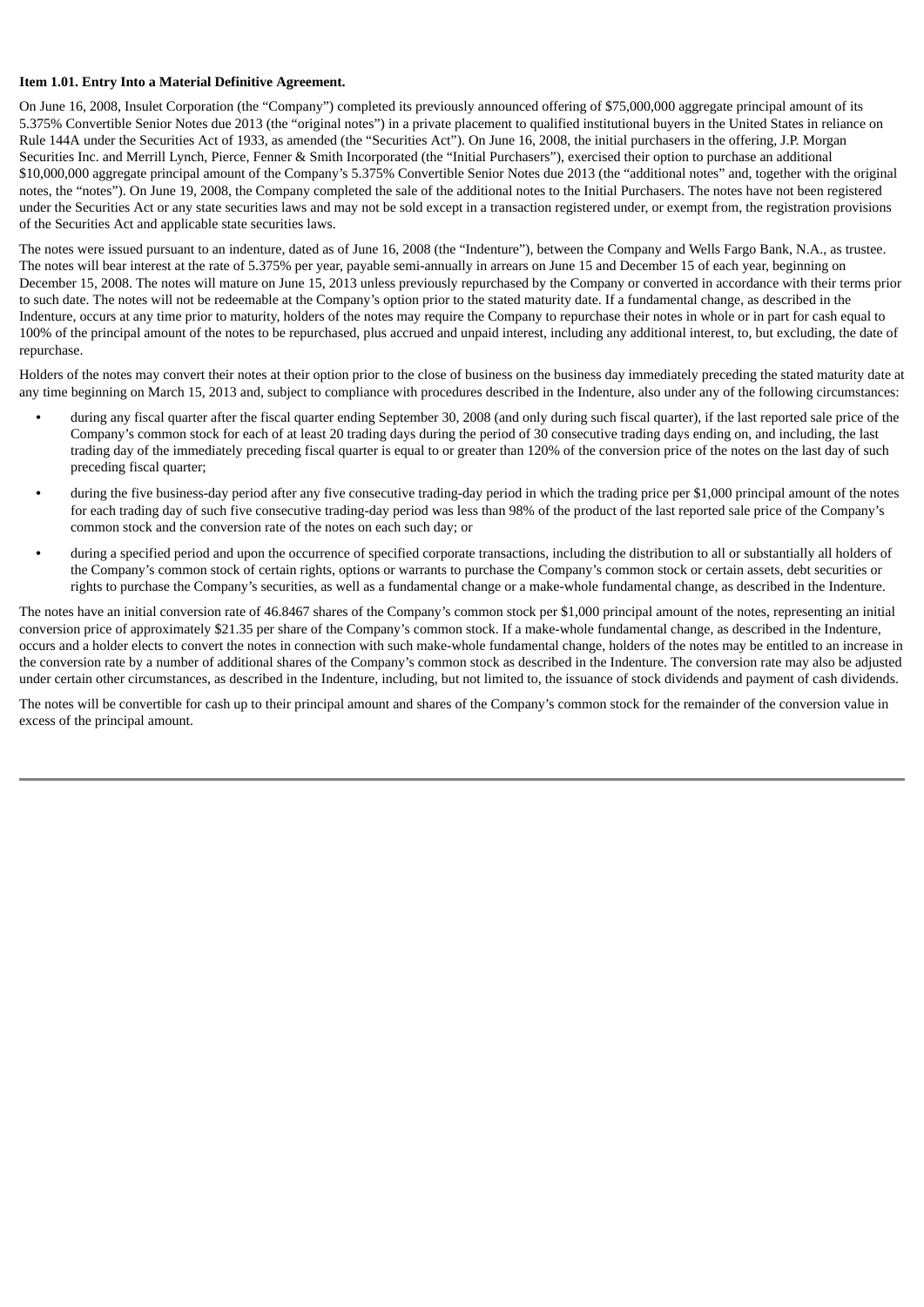In connection with the sale of the notes, the Company entered into a registration rights agreement, dated June 16, 2008 (the "Registration Rights Agreement"), with the Initial Purchasers, pursuant to which the Company has agreed, in certain circumstances, if any of the notes or shares of common stock of the Company, if any, issued upon conversion of the notes constitute registrable securities under the Registration Rights Agreement (the "Registrable Securities"), to file and use commercially reasonable efforts to cause to become effective, a shelf registration statement with the Securities and Exchange Commission with respect to the resale of the Registrable Securities. The Company has also agreed to use commercially reasonable efforts to keep the shelf registration statement, if one is required to be filed, continuously effective, under the Securities Act, until the earliest of: (1) June 19, 2009; (2) the date by which all Registrable Securities have been sold pursuant to the shelf registration statement; and (3) such date as each of the Registrable Securities covered by the shelf registration statement ceases to be a Registrable Security. In addition, pursuant to the Registration Rights Agreement, the Company has agreed to use its commercially reasonably efforts to remove restrictive transfer legends from the notes and shares of common stock of the Company, if any, issuable upon conversion of the notes. If the Company fails to keep such required shelf registration statement effective or remove such restrictive transfer legends, as required under the Registration Rights Agreement, the Company will be obligated to pay additional interest on the notes. The description of the Indenture and the Registration Rights Agreement in this report is a summary and is qualified in its entirety by the respective terms of each agreement, which are filed as Exhibit 4.1 and Exhibit 10.1 hereto, respectively.

The Initial Purchasers and their affiliates have in the past provided and may from time to time in the future provide commercial banking, financial advisory, investment banking and other services to the Company.

Wells Fargo Bank, N.A. may from time to time in the future provide trustee, registrar, exchange agent, conversion agent, paying agent and other services to the Company

#### Item 2.03. Creation of a Direct Financial Obligation or an Obligation under an Off-Balance Sheet Arrangement of a Registrant.

On June 16, 2008, the Company issued \$75,000,000 aggregate principal amount of its 5.375% Convertible Senior Notes due 2013 in a private placement to qualified institutional buyers in the United States in reliance on Rule 144A under the Securities Act. On June 16, 2008, the Initial Purchasers exercised their option to purchase an additional \$10,000,000 aggregate principal amount of the Company's 5.375% Convertible Senior Notes due 2013. On June 19, 2008, the Company issued such additional notes to the Initial Purchasers. The information set forth in Item 1.01, with respect to the terms and other conditions of the notes, is hereby incorporated herein by reference.

# **Item 3.02. Unregistered Sales of Equity Securities.**

The information set forth in Item 1.01 with respect to the notes and the conversion thereof for cash and shares of the Company's common stock, if any, is hereby incorporated herein by reference. The notes and the shares of the Company's common stock, if any, issuable in certain circumstances upon conversion of the notes have not been registered under the Securities Act. The Company offered and sold the notes to the Initial Purchasers in reliance on the exemption from registration provided by Section 4(2) of the Securities Act. The Initial Purchasers then sold the notes to qualified institutional buyers pursuant to the exemption from registration provided by Rule 144A under the Securities Act.

# **Item 9.01. Financial Statements and Exhibits.**

| (d)                | Exhibits.                                                                                                                                                                   |
|--------------------|-----------------------------------------------------------------------------------------------------------------------------------------------------------------------------|
| <b>Exhibit No.</b> | <b>Description</b>                                                                                                                                                          |
| 4.1                | Indenture, dated as of June 16, 2008, between Insulet Corporation and Wells Fargo Bank, N.A.                                                                                |
| 10.1               | Registration Rights Agreement, dated as of June 16, 2008, among Insulet Corporation, J.P. Morgan Securities Inc. and Merrill Lynch,<br>Pierce, Fenner & Smith Incorporated. |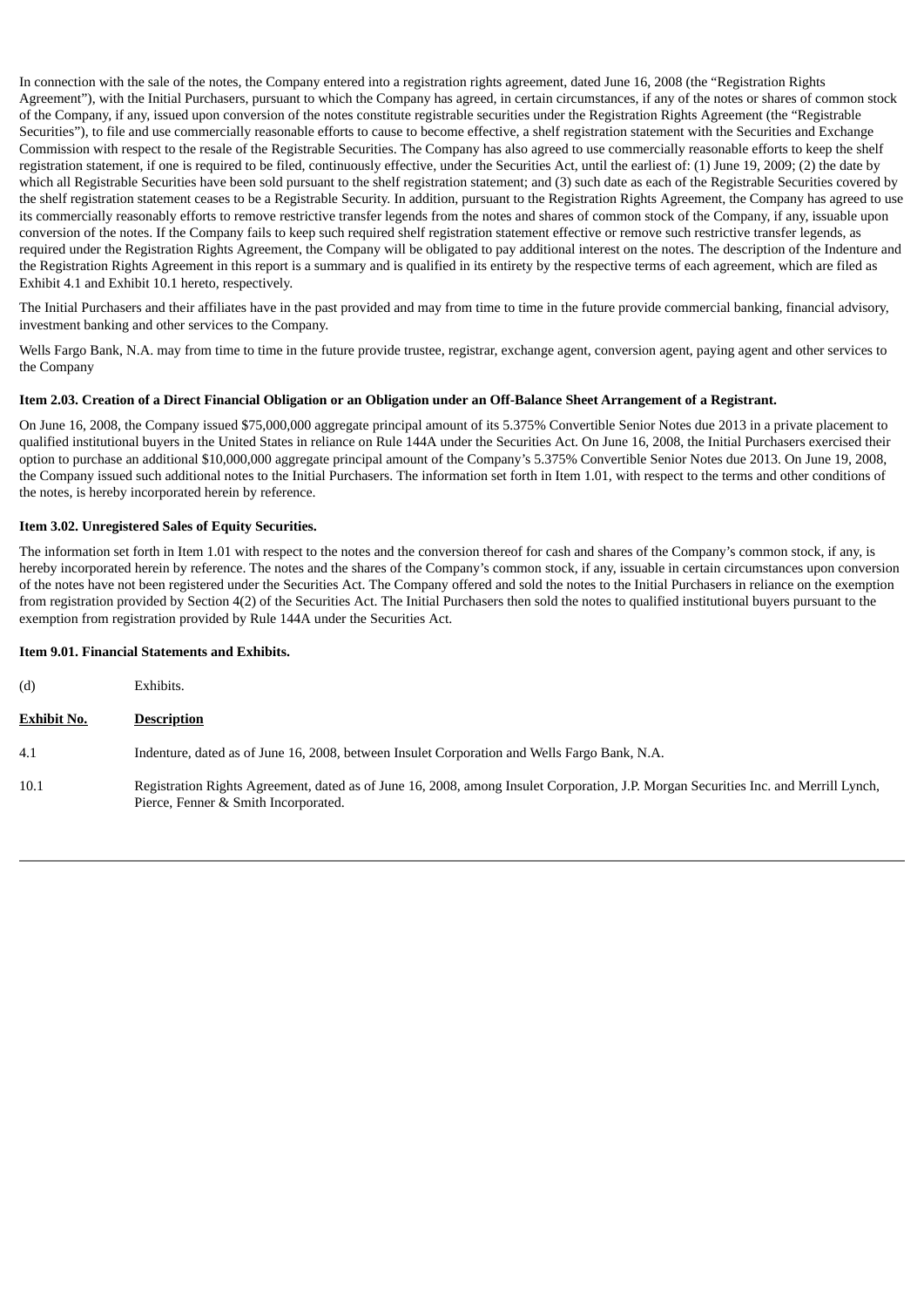# **SIGNATURES**

Pursuant to the requirements of the Securities Exchange Act of 1934, as amended, the registrant has duly caused this report to be signed on its behalf by the undersigned hereunto duly authorized.

INSULET CORPORATION

June 20, 2008 By: /s/ Lars Boesgaard

Lars Boesgaard Vice President of Finance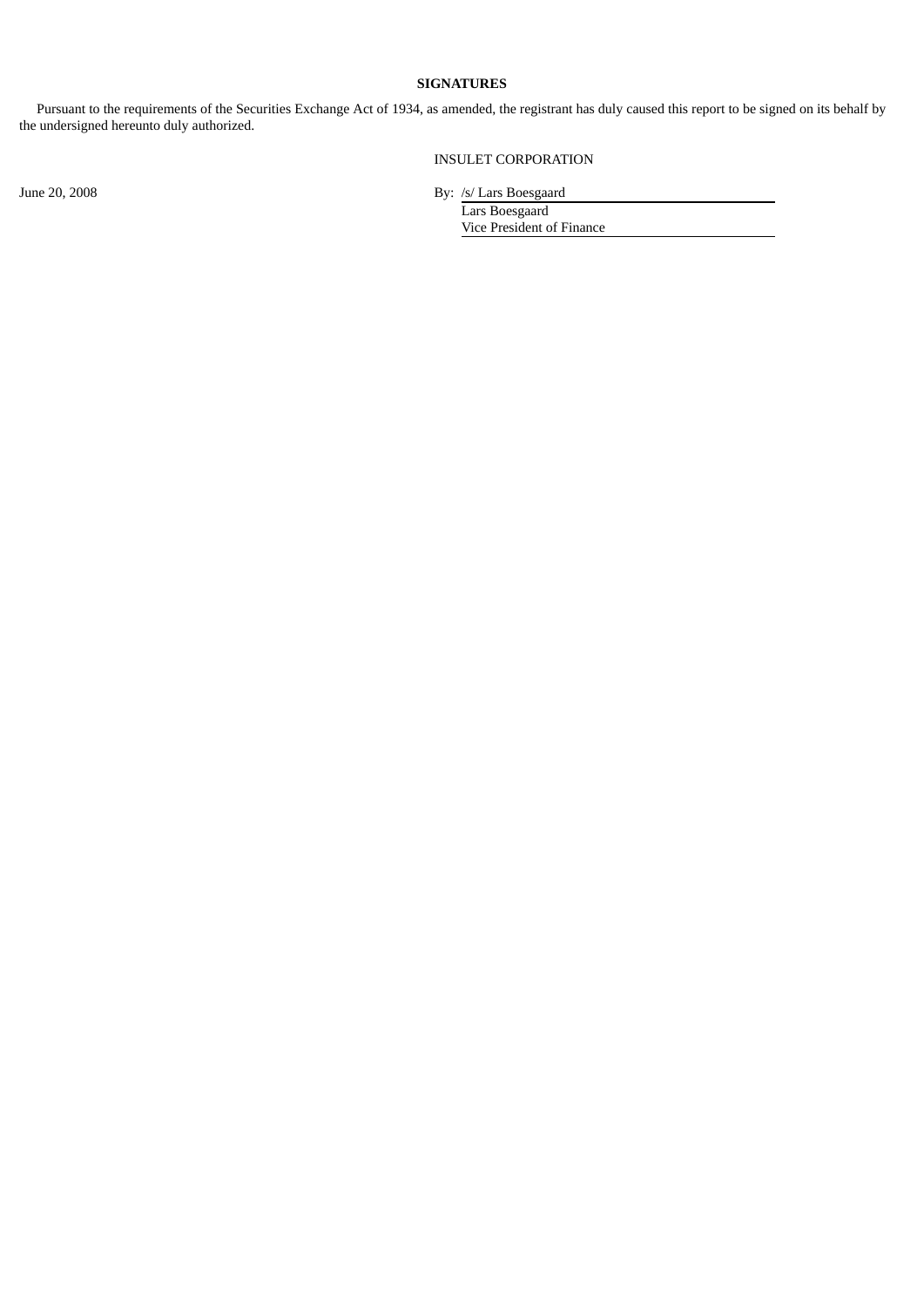# INSULET CORPORATION

AND

WELLS FARGO BANK, N.A.,

# as Trustee

INDENTURE

Dated as of June 16, 2008

5.375% Convertible Senior Notes due 2013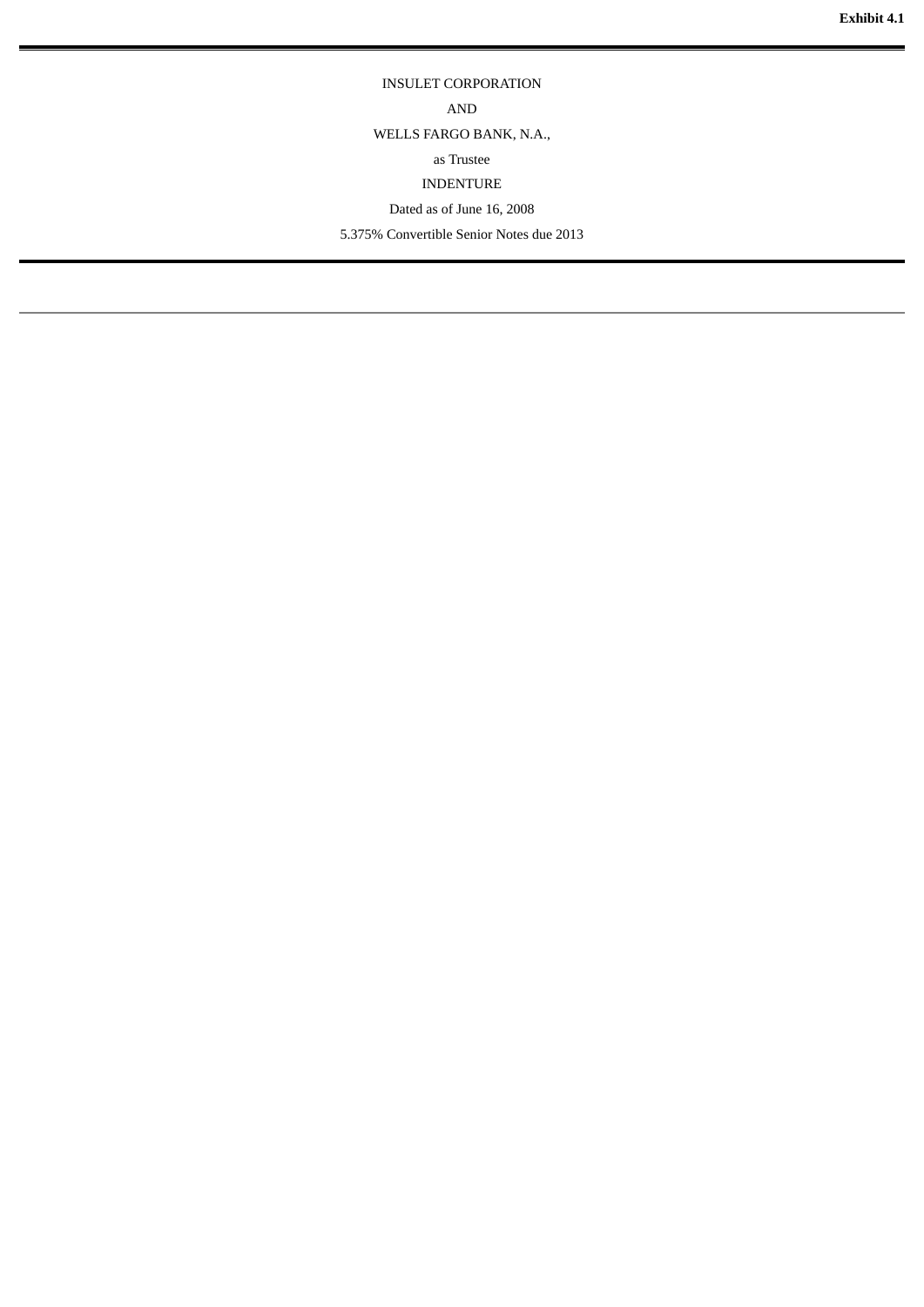# **TABLE OF CONTENTS**

**Page**

| <b>ARTICLE 1 DEFINITIONS</b> |                                                                                      | $\mathbf{1}$ |
|------------------------------|--------------------------------------------------------------------------------------|--------------|
| Section 1.01.                | Definitions                                                                          | $\mathbf{1}$ |
|                              | ARTICLE 2 ISSUE, DESCRIPTION, EXECUTION, REGISTRATION AND EXCHANGE OF NOTES          | 11           |
| Section 2.01.                | <b>Designation and Amount</b>                                                        | 11           |
| Section 2.02.                | Form of Notes                                                                        | 11           |
| Section 2.03.                | Date and Denomination of Notes; Payments of Interest                                 | 12           |
| Section 2.04.                | <b>Payments of Additional Interest</b>                                               | 14           |
| Section 2.05.                | Execution, Authentication and Delivery of Notes                                      | 14           |
| Section 2.06.                | Exchange and Registration of Transfer of Notes; Restrictions on Transfer; Depositary | 14           |
| Section 2.07.                | Mutilated, Destroyed, Lost or Stolen Notes                                           | 21           |
| Section 2.08.                | <b>Temporary Notes</b>                                                               | 22           |
| Section 2.09.                | Cancellation of Notes Paid, Etc.                                                     | 22           |
| Section 2.10.                | <b>CUSIP Numbers</b>                                                                 | 22           |
| Section 2.11.                | Additional Notes; Repurchases                                                        | 22           |
| Section 2.12.                | Automatic Exchange From Restricted Global Note to Unrestricted Global Note           | 23           |
|                              | ARTICLE 3 [INTENTIONALLY OMITTED]                                                    | 24           |
|                              | ARTICLE 4 SATISFACTION AND DISCHARGE                                                 | 24           |
| Section 4.01.                | Satisfaction and Discharge                                                           | 24           |
|                              | ARTICLE 5 PARTICULAR COVENANTS OF THE COMPANY                                        | 24           |
| Section 5.01.                | Payment of Principal, Interest and Additional Interest                               | 24           |
| Section 5.02.                | Maintenance of Office or Agency                                                      | 25           |
| Section 5.03.                | Appointments to Fill Vacancies in Trustee's Office                                   | 25           |
| Section 5.04.                | Provisions as to Paying Agent                                                        | 25           |
| Section 5.05.                | Existence                                                                            | 26           |
| Section 5.06.                | Rule 144A Information Requirement and Annual Reports                                 | 26           |
| Section 5.07.                | Stay, Extension and Usury Laws                                                       | 27           |
| Section 5.08.                | Compliance Certificate; Statements as to Defaults                                    | 27           |
| Section 5.09.                | Additional Interest and Supplementary Interest                                       | 28           |
| Section 5.10.                | <b>Further Instruments and Acts</b>                                                  | 28           |
|                              |                                                                                      |              |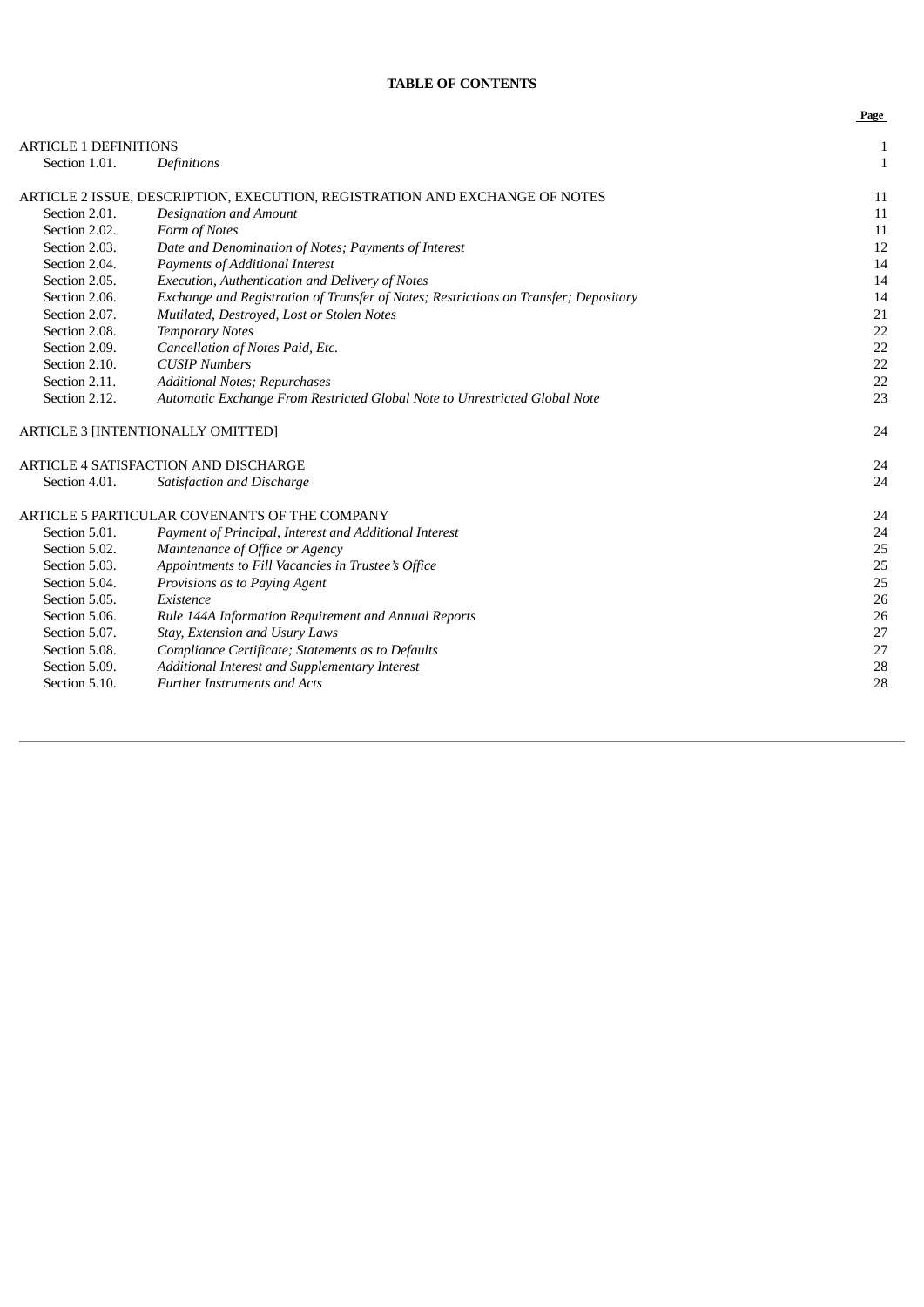|               |                                                                            | Page |
|---------------|----------------------------------------------------------------------------|------|
|               | ARTICLE 6 LISTS OF NOTEHOLDERS AND REPORTS BY THE COMPANY AND THE TRUSTEE  | 28   |
| Section 6.01. | <b>Lists of Noteholders</b>                                                | 28   |
| Section 6.02. | Preservation and Disclosure of Lists                                       | 28   |
| Section 6.03. | <b>Reports by Trustee</b>                                                  | 29   |
|               | <b>ARTICLE 7 DEFAULTS AND REMEDIES</b>                                     | 29   |
| Section 7.01. | <b>Events of Default</b>                                                   | 29   |
| Section 7.02. | Payments of Notes on Default; Suit Therefor                                | 32   |
| Section 7.03. | Application of Monies Collected by Trustee                                 | 34   |
| Section 7.04. | Proceedings by Noteholders                                                 | 34   |
| Section 7.05. | Proceedings by Trustee                                                     | 35   |
| Section 7.06. | Remedies Cumulative and Continuing                                         | 35   |
| Section 7.07. | Direction of Proceedings and Waiver of Defaults by Majority of Noteholders | 36   |
| Section 7.08. | Notice of Defaults                                                         | 36   |
| Section 7.09. | <b>Undertaking to Pay Costs</b>                                            | 36   |
|               | <b>ARTICLE 8 CONCERNING THE TRUSTEE</b>                                    | 37   |
| Section 8.01. | Duties and Responsibilities of Trustee                                     | 37   |
| Section 8.02. | Reliance on Documents, Opinions, Etc.                                      | 38   |
| Section 8.03. | No Responsibility for Recitals, Etc.                                       | 39   |
| Section 8.04. | Trustee, Paying Agents, Conversion Agents or Registrar May Own Notes       | 40   |
| Section 8.05. | Monies to Be Held in Trust                                                 | 40   |
| Section 8.06. | Compensation and Expenses of Trustee                                       | 40   |
| Section 8.07. | Officers' Certificate as Evidence                                          | 41   |
| Section 8.08. | Conflicting Interests of Trustee                                           | 41   |
| Section 8.09. | <b>Eligibility of Trustee</b>                                              | 41   |
| Section 8.10. | Resignation or Removal of Trustee                                          | 41   |
| Section 8.11. | Acceptance by Successor Trustee                                            | 43   |
| Section 8.12. | Succession by Merger, Etc.                                                 | 43   |
| Section 8.13. | Limitation on Rights of Trustee as Creditor                                | 44   |

ii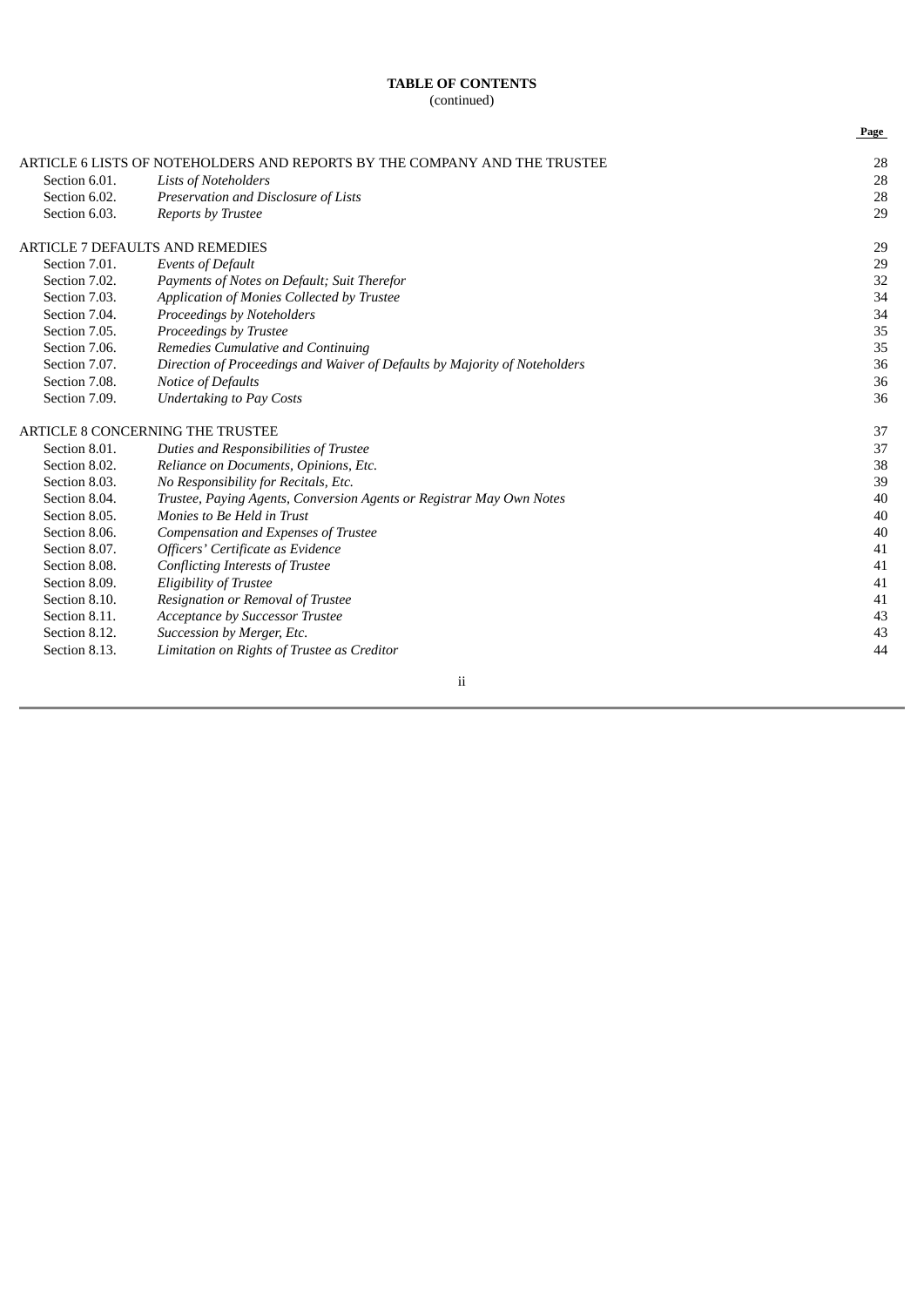|                |                                                                            | Page |
|----------------|----------------------------------------------------------------------------|------|
|                | ARTICLE 9 CONCERNING THE NOTEHOLDERS                                       | 44   |
| Section 9.01.  | <b>Action by Noteholders</b>                                               | 44   |
| Section 9.02.  | Proof of Execution by Noteholders                                          | 44   |
| Section 9.03.  | Who Are Deemed Absolute Owners                                             | 44   |
| Section 9.04.  | Company-Owned Notes Disregarded                                            | 45   |
| Section 9.05.  | Revocation of Consents; Future Holders Bound                               | 45   |
|                | <b>ARTICLE 10 NOTEHOLDERS' MEETINGS</b>                                    | 45   |
| Section 10.01. | Purpose of Meetings                                                        | 46   |
| Section 10.02. | Call of Meetings by Trustee                                                | 46   |
| Section 10.03. | Call of Meetings by Company or Noteholders                                 | 46   |
| Section 10.04. | <b>Qualifications for Voting</b>                                           | 46   |
| Section 10.05. | Regulations                                                                | 47   |
| Section 10.06. | Voting                                                                     | 47   |
| Section 10.07. | No Delay of Rights by Meeting                                              | 47   |
|                | <b>ARTICLE 11 SUPPLEMENTAL INDENTURES</b>                                  | 48   |
| Section 11.01. | Supplemental Indentures Without Consent of Noteholders                     | 48   |
| Section 11.02. | Supplemental Indentures With Consent of Noteholders                        | 48   |
| Section 11.03. | <b>Effect of Supplemental Indentures</b>                                   | 50   |
| Section 11.04. | <b>Notation on Notes</b>                                                   | 50   |
| Section 11.05. | Evidence of Compliance of Supplemental Indenture to Be Furnished Trustee   | 50   |
|                | ARTICLE 12 CONSOLIDATION, MERGER, SALE, CONVEYANCE AND LEASE               | 50   |
| Section 12.01. | Company May Consolidate, Etc.                                              | 50   |
| Section 12.02. | Successor Corporation to Be Substituted                                    | 51   |
| Section 12.03. | Opinion of Counsel to Be Given Trustee                                     | 52   |
|                | ARTICLE 13 IMMUNITY OF INCORPORATORS, STOCKHOLDERS, OFFICERS AND DIRECTORS | 52   |
| Section 13.01. | Indenture and Notes Solely Corporate Obligations                           | 52   |
|                | <b>ARTICLE 14 [INTENTIONALLY OMITTED]</b>                                  | 52   |
|                | <b>ARTICLE 15 CONVERSION OF NOTES</b>                                      | 52   |
| Section 15.01. | <b>Conversion Privilege</b>                                                | 52   |
|                |                                                                            |      |

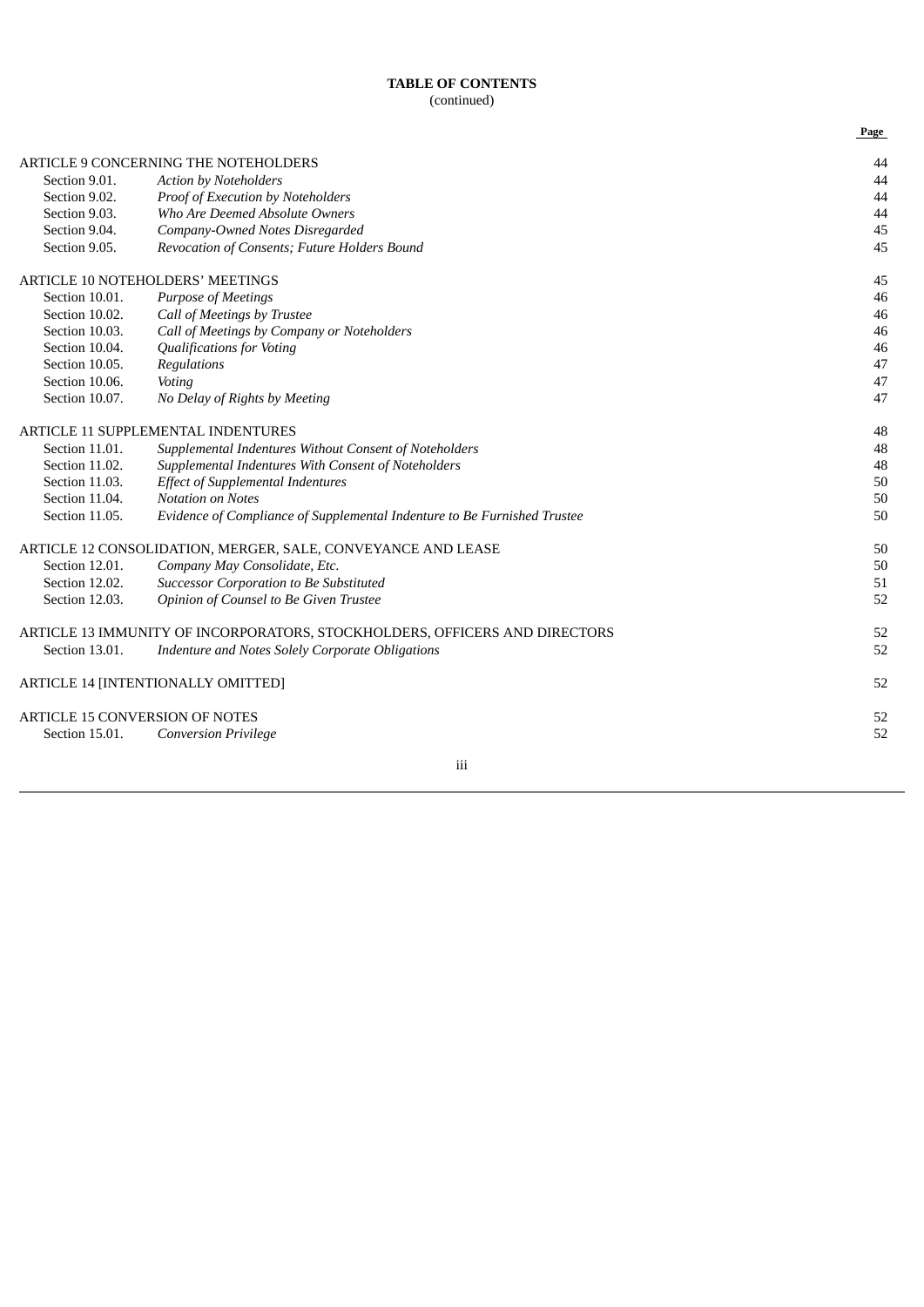|                |                                                                                                             | Page |
|----------------|-------------------------------------------------------------------------------------------------------------|------|
| Section 15.02. | <b>Conversion Procedure</b>                                                                                 | 54   |
| Section 15.03. | Increased Conversion Rate Applicable to Certain Notes Surrendered in Connection with Make-Whole Fundamental |      |
|                | Changes                                                                                                     | 57   |
| Section 15.04. | <b>Adjustment of Conversion Rate</b>                                                                        | 59   |
| Section 15.05. | Shares to Be Fully Paid                                                                                     | 68   |
| Section 15.06. | Effect of Reclassification, Consolidation, Merger or Sale                                                   | 68   |
| Section 15.07. | <b>Certain Covenants</b>                                                                                    | 71   |
| Section 15.08. | Responsibility of Trustee                                                                                   | 71   |
| Section 15.09. | Notice to Holders Prior to Certain Actions                                                                  | 72   |
| Section 15.10. | Stockholder Rights Plans                                                                                    | 72   |
| Section 15.11. | Exchange in Lieu of Conversion                                                                              | 73   |
| Section 15.12. | Limit on Issuance of Shares of Common Stock upon Conversion                                                 | 73   |
|                | ARTICLE 16 REPURCHASE OF NOTES AT OPTION OF HOLDERS                                                         | 73   |
| Section 16.01. | Repurchase at Option of Holders upon a Fundamental Change                                                   | 74   |
| Section 16.02. | Withdrawal of Fundamental Change Repurchase Notice                                                          | 76   |
| Section 16.03. | Deposit of Fundamental Change Repurchase Price                                                              | 77   |
|                | ARTICLE 17 MISCELLANEOUS PROVISIONS                                                                         | 77   |
| Section 17.01. | Provisions Binding on Company's Successors                                                                  | 77   |
| Section 17.02. | <b>Official Acts by Successor Corporation</b>                                                               | 78   |
| Section 17.03. | Addresses for Notices, Etc.                                                                                 | 78   |
| Section 17.04. | Governing Law                                                                                               | 78   |
| Section 17.05. | Evidence of Compliance with Conditions Precedent; Certificates and Opinions of Counsel to Trustee           | 79   |
| Section 17.06. | <b>Legal Holidays</b>                                                                                       | 79   |
| Section 17.07. | No Security Interest Created                                                                                | 79   |
| Section 17.08. | <b>Trust Indenture Act</b>                                                                                  | 79   |
| Section 17.09. | <b>Benefits of Indenture</b>                                                                                | 79   |
| Section 17.10. | Table of Contents, Headings, Etc.                                                                           | 80   |
| Section 17.11. | <b>Authenticating Agent</b>                                                                                 | 80   |
|                | iv                                                                                                          |      |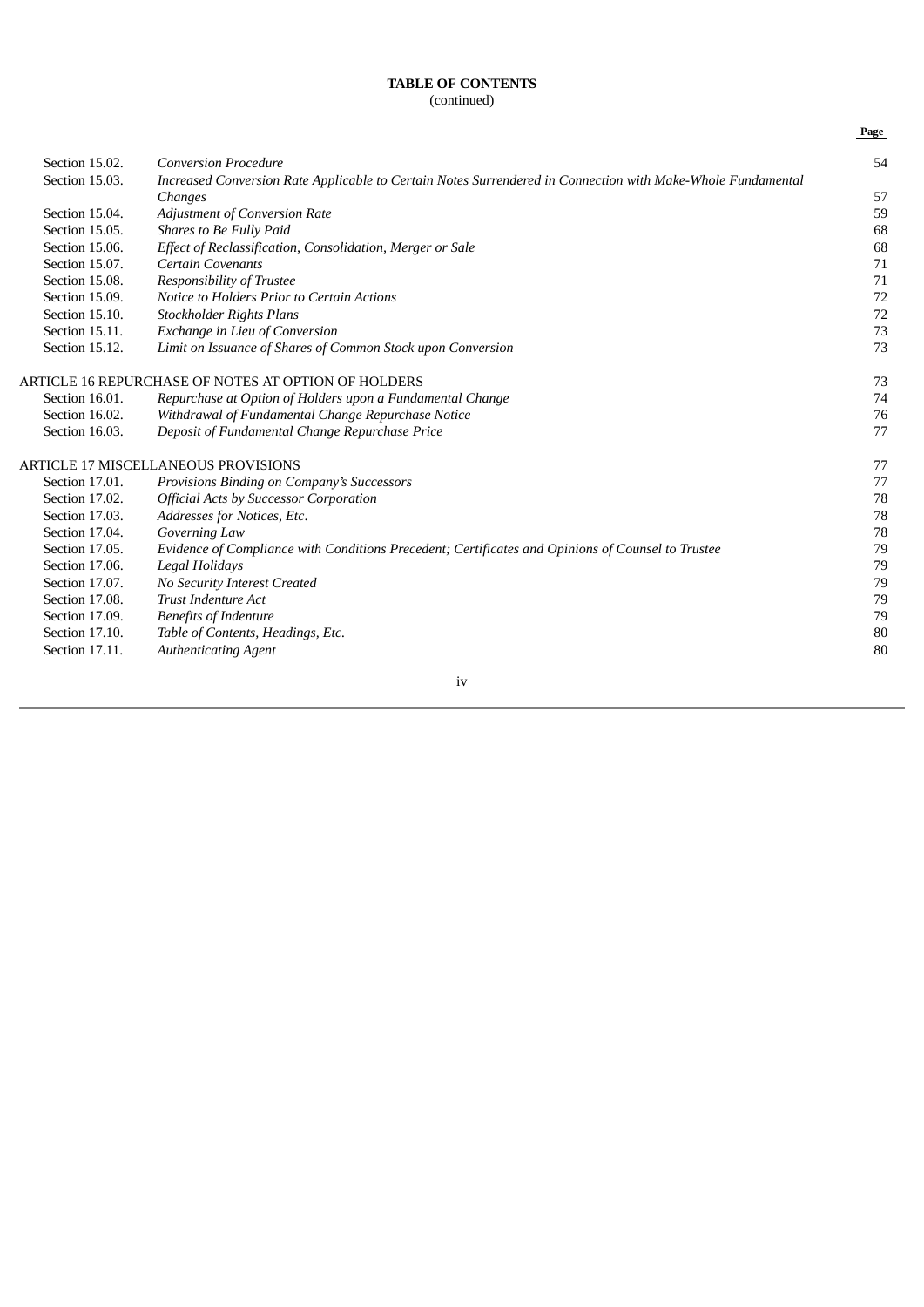|                 |                                              | Page  |
|-----------------|----------------------------------------------|-------|
| Section 17.12.  | <b>Execution in Counterparts</b>             | 81    |
| Section 17.13.  | Severability                                 | 81    |
| Section 17.14.  | Waiver of Jury Trial                         | 81    |
| Section 17.15.  | Force Majeure                                | 81    |
| <b>EXHIBITS</b> |                                              |       |
| Exhibit A       | Form of Note                                 | $A-1$ |
| Exhibit B       | Form of Notice of Conversion                 | $B-1$ |
| Exhibit C       | Form of Fundamental Change Repurchase Notice | $C-1$ |
| Exhibit D       | Form of Assignment and Transfer              | $D-1$ |
|                 |                                              |       |

# v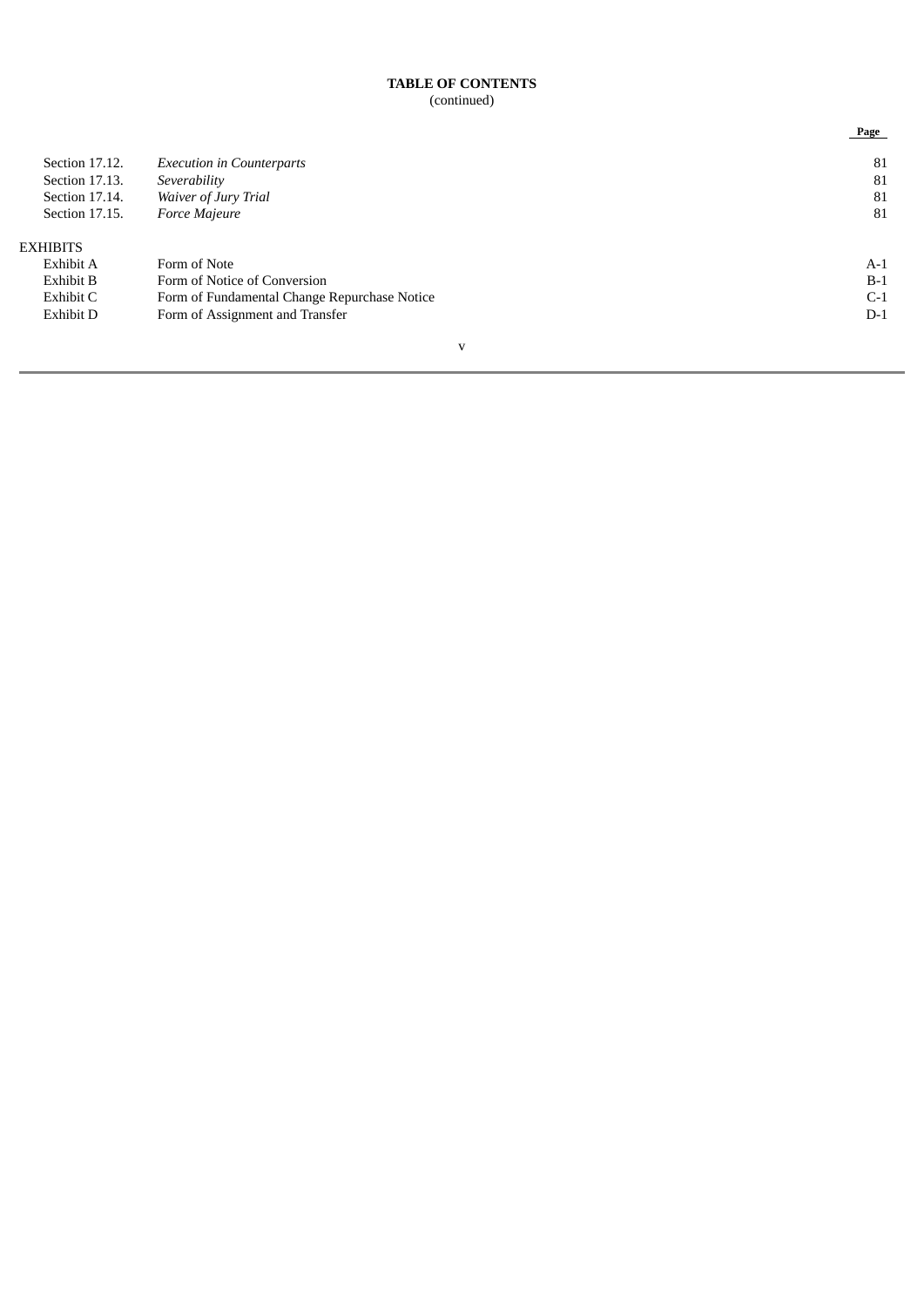#### CROSS-REFERENCE TABLE

| $\mathbf{TIA}$<br>Section | $\label{eq:Indenture} \textbf{Indenture}$<br><b>Section</b> |
|---------------------------|-------------------------------------------------------------|
| 310(a)(1)                 | 8.09                                                        |
| (a)(2)                    | 8.09                                                        |
| (a)(3)                    | N.A.                                                        |
| (a)(4)                    | N.A.                                                        |
| (a)(5)                    | 8.09                                                        |
| (b)                       | $\boldsymbol{8.08}$                                         |
| (c)                       | N.A.                                                        |
| 311(a)                    | 8.13                                                        |
| (b)                       | 8.13                                                        |
| (c)                       | N.A.                                                        |
| 312(a)                    | 6.01                                                        |
| (b)                       | 6.02(b)                                                     |
| (c)                       | 6.02(c)                                                     |
| 313(a)                    | 6.03                                                        |
| (b)(1)                    | N.A.                                                        |
| (b)(2)                    | 6.03                                                        |
| (c)                       | 6.03; 17.03                                                 |
| (d)                       | 6.03(b)                                                     |
| 314(a)                    | 5.06; 5.08                                                  |
| (b)                       | N.A.                                                        |
| (c)(1)                    | 17.05                                                       |
| (c)(2)                    | 17.05                                                       |
| (c)(3)                    | N.A.                                                        |
| (d)                       | N.A.                                                        |
| (e)                       | 17.05                                                       |
| (f)                       | N.A.                                                        |
| 315(a)                    | 8.01; 8.02                                                  |
| (b)                       | 7.08; 17.03                                                 |
| (c)                       | $\, 8.01 \,$                                                |
| (d)                       | 8.01                                                        |
| (e)                       | 7.09                                                        |
| 316(a)(last sentence)     | 9.04                                                        |
| (a)(1)(A)                 | 7.07                                                        |
| (a)(1)(B)                 | 7.07                                                        |
| (a)(2)                    | N.A.                                                        |
| (b)                       | 7.04                                                        |
| (c)                       | 9.01                                                        |
| 317(a)(1)                 | 7.02; 7.05                                                  |
| (a)(2)                    | 7.02                                                        |
| (b)                       | 5.04                                                        |
| 318(a)                    | 17.08                                                       |
|                           |                                                             |

N.A. means not applicable

Note: This Cross-Reference table shall not, for any purpose, be deemed to be part of this Indenture.

#### vi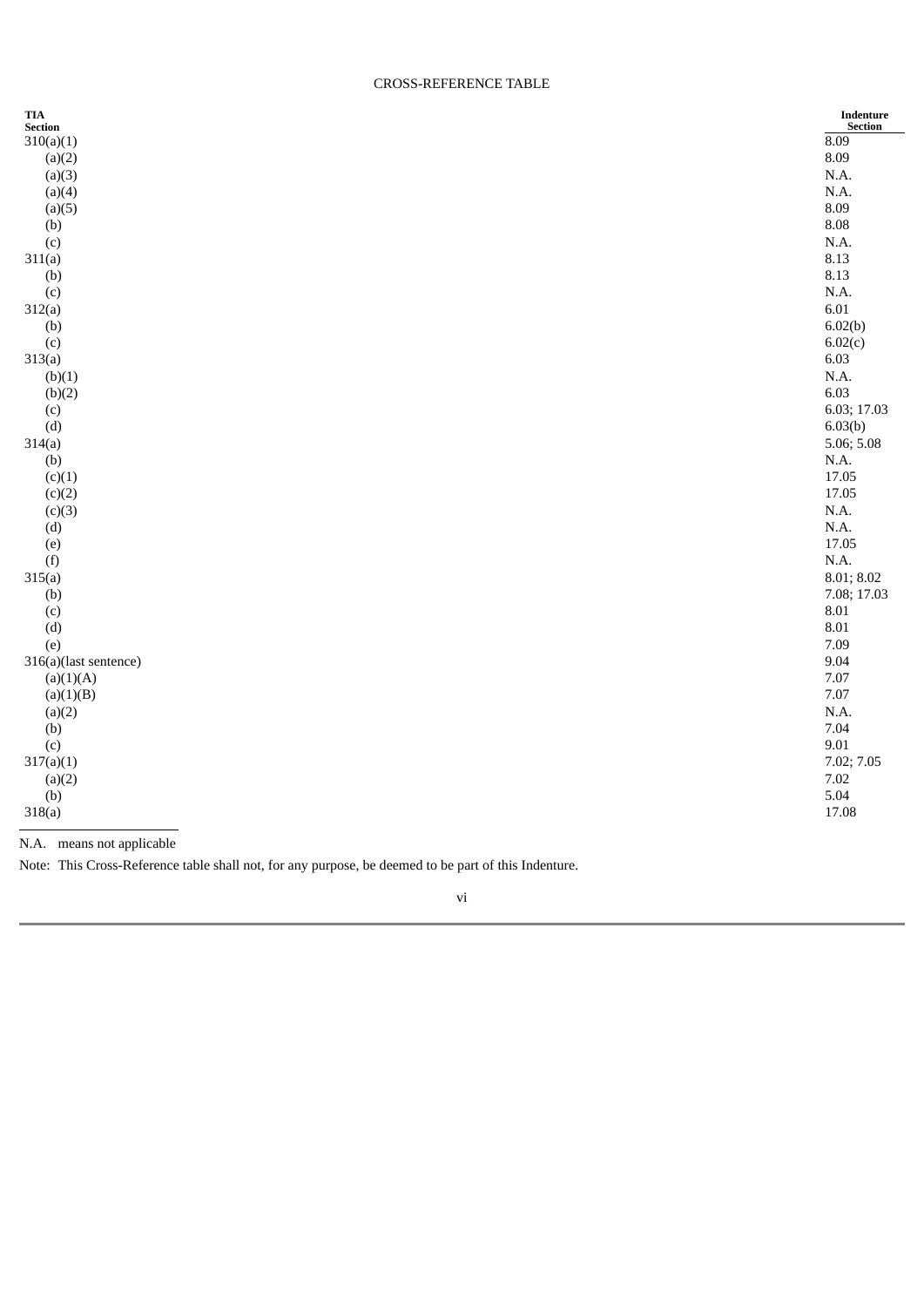INDENTURE dated as of June 16, 2008 between Insulet Corporation, a Delaware corporation, as issuer (the "**Company**") and Wells Fargo Bank, N.A., a national banking association, as trustee (the "**Trustee**").

#### WITNESSETH:

WHEREAS, for its lawful corporate purposes, the Company has duly authorized the issue of its 5.375% Convertible Senior Notes due 2013 (hereinafter sometimes called the "Notes"), initially in an aggregate principal amount not to exceed \$75,000,000 (or \$85,000,000 if the Initial Purchasers exercise their option to purchase additional Notes in full as set forth in the Purchase Agreement), and in order to provide the terms and conditions upon which the Notes are to be authenticated, issued and delivered, the Company has duly authorized the execution and delivery of this Indenture; and

WHEREAS, the Form of Note, the certificate of authentication to be borne by each Note, the Form of Notice of Conversion, the Form of Fundamental Change Repurchase Notice and the Form of Assignment and Transfer to be borne by the Notes are to be substantially in the forms hereinafter provided for; and

WHEREAS, all acts and things necessary to make the Notes, when executed by the Company and authenticated and delivered by the Trustee or a duly authorized authenticating agent, the valid, binding and legal obligations of the Company, and to constitute a valid agreement according to its terms, have been done and performed, and the execution of this Indenture and the issue hereunder of the Notes have in all respects been duly authorized.

#### NOW, THEREFORE, THIS INDENTURE WITNESSETH:

That in order to declare the terms and conditions upon which the Notes are, and are to be, authenticated, issued and delivered, and in consideration of the premises and of the purchase and acceptance of the Notes by the holders thereof, the Company covenants and agrees with the Trustee for the equal and proportionate benefit of the respective holders from time to time of the Notes (except as otherwise provided below), as follows:

# ARTICLE 1

# DEFINITIONS

Section 1.01. *Definitions*. The terms defined in this Section 1.01 (except as herein otherwise expressly provided or unless the context otherwise requires) for all purposes of this Indenture and of any indenture supplemental hereto shall have the respective meanings specified in this Section 1.01. All other terms used in this Indenture that are defined in the Trust Indenture Act or that are by reference therein defined in the Securities Act (except as herein otherwise expressly provided or unless the context otherwise requires) shall have the meanings assigned to such terms in said Trust Indenture Act and in said Securities Act as in force at the date of the execution of this Indenture. The words "herein," "hereof," "hereunder," and words of similar import refer to this Indenture as a whole and not to any particular Article, Section or other subdivision. The terms defined in this Article include the plural as well as the singular.

"**Additional Interest**" has the meaning specified for Additional Interest in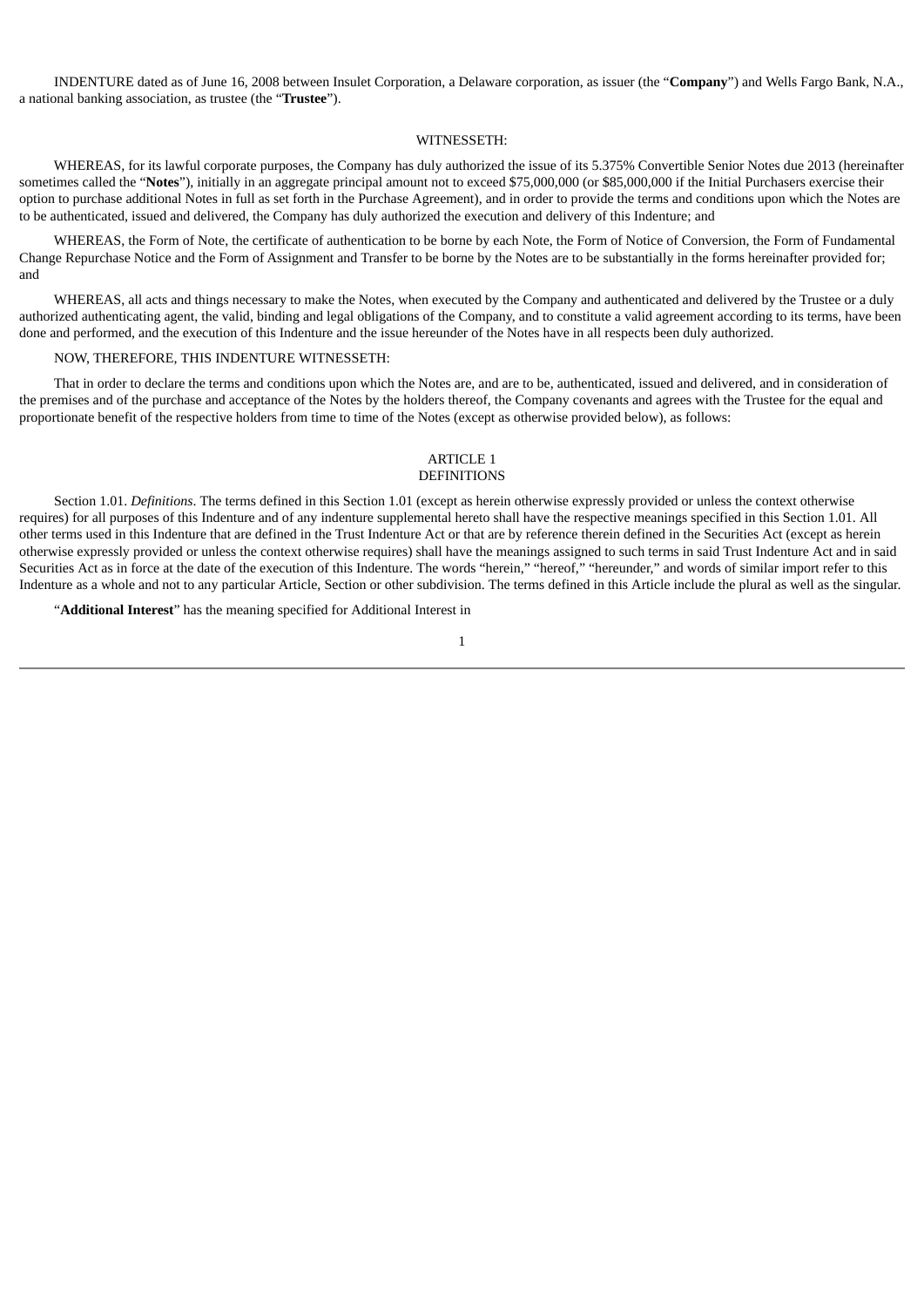Section 2(d) of the Registration Rights Agreement.

"**Affiliate**" of any specified Person means any other Person directly or indirectly controlling or controlled by or under direct or indirect common control with such specified Person. For the purposes of this definition, "control," when used with respect to any specified Person means the power to direct or cause the direction of the management and policies of such Person, directly or indirectly, whether through the ownership of voting securities, by contract or otherwise; and the terms "controlling" and "controlled" have meanings correlative to the foregoing.

"**Automatic Exchange**" shall have the meaning specified in Section 2.12.

"**Automatic Exchange Notice**" shall have the meaning specified in Section 2.12.

"**Board of Directors**" means the board of directors of the Company or a committee of such board duly authorized to act for it hereunder.

"**Board Resolution**" means a copy of a resolution certified by the Secretary or an Assistant Secretary of the Company to have been duly adopted by the Board of Directors, and to be in full force and effect on the date of such certification, and delivered to the Trustee.

"**Business Day**" means each Monday, Tuesday, Wednesday, Thursday and Friday that is not (i) a day on which the banking institutions in The City of New York are authorized or obligated by law or executive order to close or be closed or (ii) a day on which the Corporate Trust Office is authorized or obligated by law or executive order to close or be closed.

"**Capital Stock**" means, for any entity, any and all shares, interests, rights to purchase, warrants, options, participations or other equivalents of or interests in (however designated) stock issued by that entity.

"**Cash Settlement Averaging Period**" means, with respect to any Note surrendered for conversion, the 25 consecutive Trading Day period beginning on, and including, the third Trading Day immediately following the Conversion Date for such Note; *provided* that with respect to any Conversion Date occurring during the period beginning on, and including, March 15, 2013, and ending at close of business on the Business Day immediately prior to the Maturity Date, the "**Cash Settlement Averaging Period**" means the 25 consecutive Trading Days beginning on and including the 27th Scheduled Trading Day prior to the Maturity Date.

"**close of business**" means 5:00 p.m. (New York City time).

"**Commission**" means the Securities and Exchange Commission.

"**Common Equity**" of any Person means Capital Stock of such Person that is generally entitled (a) to vote in the election of directors of such Person or (b) if such Person is not a corporation, to vote or otherwise participate in the selection of the governing body, partners, managers or others that will control the management or policies of such Person.

"**Common Stock**" means, subject to Section 15.06, shares of common stock of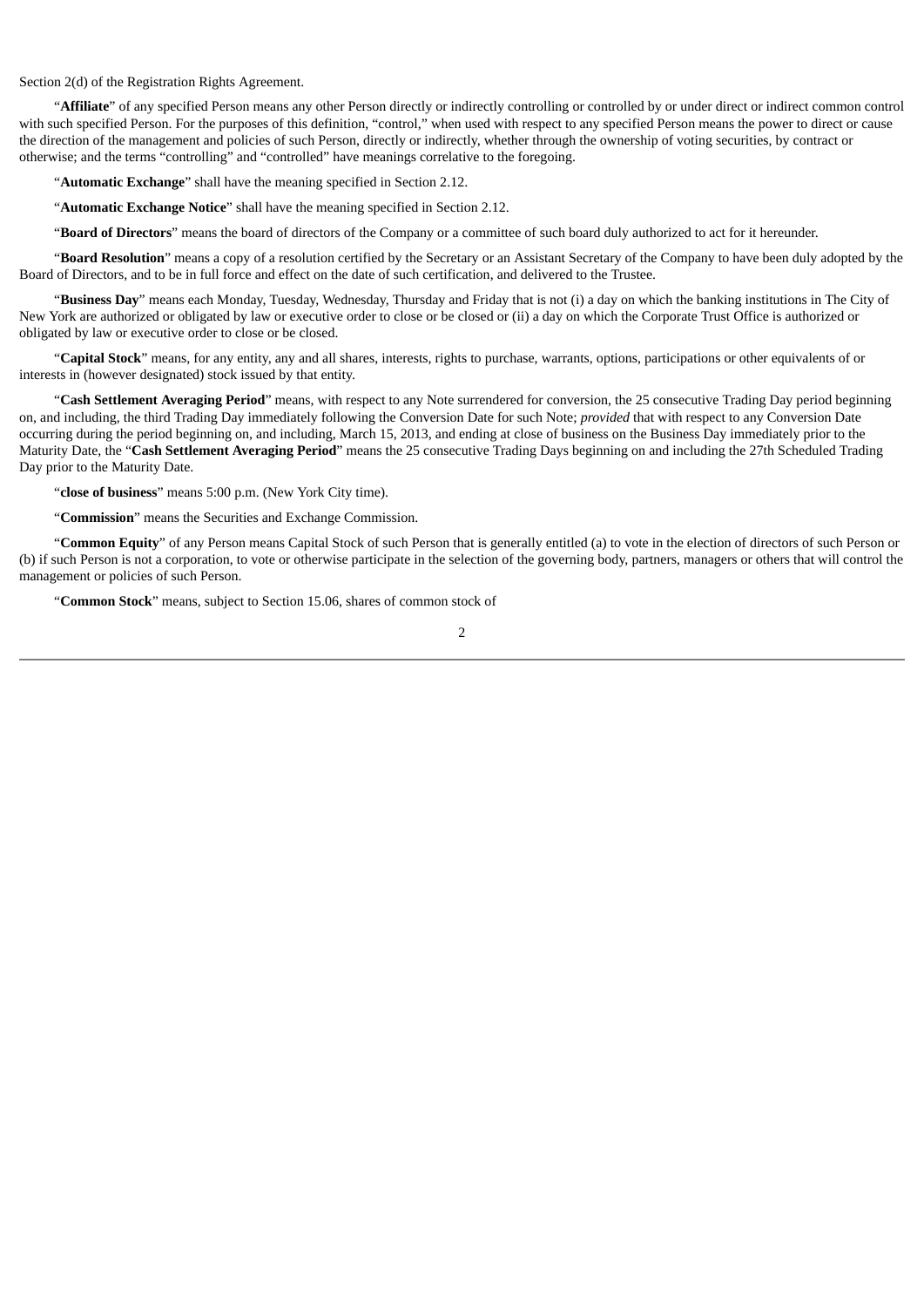the Company, par value \$0.001 per share, at the date of this Indenture or shares of any classes resulting from any reclassification or reclassifications thereof and that have no preference in respect of dividends or of amounts payable in the event of any voluntary or involuntary liquidation, dissolution or winding up of the Company and that are not subject to redemption by the Company; *provided* that if at any time there shall be more than one such resulting class, the shares of each such class then so issuable shall be substantially in the proportion that the total number of shares of such class resulting from all such reclassifications bears to the total number of shares of all such classes resulting from all such reclassifications.

"**Company**" means Insulet Corporation, a Delaware corporation, and subject to the provisions of Article 12, shall include its successors and assigns.

"**Company Order**" means a written order of the Company, signed by (a) an Officer of the Company and (b) another Officer of the Company, other than the Officer designated in clause (a) of this definition, or the Company's Assistant Treasurer or any Assistant Secretary, and delivered to the Trustee.

"**Continuing Director**" means a director who either was a member of the Board of Directors on June 10, 2008 or who becomes a member of the Board of Directors subsequent to that date and whose election, appointment or nomination for election by the stockholders of the Company, is duly approved by a majority of the continuing directors on the Board of Directors at the time of such approval, either by a specific vote or by approval of the proxy statement issued by the Company on behalf of the entire Board of Directors in which such individual is named as nominee for director.

"**Conversion Agent**" shall have the meaning specified in Section 5.02.

"**Conversion Date**" shall have the meaning specified in Section 15.02(c).

"**Conversion Obligation**" shall have the meaning specified in Section 15.01(a).

"**Conversion Price**" means as of any date, \$1,000, *divided by* the Conversion Rate as of such date.

"**Conversion Rate**" shall have the meaning specified in Section 15.01(a).

"**Conversion Trigger Price**" shall have the meaning specified in Section 15.01(b)(iv).

"**Corporate Trust Office**" means the office of the Trustee at which at any time its corporate trust business shall be administered, which office at the dated hereof is located at Wells Fargo Bank, N.A., Corporate Trust Services, MAC N9311-110, 625 Marquette Ave. South, Minneapolis, MN 55479, Attention: Insulet Corporation Account Manager, or such other address as the Trustee may designate from time to time by notice to the Noteholders and the Company, or the principal corporate trust office of any successor Trustee (or such other address as such successor Trustee may designate from time to time by notice to the Noteholders and the Company).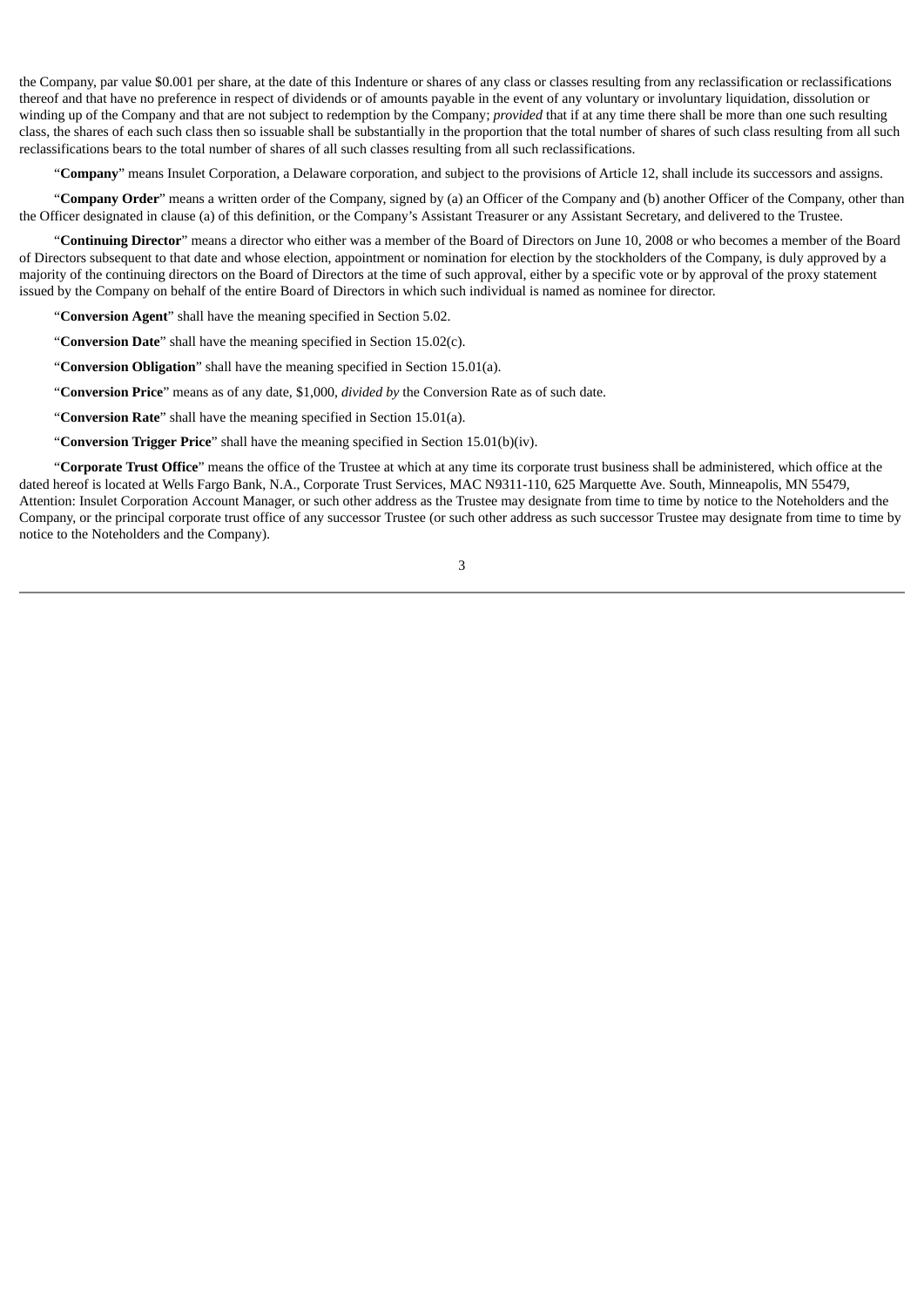"**Custodian**" means Wells Fargo Bank, N.A., as custodian for The Depository Trust Company, with respect to the Global Notes, or any successor entity thereto.

"**Daily Conversion Value**" means, for each of the 25 consecutive Trading Days during the Cash Settlement Averaging Period, one-twenty-fifth (1/25th) of the product of (a) the then-applicable Conversion Rate on such Trading Day and (b) the Daily VWAP of the Common Stock on such Trading Day.

"**Daily Settlement Amount**," for each of the 25 consecutive Trading Days during the Cash Settlement Averaging Period, shall consist of:

(a) cash equal to the lesser of (i) \$40 and (ii) the Daily Conversion Value for such Trading Day; and

(b) to the extent the Daily Conversion Value for such Trading Day exceeds \$40, a number of shares of Common Stock equal to the Daily Share Amount.

"**Daily Share Amount**" means, to the extent the Daily Conversion Value exceeds \$40, (i) the difference between the Daily Conversion Value and \$40, *divided by* (ii) the Daily VWAP of the Common Stock for such Trading Day.

"**Daily VWAP**" for the Common Stock means the per share volume-weighted average price on The NASDAQ Global Market as displayed under the heading "Bloomberg VWAP" on Bloomberg page "PODD.UQ <equity> AQR" (or its equivalent successor if such page is not available) in respect of the period from the scheduled open of trading until the scheduled close of trading of the primary trading session on such Trading Day (or if such volumeweighted average price is unavailable, the market value of one share of the Common Stock on such Trading Day as determined in a commercially reasonable manner by the Board of Directors using a volume-weighted method) and will be determined without regard to after hours trading or any other trading outside of the regular trading session trading hours.

"**Default**" means any event that is, or after notice or passage of time, or both, would be, an Event of Default.

"**Defaulted Interest**" means any interest on any Note that is payable, but is not punctually paid or duly provided for, on any June 15 or December 15.

"**Depositary**" means, with respect to the Global Notes the Person specified in Section 2.06 as the Depositary with respect to such Notes, until a successor shall have been appointed and become such pursuant to the applicable provisions of this Indenture, and thereafter, "**Depositary**" shall mean or include such successor.

"**Designated Institution**" shall have the meaning specified in Section 15.11(a).

"**Distributed Property**" shall have the meaning specified in Section 15.04(c).

"**Effective Date**" shall have the meaning specified in Section 15.03(a).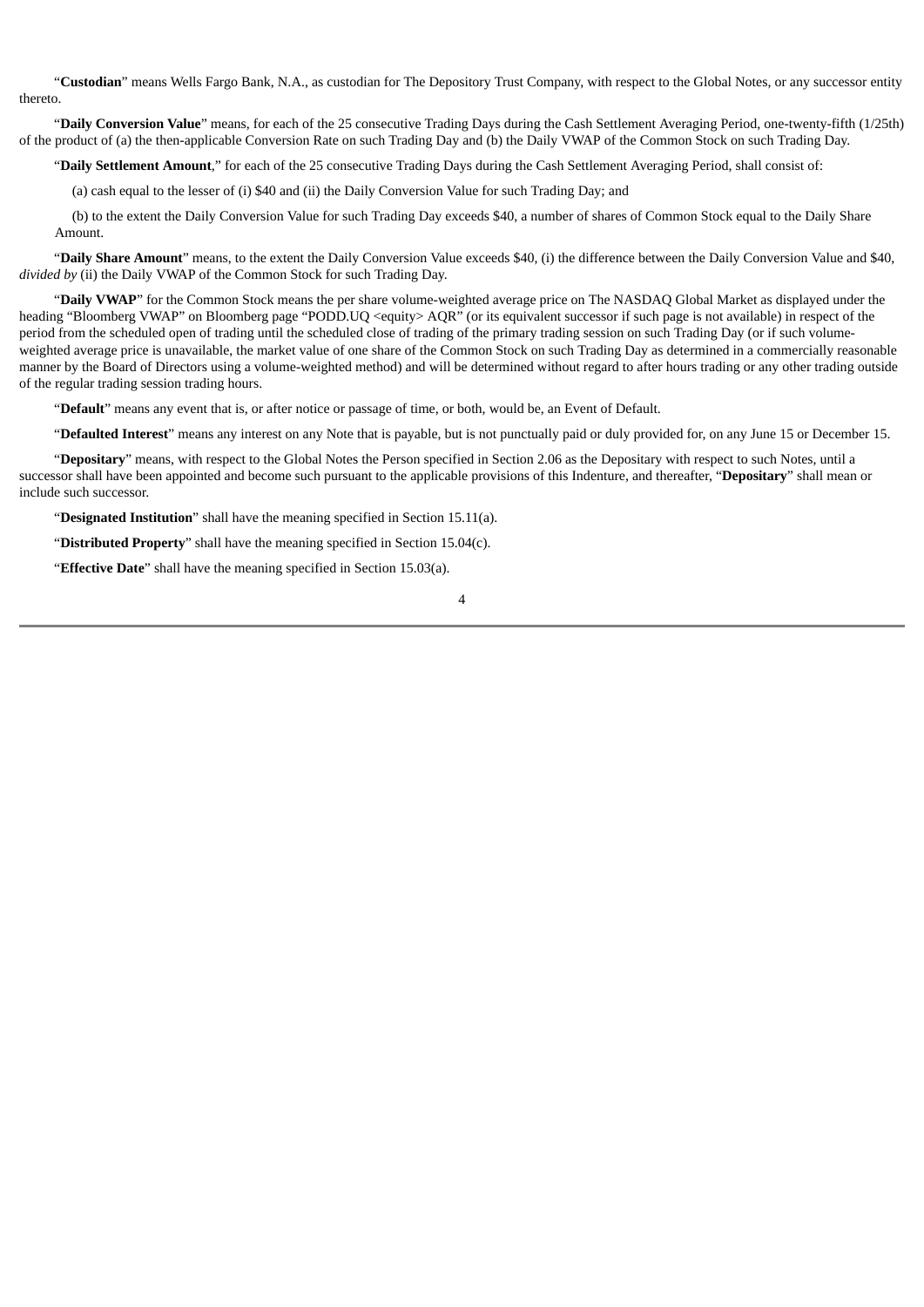"**Event of Default**" shall have the meaning specified in Section 7.01.

"**Ex-Dividend Date**" means, with respect to any issuance, dividend or distribution in which the holders of Common Stock (or other security) have the right to receive any cash, securities or other property, the first date on which the shares of the Common Stock (or other security) trade on the applicable exchange or in the applicable market, regular way, without the right to receive the issuance, dividend or distribution in question.

"**Exchange Act**" means the Securities Exchange Act of 1934, as amended, and the rules and regulations promulgated thereunder.

"**Expiration Date**" shall have the meaning specified in Section 15.04(e).

"**Expiration Time**" shall have the meaning specified in Section 15.04(e).

"**FINRA**" means the Financial Industry Regulatory Authority, Inc.

"**Fiscal Quarter**" means a fiscal quarter of any Fiscal Year.

"**Fiscal Year**" means a fiscal year of the Company ending on December 31 of each calendar year.

"**Fundamental Change**" means the occurrence after the original issuance of the Notes of any of the following events:

(a) any "person" or "group" (within the meaning of Section 13(d) of the Exchange Act) other than the Company, its Subsidiaries or the employee benefit plans of the Company or any such Subsidiary, files any schedule, form or report under the Exchange Act disclosing that such person or group has become the direct or indirect ultimate "beneficial owner," as defined in Rule 13d-3 under the Exchange Act, of the Company's Common Equity representing more than 50% of the voting power of the Company's Common Equity;

(b) consummation of any share exchange, exchange offer, tender offer, consolidation or merger of the Company pursuant to which all or substantially all of the Common Stock is converted into cash, securities or other property or any sale, lease or other transfer in one transaction or a series of transactions of all or substantially all of the consolidated assets of the Company and its Subsidiaries, taken as a whole, to any Person other than one of the Company's Subsidiaries; *provided*, *however*, that any such transaction where the holders of more than 50% of shares of Common Stock immediately prior to such transaction that is a share exchange, consolidation or merger own, directly or indirectly, more than 50% of all classes of common equity of the continuing or surviving corporation or transferee or the parent thereof immediately after such event shall not be a Fundamental Change;

(c) Continuing Directors cease to constitute at least a majority of the Board of Directors;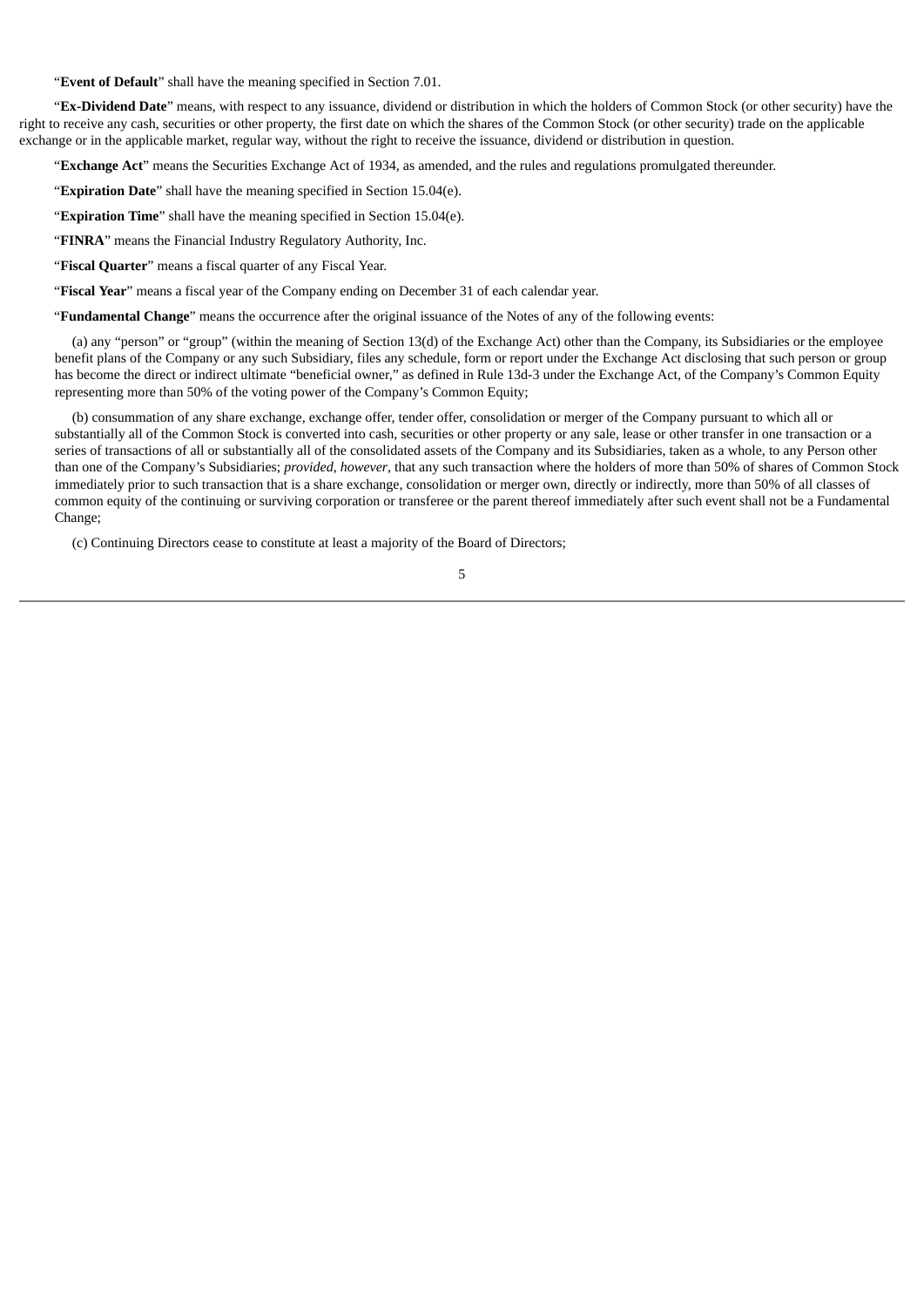(d) the stockholders of the Company approve any plan or proposal for the liquidation or dissolution of the Company; or

(e) the Common Stock (or other common stock into which the Notes are then convertible) ceases to be quoted or listed for trading on a United States national securities exchange,

*provided, however*, in the case of a transaction or event described in clause (a) or (b) above, if at least 90% of the consideration received or to be received by the holders of Common Stock, excluding cash payments for fractional shares or pursuant to statutory appraisal rights, in connection with the transaction or transactions constituting the Fundamental Change consists of shares of Publicly Traded Securities, and as a result of such transaction or transactions, the Notes become convertible into such Publicly Traded Securities, excluding cash payments for fractional shares (subject to the provisions of Section 15.02(a)), such event shall not be a Fundamental Change.

For purposes of this definition, whether a "**person**" is a "**beneficial owner**" shall be determined in accordance with Rule 13d-3 under the Exchange Act and "**person**" includes any syndicate or group that would be deemed to be a "**person**" under Section 13(d)(3) of the Exchange Act.

"**Fundamental Change Company Notice**" shall have the meaning specified in Section 16.01(b).

"**Fundamental Change Expiration Time**" shall have the meaning specified in Section 16.01(b)(ix).

"**Fundamental Change Repurchase Date**" shall have the meaning specified in Section 16.01(a).

"**Fundamental Change Repurchase Notice**" shall have the meaning specified in Section 16.01(a)(i).

"**Fundamental Change Repurchase Price**" shall have the meaning specified in Section 16.01(a).

"**Global Note**" shall have the meaning specified in Section 2.06(b).

"**Indenture**" means this instrument as originally executed or, if amended or supplemented as herein provided, as so amended or supplemented.

"**Initial Purchasers**" means J.P. Morgan Securities Inc. and Merrill Lynch, Pierce, Fenner & Smith Incorporated.

"**Interest Payment Date**" means each June 15 and December 15 of each year, beginning on December 15, 2008; *provided*, *however*, that if any Interest Payment Date falls on a date that is not a Business Day, such payment of interest (or principal in the case of the Maturity Date) will be postponed until the next succeeding Business Day, and no interest or other amount will be paid as a result of such postponement.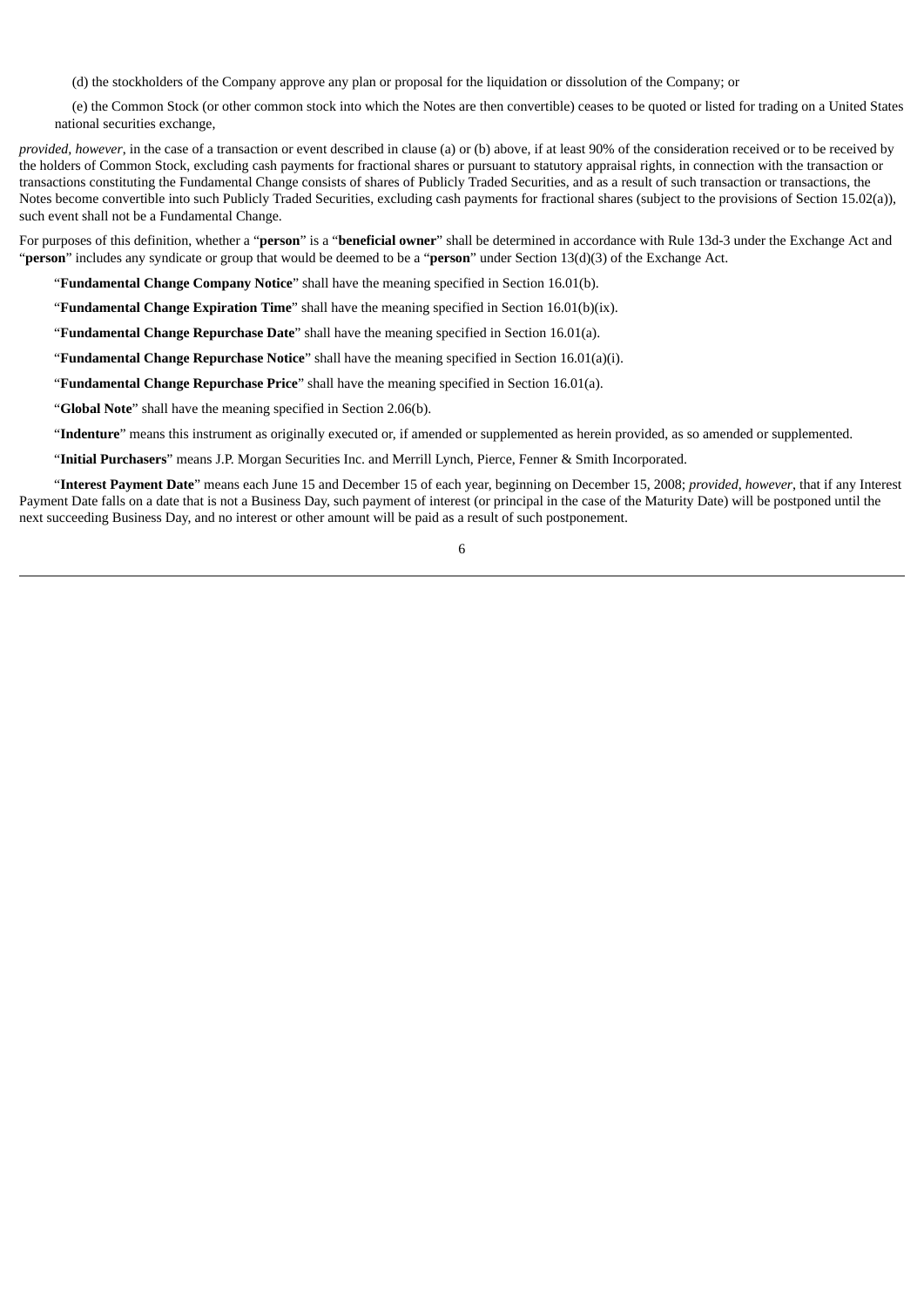"**Interest Record Date**," with respect to any Interest Payment Date, shall mean the June 1 or December 1 (whether or not such day is a Business Day) immediately preceding the relevant Interest Payment Date, respectively.

"**Last Reported Sale Price**" of the Common Stock on any date means the closing sale price per share (or if no closing sale price is reported, the average of the bid and ask prices or, if more than one in either case, the average of the average bid and the average ask prices) on that date as reported in composite transactions for the principal U.S. national or regional securities exchange on which the Common Stock is listed for trading. If the Common Stock is not listed for trading on a U.S. national or regional securities exchange on the relevant date, then the "**Last Reported Sale Price**" will be the last quoted bid price for the Common Stock in the over-the-counter market on the relevant date as reported by the Pink Sheets LLC or similar organization. If the Common Stock is not so quoted, the "**Last Reported Sale Price**" will be the average of the mid-point of the last bid and ask prices for the Common Stock on the relevant date from each of at least three nationally recognized independent investment banking firms selected by the Company for this purpose.

"**Make-Whole Conversion Rate Adjustment**" shall have the meaning specified in Section 15.03(a).

"**Make-Whole Fundamental Change**" means any transaction or event that constitutes a Fundamental Change as described in clause (a) or (b) of the definition thereof (in the case of any Fundamental Change described in clause (b) of the definition thereof, determined without regarding to the *proviso* in such clause (b)), and subject to the *proviso* to such definition.

"**Make-Whole Fundamental Change Period**" shall have the meaning specified in Section 15.03(a).

"**Market Disruption Event**" means (a) a failure by the primary exchange or quotation system on which the Common Stock trades or is quoted, as the case may be, to open for trading during its regular trading session or (b) the occurrence or existence prior to 1:00 p.m. New York City time, on any Trading Day of any suspension or limitation imposed on trading (by reason of movements in price exceeding limits permitted by the stock exchange or otherwise) in the Common Stock or in any options, contracts or future contracts relating to the Common Stock for an aggregate one-half hour period.

"**Maturity Date**" means June 15, 2013.

"**Measurement Period**" shall have the meaning specified in Section 15.01(b)(i).

"**Merger Event**" shall have the meaning specified in Section 15.06.

"**Note**" or "**Notes**" shall mean any note or notes, as the case may be, authenticated and delivered under this Indenture.

"**Noteholder**" or "**holder**," as applied to any Note, or other similar terms (but excluding the term "beneficial holder"), shall mean any person in whose name at the time a particular Note is registered on the Note Register.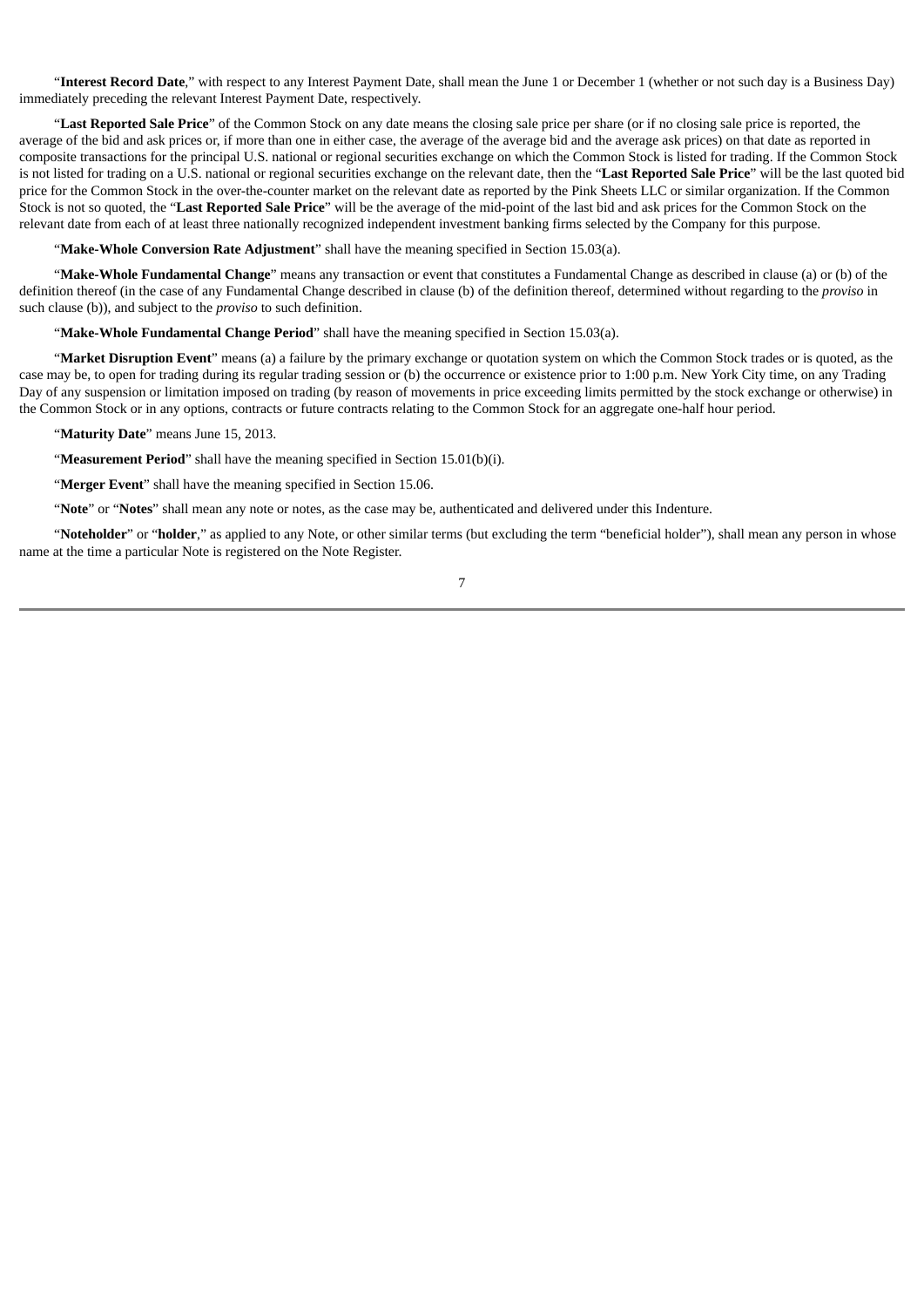"**Note Register**" shall have the meaning specified in Section 2.06(a).

"**Note Registrar**" shall have the meaning specified in Section 2.06(a).

"**Notice of Conversion**" shall have the meaning specified in Section 15.02(b).

"**Offering Memorandum**" means the final offering memorandum dated June 10, 2008 relating to the offering and sale of the Notes.

"**Officer**" means, with respect to the Company, the Chairman of the Board of Directors, President, the Chief Executive Officer, the Treasurer, the Secretary, any Executive or Senior Vice President, Managing Director or any Vice President (whether or not designated by a number or numbers or word added before or after the title "Vice President").

"**Officers' Certificate**," when used with respect to the Company, means a certificate signed by (a) one Officer of the Company and (b) another Officer of the Company or any Assistant Treasurer, any Assistant Secretary or Controller of the Company that is delivered to the Trustee. Each such certificate shall include the statements provided for in Section 17.05 if and to the extent required by the provisions of such Section. One of the officers giving an Officers' Certificate pursuant to Section 5.08 shall be the principal executive, financial or accounting officer of the Company.

"**opening of business**" means 9:00 a.m. (New York City time).

"**Opinion of Counsel**" means an opinion in writing signed by legal counsel, who may be an employee of or counsel to the Company, or other counsel acceptable to the Trustee, that is delivered to the Trustee. Each such opinion shall include the statements provided for in Section 17.05 if and to the extent required by the provisions of such Section.

"**outstanding**," when used with reference to Notes, shall, subject to the provisions of Section 9.04, mean, as of any particular time, all Notes authenticated and delivered by the Trustee under this Indenture, except:

(a) Notes theretofore canceled by the Trustee or delivered to the Trustee for cancellation;

(b) Notes, or portions thereof, for the payment or repurchase of which monies in the necessary amount shall have been deposited in trust with the Trustee or with any Paying Agent (other than the Company) or shall have been set aside and segregated in trust by the Company (if the Company shall act as its own Paying Agent); *provided* that, if any such Note is repurchased, the holder thereof shall have delivered a Fundamental Change Repurchase Notice in accordance with Section 16.01(a)(i);

(c) Notes that have been paid pursuant to Section 2.07 or Notes in lieu of which, or in substitution for which, other Notes shall have been authenticated and delivered pursuant to the terms of Section 2.07 unless proof satisfactory to the Trustee is presented that any such Notes are held by protected purchasers in due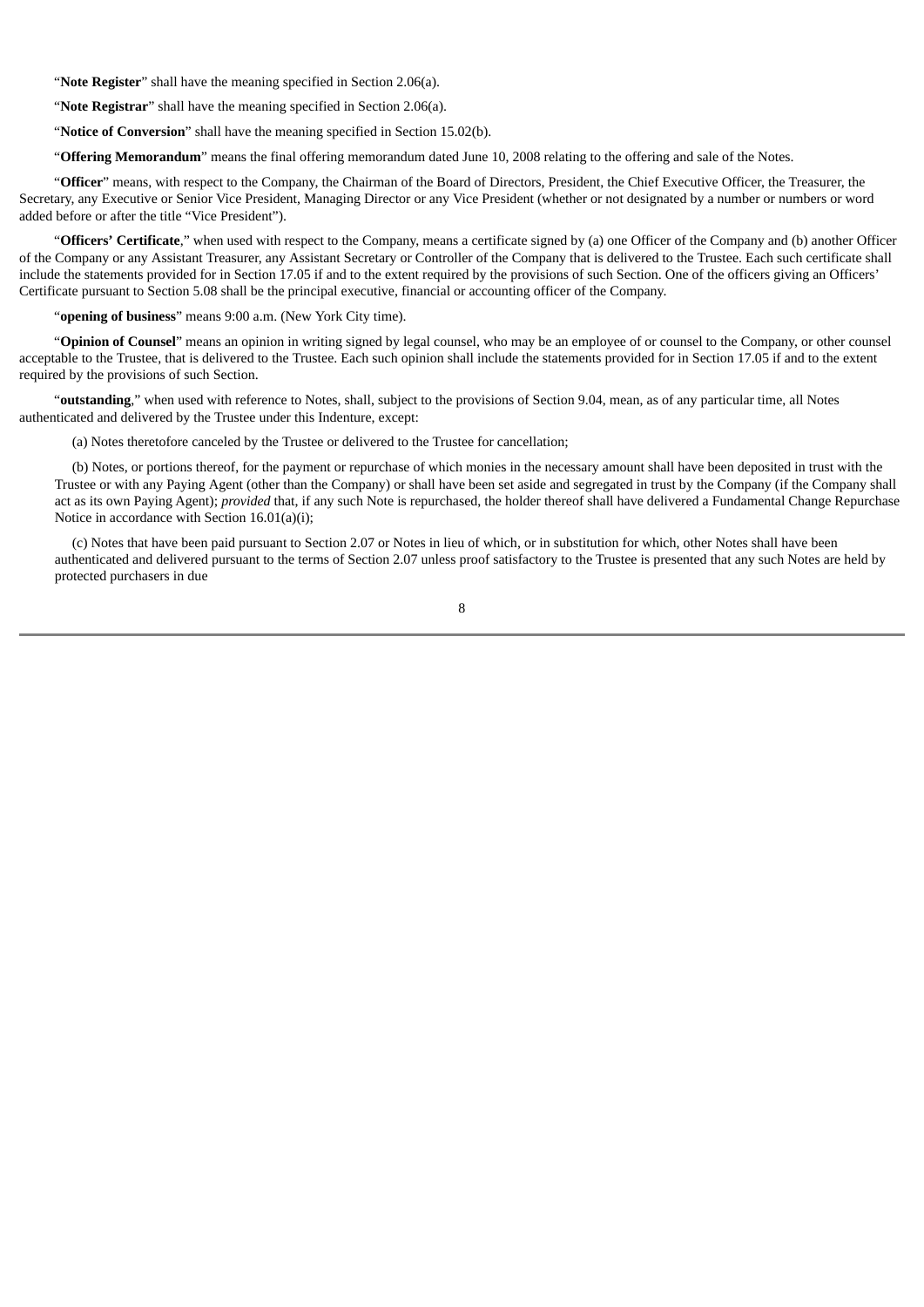course; and

(d) Notes that have been discharged in accordance with Section 4.01;

(e) Notes converted pursuant to Article 15.

"**Paying Agent**" shall have the meaning specified in Section 5.02.

"**Person**" means an individual, a corporation, a limited liability company, an association, a partnership, a joint venture, a joint stock company, a trust, an unincorporated organization or a government or an agency or a political subdivision thereof.

"**Portal Market**" means The Portal Market operated by FINRA or any successor thereto.

"**Predecessor Note**" of any particular Note means every previous Note evidencing all or a portion of the same debt as that evidenced by such particular Note; and, for the purposes of this definition, any Note authenticated and delivered under Section 2.07 in lieu of or in exchange for a mutilated, lost, destroyed or stolen Note shall be deemed to evidence the same debt as the mutilated, lost, destroyed or stolen Note that it replaces.

"**Publicly Traded Securities**" means shares of common stock that are quoted or listed for trading on a U.S. national securities exchange or that will be so quoted or listed when issued or exchanged in connection with a Fundamental Change described in clause (a) or (b) of the definition thereof.

"**Purchase Agreement**" means that certain Purchase Agreement, dated as of June 10, 2008, among the Company and the Initial Purchasers.

"**Record Date**" shall have the meaning specified in Section 15.04(f).

"**Reference Property**" shall have the meaning specified in Section 15.06(b).

"**Registration Rights Agreement**" means that certain Registration Rights Agreement, dated as of June 16, 2008, among the Company and the Initial Purchasers, as amended from time to time.

"**Resale Restriction Termination Date**" shall have the meaning specified in Section 2.06(c).

"**Responsible Officer**" means, when used with respect to the Trustee, any officer within the corporate trust department of the Trustee, including any vice president, assistant vice president, assistant secretary, assistant treasurer, trust officer or any other officer of the Trustee who customarily performs functions similar to those performed by the Persons who at the time shall be such officers, respectively, or to whom any corporate trust matter is referred because of such person's knowledge of and familiarity with the particular subject and who shall have direct responsibility for the administration of this Indenture.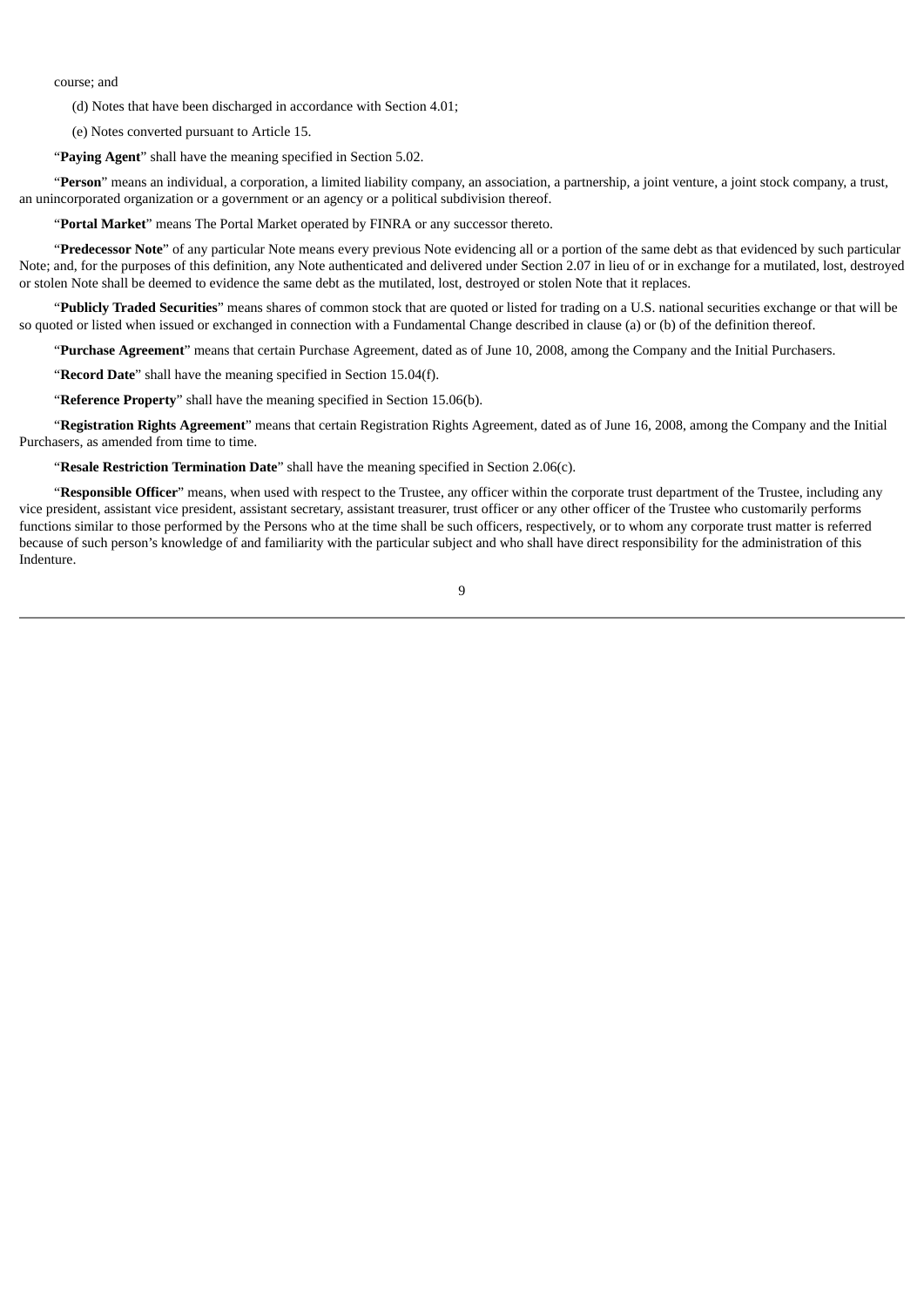"**Restricted Global Note**" shall have the meaning specified in Section 2.12.

"**Restricted Securities**" shall have the meaning specified in Section 2.06(c).

"**Rule 144A**" means Rule 144A as promulgated under the Securities Act.

"**Scheduled Trading Day**" means any day that is scheduled to be a Trading Day.

"**Securities Act**" means the Securities Act of 1933, as amended, and the rules and regulations promulgated thereunder.

"**Spin-Off**" shall have the meaning specified in Section 15.04(c).

"**Stock Price**" means (a) in the case of a Make-Whole Fundamental Change described in clause (b) of the definition of Fundamental Change in which holders of Common Stock receive solely cash consideration in connection with such Make-Whole Fundamental Change, the amount of cash paid per share of the Common Stock and (b) in the case of all other Make-Whole Fundamental Changes, the average of the Last Reported Sale Prices per share of Common Stock over the period of five consecutive Trading Days ending on, and including, the Trading Day immediately preceding the Effective Date of such Make-Whole Fundamental Change. The Board of Directors will make appropriate adjustments, in its good faith determination, to account for any adjustment to the Conversion Rate that becomes effective, or any event requiring an adjustment to the Conversion Rate where the Ex-Dividend Date of the event occurs, during such five consecutive Trading Day period.

"**Subsidiary**" means, with respect to any Person, any corporation, association, partnership or other business entity of which more than 50% of the total voting power of shares of Capital Stock or other interests (including partnership interests) entitled (without regard to the occurrence of any contingency) to vote in the election of directors, managers, general partners or trustees thereof is at the time owned or controlled, directly or indirectly, by (i) such Person; (ii) such Person and one or more Subsidiaries of such Person; or (iii) one or more Subsidiaries of such Person.

"**Successor Company**" shall have the meaning specified in Section 12.01(a).

"**Supplementary Interest**" shall have the meaning specified in Section 7.01.

"**Trading Day**" means a day on which (i) trading in securities generally occurs on The NASDAQ Global Market or, if the Common Stock is not then listed on The NASDAQ Global Market, on the principal other U.S. national or regional securities exchange on which the Common Stock is then listed or, if the Common Stock is not then listed on a U.S. national or regional securities exchange, in the principal other market on which the Common Stock is then traded and (ii) there is no Market Disruption Event. If the Common Stock (or other security for which a last reported sale price or Daily VWAP must be determined) is not so listed or traded, "**Trading Day**" means a "**Business Day**."

"**Trading Price**" per \$1,000 principal amount of Notes on any date of determination means the average of the secondary market bid quotations obtained by the Trustee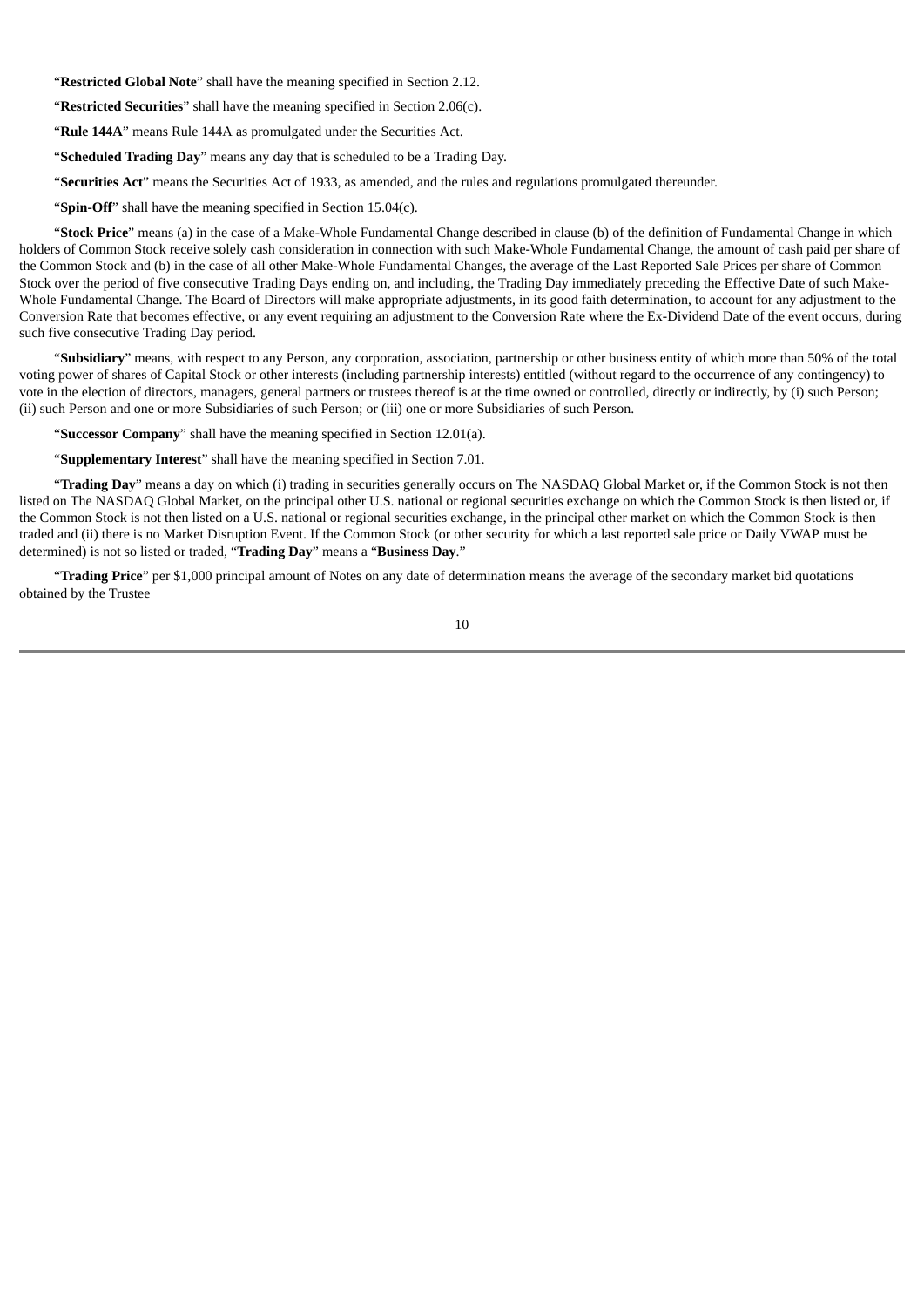for \$1.0 million principal amount of Notes at approximately 3:30 p.m., New York City time, on such determination date from three independent U.S. nationally recognized securities dealers selected by the Company; *provided* that if three such bids cannot reasonably be obtained by the Trustee, but two such bids are obtained, then the average of the two bids shall be used, and if only one such bid can reasonably be obtained by the Trustee, that one bid shall be used. If the Trustee cannot reasonably obtain at least one bid for \$1.0 million principal amount of Notes from any such nationally recognized securities dealer, then the Trading Price per \$1,000 principal amount of Notes will be deemed to be less than 98% of the product of the Last Reported Sale Price of the Common Stock and the applicable Conversion Rate on such Trading Day.

"transfer" shall have the meaning specified in Section 2.06(c).

"**Trigger Event**" shall have the meaning specified in Section 15.04(c).

"**Trust Indenture Act**" means the Trust Indenture Act of 1939, as amended, as it was in force at the date of execution of this Indenture, except as provided in Section 11.03 and Section 15.06; *provided*, *however*, that in the event the Trust Indenture Act of 1939 is amended after the date hereof, the term "**Trust Indenture Act**" shall mean, to the extent required by such amendment, the Trust Indenture Act of 1939, as so amended.

"**Trustee**" means the Person named as the "Trustee" in the first paragraph of this Indenture until a successor Trustee shall have become such pursuant to the applicable provisions of this Indenture, and thereafter "Trustee" shall mean or include each Person who is then a Trustee hereunder.

"**Unrestricted Global Note**" shall have the meaning specified in Section 2.12.

"**Weighted Average Consideration**" shall have the meaning specified in Section 15.06(c)(iv).

#### ARTICLE 2 ISSUE, DESCRIPTION, EXECUTION, REGISTRATION AND EXCHANGE OF NOTES

Section 2.01. *Designation and Amount* . The Notes shall be designated as the "5.375% Convertible Senior Notes due 2013." The aggregate principal amount of Notes that may be authenticated and delivered under this Indenture is initially limited to \$75,000,000 (or \$85,000,000 if the Initial Purchasers exercise their option to purchase additional Notes in full as set forth in the Purchase Agreement), subject to Section 2.11 and except for Notes authenticated and delivered upon registration or transfer of, or in exchange for, or in lieu of other Notes pursuant to Section 2.06, Section 2.07, Section 2.12, Section 11.04, Section 15.02, and Section 16.03 hereof.

Section 2.02. *Form of Notes*. The Notes and the Trustee's certificate of authentication to be borne by such Notes shall be substantially in the respective forms set forth in Exhibit A, which are incorporated in and made a part of this Indenture.

Any Global Note may be endorsed with or have incorporated in the text thereof

11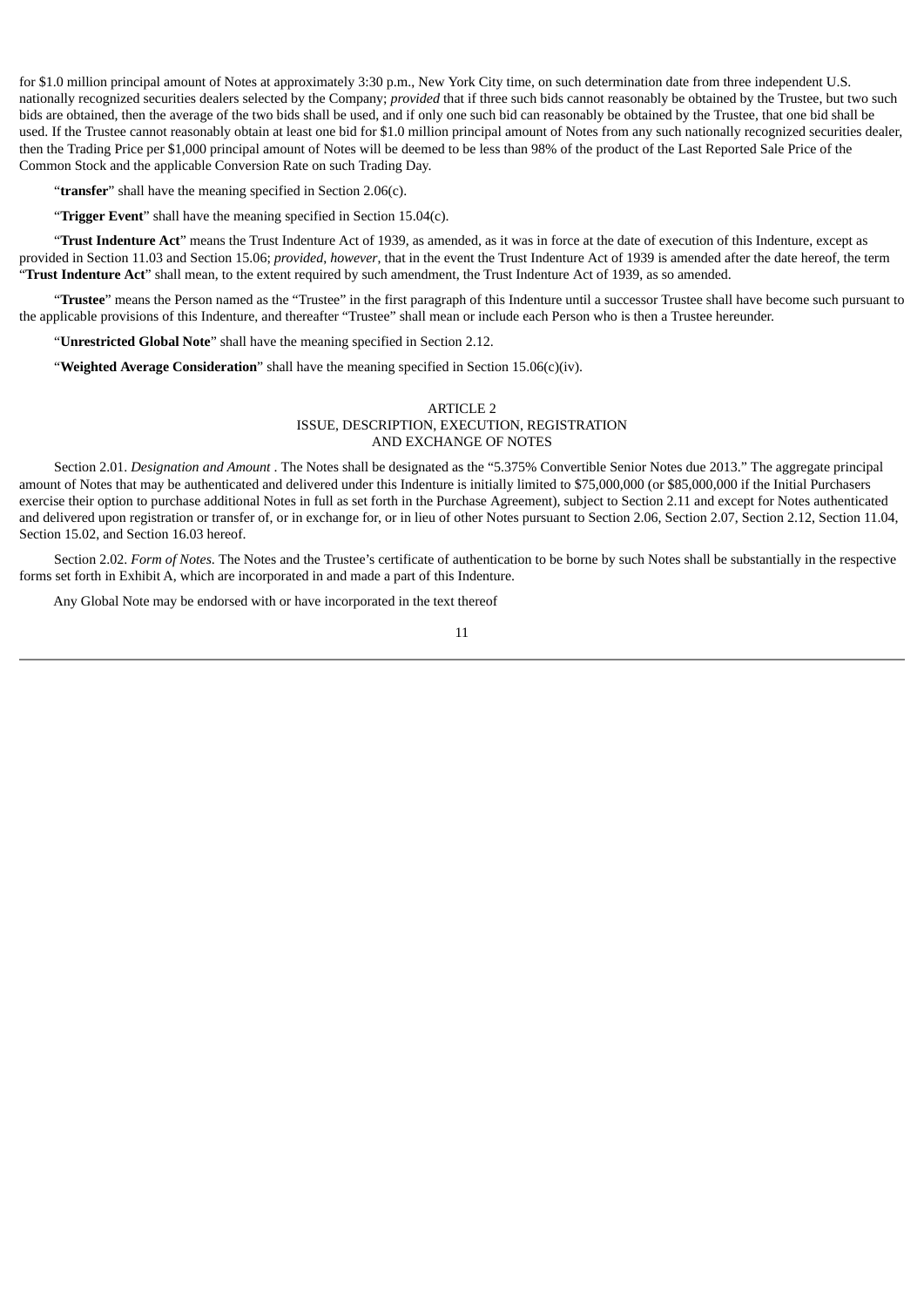such legends or recitals or changes not inconsistent with the provisions of this Indenture as may be required by the Custodian, the Depositary or by FINRA in order for the Notes to be tradable on The Portal Market or as may be required for the Notes to be tradable on any other market developed for trading of securities pursuant to Rule 144A or required to comply with any applicable law or any regulation thereunder or with the rules and regulations of any securities exchange or automated quotation system upon which the Notes may be listed or traded or designated for issuance or to conform with any usage with respect thereto, or to indicate any special limitations or restrictions to which any particular Notes are subject.

Any of the Notes may have such letters, numbers or other marks of identification and such notations, legends or endorsements as the Officer executing the same may approve (execution thereof to be conclusive evidence of such approval) and as are not inconsistent with the provisions of this Indenture, or as may be required to comply with any law or with any rule or regulation made pursuant thereto or with any rule or regulation of any securities exchange or automated quotation system on which the Notes may be listed or designated for issuance, or to conform to usage or to indicate any special limitations or restrictions to which any particular Notes are subject.

The Global Note shall represent such principal amount of the outstanding Notes as shall be specified therein and shall provide that it shall represent the aggregate principal amount of outstanding Notes from time to time endorsed thereon and that the aggregate principal amount of outstanding Notes represented thereby may from time to time be increased or reduced to reflect repurchases, conversions, transfers or exchanges permitted hereby. Any endorsement of the Global Note to reflect the amount of any increase or decrease in the amount of outstanding Notes represented thereby shall be made by the Trustee or the Custodian, at the direction of the Trustee, in such manner and upon instructions given by the holder of such Notes in accordance with this Indenture. Payment of principal (including any Fundamental Change Repurchase Price), accrued and unpaid interest, Additional Interest, if any, and Supplementary Interest, if any, on the Global Note shall be made to the holder of such Note on the date of payment, unless a record date or other means of determining holders eligible to receive payment is provided for herein.

The terms and provisions contained in the form of Note attached as Exhibit A hereto shall constitute, and are hereby expressly made, a part of this Indenture and, to the extent applicable, the Company and the Trustee, by their execution and delivery of this Indenture, expressly agree to such terms and provisions and to be bound thereby.

Section 2.03. *Date and Denomination of Notes; Payments of Interest*. The Notes shall be issuable in registered form without coupons in minimum denominations of \$1,000 principal amount and in integral multiples of \$1,000 in excess thereof. Each Note shall be dated the date of its authentication and shall bear interest from the date specified on the face of the form of Note attached as Exhibit A hereto. Interest (including Additional Interest, if any, and Supplementary Interest, if any) on the Notes shall be computed on the basis of a 360-day year comprised of twelve 30-day months.

The Person in whose name any Note (or its Predecessor Note) is registered on the Note Register at the close of business on any Interest Record Date with respect to any Interest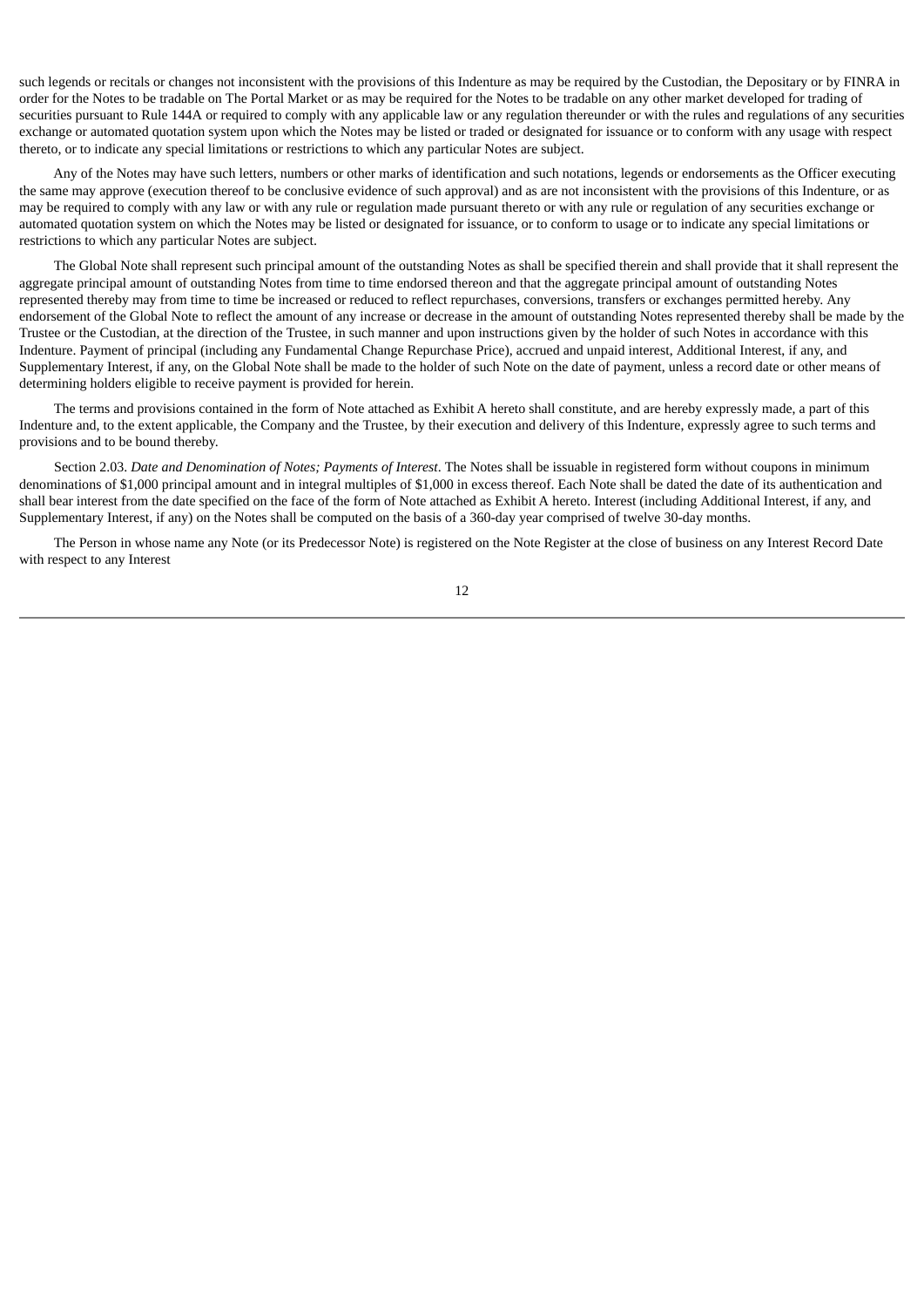Payment Date shall be entitled to receive the interest payable on such Interest Payment Date. Interest (including Additional Interest, if any, and Supplementary Interest, if any) shall be payable at the office or agency of the Company maintained by the Company for such purposes, which shall initially be the office of the Paying Agent at Corporate Trust Office of the Trustee. The Company shall pay interest (including Additional Interest, if any, and Supplementary Interest, if any) (a) (1) to holders holding Notes in certificated form and having an aggregate principal amount of \$2,000,000 or less, by check mailed to the holders of such Notes and (2) to holders holding Notes in certificated form and having an aggregate principal amount of more than \$2,000,000, either by check mailed to such holder or, upon application by a holder to the Note Registrar not later than on the relevant Interest Record Date, by wire transfer in immediately available funds to that holder's account within the United States, which application shall remain in effect until the holder notifies, in writing, the Note Registrar to the contrary or (b) on any Global Note by wire transfer of immediately available funds to the account of the Depositary or its nominee.

Any Defaulted Interest shall forthwith cease to be payable to the Noteholder on the relevant Interest Record Date by virtue of its having been such Noteholder, and such Defaulted Interest shall be paid by the Company, at its election in each case, as provided in clause (1) or (2) below:

(1) The Company may elect to make payment of any Defaulted Interest to the Persons in whose names the Notes (or their respective Predecessor Notes) are registered at the close of business on a special record date for the payment of such Defaulted Interest, which shall be fixed in the following manner. The Company shall notify the Trustee in writing of the amount of Defaulted Interest to be paid on each Note and the date of the proposed payment (which shall be not less than twenty-five days after the receipt by the Trustee of such notice, unless the Trustee shall consent to an earlier date), and at the same time the Company shall deposit with the Trustee an amount of money equal to the aggregate amount to be paid in respect of such Defaulted Interest, such money when deposited to be held in trust for the benefit of the Persons entitled to such Defaulted Interest as in this clause provided. Thereupon the Company shall fix a special record date for the payment of such Defaulted Interest which shall be not more than fifteen days and not less than ten days prior to the date of the proposed payment, and not less than ten days after the receipt by the Trustee of the notice of the proposed payment (unless the Trustee shall consent to an earlier date). The Company shall promptly notify the Trustee of such special record date and the Trustee, in the name and at the expense of the Company, shall cause notice of the proposed payment of such Defaulted Interest and the special record date therefor to be sent to each holder at its address as it appears in the Note Register, not less than ten days prior to such special record date. Notice of the proposed payment of such Defaulted Interest and the special record date therefor having been so sent, such Defaulted Interest shall be paid to the Persons in whose names the Notes (or their respective Predecessor Notes) are registered at the close of business on such special record date and shall no longer be payable pursuant to the following clause (2) of this Section 2.03.

(2) The Company may make payment of any Defaulted Interest in any other lawful manner not inconsistent with the requirements of any securities exchange or automated quotation system on which the Notes may be listed or designated for issuance, and upon such notice as may be required by such exchange or automated quotation system.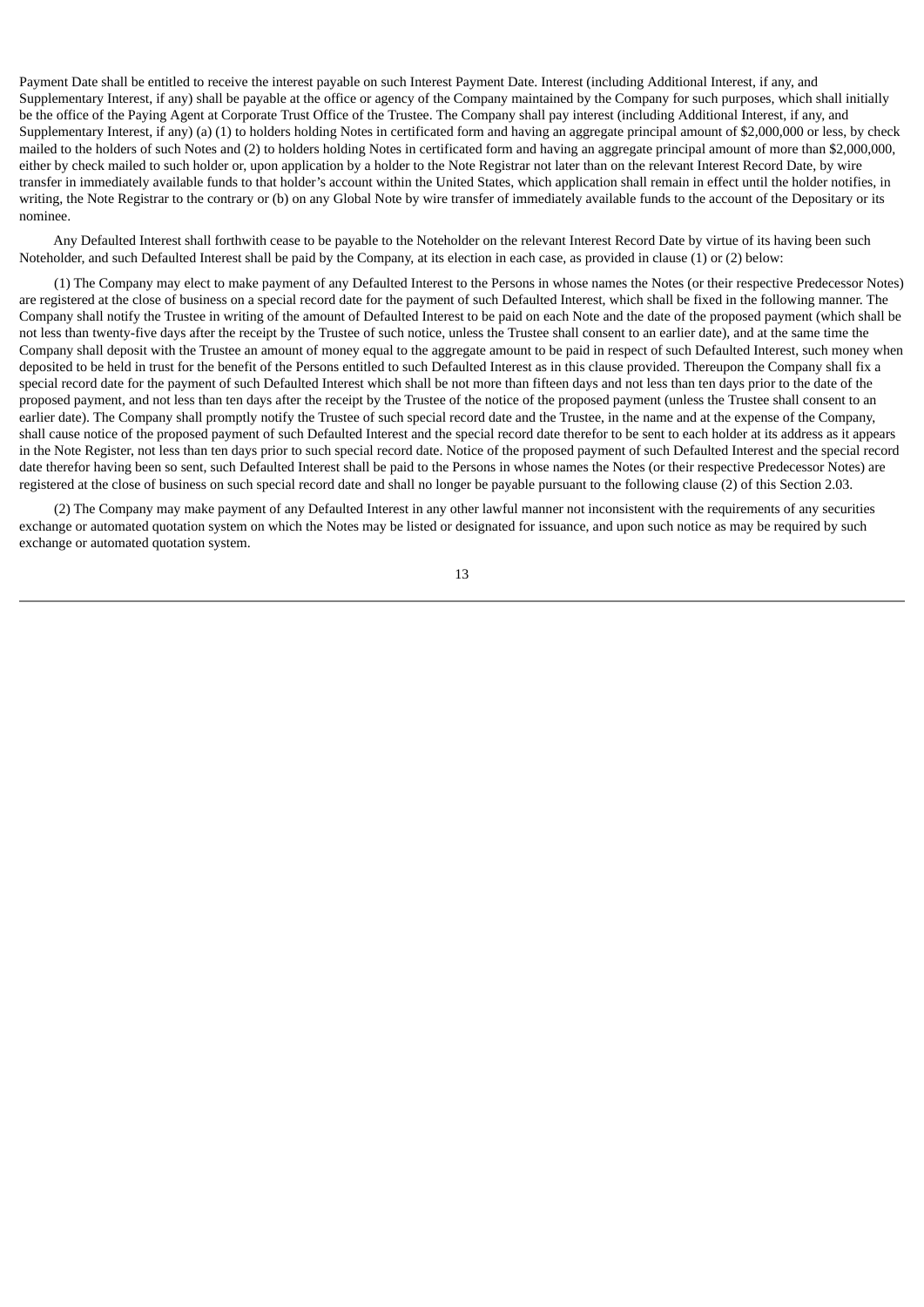Section 2.04. *Payments of Additional Interest*. If required by the Registration Rights Agreement, the Company shall pay Additional Interest in the manner and to the Persons set forth in the Registration Rights Agreement. Whenever in this Indenture there is mentioned, in any context, the payment of interest on, or in respect of, any Note, such mention shall be deemed to include mention of the payment of "**Additional Interest**" provided for in the Registration Rights Agreement to the extent that, in such context, Additional Interest is, was or would be payable in respect thereof pursuant to the provisions of the Registration Rights Agreement and express mention of the payment of Additional Interest (if applicable) in any provisions hereof shall not be construed as excluding Additional Interest in those provisions hereof where such express mention is not made.

Section 2.05. *Execution, Authentication and Delivery of Notes*. The Notes shall be signed in the name and on behalf of the Company by the manual or facsimile signature of its Chief Executive Officer, President, Treasurer, Secretary or any of its Executive or Senior Vice Presidents.

At any time and from time to time after the execution and delivery of this Indenture, the Company may deliver Notes executed by the Company to the Trustee for authentication, together with a Company Order for the authentication and delivery of such Notes, and the Trustee in accordance with such Company Order shall authenticate and deliver such Notes, without any further action by the Company hereunder.

Only such Notes as shall bear thereon a certificate of authentication substantially in the form set forth on the form of Note attached as Exhibit A hereto, executed manually by an authorized officer of the Trustee (or an authenticating agent appointed by the Trustee as provided by Section 17.11), shall be entitled to the benefits of this Indenture or be valid or obligatory for any purpose. Such certificate by the Trustee (or such an authenticating agent) upon any Note executed by the Company shall be conclusive evidence that the Note so authenticated has been duly authenticated and delivered hereunder and that the holder is entitled to the benefits of this Indenture.

In case any officer of the Company who shall have signed any of the Notes shall cease to be such officer before the Notes so signed shall have been authenticated and delivered by the Trustee, or disposed of by the Company, such Notes nevertheless may be authenticated and delivered or disposed of as though the person who signed such Notes had not ceased to be such officer of the Company; and any Note may be signed on behalf of the Company by such persons as, at the actual date of the execution of such Note, shall be the proper officers of the Company, although at the date of the execution of this Indenture any such person was not such an officer.

Section 2.06. *Exchange and Registration of Transfer of Notes; Restrictions on Transfer; Depositary*. (a) The Company shall cause to be kept at the office of the Note Registrar and the Note Registrar agrees to keep a register (the register maintained in such office or in any other office or agency of the Company designated pursuant to Section 5.02 being herein sometimes collectively referred to as the "**Note Register**") in which, subject to such reasonable regulations as it may prescribe, the Company shall provide for the registration of Notes and of transfers of Notes. Such register shall be in written form or in any form capable of being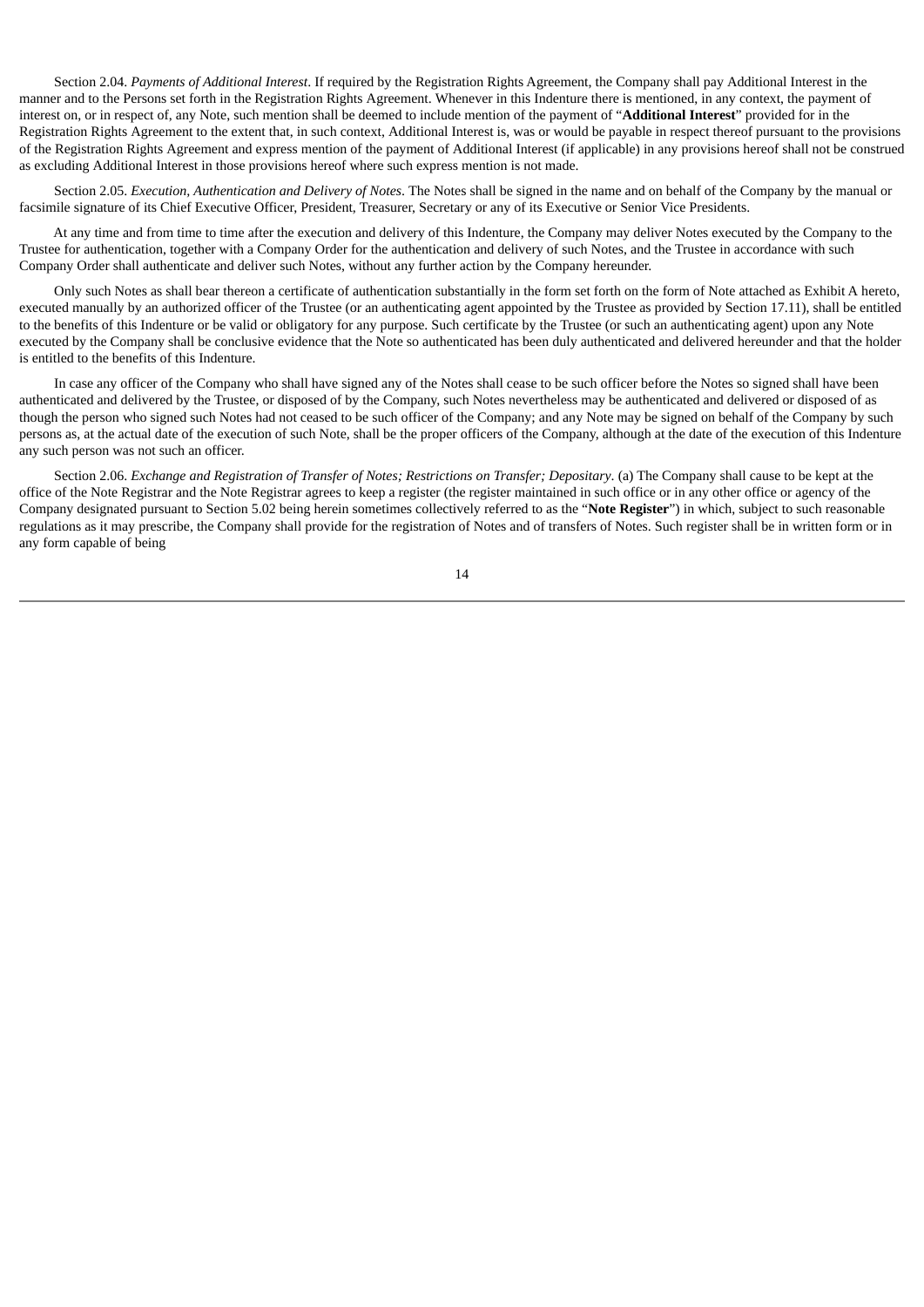converted into written form within a reasonable period of time. The Trustee is hereby appointed "**Note Registrar**" for the purpose of registering Notes and transfers of Notes as herein provided. The Company may appoint one or more co-registrars in accordance with Section 5.02.

Upon surrender for registration of transfer of any Note to the Note Registrar or any co-registrar, and satisfaction of the requirements for such transfer set forth in this Section 2.06, the Company shall execute, and the Trustee shall authenticate and deliver, in the name of the designated transferee or transferees, one or more new Notes of any authorized denominations and of a like aggregate principal amount and bearing such restrictive legends as may be required by this Indenture.

Notes may be exchanged for other Notes of any authorized denominations and of a like aggregate principal amount, upon surrender of the Notes to be exchanged at any such office or agency maintained by the Company pursuant to Section 5.02. Whenever any Notes are so surrendered for exchange, the Company shall execute, and the Trustee shall authenticate and deliver, the Notes that the Noteholder making the exchange is entitled to receive, bearing registration numbers not contemporaneously outstanding.

All Notes presented or surrendered for registration of transfer or for exchange, repurchase or conversion shall (if so required by the Company, the Trustee, the Note Registrar or any co-registrar) be duly endorsed, or be accompanied by a written instrument of transfer duly executed by the Noteholder thereof or its attorney-in-fact duly authorized in writing.

No service charge shall be charged to the Noteholder for any exchange or registration of transfer of Notes, but the Company or the Trustee may require payment of a sum sufficient to cover any transfer tax, assessments or other similar governmental charges that may be imposed in connection therewith as a result of the name of the Noteholder of the new Notes issued upon such exchange or registration of transfer of Notes being different from the name of the Noteholder of the old Notes presented or surrendered for such exchange or registration of transfer.

None of the Company, the Trustee, the Note Registrar or any co-registrar shall be required to exchange or register a transfer of (i) any Notes surrendered for conversion or, if a portion of any Note is surrendered for conversion, such portion thereof surrendered for conversion or (ii) any Notes, or a portion of any Note, surrendered for repurchase (and not withdrawn) in accordance with Article 16 hereof.

All Notes issued upon any registration of transfer or exchange of Notes in accordance with this Indenture shall be the valid obligations of the Company, evidencing the same debt, and entitled to the same benefits under this Indenture as the Notes surrendered upon such registration of transfer or exchange.

(b) So long as the Notes are eligible for book-entry settlement with the Depositary, unless otherwise required by law, all Notes shall be represented by one or more Notes in global form (each, a "**Global Note**") registered in the name of the Depositary or the nominee of the Depositary. The transfer and exchange of beneficial interests in a Global Note that does not involve the issuance of a definitive Note, shall be effected through the Depositary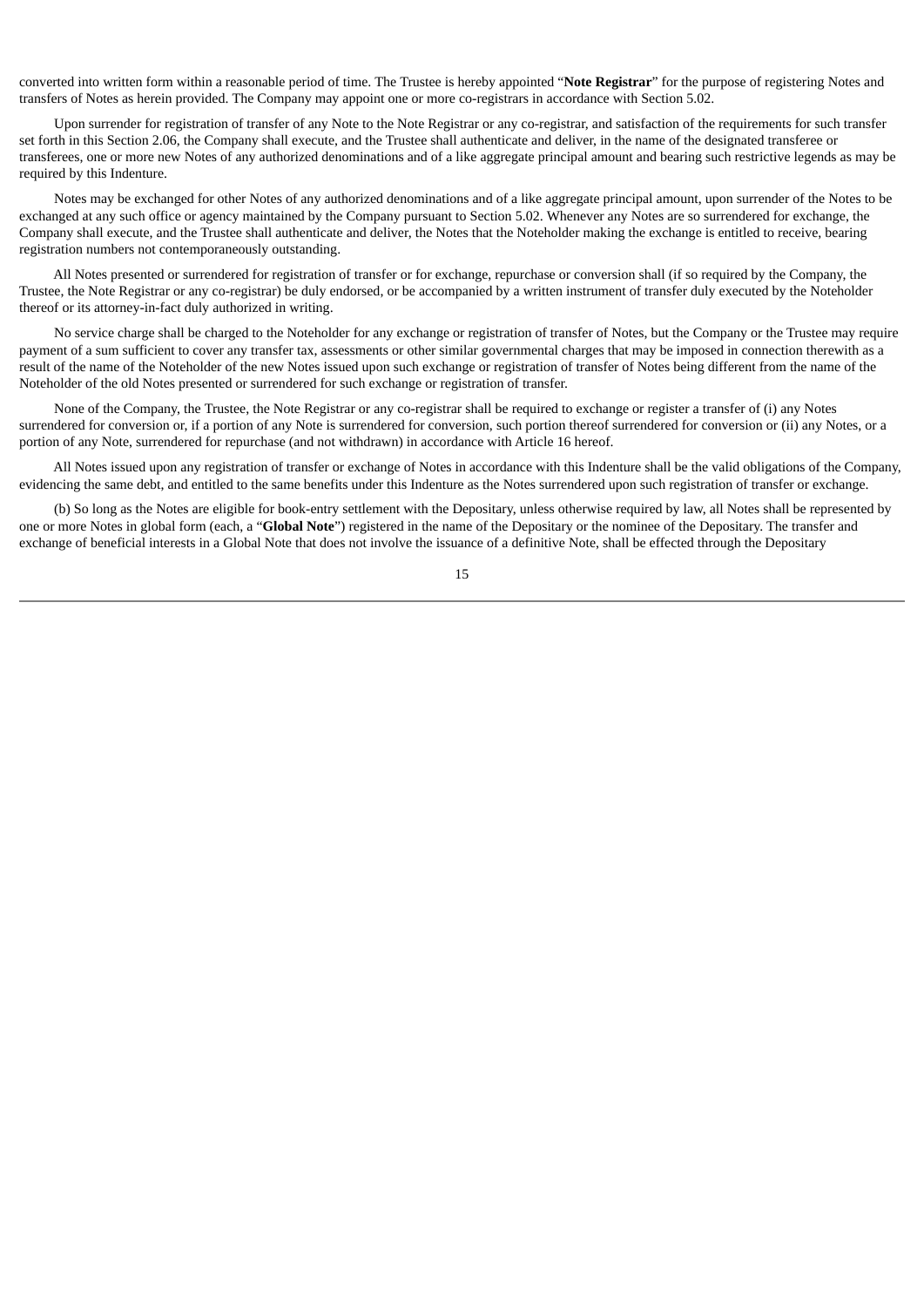(but not the Trustee or the Custodian) in accordance with this Indenture (including the restrictions on transfer set forth herein) and the procedures of the Depositary therefor.

(c) Every Note that bears or is required under this Section 2.06(c) to bear the legend set forth in this Section 2.06(c) (together with any Common Stock issued upon conversion of the Notes and required to bear the legend set forth in Section 2.06(d), collectively, the "**Restricted Securities**") shall be subject to the restrictions on transfer set forth in this Section 2.06(c) (including the legend set forth below), unless such restrictions on transfer shall be eliminated or otherwise waived by written consent of the Company, and the holder of each such Restricted Security, by such holder's acceptance thereof, agrees to be bound by all such restrictions on transfer. As used in this Section 2.06(c) and in Section 2.06(d), the term "**transfer**" encompasses any sale, pledge, transfer or other disposition whatsoever of any Restricted Security.

Until the date (the "**Resale Restriction Termination Date**") the later of (1) the date that is one year after the last date of original issuance of the Notes (or such later date as permitted by Rule 144 under the Securities Act or any successor provision thereto), and (2) such later date, if any, as may be required by applicable laws, any certificate evidencing such Note (and all securities issued in exchange therefor or substitution thereof, other than Common Stock, if any, issued upon conversion thereof which shall bear the legend set forth in Section 2.06(d), if applicable) shall bear a legend in substantially the following form (unless such Notes have been transferred pursuant to a registration statement that has become or been declared effective under the Securities Act and that continues to be effective at the time of such transfer, pursuant to the exemption from registration provided by Rule 144 or any similar provision then in force under the Securities Act, or unless otherwise agreed by the Company in writing, with notice in writing thereof to the Trustee):

THIS SECURITY AND THE COMMON STOCK, IF ANY, ISSUABLE UPON CONVERSION OF THIS SECURITY HAVE NOT BEEN REGISTERED UNDER THE SECURITIES ACT OF 1933, AS AMENDED (THE "SECURITIES ACT"), AND MAY NOT BE OFFERED, SOLD, PLEDGED OR OTHERWISE TRANSFERRED EXCEPT IN ACCORDANCE WITH THE FOLLOWING SENTENCE. BY ITS ACQUISITION HEREOF OR OF A BENEFICIAL INTEREST HEREIN, THE ACQUIRER:

(1) REPRESENTS THAT IT AND ANY ACCOUNT FOR WHICH IT IS ACTING IS A "QUALIFIED INSTITUTIONAL BUYER" (WITHIN THE MEANING OF RULE 144A UNDER THE SECURITIES ACT) AND THAT IT EXERCISES SOLE INVESTMENT DISCRETION WITH RESPECT TO EACH SUCH ACCOUNT, AND

(2) AGREES FOR THE BENEFIT OF THE COMPANY THAT IT WILL NOT OFFER, SELL, PLEDGE OR OTHERWISE TRANSFER THIS SECURITY OR ANY BENEFICIAL INTEREST HEREIN PRIOR TO THE DATE THAT IS THE LATER OF (X) ONE YEAR AFTER THE LAST ORIGINAL ISSUE DATE HEREOF OR SUCH SHORTER PERIOD OF TIME AS PERMITTED BY RULE 144 UNDER THE SECURITIES ACT OR ANY SUCCESSOR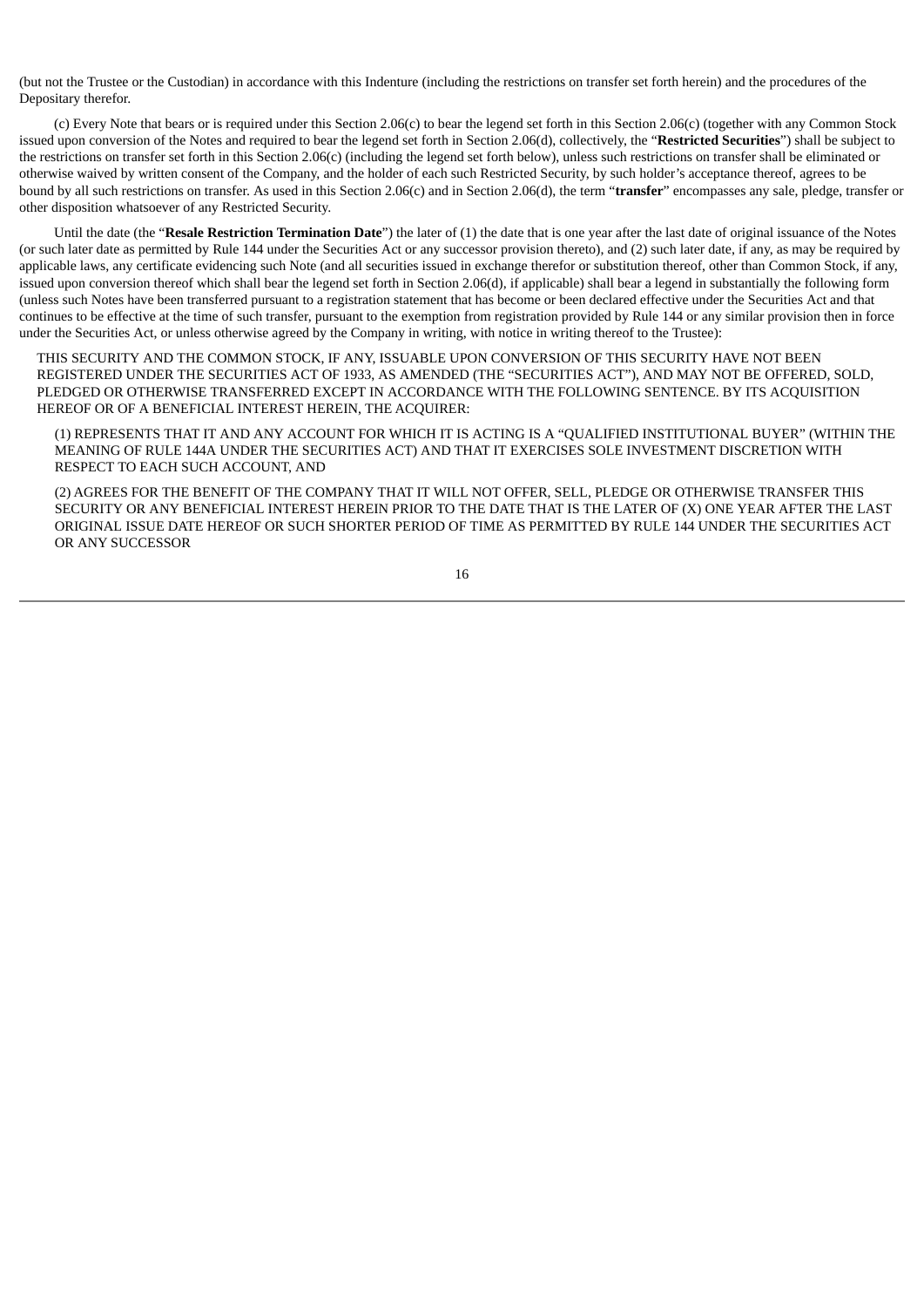PROVISION THEREUNDER, AND (Y) SUCH LATER DATE, IF ANY, AS MAY BE REQUIRED BY APPLICABLE LAW, EXCEPT:

(A) TO INSULET CORPORATION (THE "COMPANY") OR ANY SUBSIDIARY THEREOF, OR

(B) PURSUANT TO A REGISTRATION STATEMENT WHICH HAS BECOME EFFECTIVE UNDER THE SECURITIES ACT, OR

(C) TO A QUALIFIED INSTITUTIONAL BUYER IN COMPLIANCE WITH RULE 144A UNDER THE SECURITIES ACT, OR

(D) PURSUANT TO AN EXEMPTION FROM REGISTRATION PROVIDED BY RULE 144 UNDER THE SECURITIES ACT OR ANY OTHER AVAILABLE EXEMPTION FROM THE REGISTRATION REQUIREMENTS OF THE SECURITIES ACT.

PRIOR TO THE REGISTRATION OF ANY TRANSFER IN ACCORDANCE WITH (2)(D) ABOVE, THE COMPANY AND THE TRUSTEE RESERVE THE RIGHT TO REQUIRE THE DELIVERY OF SUCH LEGAL OPINIONS, CERTIFICATIONS OR OTHER EVIDENCE AS MAY REASONABLY BE REQUIRED IN ORDER TO DETERMINE THAT THE PROPOSED TRANSFER IS BEING MADE IN COMPLIANCE WITH THE SECURITIES ACT AND APPLICABLE STATE SECURITIES LAWS. NO REPRESENTATION IS MADE AS TO THE AVAILABILITY OF ANY EXEMPTION FROM THE REGISTRATION REQUIREMENTS OF THE SECURITIES ACT.

No transfer of any Note prior to the Resale Restriction Termination Date will be registered by the Note Registrar unless the applicable box on the completed Form of Assignment and Transfer (Exhibit D hereto) has been checked.

Any Note (or security issued in exchange or substitution therefor) as to which such restrictions on transfer shall have expired in accordance with their terms may, upon surrender of such Note for exchange to the Note Registrar in accordance with the provisions of this Section 2.06(c), be exchanged for a new Note or Notes, of like tenor and aggregate principal amount, which shall not bear the restrictive legend required by this Section 2.06(c). The Company shall notify the Trustee in writing upon the occurrence of the Resale Restriction Termination Date and promptly after a Registration Statement with respect to the Notes or any Common Stock issued upon conversion of the Notes has been declared effective under the Securities Act.

Notwithstanding any other provisions of this Indenture (other than the provisions set forth in this Section 2.06(c)), a Global Note may not be transferred as a whole or in part except (i) by the Depositary to a nominee of the Depositary or by a nominee of the Depositary to the Depositary or another nominee of the Depositary or by the Depositary or any such nominee to a successor Depositary or a nominee of such successor Depositary and (ii) for transfers of portions of a Global Note in certificated form made upon request of a member of, or a participant in, the Depositary (for itself or on behalf of a beneficial owner) by written notice given to the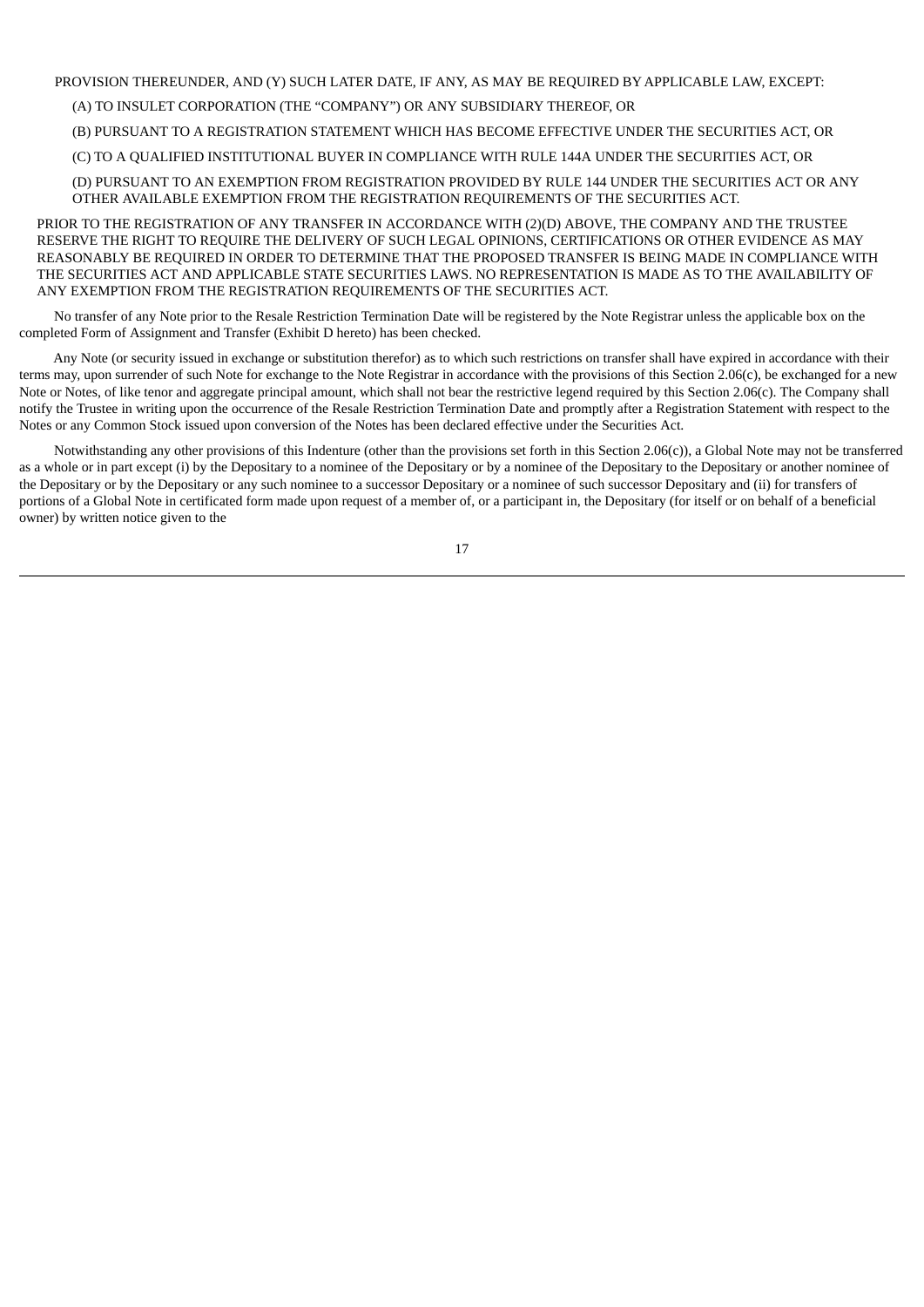Trustee by or on behalf of the Depositary in accordance with customary procedures of the Depositary and in compliance with this Section.

The Depositary shall be a clearing agency registered under the Exchange Act. The Company initially appoints The Depository Trust Company to act as Depositary with respect to the Global Note. Initially, the Global Note shall be issued to the Depositary, registered in the name of Cede & Co., as the nominee of the Depositary, and initially deposited with the Trustee as custodian for Cede & Co.

If (i) the Depositary notifies the Company at any time that the Depositary is unwilling or unable to continue as depositary for the Global Notes and a successor depositary is not appointed within 90 days, (ii) the Depositary ceases to be registered as a clearing agency under the Exchange Act and a successor depositary is not appointed within 90 days or (iii) an Event of Default in respect of the Notes has occurred and is continuing, upon the request of the beneficial owner of the Notes, the Company will execute, and the Trustee, upon receipt of an Officers' Certificate and a Company Order for the authentication and delivery of Notes, will authenticate and deliver Notes in definitive form to each such beneficial owner of the related Notes (or a portion thereof) in an aggregate principal amount equal to the principal amount of such Global Note, in exchange for such Global Note, and upon delivery of the Global Note to the Trustee such Global Note shall be canceled.

Definitive Notes issued in exchange for all or a part of the Global Note pursuant to this Section 2.06(c) shall be registered in such names and in such authorized denominations as the Depositary, pursuant to instructions from its direct or indirect participants or otherwise, shall instruct the Trustee. Upon execution and authentication, the Trustee shall deliver such definitive Notes to the Persons in whose names such definitive Notes are so registered.

At such time as all interests in a Global Note have been converted, canceled, repurchased or transferred, such Global Note shall be, upon receipt thereof, canceled by the Trustee in accordance with its standing procedures. At any time prior to such cancellation, if any interest in a Global Note is exchanged for definitive Notes, converted, canceled, repurchased or transferred to a transferee who receives definitive Notes therefor or any definitive Note is exchanged or transferred for part of such Global Note, the principal amount of such Global Note shall be appropriately reduced or increased, as the case may be, and an endorsement shall be made on such Global Note, by the Trustee or the Custodian, at the direction of the Trustee, to reflect such reduction or increase.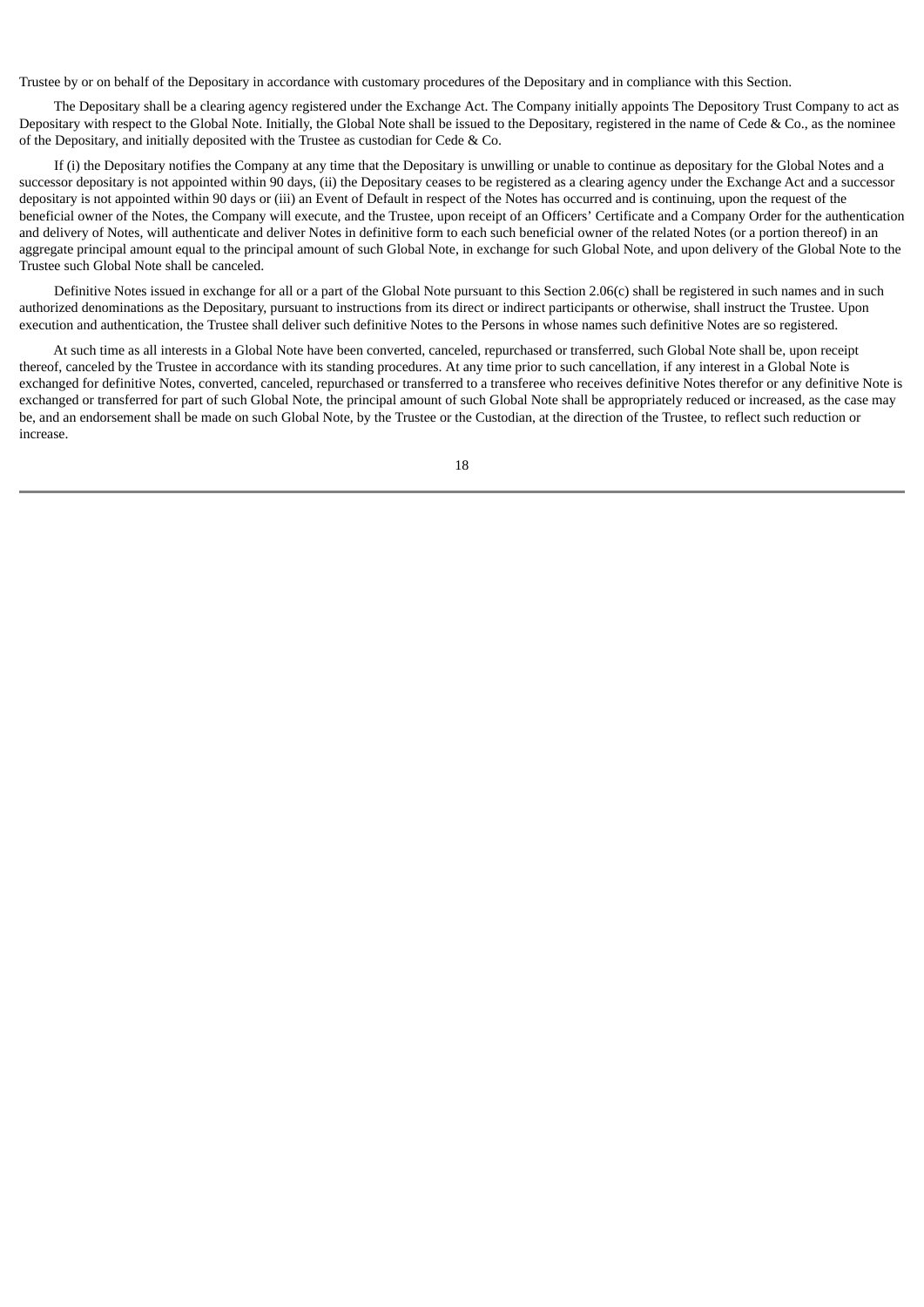None of the Company, the Trustee nor any agent of the Company or the Trustee will have any responsibility or liability for any aspect of the records relating to or payments made on account of beneficial ownership interests of a Global Note or maintaining, supervising or reviewing any records relating to such beneficial ownership interests.

The Trustee shall have no obligation or duty to monitor, determine or inquire as to compliance with any restrictions on transfer imposed under this Indenture or under applicable law with respect to any transfer of any interest in any Note (including any transfers between or among Depositary participants or beneficial owners of interests in any Global Note) other than to require delivery of such certificates and other documentation or evidence as are expressly required by, and to do so if and when expressly required by the terms of this Indenture, and to examine the same to determine substantial compliance as to the form with the express requirements hereof.

(d) Until the Resale Restriction Termination Date, any stock certificate representing Common Stock issued upon conversion of such Note shall bear a legend in substantially the following form (unless the Note or such Common Stock has been transferred pursuant to a registration statement that has become or been declared effective under the Securities Act and that continues to be effective at the time of such transfer or pursuant to the exemption from registration provided by Rule 144 under the Securities Act or any similar provision then in force under the Securities Act, or such Common Stock has been issued upon conversion of Notes that have been transferred pursuant to a registration statement that has become or been declared effective under the Securities Act and that continues to be effective at the time of such transfer or pursuant to the exemption from registration provided by Rule 144 under the Securities Act, or unless otherwise agreed by the Company with written notice thereof to the Trustee and any transfer agent for the Common Stock):

THIS SECURITY HAS NOT BEEN REGISTERED UNDER THE SECURITIES ACT OF 1933, AS AMENDED (THE "SECURITIES ACT"), AND MAY NOT BE OFFERED, SOLD, PLEDGED OR OTHERWISE TRANSFERRED EXCEPT IN ACCORDANCE WITH THE FOLLOWING SENTENCE. BY ITS ACQUISITION HEREOF OR OF A BENEFICIAL INTEREST HEREIN, THE ACQUIRER:

(1) REPRESENTS THAT IT AND ANY ACCOUNT FOR WHICH IT IS ACTING IS A "QUALIFIED INSTITUTIONAL BUYER" (WITHIN THE MEANING OF RULE 144A UNDER THE SECURITIES ACT) AND THAT IT EXERCISES SOLE INVESTMENT DISCRETION WITH RESPECT TO EACH SUCH ACCOUNT, AND

(2) AGREES FOR THE BENEFIT OF THE COMPANY THAT IT WILL NOT OFFER, SELL, PLEDGE OR OTHERWISE TRANSFER THIS SECURITY OR ANY BENEFICIAL INTEREST HEREIN PRIOR TO THE DATE THAT IS THE LATER OF (X) ONE YEAR AFTER THE LAST ORIGINAL ISSUE DATE HEREOF OR SUCH SHORTER PERIOD OF TIME AS PERMITTED BY RULE 144 UNDER THE SECURITIES ACT OR ANY SUCCESSOR PROVISION THEREUNDER, AND (Y) SUCH LATER DATE, IF ANY, AS MAY BE REQUIRED BY APPLICABLE LAW, EXCEPT: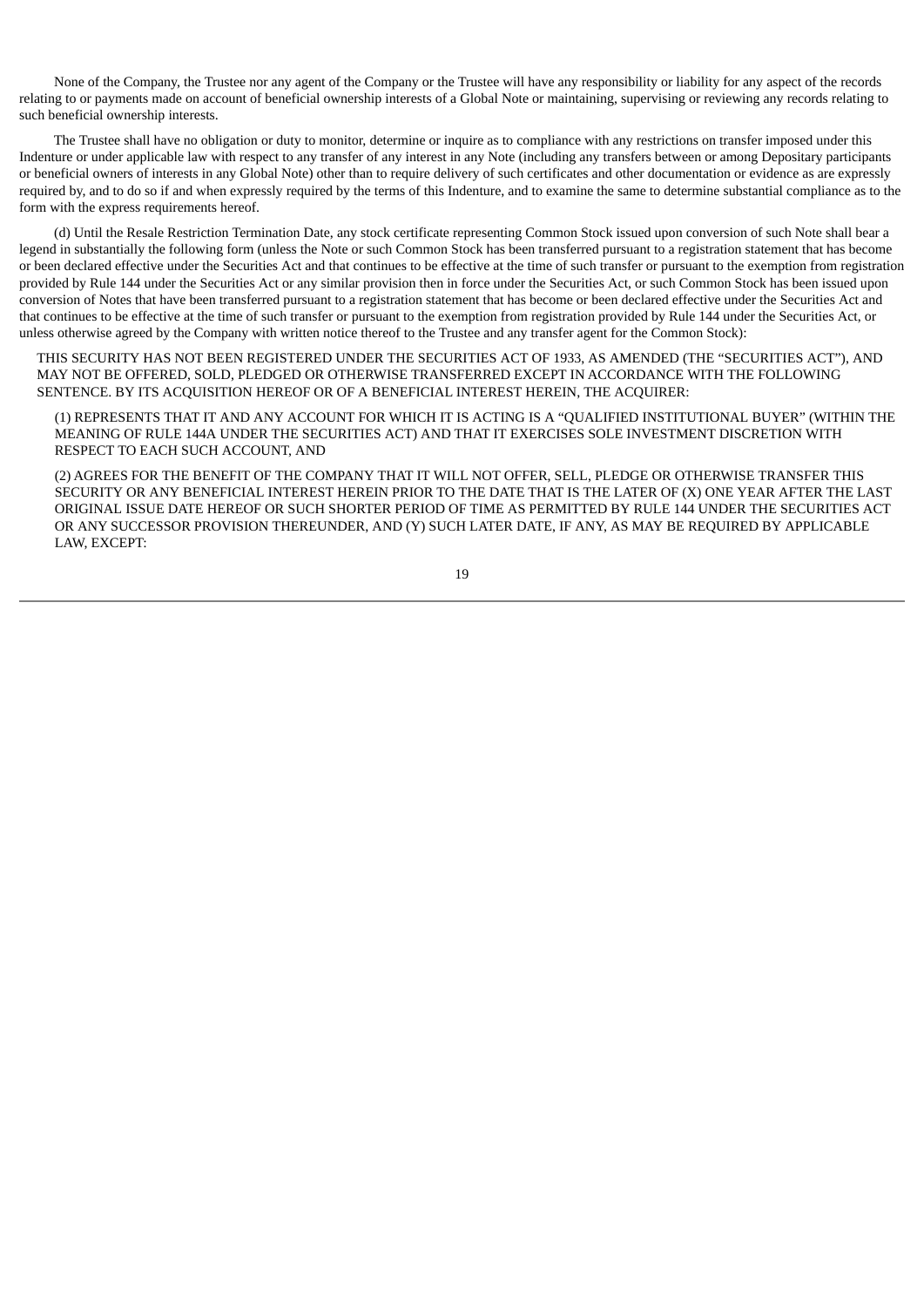# (A) TO INSULET CORPORATION (THE "COMPANY") OR ANY SUBSIDIARY THEREOF, OR

### (B) PURSUANT TO A REGISTRATION STATEMENT WHICH HAS BECOME EFFECTIVE UNDER THE SECURITIES ACT, OR

(C) PURSUANT TO AN EXEMPTION FROM REGISTRATION PROVIDED BY RULE 144 UNDER THE SECURITIES ACT OR ANY OTHER AVAILABLE EXEMPTION FROM THE REGISTRATION REQUIREMENTS OF THE SECURITIES ACT.

PRIOR TO THE REGISTRATION OF ANY TRANSFER IN ACCORDANCE WITH (2)(C) ABOVE, THE COMPANY AND THE TRUSTEE RESERVE THE RIGHT TO REQUIRE THE DELIVERY OF SUCH LEGAL OPINIONS, CERTIFICATIONS OR OTHER EVIDENCE AS MAY REASONABLY BE REQUIRED IN ORDER TO DETERMINE THAT THE PROPOSED TRANSFER IS BEING MADE IN COMPLIANCE WITH THE SECURITIES ACT AND APPLICABLE STATE SECURITIES LAWS. NO REPRESENTATION IS MADE AS TO THE AVAILABILITY OF ANY EXEMPTION FROM THE REGISTRATION REQUIREMENTS OF THE SECURITIES ACT.

Any such Common Stock as to which such restrictions on transfer shall have expired in accordance with their terms may, upon surrender of the certificates representing such shares of Common Stock for exchange in accordance with the procedures of the transfer agent for the Common Stock, be exchanged for a new certificate or certificates for a like aggregate number of shares of Common Stock, which shall not bear the restrictive legend required by this Section 2.06(d).

(e) Any Note or Common Stock issued upon the conversion or exchange of a Note that is purchased or owned by the Company or any Affiliate thereof may not be resold by the Company or such Affiliate unless registered under the Securities Act or resold pursuant to an exemption from the registration requirements of the Securities Act in a transaction that results in such Notes or Common Stock, as the case may be, no longer being "restricted securities" (as defined under Rule 144).

(f) Notwithstanding any provision of Section 2.06 to the contrary, in the event Rule 144 as promulgated under the Securities Act (or any successor rule) is amended to change the one-year holding period thereunder (or the corresponding period under any successor rule), from and after receipt by the Trustee of the Officers' Certificate and Opinion of Counsel provided for in this Section 2.06(f), (i) each reference in Section 2.06(c) to "one year" and in the restrictive legend set forth in such paragraph to "ONE YEAR" shall be deemed for all purposes hereof to be references to such changed period, (ii) each reference in Section 2.06(d) to "one year" and in the restrictive legend set forth in such paragraph to "ONE YEAR" shall be deemed for all purposes hereof to be references to such changed period and (iii) all corresponding references in the Notes (including the definition of Resale Restriction Termination Date) and the restrictive legends thereon shall be deemed for all purposes hereof to be references to such changed period, *provided* that such changes shall not become effective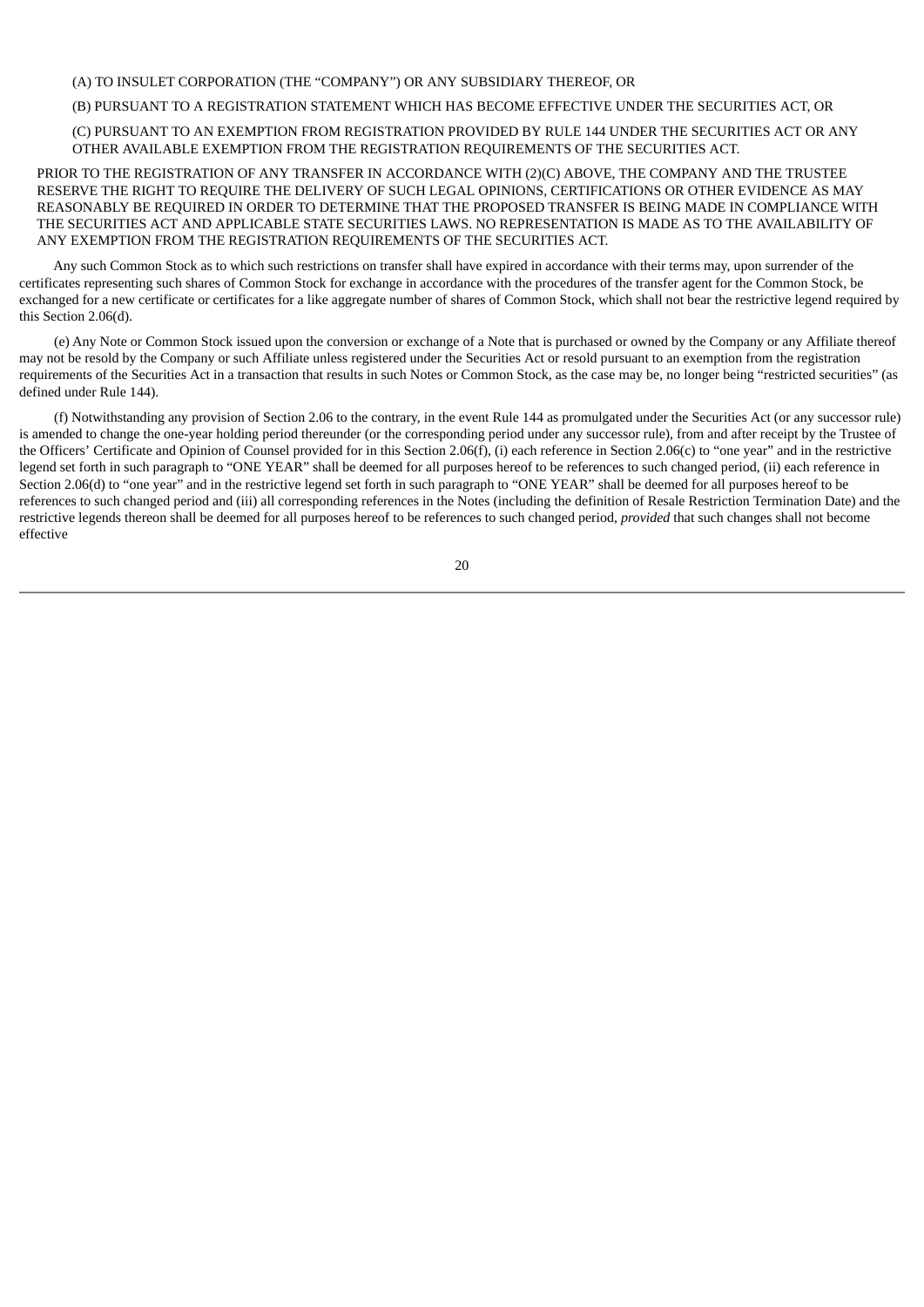if they are otherwise prohibited by, or would otherwise cause a violation of, the then-applicable federal securities laws. The provisions of this Section 2.06(f) will not be effective until such time as the Opinion of Counsel and Officers' Certificate have been received by the Trustee hereunder. This Section 2.06(f) shall apply to successive amendments to Rule 144 (or any successor rule) changing the holding period thereunder.

Section 2.07. *Mutilated, Destroyed, Lost or Stolen Notes*. In case any Note shall become mutilated or be destroyed, lost or stolen, the Company in its discretion may execute, and upon a receipt of a Company Order the Trustee or an authenticating agent appointed by the Trustee shall authenticate and deliver, a new Note, bearing a number not contemporaneously outstanding, in exchange and substitution for the mutilated Note, or in lieu of and in substitution for the Note so destroyed, lost or stolen. In every case the applicant for a substituted Note shall furnish to the Company, to the Trustee and, if applicable, to such authenticating agent such security or indemnity as may be required by them to save each of them harmless from any loss, liability, cost or expense caused by or connected with such substitution, and, in every case of destruction, loss or theft, the applicant shall also furnish to the Company, to the Trustee and, if applicable, to such authenticating agent evidence to their satisfaction of the destruction, loss or theft of such Note and of the ownership thereof.

The Trustee or such authenticating agent may authenticate any such substituted Note and deliver the same upon the receipt of such security or indemnity as the Trustee, and, if applicable, such authenticating agent may require. Upon the issuance of any substitute Note, the Company or the Trustee may require the payment by the holder of a sum sufficient to cover any tax, assessment or other governmental charge that may be imposed in relation thereto and any other expenses connected therewith. In case any Note that has matured or is about to mature or has been tendered for repurchase upon a Fundamental Change or is about to be converted into cash, shares of Common Stock or a combination of cash and shares of Common Stock, as applicable, shall become mutilated or be destroyed, lost or stolen, the Company may, in its sole discretion, instead of issuing a substitute Note, pay or authorize the payment of or convert or authorize the conversion of the same (without surrender thereof except in the case of a mutilated Note), as the case may be, if the applicant for such payment or conversion shall furnish to the Company, to the Trustee and, if applicable, to such authenticating agent such security or indemnity as may be required by them to save each of them harmless for any loss, liability, cost or expense caused by or connected with such substitution, and, in every case of destruction, loss or theft, evidence satisfactory to the Trustee and, if applicable, any Paying Agent or Conversion Agent evidence of their satisfaction of the destruction, loss or theft of such Note and of the ownership thereof.

Every substitute Note issued pursuant to the provisions of this Section 2.07 by virtue of the fact that any Note is destroyed, lost or stolen shall constitute an additional contractual obligation of the Company, whether or not the destroyed, lost or stolen Note shall be found at any time, and shall be entitled to all the benefits of (but shall be subject to all the limitations set forth in) this Indenture equally and proportionately with any and all other Notes duly issued hereunder. To the extent permitted by law, all Notes shall be held and owned upon the express condition that the foregoing provisions are exclusive with respect to the replacement or payment or conversion or repurchase of mutilated, destroyed, lost or stolen Notes and shall preclude any and all other rights or remedies notwithstanding any law or statute existing or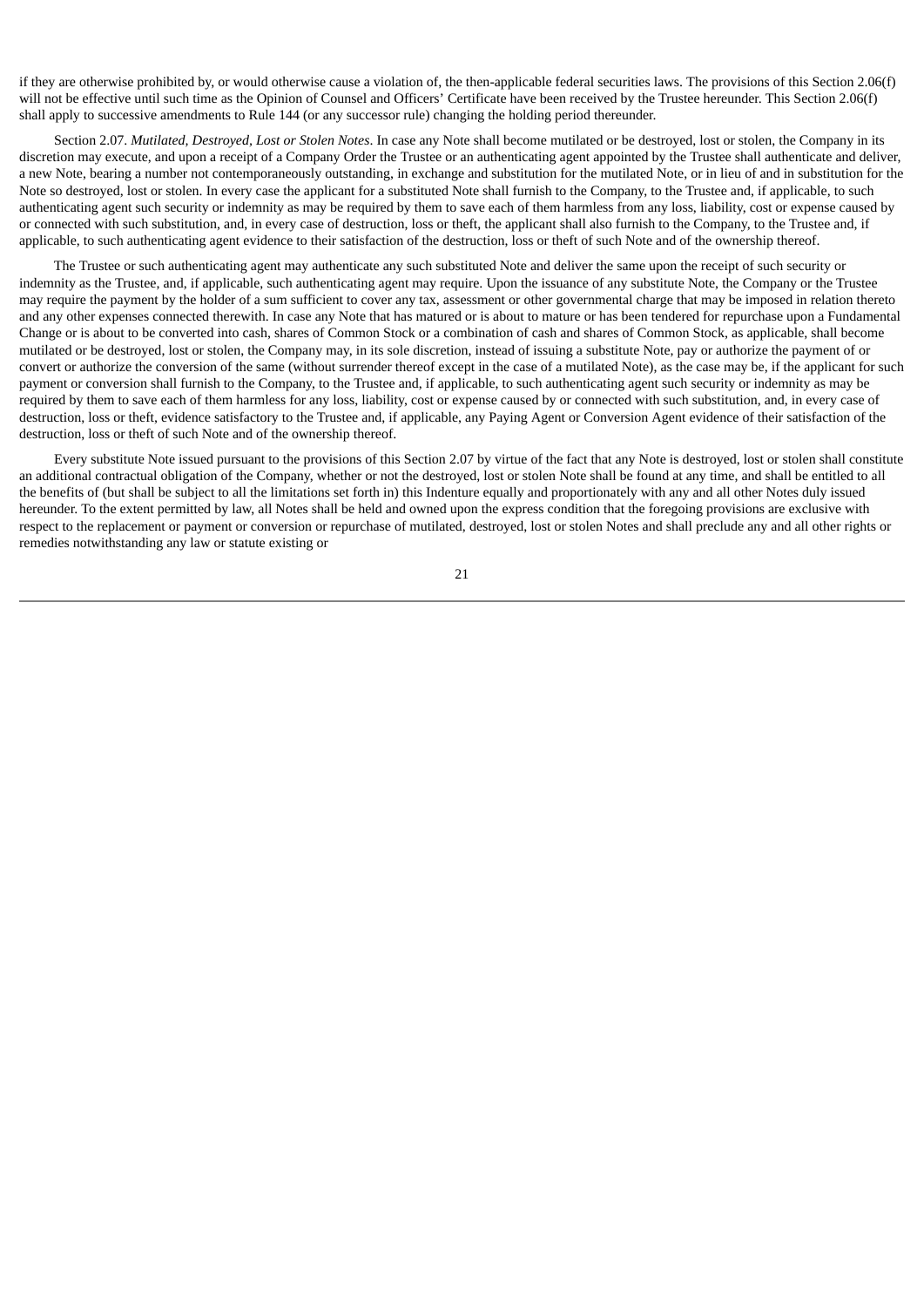hereafter enacted to the contrary with respect to the replacement or payment or conversion of negotiable instruments or other securities without their surrender.

Section 2.08. *Temporary Notes*. Pending the preparation of Notes in certificated form, the Company may execute and the Trustee or an authenticating agent appointed by the Trustee shall, upon receipt of a Company Order, authenticate and deliver temporary Notes (printed or lithographed). Temporary Notes shall be issuable in any authorized denomination, and substantially in the form of the Notes in certificated form but with such omissions, insertions and variations as may be appropriate for temporary Notes, all as may be determined by the Company. Every such temporary Note shall be executed by the Company and authenticated by the Trustee or such authenticating agent upon the same conditions and in substantially the same manner, and with the same effect, as the Notes in certificated form. Without unreasonable delay the Company will execute and deliver to the Trustee or such authenticating agent Notes in certificated form (other than any Global Note) and thereupon any or all temporary Notes (other than any Global Note) may be surrendered in exchange therefor, at each office or agency maintained by the Company pursuant to Section 5.02 and the Trustee or such authenticating agent shall authenticate and deliver in exchange for such temporary Notes an equal aggregate principal amount of Notes in certificated form. Such exchange shall be made by the Company at its own expense and without any charge therefor. Until so exchanged, the temporary Notes shall in all respects be entitled to the same benefits and subject to the same limitations under this Indenture as Notes in certificated form authenticated and delivered hereunder.

Section 2.09. *Cancellation of Notes Paid, Etc*. All Notes surrendered for the purpose of payment, repurchase, conversion, exchange or registration of transfer, shall, if surrendered to the Company or any Paying Agent or any Note Registrar or any Conversion Agent, be surrendered to the Trustee and promptly canceled by it, or, if surrendered to the Trustee, shall be promptly canceled by it, and no Notes shall be issued in lieu thereof except as expressly permitted by any of the provisions of this Indenture. The Trustee shall dispose of canceled Notes in accordance with its customary procedures and, after such disposition, shall deliver a certificate of such disposition to the Company, at the Company's written request. If the Company shall acquire any of the Notes, such acquisition shall not operate as satisfaction of the indebtedness represented by such Notes unless and until the same are delivered to the Trustee for cancellation.

Section 2.10. *CUSIP Numbers* . The Company in issuing the Notes may use "CUSIP" numbers (if then generally in use), and, if so, the Trustee shall use "CUSIP" numbers in all notices issued to Noteholders as a convenience to holders of the Notes; *provided*, that any such notice may state that no representation is made as to the correctness of such numbers either as printed on the Notes or on such notice and that reliance may be placed only on the other identification numbers printed on the Notes. The Company will promptly notify the Trustee in writing of any change in the "CUSIP" numbers.

Section 2.11. *Additional Notes; Repurchases*. The Company may, without the consent of the Noteholders and notwithstanding Section 2.01, reopen this Indenture and increase the principal amount of the Notes by issuing additional Notes in the future pursuant to this Indenture with the same terms and with the same CUSIP number as the Notes initially issued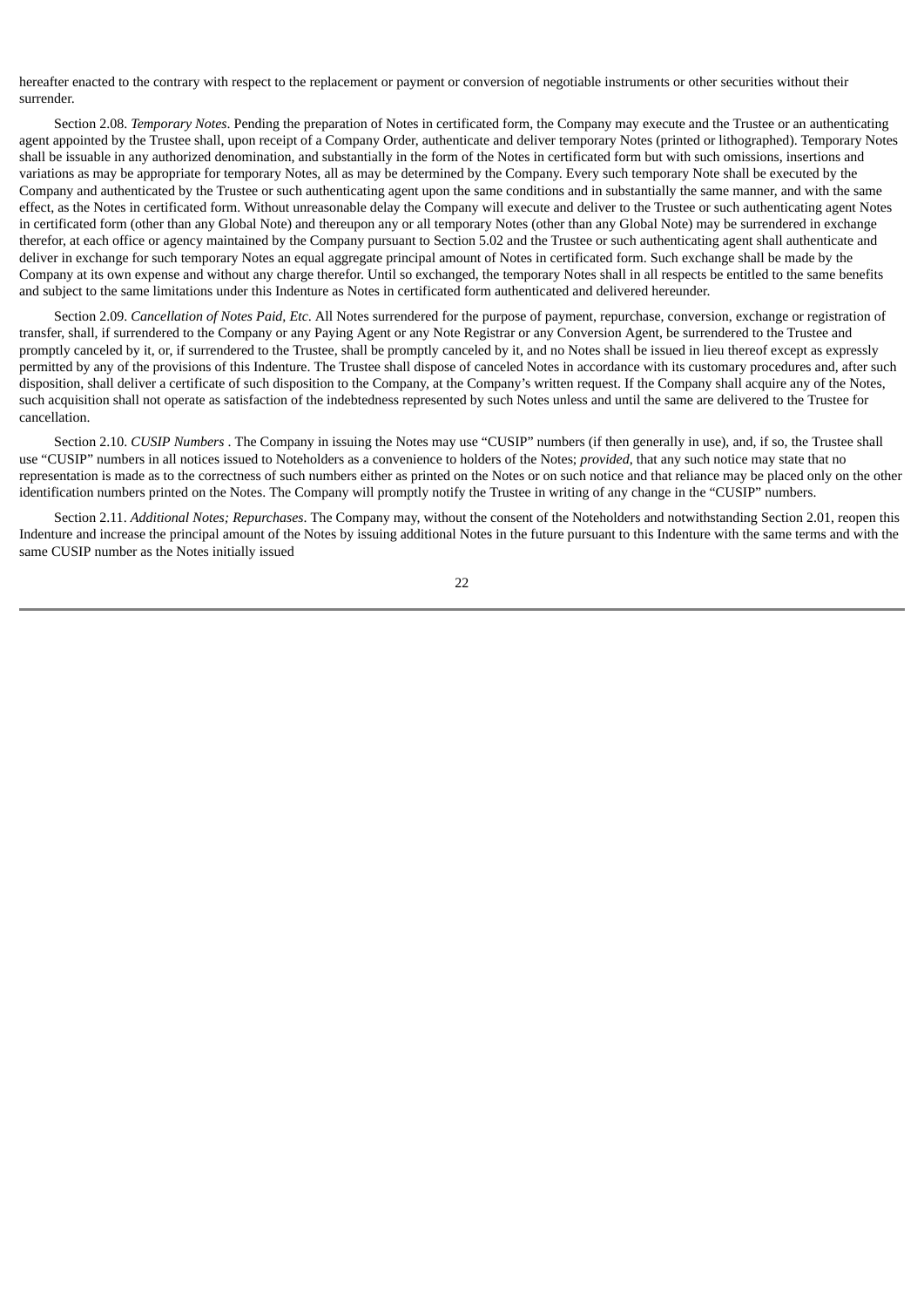hereunder in an unlimited aggregate principal amount, which will form the same series with the Notes initially issued hereunder, *provided* that no such additional Notes may be issued unless they will be fungible with the original Notes for U.S. federal income tax and securities law purposes. Prior to the issuance of any such additional Notes, the Company shall deliver to the Trustee a Company Order, an Officers' Certificate and an Opinion of Counsel, such Officers' Certificate and Opinion of Counsel to cover such matters, in addition to those required by Section 17.05, as the Trustee shall reasonably request. The Company may also from time to time repurchase the Notes in open market purchases or negotiated transactions without prior notice to Noteholders.

Section 2.12. *Automatic Exchange From Restricted Global Note to Unrestricted Global Note*. Beneficial interests in a Global Note that is subject to restrictions set out in Section 2.06(c) (including the legend set forth in Section 2.06(c)) (the "**Restricted Global Note**") will be automatically exchanged into beneficial interests in an unrestricted Global Note that is no longer subject to the restrictions set out in Section 2.06(c) (including removal of the legend set forth in Section 2.06(c)) (the "**Unrestricted Global Note**") without any action required by or on behalf of the Noteholder (the "**Automatic Exchange**"). In order to effect such exchange, the Company shall at least 15 days but not more than 30 days prior to the automatic exchange date, deliver a notice of Automatic Exchange (an "**Automatic Exchange Notice**") to each Noteholder at such Noteholder's address appearing in the Note Register, with a copy to the Trustee. The Automatic Exchange Notice shall identify the Notes subject to the Automatic Exchange and shall state: (1) the date of the Automatic Exchange; (2) the section of this Indenture pursuant to which the Automatic Exchange shall occur; (3) the "CUSIP" number of the Restricted Global Note from which such Noteholders' beneficial interests will be transferred and (4) the "CUSIP" number of the Unrestricted Global Note into which such Holders' beneficial interests will be transferred. At the Company's request on no less than 5 days' prior notice, the Trustee shall deliver, in the Company's name and at its expense, the Automatic Exchange Notice to each Noteholder at such Noteholder's address appearing in the Note Register; *provided*, *however*, that the Company shall have delivered to the Trustee an Officers' Certificate requesting that the Trustee give the Automatic Exchange Notice (in the name and at the expense of the Company) and setting forth the information to be stated in the Automatic Exchange Notice as provided in the preceding sentence. As a condition to any such exchange pursuant to this Section 2.12, the Trustee shall be entitled to receive from the Company, and rely conclusively without any liability, upon an Officer's Certificate and an Opinion of Counsel to the Company, in form and in substance reasonably satisfactory to the Trustee, to the effect that such transfer of beneficial interests to the Unrestricted Global Note shall be effected in compliance with the Securities Act. Upon such exchange of beneficial interests pursuant to this Section 2.12, the Registrar shall endorse the Schedule of Increases and Decreases in Global Note to the relevant Notes and reflect on its books and records the date of such transfer and a decrease and increase, respectively, in the principal amount of the applicable Restricted Global Note(s) and the Unrestricted Global Note, respectively, equal to the principal amount of beneficial interests transferred. If an Unrestricted Global Note is not then outstanding at the time of the Automatic Exchange, the Company shall execute and the Trustee shall authenticate and deliver an Unrestricted Global Note to the Depositary. Following any such transfer pursuant to this Section 2.12, the relevant Restricted Global Note shall be cancelled.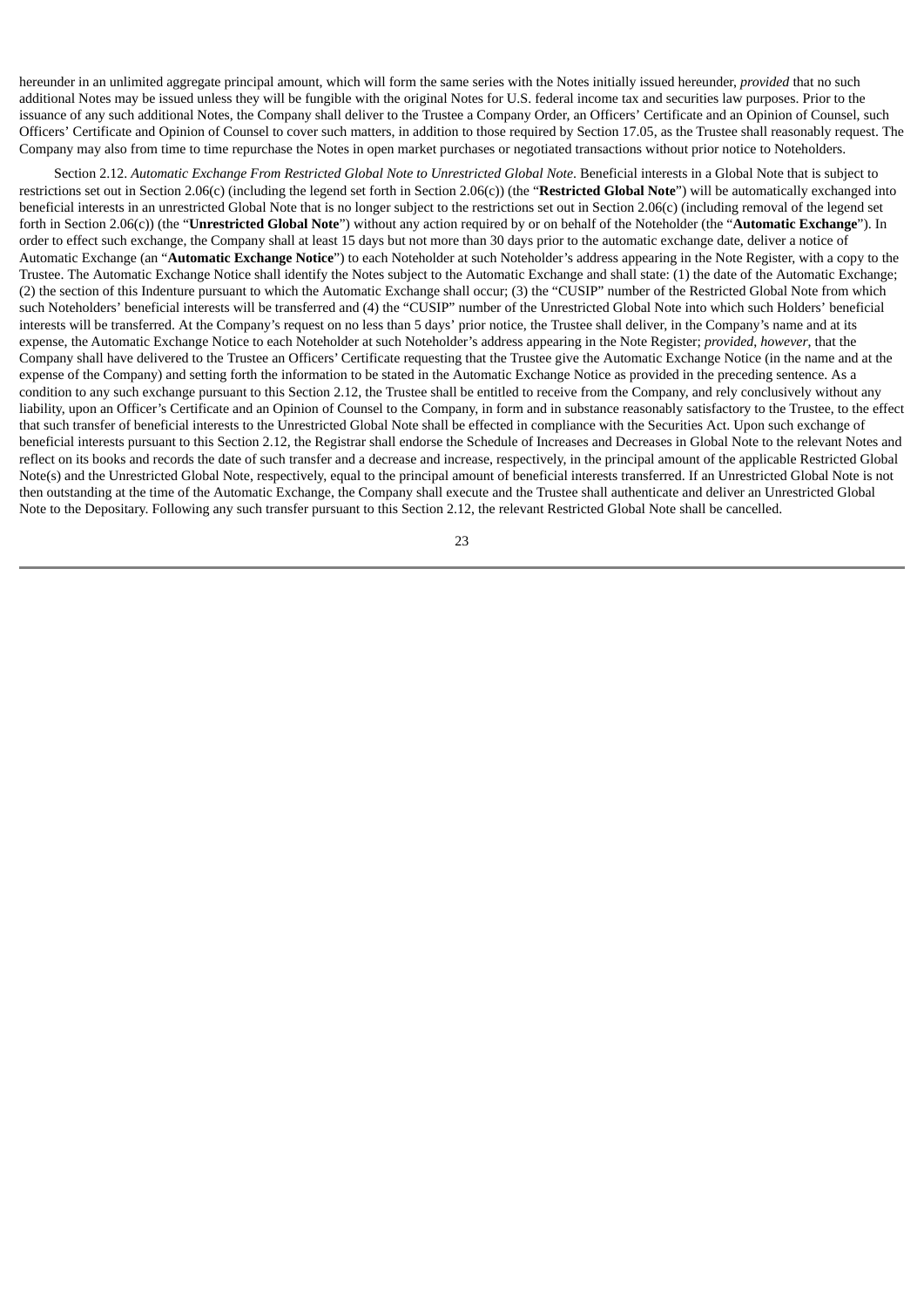## ARTICLE 3 [INTENTIONALLY OMITTED]

#### ARTICLE 4

# SATISFACTION AND DISCHARGE

Section 4.01. *Satisfaction and Discharge*. This Indenture shall upon request of the Company contained in an Officers' Certificate cease to be of further effect, and the Trustee, at the expense of the Company, shall execute proper instruments acknowledging satisfaction and discharge of this Indenture, when (a) (i) all Notes theretofore authenticated and delivered (other than (x) Notes which have been destroyed, lost or stolen and which have been replaced or paid as provided in Section 2.07 and (y) Notes for whose payment money has theretofore been deposited in trust or segregated and held in trust by the Company and thereafter repaid to the Company or discharged from such trust, as provided in Section 5.04(d)) have been delivered to the Note Registrar for cancellation; and (ii) the Company has deposited with the Trustee or delivered to Noteholders, as applicable, after the Notes have become due and payable, whether at the Maturity Date, any Fundamental Change Repurchase Date, upon conversion or otherwise, cash or cash and shares of Common Stock, if any (solely to satisfy the Company's Conversion Obligation, if applicable), sufficient to pay all of the outstanding Notes and all other sums due payable under this Indenture by the Company; and (b) the Company has delivered to the Trustee an Officers' Certificate and an Opinion of Counsel, each stating that all conditions precedent herein provided for relating to the satisfaction and discharge of this Indenture have been complied with. Notwithstanding the satisfaction and discharge of this Indenture, the obligations of the Company to the Trustee under Section 8.06 shall survive.

#### ARTICLE 5

#### PARTICULAR COVENANTS OF THE COMPANY

Section 5.01. *Payment of Principal, Interest and Additional Interest*. The Company covenants and agrees that it will cause to be paid the principal of (including the Fundamental Change Repurchase Price), and accrued and unpaid interest, Additional Interest, if any, and Supplementary Interest, if any, on each of the Notes at the places, at the respective times and in the manner provided herein and in the Notes. Each installment of accrued and unpaid interest, Additional Interest, if any, and Supplementary Interest, if any, on the Notes due on any Additional Interest Payment Date (as defined in the Registration Rights Agreement), may be paid by mailing checks for the amount payable to Noteholders entitled thereto as they shall appear on the Note Register; *provided* that, (1) with respect to any Noteholder holding Notes in certificated form and having an aggregate principal amount of \$2,000,000 or less, by check mailed to the holders of such Notes and (2) with respect to any Noteholder holding Notes in certificated form and having an aggregate principal amount of more than \$2,000,000, either by check mailed to such holder or, upon application by a holder to the Note Registrar not later than on the relevant Interest Record Date, by wire transfer in immediately available funds to that holder's account within the United States, which application shall remain in effect until the holder notifies, in writing, the Note Registrar to the contrary; *provided further* that payment of accrued and unpaid interest, Additional Interest, if any, and Supplementary Interest, if any, made to the Depositary shall be paid by wire transfer in immediately available funds in accordance with such wire transfer instructions and other procedures provided by the Depositary from time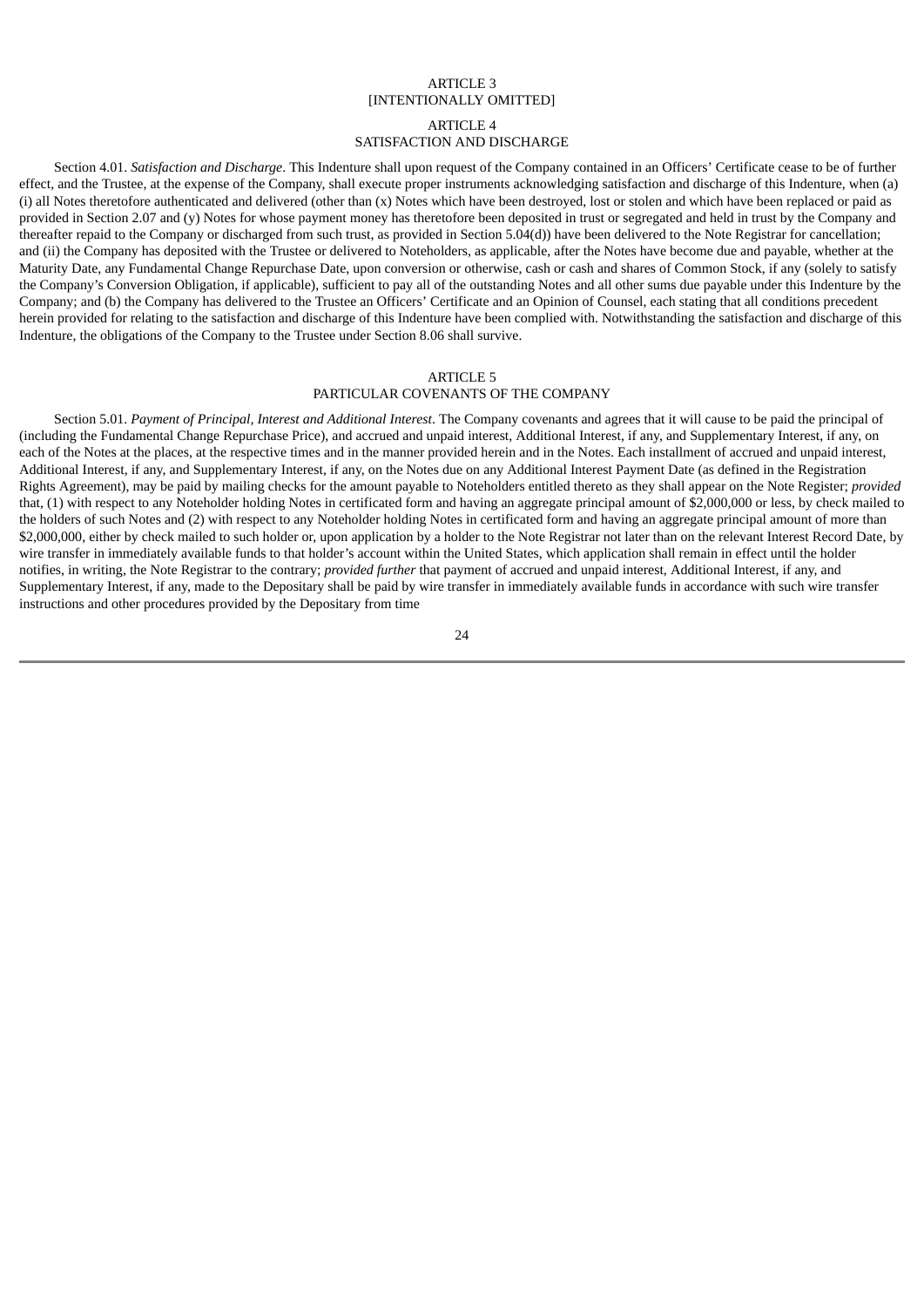#### to time.

Section 5.02. *Maintenance of Office or Agency*. The Company will maintain in the United States an office or agency where the Notes may be surrendered for registration of transfer or exchange or for presentation for payment or repurchase ("**Paying Agent**") or for conversion ("**Conversion Agent**") and where notices and demands to or upon the Company in respect of the Notes and this Indenture may be served. The Company will give prompt written notice to the Trustee of the location, and any change in the location, of such office or agency. If at any time the Company shall fail to maintain any such required office or agency or shall fail to furnish the Trustee with the address thereof, such presentations, surrenders, notices and demands may be made or served at the Corporate Trust Office or the office or agency of the Trustee.

The Company may also from time to time designate co-registrars one or more other offices or agencies where the Notes may be presented or surrendered for any or all such purposes and may from time to time rescind such designations; *provided* that no such designation or rescission shall in any manner relieve the Company of its obligation to maintain an office or agency in the United States for such purposes. The Company will give prompt written notice to the Trustee of any such designation or rescission and of any change in the location of any such other office or agency. The terms "Paying Agent" and "Conversion Agent" include any such additional or other offices or agencies, as applicable.

The Company hereby initially designates the Trustee as the Paying Agent, Note Registrar and Conversion Agent and the Corporate Trust Office shall be considered as one such office or agency of the Company for each of the aforesaid purposes.

Section 5.03. *Appointments to Fill Vacancies in Trustee's Office*. The Company, whenever necessary to avoid or fill a vacancy in the office of Trustee, will appoint, in the manner provided in Section 8.10, a Trustee, so that there shall at all times be a Trustee hereunder.

Section 5.04. *Provisions as to Paying Agent*. (a) If the Company shall appoint a Paying Agent other than the Trustee, the Company will cause such Paying Agent to execute and deliver to the Trustee an instrument in which such agent shall agree with the Trustee, subject to the provisions of this Section 5.04:

(i) that it will hold all sums held by it as such agent for the payment of the principal of and accrued and unpaid interest, Additional Interest, if any, and Supplementary Interest, if any, on the Notes in trust for the benefit of the holders of the Notes;

(ii) that it will give the Trustee prompt notice of any failure by the Company to make any payment of the principal of and accrued and unpaid interest, Additional Interest, if any, and Supplementary Interest, if any, on the Notes when the same shall be due and payable; and

(iii) that at any time during the continuance of an Event of Default, upon request of the Trustee, it will forthwith pay to the Trustee all sums so held in trust.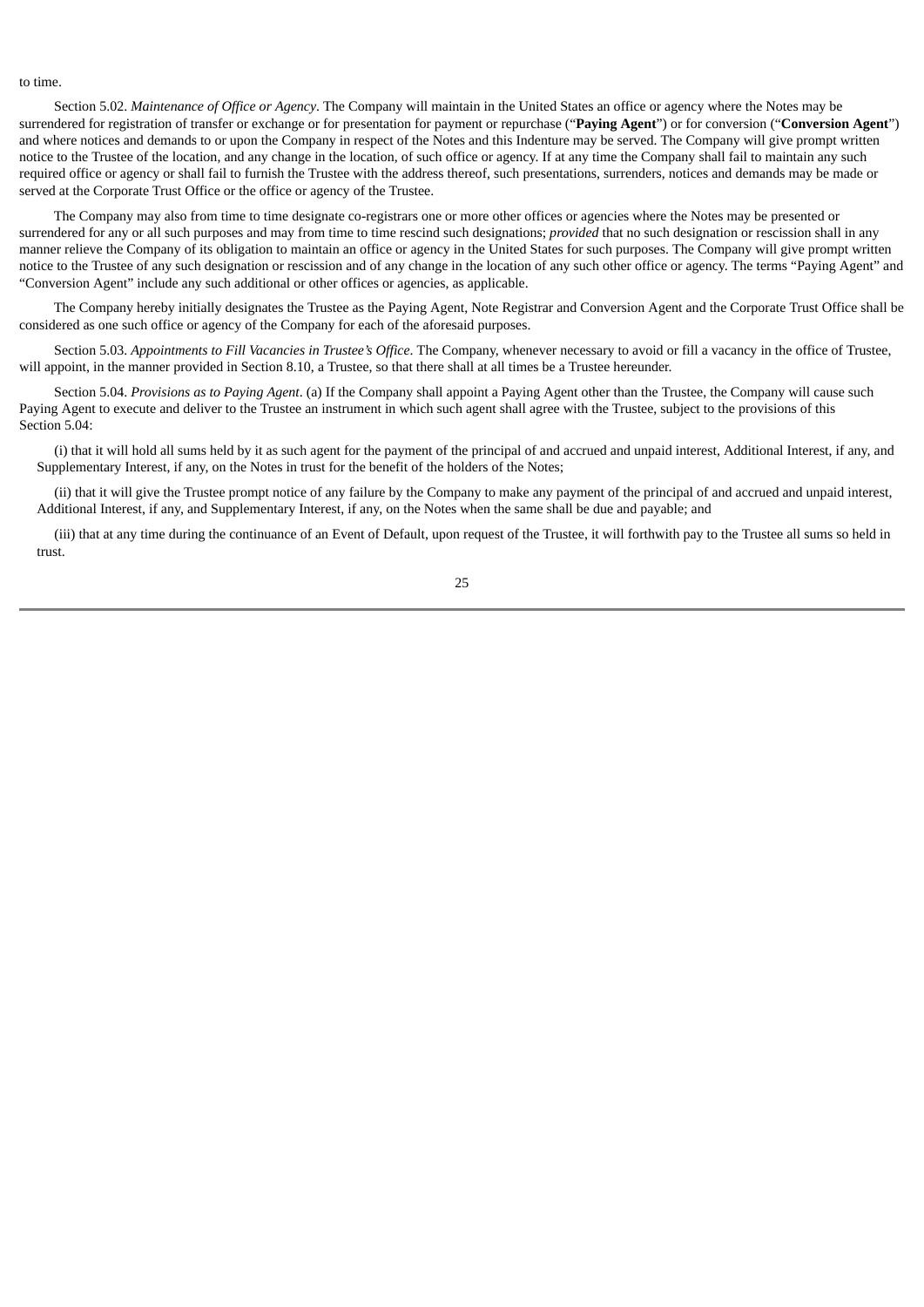The Company shall, on or before each due date of the principal of (including the Fundamental Change Repurchase Price) or accrued and unpaid interest, Additional Interest, if any, or Supplementary Interest, if any, on the Notes, deposit with the Paying Agent a sum sufficient to pay such principal (including the Fundamental Change Repurchase Price) or accrued and unpaid interest, Additional Interest, if any, or Supplementary Interest, if any, and (unless such Paying Agent is the Trustee) the Company will promptly notify the Trustee of any failure to take such action, *provided* that if such deposit is made on the due date, such deposit must be received by the Paying Agent by 11:00 a.m., New York City time, on such date.

(b) If the Company shall act as its own Paying Agent, it will, on or before each due date of the principal of (including the Fundamental Change Repurchase Price) accrued and unpaid interest, Additional Interest, if any, and Supplementary Interest, if any, on the Notes, set aside, segregate and hold in trust for the benefit of the holders of the Notes a sum sufficient to pay such principal (including the Fundamental Change Repurchase Price) accrued and unpaid interest, Additional Interest, if any, and Supplementary Interest, if any, so becoming due and will promptly notify the Trustee in writing of any failure to take such action and of any failure by the Company to make any payment of the principal of (including the Fundamental Change Repurchase Price) accrued and unpaid interest, Additional Interest, if any, and Supplementary Interest, if any, on the Notes when the same shall become due and payable.

(c) Anything in this Section 5.04 to the contrary notwithstanding, the Company may, at any time, for the purpose of obtaining a satisfaction and discharge of this Indenture, or for any other reason, pay or cause to be paid to the Trustee all sums held in trust by the Company or any Paying Agent hereunder as required by this Section 5.04, such sums to be held by the Trustee upon the trusts herein contained and upon such payment by the Company or any Paying Agent to the Trustee, the Company or such Paying Agent shall be released from all further liability with respect to such sums.

(d) Any money deposited with the Trustee or any Paying Agent, or then held by the Company, in trust for the payment of the principal of (including the Fundamental Change Repurchase Price) accrued and unpaid interest, Additional Interest, if any, and Supplementary Interest, if any, on any Note and remaining unclaimed for two years after such principal (including the Fundamental Change Repurchase Price), interest, Additional Interest, if any, or Supplementary Interest, if any, has become due and payable shall be paid to the Company on request of the Company contained in an Officers' Certificate, or (if then held by the Company) shall be discharged from such trust; and the holder of such Note shall thereafter, as an unsecured general creditor, look only to the Company for payment thereof, and all liability of the Trustee or such Paying Agent with respect to such trust money, and all liability of the Company as trustee thereof, shall thereupon cease.

Section 5.05. *Existence*. Subject to Article 12, the Company will do or cause to be done all things necessary to preserve and keep in full force and effect its corporate existence.

Section 5.06. *Rule 144A Information Requirement and Annual Reports*. (a) At any time the Company is not subject to Sections 13 or 15(d) of the Exchange Act, the Company shall, so long as any of the Notes or any shares of Common Stock issuable upon conversion thereof shall, at such time, constitute "restricted securities" within the meaning of Rule 144(a)(3)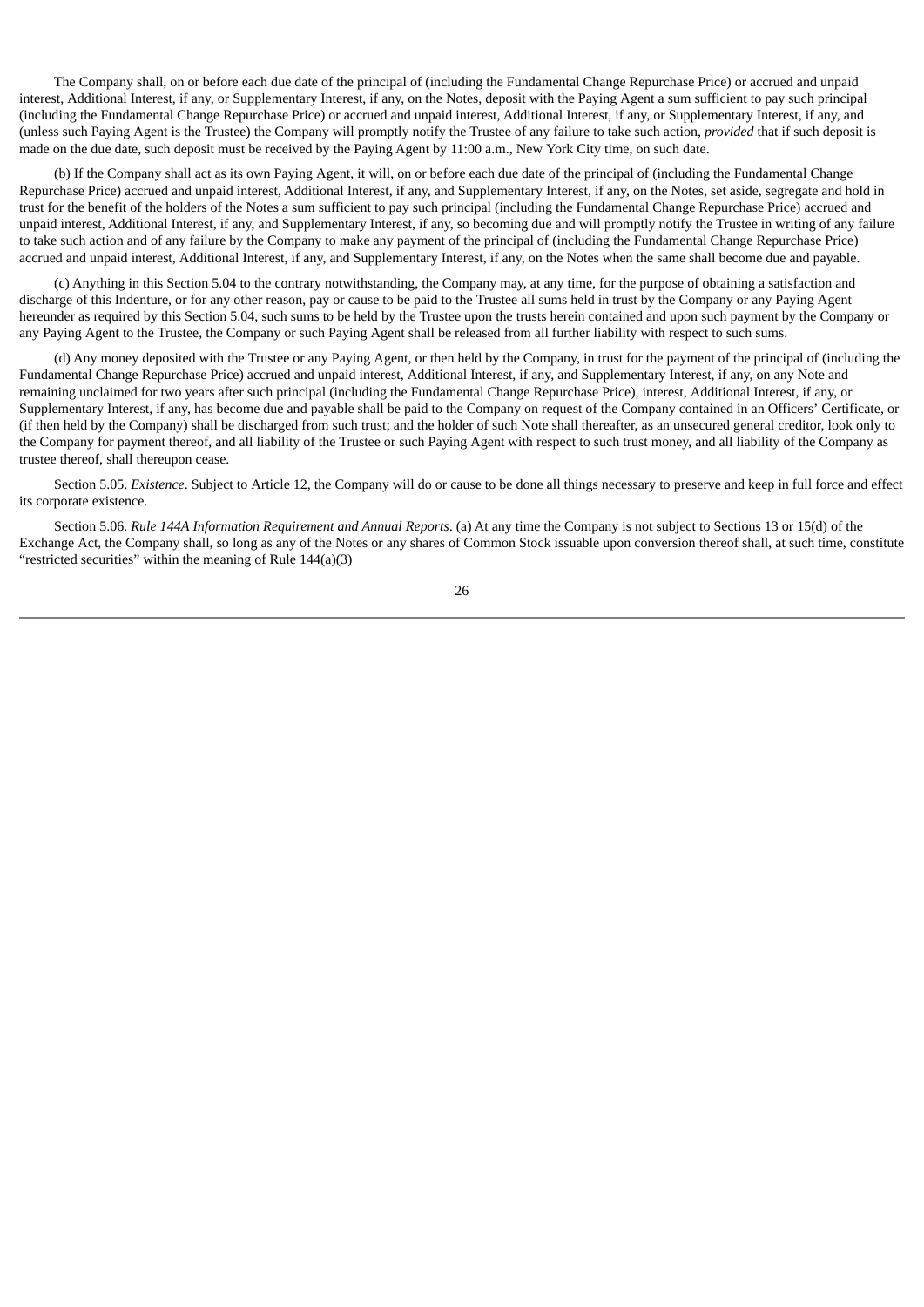under the Securities Act, promptly provide to the Trustee and shall, upon written request, provide to the Trustee, any holder, or prospective purchaser of such Notes or any shares of Common Stock issued upon conversion of such Notes, the information required to be delivered pursuant to Rule 144A(d)(4) under the Securities Act to facilitate the resale of such Notes or shares of Common Stock pursuant to Rule 144A under the Securities Act. The Company shall take such further action as any holder of such Notes or such Common Stock may reasonably request to the extent required from time to time to enable such holder or beneficial holder to sell such Notes or shares of Common Stock in accordance with Rule 144A under the Securities Act, as such rule may be amended from time to time.

(b) The Company shall deliver to the Trustee within three Business Days after the same is required to be filed with the Commission, copies of the quarterly and annual reports and of the information, documents and other reports, if any, that the Company is required to file with the Commission pursuant to Section 13 or 15(d) of the Exchange Act, and, to the extent required by Section 17.08, the Company shall otherwise comply with the requirements of Trust Indenture Act section 314(a). Any such report, information or document that the Company files with the Commission through the Commission's EDGAR database shall be deemed delivered to the Trustee for purposes of this Section 5.06(b) at the time of such filing through the EDGAR database.

(c) Delivery of the reports, information and documents described in clause (b) above to the Trustee is for informational purposes only, and the Trustee's receipt of such shall not constitute constructive notice of any information contained therein or determinable from information contained therein, including the Company's compliance with any of its covenants hereunder (as to which the Trustee is entitled to conclusively rely exclusively on an Officers' Certificate).

Section 5.07. *Stay, Extension and Usury Laws*. The Company covenants (to the extent that it may lawfully do so) that it shall not at any time insist upon, plead, or in any manner whatsoever claim or take the benefit or advantage of, any stay, extension or usury law or other law that would prohibit or forgive the Company from paying all or any portion of the principal of or interest on the Notes as contemplated herein, wherever enacted, now or at any time hereafter in force, or that may affect the covenants or the performance of this Indenture; and the Company (to the extent it may lawfully do so) hereby expressly waives all benefit or advantage of any such law, and covenants that it will not, by resort to any such law, hinder, delay or impede the execution of any power herein granted to the Trustee, but will suffer and permit the execution of every such power as though no such law had been enacted.

Section 5.08. *Compliance Certificate; Statements as to Defaults*. The Company shall deliver to the Trustee within 120 days after the end of each fiscal year of the Company (beginning with the fiscal year ending on December 31, 2008) an Officers' Certificate stating whether or not the signer thereof has knowledge of any failure by the Company to comply with all conditions and covenants then required to be performed under this Indenture and, if so, specifying each such failure and the nature thereof.

In addition, the Company shall deliver to the Trustee, as soon as possible, and in any event within ten days after the Company becomes aware of the occurrence of any Event of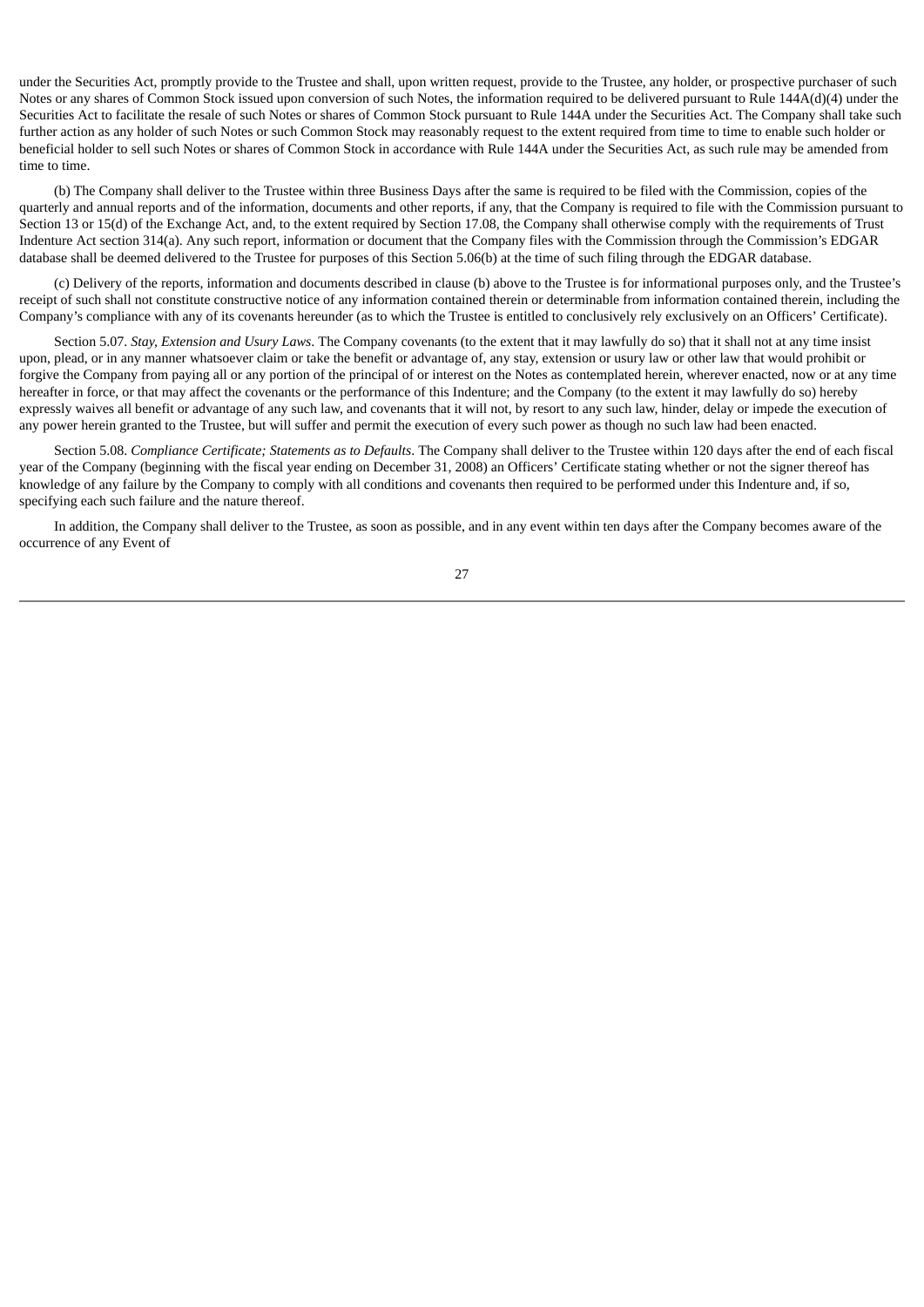Default or Default, an Officers' Certificate setting forth the details of such Event of Default or Default, its status and the action that the Company proposes to take with respect thereto.

Section 5.09. *Additional Interest and Supplementary Interest*. (a) If Additional Interest is payable by the Company pursuant to the Registration Rights Agreement, the Company shall deliver to the Trustee an Officers' Certificate to that effect stating (a) the amount of such Additional Interest that is payable and (b) the date on which such interest is payable. Unless and until a Responsible Officer of the Trustee receives at the Corporate Trust Office such a certificate, the Trustee may assume without inquiry that no such Additional Interest is payable. If the Company has paid Additional Interest directly to the Persons entitled to it, the Company shall deliver to the Trustee an Officers' Certificate setting forth the particulars of such payment.

(b) If Supplementary Interest is payable by the Company, the Company shall deliver to the Trustee an Officers' Certificate to that effect stating (a) the amount of such Supplementary Interest that is payable and (b) the date on which such interest is payable. Unless and until a Responsible Officer of the Trustee receives at the Corporate Trust Office such a certificate, the Trustee may assume without inquiry that no such Supplementary Interest is payable. If the Company has paid Supplementary Interest directly to the Persons entitled to it, the Company shall deliver to the Trustee an Officers' Certificate setting forth the particulars of such payment.

Section 5.10. *Further Instruments and Acts*. Upon request of the Trustee, the Company will execute and deliver such further instruments and do such further acts as may be reasonably necessary or proper to carry out more effectively the purposes of this Indenture.

### ARTICLE 6 LISTS OF NOTEHOLDERS AND REPORTS BY THE COMPANY AND THE TRUSTEE

Section 6.01. *Lists of Noteholders*. The Company covenants and agrees that it will furnish or cause to be furnished to the Trustee, semi-annually, not more than five days after each June 1 and December 1 in each year beginning with December 1, 2008, and at such other times as the Trustee may request in writing, within ten days after receipt by the Company of any such request (or such lesser time as the Trustee may reasonably request in order to enable it to timely provide any notice to be provided by it hereunder), a list in such form as the Trustee may reasonably require of the names and addresses of the Noteholders as of a date not more than fifteen days (or such other date as the Trustee may reasonably request in order to so provide any such notices) prior to the time such information is furnished, except that no such list need be furnished so long as the Trustee is acting as Note Registrar.

Section 6.02. *Preservation and Disclosure of Lists*. (a) The Trustee shall preserve, in as current a form as is reasonably practicable, all information as to the names and addresses of the Noteholders contained in the most recent list furnished to it as provided in Section 6.01 or maintained by the Trustee in its capacity as Note Registrar, if so acting. The Trustee may destroy any list furnished to it as provided in Section 6.01 upon receipt of a new list so furnished.

(b) The rights of Noteholders to communicate with other Noteholders with

<sup>28</sup>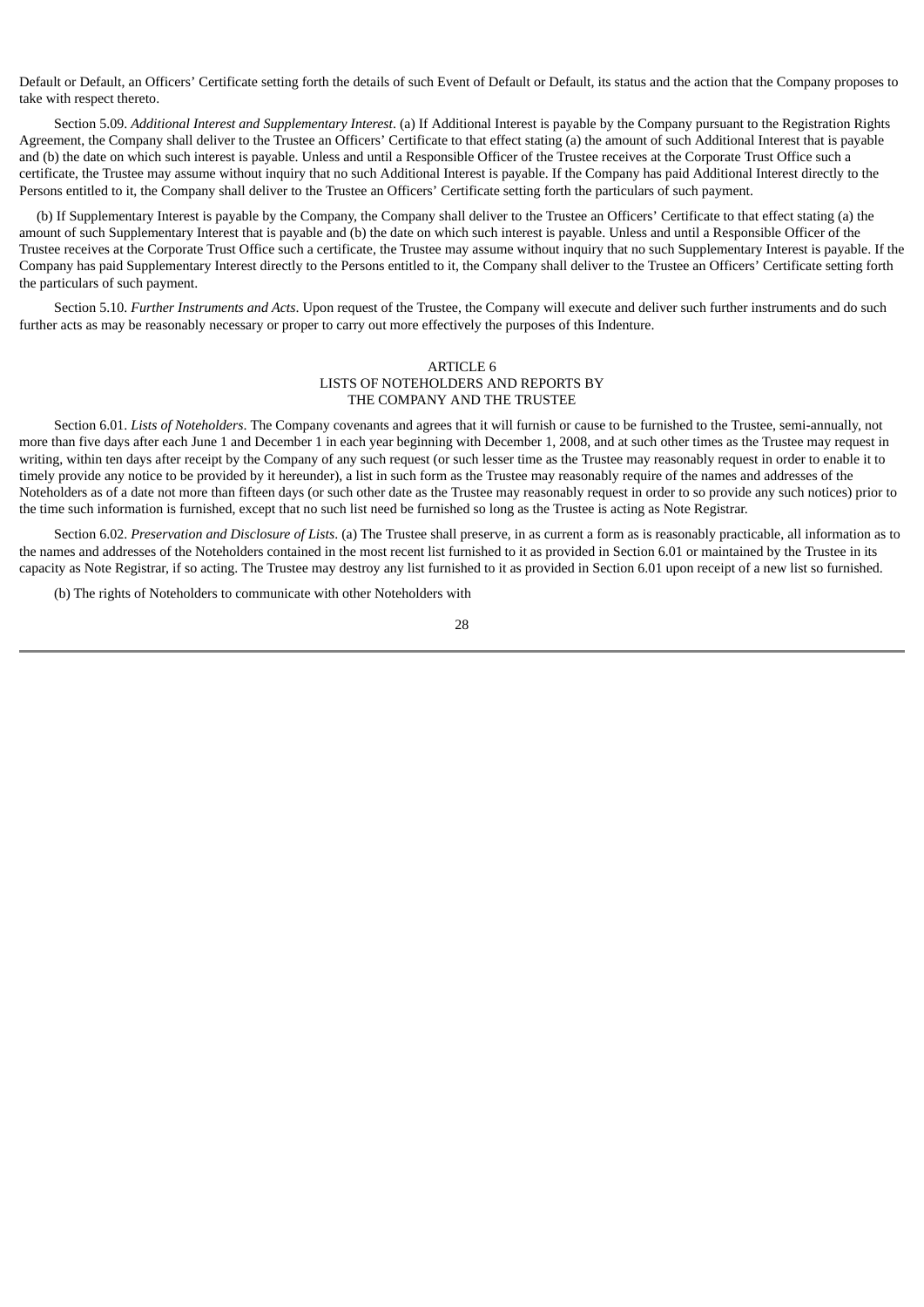respect to their rights under this Indenture or under the Notes and the corresponding rights and duties of the Trustee, shall be as provided by the Trust Indenture Act.

(c) Every Noteholder, by receiving and holding the same, agrees with the Company and the Trustee that neither the Company nor the Trustee nor any agent of either of them shall be held accountable by reason of any disclosure of information as to names and addresses of Noteholders made pursuant to the Trust Indenture Act.

Section 6.03. *Reports by Trustee*. (a) The Trustee shall transmit to holders such reports concerning the Trustee and its actions under this Indenture as may be required pursuant to the Trust Indenture Act at the times and in the manner provided pursuant thereto. If required by Section 313(a) of the Trust Indenture Act, the Trustee shall, within sixty days after each May 15, beginning with May 15, 2009, deliver to holders a brief report, dated as of such May 15, that complies with the provisions of such Section 313(a).

(b) A copy of each such report shall, at the time of such transmission to Noteholders, be filed by the Trustee with each stock exchange and automated quotation system upon which the Notes are listed and with the Company. The Company will notify the Trustee in writing within a reasonable time when the Notes are listed on any stock exchange or automated quotation system and when any such listing is discontinued.

# ARTICLE 7 DEFAULTS AND REMEDIES

Section 7.01. *Events of Default*. The following events shall be "**Events of Default**" with respect to the Notes:

(a) default in any payment of interest, including any Additional Interest or Supplementary Interest, on any Note when due and payable, and the default continues for a period of thirty days;

(b) default in the payment of principal of any Note when due and payable on the Maturity Date, upon required repurchase, upon declaration of acceleration or otherwise;

(c) failure by the Company to comply with its obligation to convert the Notes into cash or a combination of cash and shares of Common Stock, as applicable, upon exercise of a holder's conversion right and such failure continues for a period of five days;

(d) failure by the Company to comply with its obligations under Article 12;

(e) failure by the Company to issue a Fundamental Change Company Notice in accordance with Section 16.01(b);

(f) failure by the Company for sixty days after written notice from the Trustee or the holders of at least 25% in principal amount of the Notes then outstanding (a copy of which notice, if given by holders, also to be given to the Trustee) has been received by the Company to comply with any of its other agreements contained in the Notes or this Indenture, which notice shall state that it is a "Notice of Default" hereunder;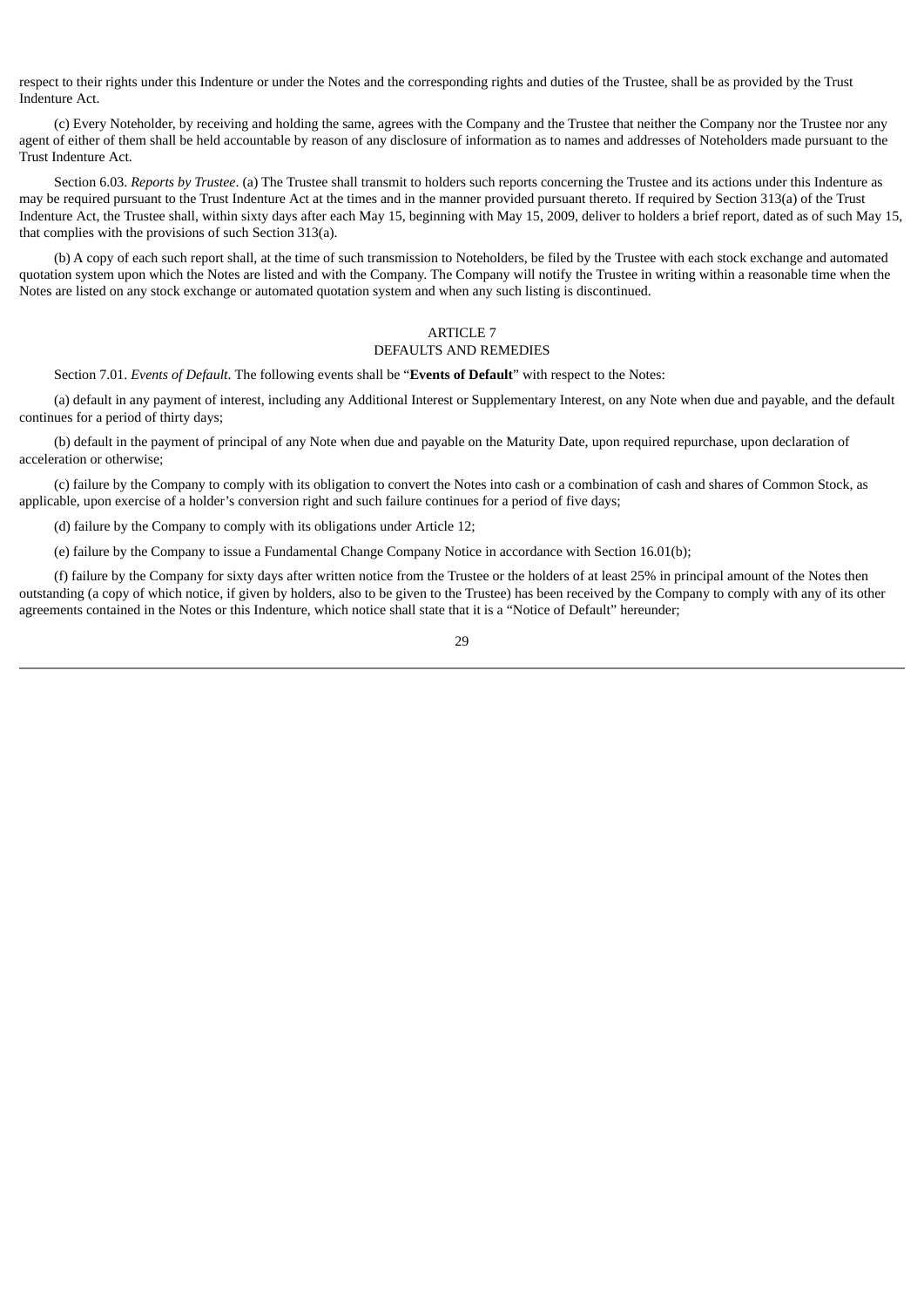(g) default by the Company or any Subsidiary of the Company in the payment of the principal or interest on any mortgage, agreement or other instrument under which there may be outstanding, or by which there may be secured or evidenced, any debt for money borrowed in excess of \$10 million in the aggregate of the Company and/or any such Subsidiary, whether such debt now exists or shall hereafter be created, resulting in such debt becoming or being declared due and payable, and such acceleration shall not have been rescinded or annulled within thirty days after written notice to the Company by the Trustee or to the Company and the Trustee by the holders of at least 25% in aggregate principal amount of the Notes then outstanding;

(h) a final judgment for the payment of \$10 million or more (excluding any amounts covered by insurance or indemnity) rendered against the Company or any Subsidiary of the Company that is not discharged or stayed within thirty days after (i) the date on which the right to appeal thereof has expired if no such appeal has commenced, or (ii) the date on which all rights to appeal have been extinguished;

(i) the Company or any Subsidiary of the Company that is a "significant subsidiary" (as defined in Regulation S-X under the Exchange Act) or any group of Subsidiaries of the Company that in the aggregate would constitute a "significant subsidiary" shall commence a voluntary case or other proceeding seeking liquidation, reorganization or other relief with respect to the Company or any such Subsidiary or group of Subsidiaries or its debts under any bankruptcy, insolvency or other similar law now or hereafter in effect or seeking the appointment of a trustee, receiver, liquidator, custodian or other similar official of the Company or any such Subsidiary or group of Subsidiaries or any substantial part of its property, or shall consent to any such relief or to the appointment of or taking possession by any such official in an involuntary case or other proceeding commenced against it, or shall make a general assignment for the benefit of creditors; or

(j) an involuntary case or other proceeding shall be commenced against the Company or any Subsidiary of the Company that is a "significant subsidiary" (as defined in Regulation S-X under the Exchange Act) or any group of Subsidiaries of the Company that in the aggregate would constitute a "significant subsidiary" seeking liquidation, reorganization or other relief with respect to the Company or such Subsidiary or group of Subsidiaries or its debts under any bankruptcy, insolvency or other similar law now or hereafter in effect or seeking the appointment of a trustee, receiver, liquidator, custodian or other similar official of the Company or such Subsidiary or group of Subsidiaries or any substantial part of its property, and such involuntary case or other proceeding shall remain undismissed and unstayed for a period of thirty consecutive days.

In case one or more Events of Default shall have occurred and be continuing (whatever the reason for such Event of Default and whether it shall be voluntary or involuntary or be effected by operation of law or pursuant to any judgment, decree or order of any court or any order, rule or regulation of any administrative or governmental body), then, and in each and every such case (other than an Event of Default specified in Section 7.01(i) or Section 7.01(j) with respect to the Company (and not solely with respect to a "significant subsidiary" (as defined in Regulation S-X under the Exchange Act) of the Company, or a group of Subsidiaries of the Company that in aggregate would constitute a "significant subsidiary" of the Company), unless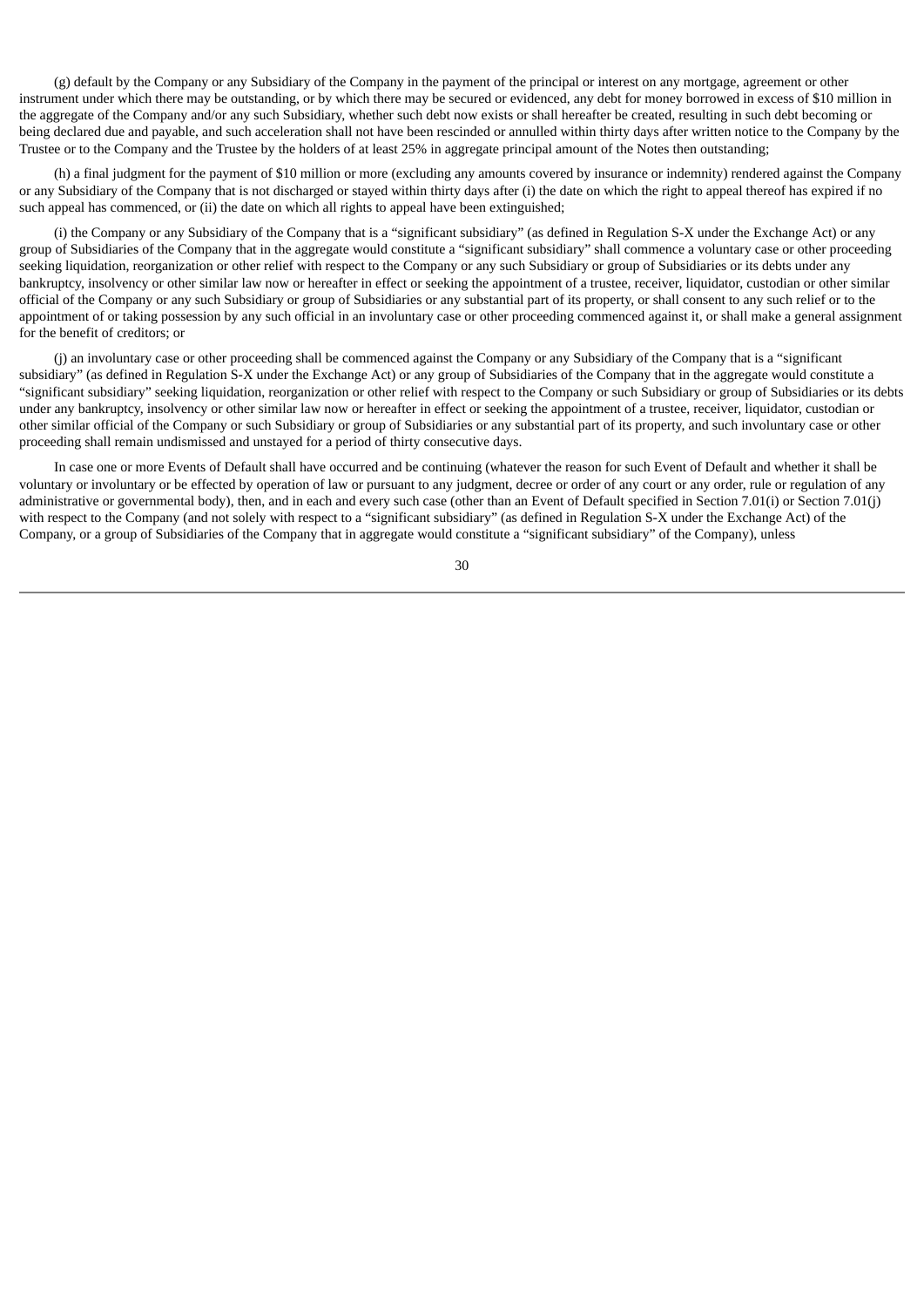the principal of all of the Notes shall have already become due and payable, either the Trustee or the holders of at least 25% in aggregate principal amount of the Notes then outstanding determined in accordance with Section 9.04, by notice in writing to the Company (and to the Trustee if given by Noteholders), may declare 100% of the principal of and accrued and unpaid interest and accrued and unpaid Additional Interest and Supplementary Interest, if any, on all the Notes to be due and payable immediately, and upon any such declaration the same shall become and shall automatically be immediately due and payable, anything in this Indenture or in the Notes contained to the contrary notwithstanding (other than the succeeding paragraph). If an Event of Default specified in Section 7.01(i) or Section 7.01(j) with respect to the Company (and not solely with respect to a "significant subsidiary" (as defined in Regulation S-X under the Exchange Act) of the Company, or a group of Subsidiaries of the Company that in aggregate would constitute a "significant subsidiary" of the Company) occurs and is continuing, the principal of all the Notes and accrued and unpaid interest and accrued and unpaid Additional Interest and Supplementary Interest, if any, shall be immediately due and payable. This provision, however, is subject to the conditions that if, at any time after the principal of the Notes shall have been so declared due and payable, and before any judgment or decree for the payment of the monies due shall have been obtained or entered as hereinafter provided, the Company shall pay or shall deposit with the Trustee a sum sufficient to pay installments of accrued and unpaid interest and accrued and unpaid Additional Interest and Supplementary Interest, if any, upon all Notes and the principal of on any and all Notes that shall have become due otherwise than by acceleration (with interest on overdue installments of accrued and unpaid interest and accrued and unpaid Additional Interest and Supplementary Interest, if any, (to the extent that payment of such interest is enforceable under applicable law) and on such principal, at the rate borne by the Notes at such time) and amounts due to the Trustee pursuant to Section 8.06, and if (1) rescission would not conflict with any judgment or decree of a court of competent jurisdiction and (2) any and all Events of Defaults under this Indenture, other than the nonpayment of principal of and accrued and unpaid interest and accrued and unpaid Additional Interest and Supplementary Interest, if any, on Notes that shall have become due solely by such acceleration, shall have been cured or waived pursuant to Section 7.07, then and in every such case the holders of a majority in aggregate principal amount of the Notes then outstanding, by written notice to the Company and to the Trustee, may waive all Defaults or Events of Default with respect to the Notes (other than a Default or an Event of Default resulting from a failure to repurchase any Notes when required upon a Fundamental Change or a failure to deliver, upon conversion, cash or a combination of cash and shares of Common Stock, as applicable, due upon conversion) and rescind and annul such declaration and its consequences (other than a declaration or consequences, as the case may be, resulting from a failure to repurchase any Notes when required upon a Fundamental Change or a failure to deliver, upon conversion, cash or a combination of cash and shares of Common Stock, as applicable, due upon conversion) and such Default (other than a Default resulting from a failure to repurchase any Notes when required upon a Fundamental Change or a failure to deliver, upon conversion, cash or a combination of cash and shares of Common Stock, as applicable, due upon conversion) shall cease to exist, and any Event of Default arising therefrom (other than a Default resulting from a failure to repurchase any Notes when required upon a Fundamental Change or a failure to deliver, upon conversion, cash or a combination of cash and shares of Common Stock, as applicable, due upon conversion) shall be deemed to have been cured for every purpose of this Indenture; but no such waiver or rescission and annulment shall extend to or shall affect any subsequent Default or Event of Default, or shall impair any right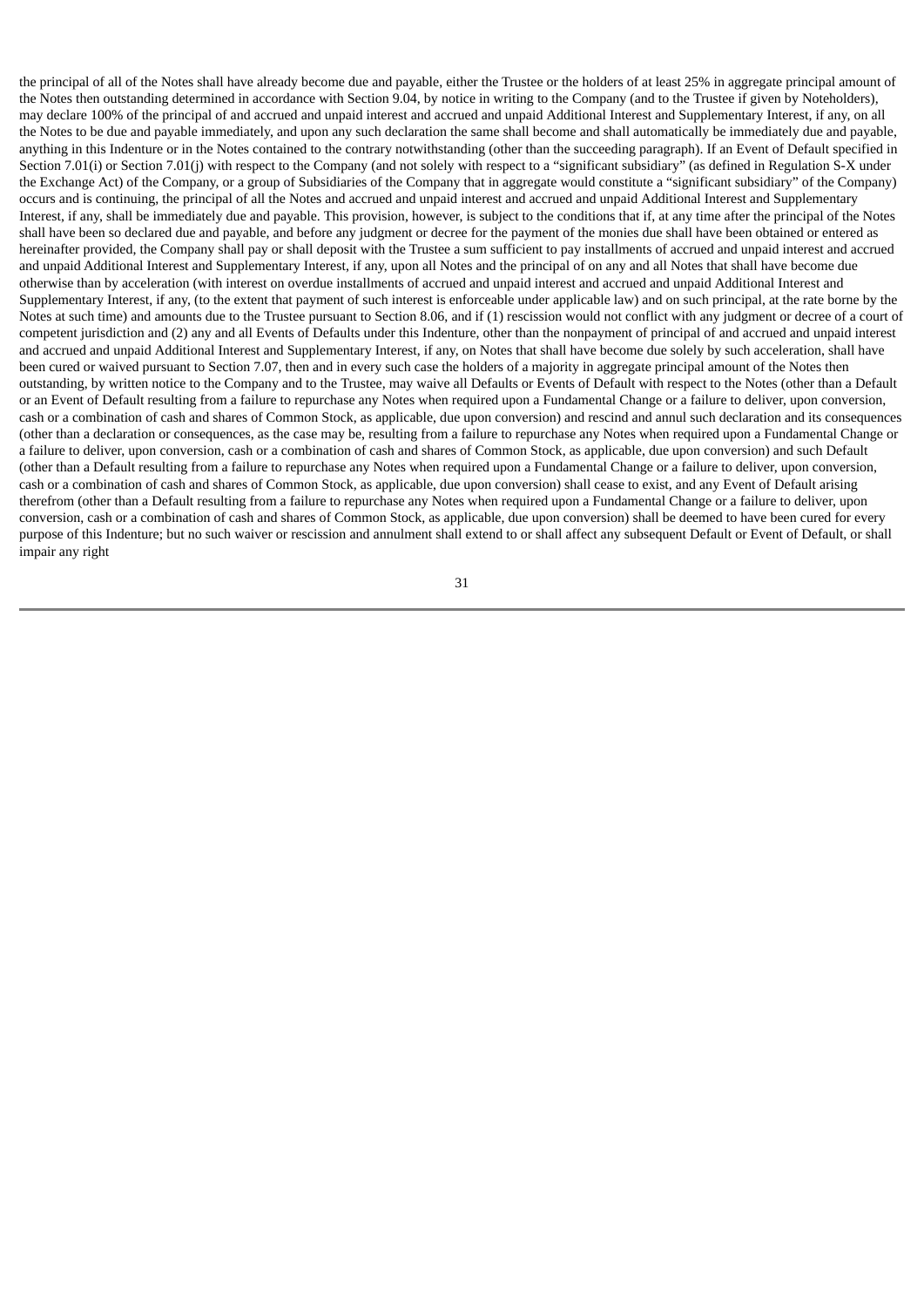#### consequent thereon.

Notwithstanding anything in this Indenture or in the Notes to the contrary, for the first 180 days immediately following any violation of any obligations the Company may be deemed to have pursuant to (1) Section 314(a)(1) of the Trust Indenture Act, or (2) Section 5.06(b), and the continuation thereof, the sole remedy for any such violation shall be the accrual of additional interest on the Notes at a rate per year equal to 0.50% of the outstanding principal amount of the Notes ("**Supplementary Interest**"), payable semi-annually at the same time and in the same manner as regular interest on the Notes pursuant to Section 2.03 and Section 5.01. In no event shall Supplementary Interest accrue at a rate per year in excess of 0.50%, regardless of the number of events or circumstances giving rise to the requirement to pay Supplementary Interest. In addition to the accrual of Supplementary Interest, on and after the 180th day, any violation of any obligations the Company may be deemed to have pursuant to (1) Section 314(a)(1) of the Trust Indenture Act or (2) Section 5.06(b), either the Trustee or the Noteholders of not less than 25% in aggregate principal amount of the Notes then outstanding may declare the principal amount of the Notes and any accrued and unpaid interest, including any Additional Interest, through the date of such declaration, to be immediately due and payable. Whenever in this Indenture there is mentioned, in any context, the payment of interest on, or in respect of, any Note, such mention shall be deemed to include mention of the payment of "Supplementary Interest" provided for in this paragraph to the extent that, in such context, Supplementary Interest is, was or would be payable in respect thereof pursuant to the provisions of this paragraph, and express mention of the payment of Supplementary Interest (if applicable) in any provisions hereof shall not be construed as excluding Supplementary Interest in those provisions hereof where such express mention is not made.

In case the Trustee shall have proceeded to enforce any right under this Indenture and such proceedings shall have been discontinued or abandoned because of such waiver or rescission and annulment or for any other reason or shall have been determined adversely to the Trustee, then and in every such case the Company, the Noteholders, and the Trustee shall, subject to any determination in such proceeding, be restored respectively to their several positions and rights hereunder, and all rights, remedies and powers of the Company, the Noteholders, and the Trustee shall continue as though no such proceeding had been instituted.

Section 7.02. *Payments of Notes on Default; Suit Therefor*. If an Event of Default described in clause (a) or (b) of Section 7.01 shall have occurred, the Company shall, upon demand of the Trustee, pay to it, for the benefit of the holders of the Notes, the whole amount then due and payable on the Notes for principal and interest, Additional Interest, if any, and Supplementary Interest, if any, with interest on any overdue principal, interest, Additional Interest, if any, and Supplementary Interest, if any, at the rate borne by the Notes at such time, and, in addition thereto, such further amount as shall be sufficient to cover any amounts due to the Trustee under Section 8.06. If the Company shall fail to pay such amounts forthwith upon such demand, the Trustee, in its own name and as trustee of an express trust, may institute a judicial proceeding for the collection of the sums so due and unpaid, may prosecute such proceeding to judgment or final decree and may enforce the same against the Company or any other obligor upon the Notes and collect the moneys adjudged or decreed to be payable in the manner provided by law out of the property of the Company or any other obligor upon the Notes, wherever situated.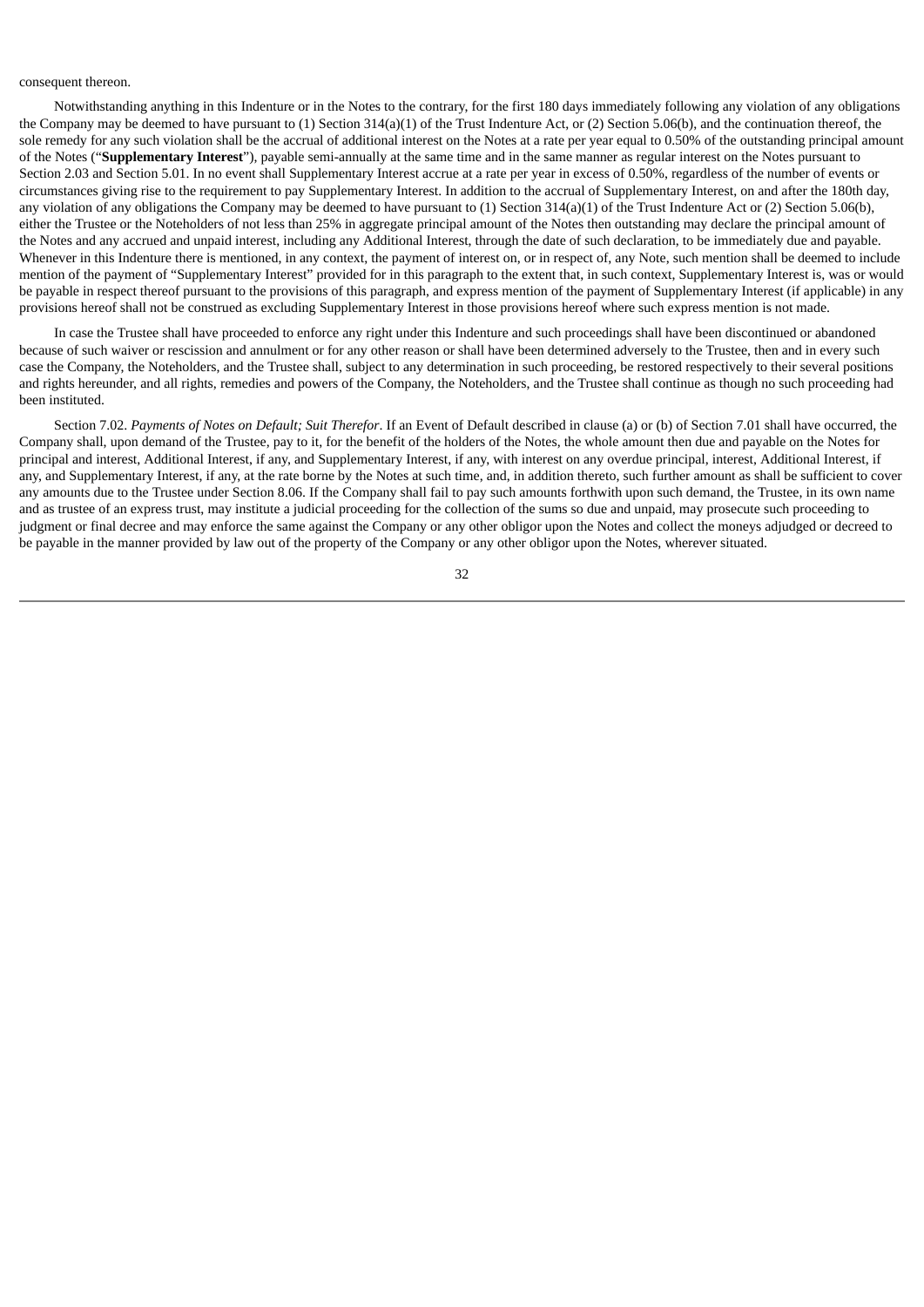In the event there shall be pending proceedings for the bankruptcy or for the reorganization of the Company or any other obligor on the Notes under title 11 of the United States Code, or any other applicable law, or in case a receiver, assignee or trustee in bankruptcy or reorganization, liquidator, sequestrator or similar official shall have been appointed for or taken possession of the Company or such other obligor, the property of the Company or such other obligor, or in the event of any other judicial proceedings relative to the Company or such other obligor upon the Notes, or to the creditors or property of the Company or such other obligor, the Trustee, irrespective of whether the principal of the Notes shall then be due and payable as therein expressed or by declaration or otherwise and irrespective of whether the Trustee shall have made any demand pursuant to the provisions of this Section 7.02, shall be entitled and empowered, by intervention in such proceedings or otherwise, to file and prove a claim or claims for the whole amount of principal and accrued and unpaid interest and accrued and unpaid Additional Interest and Supplementary Interest, if any, in respect of the Notes, and, in case of any judicial proceedings, to file such proofs of claim and other papers or documents and to take such other actions as it may deem necessary or advisable in order to have the claims of the Trustee (including any claim for the reasonable compensation, expenses, disbursements and advances of the Trustee, its agents and counsel) and of the Noteholders allowed in such judicial proceedings relative to the Company or any other obligor on the Notes, its or their creditors, or its or their property, and to collect and receive any monies or other property payable or deliverable on any such claims, and to distribute the same after the deduction of any amounts due the Trustee under Section 8.06; and any receiver, assignee or trustee in bankruptcy or reorganization, liquidator, custodian or similar official is hereby authorized by each of the Noteholders to make such payments to the Trustee, as administrative expenses, and, in the event that the Trustee shall consent to the making of such payments directly to the Noteholders, to pay to the Trustee any amount due it for reasonable compensation, expenses, advances and disbursements, including agents and counsel fees, and including any other amounts due to the Trustee under Section 8.06 hereof, incurred by it up to the date of such distribution. To the extent that such payment of reasonable compensation, expenses, advances and disbursements out of the estate in any such proceedings shall be denied for any reason, payment of the same shall be secured by a lien on, and shall be paid out of, any and all distributions, dividends, monies, securities and other property that the holders of the Notes may be entitled to receive in such proceedings, whether in liquidation or under any plan of reorganization or arrangement or otherwise.

Nothing herein contained shall be deemed to authorize the Trustee to authorize or consent to or accept or adopt on behalf of any Noteholder any plan of reorganization, arrangement, adjustment or composition affecting the Noteholder or the rights of any Noteholder thereof, or to authorize the Trustee to vote in respect of the claim of any Noteholder in any such proceeding.

All rights of action and of asserting claims under this Indenture, or under any of the Notes, may be enforced by the Trustee without the possession of any of the Notes, or the production thereof at any trial or other proceeding relative thereto, and any such suit or proceeding instituted by the Trustee shall be brought in its own name as trustee of an express trust, and any recovery of judgment shall, after provision for the payment of the reasonable compensation, expenses, disbursements and advances of the Trustee, its agents and counsel, be for the ratable benefit of the holders of the Notes.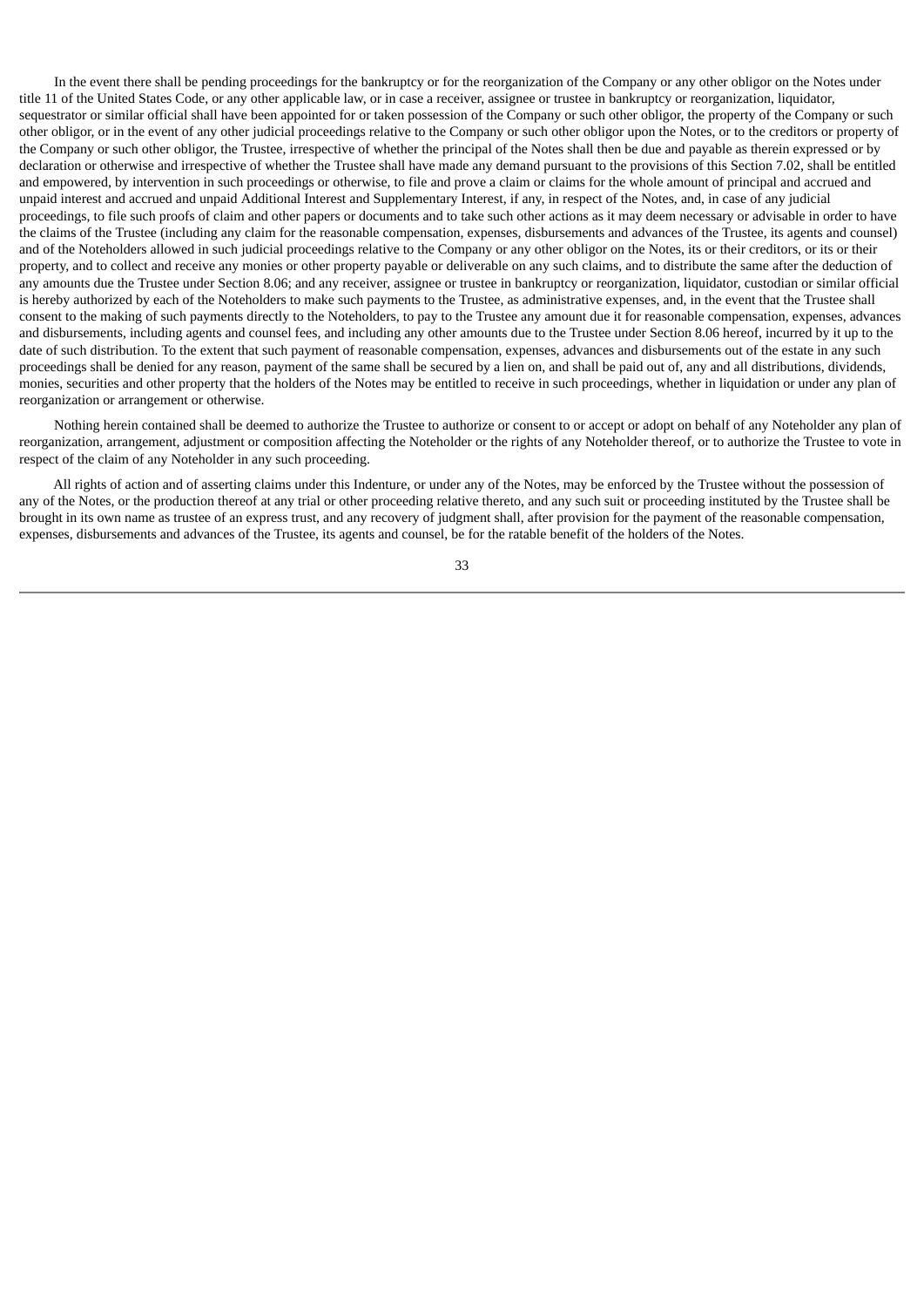In any proceedings brought by the Trustee (and in any proceedings involving the interpretation of any provision of this Indenture to which the Trustee shall be a party) the Trustee shall be held to represent all the holders of the Notes, and it shall not be necessary to make any holders of the Notes parties to any such proceedings.

Section 7.03. *Application of Monies Collected by Trustee*. Any monies collected by the Trustee pursuant to this Article 7 with respect to the Notes shall be applied in the order following, at the date or dates fixed by the Trustee for the distribution of such monies, upon presentation of the several Notes, and stamping thereon the payment, if only partially paid, and upon surrender thereof, if fully paid:

First, to the payment of all amounts due the Trustee under Section 8.06;

Second, in case the principal of the outstanding Notes shall not have become due and be unpaid, to the payment of interest on the Notes, including Additional Interest and Supplementary Interest, if any, in default in the order of the date due of the installments of such interest, with interest (to the extent that such interest has been collected by the Trustee) upon the overdue installments of interest at the rate borne by the Notes at such time, such payments to be made ratably to the Persons entitled thereto;

Third, in case the principal of the outstanding Notes shall have become due, by declaration or otherwise, and be unpaid to the payment of the whole amount including the payment of the Fundamental Change Repurchase Price and the cash component of the Conversion Obligation, if any, then owing and unpaid upon the Notes for principal and interest, including Additional Interest and Supplementary Interest, if any, with interest on the overdue principal and (to the extent that such interest has been collected by the Trustee) upon overdue installments of interest at the rate borne by the Notes at such time, and in case such monies shall be insufficient to pay in full the whole amounts so due and unpaid upon the Notes, then to the payment of such principal and interest without preference or priority of principal over interest, or of interest over principal or of any installment of interest over any other installment of interest, or of any Note over any other Note, ratably to the aggregate of such principal and accrued and unpaid interest; and

Fourth, to the payment of the remainder, if any, to the Company.

Section 7.04. *Proceedings by Noteholders*. No holder of any Note shall have any right by virtue of or by availing of any provision of this Indenture to institute any suit, action or proceeding in equity or at law upon or under or with respect to this Indenture, or for the appointment of a receiver, trustee, liquidator, custodian or other similar official, or for any other remedy hereunder, unless such holder previously shall have given to the Trustee written notice of an Event of Default and of the continuance thereof, as hereinbefore provided, and unless also the holders of not less than 25% in aggregate principal amount of the Notes then outstanding shall have made written request upon the Trustee to institute such action, suit or proceeding in its own name as Trustee hereunder and shall have offered to the Trustee such security or indemnity satisfactory to it against any loss, liability or expense to be incurred therein or thereby, and the Trustee for sixty days after its receipt of such notice, request and offer of indemnity, shall have neglected or refused to institute any such action, suit or proceeding and no direction that, in the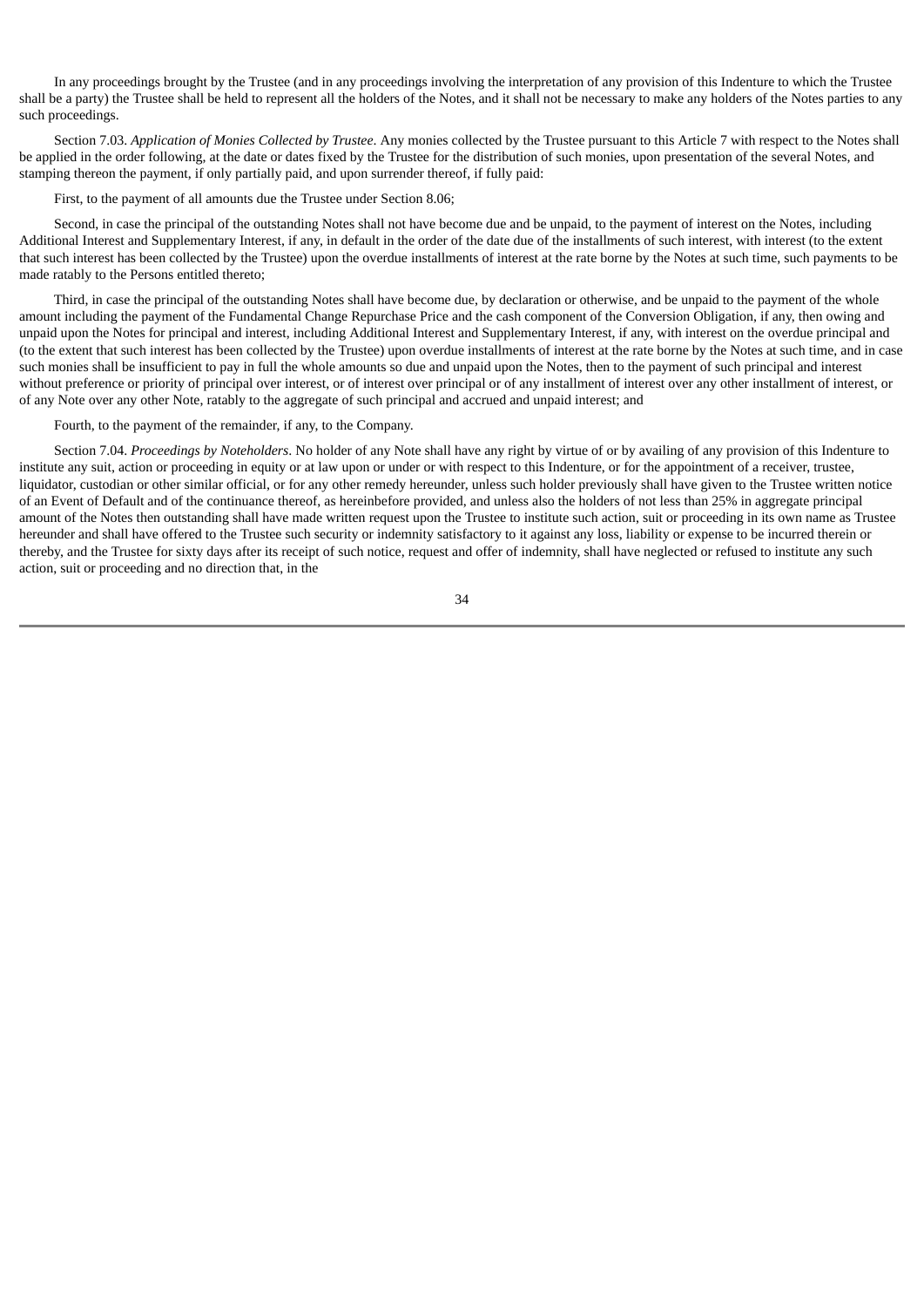opinion of the Trustee, is inconsistent with such written request shall have been given to the Trustee by the holders of a majority in principal amount of the Notes outstanding within such sixty-day period pursuant to Section 7.07; it being understood and intended, and being expressly covenanted by the taker and holder of every Note with every other taker and holder and the Trustee that no one or more Noteholders shall have any right in any manner whatever by virtue of or by availing of any provision of this Indenture to affect, disturb or prejudice the rights of any other Noteholder, or to obtain or seek to obtain priority over or preference to any other such holder, or to enforce any right under this Indenture, except in the manner herein provided and for the equal, ratable and common benefit of all Noteholders (except as otherwise provided herein). For the protection and enforcement of this Section 7.04, each and every Noteholder and the Trustee shall be entitled to such relief as can be given either at law or in equity.

Notwithstanding any other provision of this Indenture and any provision of any Note, the right of any Noteholder to receive payment of the principal of (including the Fundamental Change Repurchase Price upon repurchase pursuant to Section 16.01), and accrued and unpaid interest and accrued and unpaid Additional Interest and Supplementary Interest, if any, on such Note, on or after the respective due dates expressed or provided for in such Note or in this Indenture, or to institute suit for the enforcement of any such payment on or after such respective dates against the Company shall not be impaired or affected without the consent of such Noteholder.

Anything in this Indenture or the Notes to the contrary notwithstanding, the holder of any Note, without the consent of either the Trustee or the holder of any other Note, in its own behalf and for its own benefit, may enforce, and may institute and maintain any proceeding suitable to enforce, its rights of conversion as provided herein.

Section 7.05. *Proceedings by Trustee*. In case of an Event of Default the Trustee may in its discretion proceed to protect and enforce the rights vested in it by this Indenture by such appropriate judicial proceedings as are necessary to protect and enforce any of such rights, either by suit in equity or by action at law or by proceeding in bankruptcy or otherwise, whether for the specific enforcement of any covenant or agreement contained in this Indenture or in aid of the exercise of any power granted in this Indenture, or to enforce any other legal or equitable right vested in the Trustee by this Indenture or by law.

Section 7.06. *Remedies Cumulative and Continuing*. Except as provided in the last paragraph of Section 2.07, all powers and remedies given by this Article 7 to the Trustee or to the Noteholders shall, to the extent permitted by law, be deemed cumulative and not exclusive of any thereof or of any other powers and remedies available to the Trustee or the holders of the Notes, by judicial proceedings or otherwise, to enforce the performance or observance of the covenants and agreements contained in this Indenture, and no delay or omission of the Trustee or of any holder of any of the Notes to exercise any right or power accruing upon any Default or Event of Default shall impair any such right or power, or shall be construed to be a waiver of any such Default or any acquiescence therein; and, subject to the provisions of Section 7.04, every power and remedy given by this Article 7 or by law to the Trustee or to the Noteholders may be exercised from time to time, and as often as shall be deemed expedient, by the Trustee or by the Noteholders.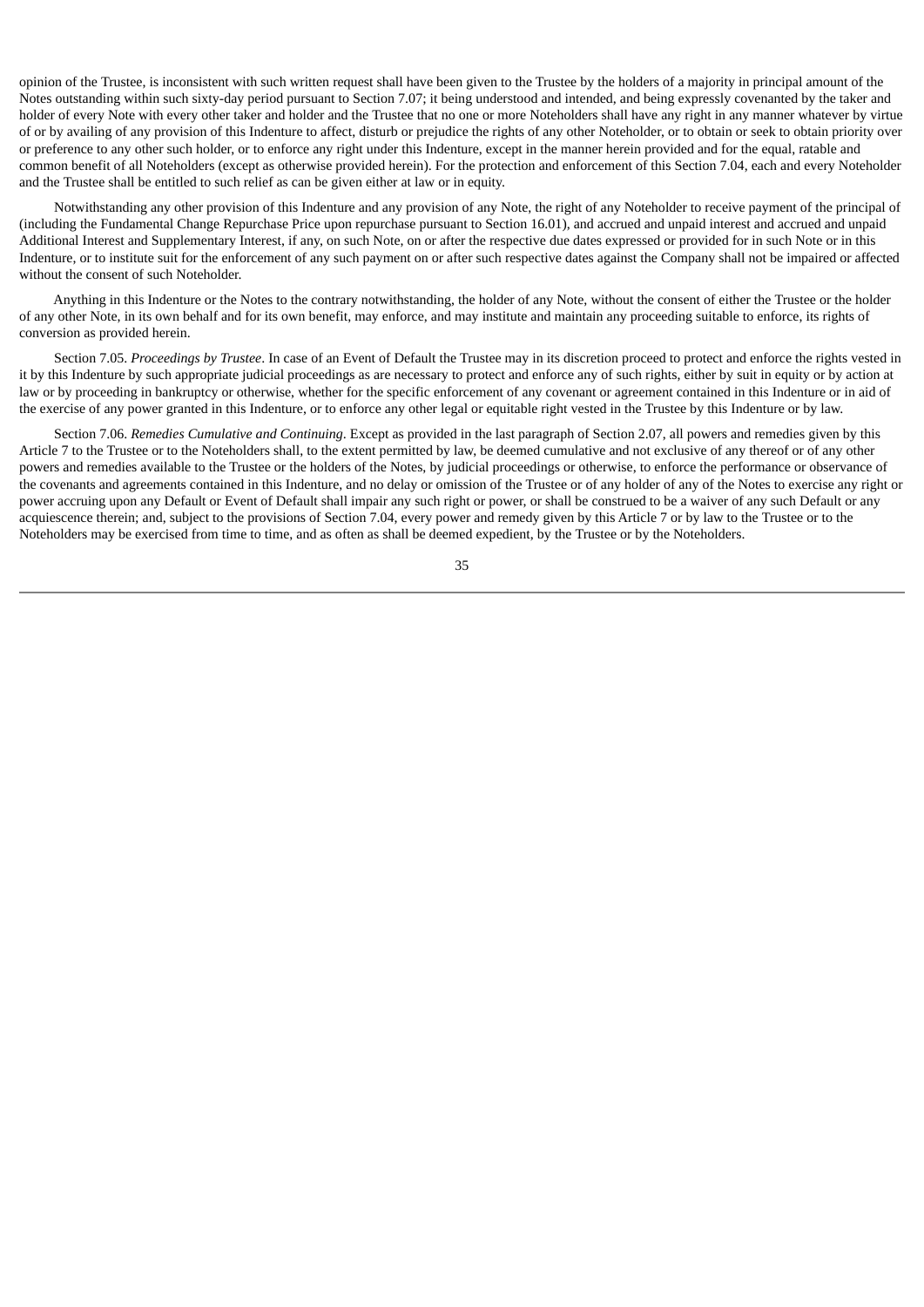Section 7.07. Direction of Proceedings and Waiver of Defaults by Majority of Noteholders. The holders of a majority in aggregate principal amount of the Notes at the time outstanding determined in accordance with Section 9.04 shall have the right to direct the time, method and place of conducting any proceeding for any remedy available to the Trustee or exercising any trust or power conferred on the Trustee with respect to Notes; *provided*, *however*, that (a) such direction shall not be in conflict with any rule of law or with this Indenture, and (b) the Trustee may take any other action deemed proper by the Trustee that is not inconsistent with such direction. The Trustee may refuse to follow any direction that it determines is unduly prejudicial to the rights of any other holder or that would involve the Trustee in personal liability. The holders of a majority in aggregate principal amount of the Notes at the time outstanding determined in accordance with Section 9.04 may on behalf of the holders of all of the Notes waive any past Default or Event of Default hereunder and its consequences except (i) a default in the payment of principal, accrued and unpaid interest or accrued and unpaid Additional Interest and Supplementary Interest, if any, on, or the principal (including any Fundamental Change Repurchase Price) of, the Notes when due that has not been cured pursuant to the provisions of Section 7.01, (ii) a failure by the Company to deliver cash or a combination of cash and shares of Common Stock, as applicable, upon conversion of the Notes or (iii) a default in respect of a covenant or provision hereof which under Article 11 cannot be modified or amended without the consent of each holder of an outstanding Note affected. Upon any such waiver the Company, the Trustee and the holders of the Notes shall be restored to their former positions and rights hereunder; but no such waiver shall extend to any subsequent or other Default or Event of Default or impair any right consequent thereon. Whenever any Default or Event of Default hereunder shall have been waived as permitted by this Section 7.07, said Default or Event of Default shall for all purposes of the Notes and this Indenture be deemed to have been cured and to be not continuing; but no such waiver shall extend to any subsequent or other Default or Event of Default or impair any right consequent thereon.

Section 7.08. *Notice of Defaults*. The Trustee shall, within ninety days after the occurrence and continuance of a Default of which a Responsible Officer has actual knowledge, mail to all Noteholders as the names and addresses of such holders appear upon the Note Register, notice of all Defaults known to a Responsible Officer, unless such Defaults shall have been cured or waived before the giving of such notice; and *provided* that, except in the case of a Default in the payment of the principal of, accrued and unpaid interest or accrued and unpaid Additional Interest or Supplementary Interest, if any, on any of the Notes, including without limiting the generality of the foregoing any Default in the payment of any Fundamental Change Repurchase Price, then in any such event the Trustee shall be protected in withholding such notice if and so long as a committee of Responsible Officers of the Trustee in good faith determine that the withholding of such notice is in the interests of the Noteholders.

Section 7.09. *Undertaking to Pay Costs*. All parties to this Indenture agree, and each holder of any Note by its acceptance thereof shall be deemed to have agreed, that any court may, in its discretion, require, in any suit for the enforcement of any right or remedy under this Indenture, or in any suit against the Trustee for any action taken or omitted by it as Trustee, the filing by any party litigant in such suit of an undertaking to pay the costs of such suit and that such court may in its discretion assess reasonable costs, including reasonable attorneys' fees and expenses, against any party litigant in such suit, having due regard to the merits and good faith of the claims or defenses made by such party litigant; *provided* that the provisions of this Section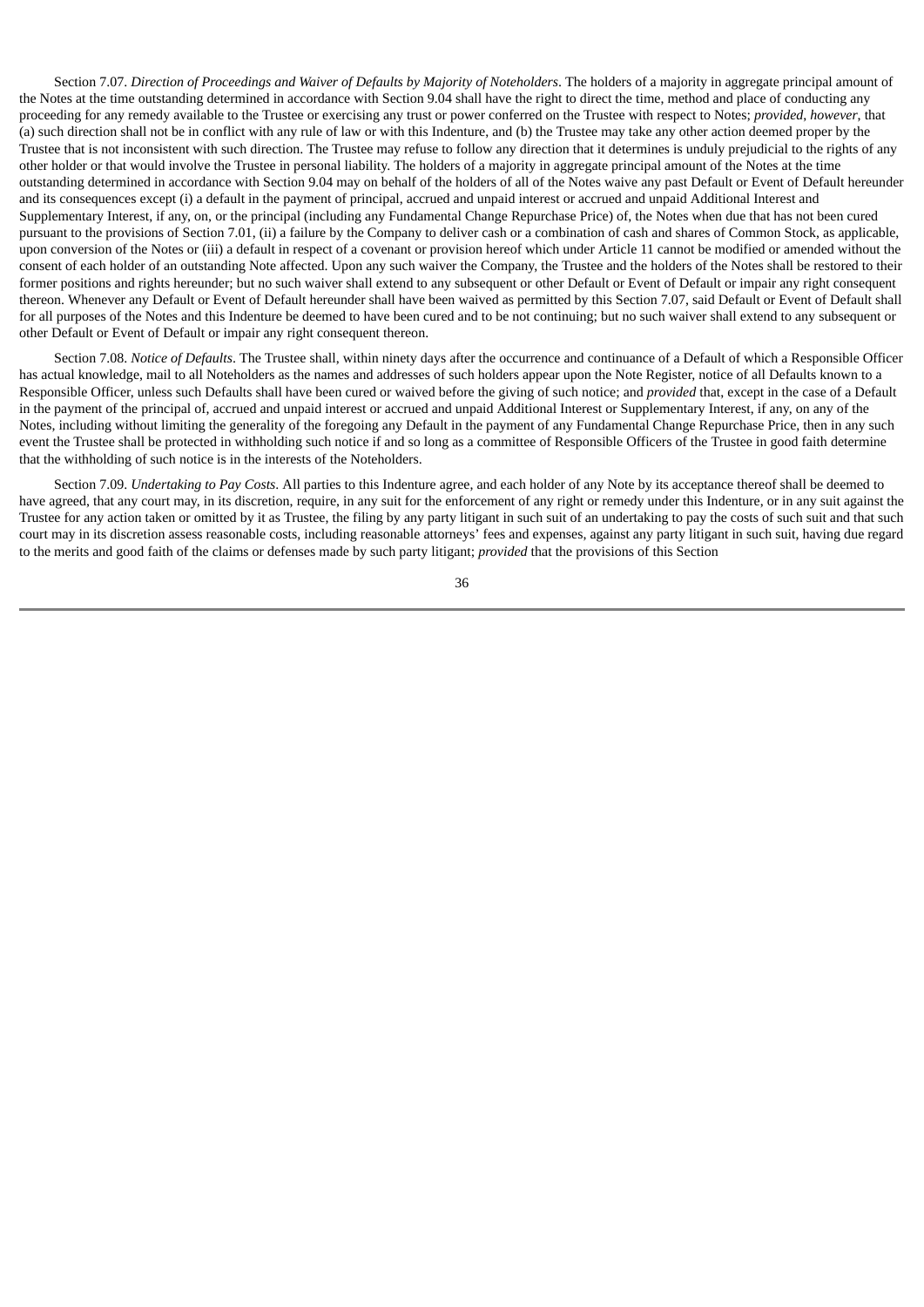7.09 (to the extent permitted by law) shall not apply to any suit instituted by the Trustee, to any suit instituted by any Noteholder, or group of Noteholders, holding in the aggregate more than 10% in principal amount of the Notes at the time outstanding determined in accordance with Section 9.04, or to any suit instituted by any Noteholder for the enforcement of the payment of the principal of, accrued and unpaid interest or accrued and unpaid Additional Interest and Supplementary Interest, if any, on any Note (including, but not limited to, the Fundamental Change Repurchase Price with respect to the Notes being repurchased as provided in this Indenture) on or after the due date expressed or provided for in such Note or to any suit for the enforcement of the right to convert any Note in accordance with the provisions of Article 15.

### ARTICLE 8 CONCERNING THE TRUSTEE

Section 8.01. *Duties and Responsibilities of Trustee*. The Trustee, prior to the occurrence of an Event of Default and after the curing or waiver of all Events of Default that may have occurred, undertakes to perform such duties and only such duties as are specifically set forth in this Indenture. In case an Event of Default has occurred (which has not been cured or waived) the Trustee shall exercise such of the rights and powers vested in it by this Indenture, and use the same degree of care and skill in their exercise, as a prudent person would exercise or use under the circumstances in the conduct of such person's own affairs; *provided* that if an Event of Default occurs and is continuing, the Trustee will be under no obligation to exercise any of the rights or powers under this Indenture at the request or direction of any of the holders unless such holders have offered to the Trustee indemnity or security satisfactory to it against the costs, expenses and liabilities that might be incurred by it in compliance with such request or direction.

No provision of this Indenture shall be construed to relieve the Trustee from liability for its own grossly negligent action, its own grossly negligent failure to act or its own willful misconduct, except that

(a) prior to the occurrence of an Event of Default and after the curing or waiving of all Events of Default that may have occurred the duties and obligations of the Trustee shall be determined solely by the express provisions of this Indenture and, after it has been qualified thereunder (if ever), the Trust Indenture Act, and the Trustee shall not be liable except for the performance of such duties and obligations as are specifically set forth in this Indenture and no implied covenants or obligations shall be read into this Indenture and the Trust Indenture Act against the Trustee;

(b) in the absence of bad faith and willful misconduct on the part of the Trustee, the Trustee may conclusively rely, as to the truth of the statements and the correctness of the opinions expressed therein, upon any certificates or opinions furnished to the Trustee and conforming to the requirements of this Indenture; but, in the case of any such certificates or opinions that by any provisions hereof are specifically required to be furnished to the Trustee, the Trustee shall be under a duty to examine the same to determine whether or not they conform to the requirements of this Indenture (but need not confirm or investigate the accuracy of any mathematical calculations or other facts stated therein);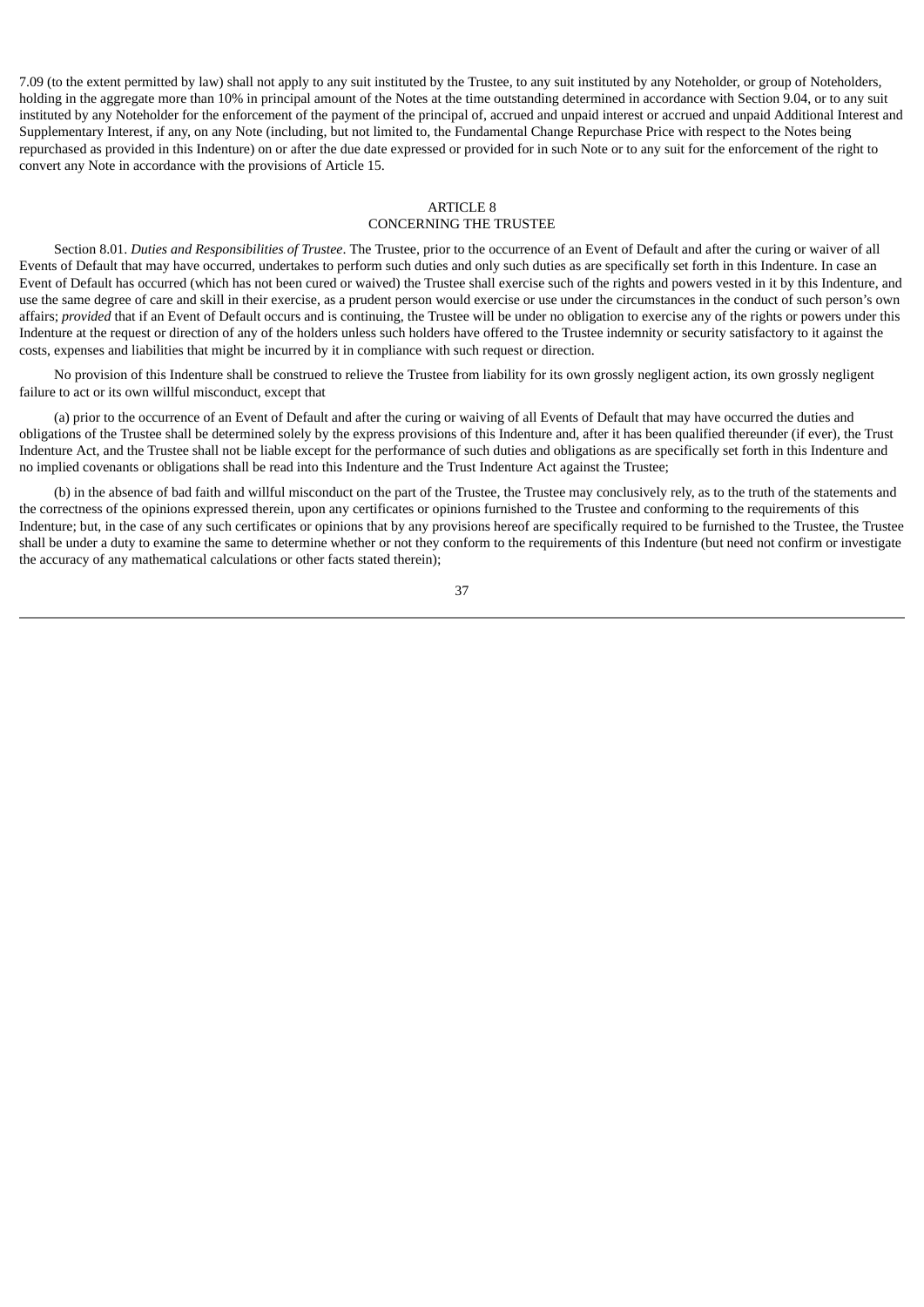(c) the Trustee shall not be liable for any error of judgment made in good faith by a Responsible Officer or Officers of the Trustee, unless it shall be proved that the Trustee was grossly negligent in ascertaining the pertinent facts;

(d) the Trustee shall not be liable with respect to any action taken or omitted to be taken by it in accordance with the direction of the holders of not less than a majority in principal amount of the Notes at the time outstanding determined as provided in Section 9.04 relating to the time, method and place of conducting any proceeding for any remedy available to the Trustee, or exercising any trust or power conferred upon the Trustee, under this Indenture;

(e) whether or not therein provided, every provision of this Indenture relating to the conduct or affecting the liability of, or affording protection to, the Trustee shall be subject to the provisions of this Section 8.01;

(f) the Trustee (in its capacity as Trustee but not Paying Agent) shall not be liable in respect of any payment (as to the correctness of amount, entitlement to receive or any other matters relating to payment) or notice effected by the Company or any Paying Agent nor shall the Trustee be liable for any records maintained by any co-registrar with respect to the Notes;

(g) if any party fails to deliver a notice relating to an event the fact of which, pursuant to this Indenture, requires notice to be sent to the Trustee, the Trustee may conclusively rely on its failure to receive such notice as reason to act as if no such event occurred, unless such Responsible Officer of the Trustee had actual knowledge of such event;

(h) in the absence of written investment direction from the Company, all cash received by the Trustee shall be placed in a non-interest bearing trust account, and in no event shall the Trustee be liable for the selection of investments or for investment losses incurred thereon or for losses incurred as a result of the liquidation of any such investment prior to its maturity date or the failure of the party directing such investments prior to its maturity date or the failure of the party directing such investment to provide timely written investment direction; and

(i) in the event that the Trustee is also acting as Custodian, Note Registrar, Paying Agent, Conversion Agent or transfer agent hereunder, the rights and protections afforded to the Trustee pursuant to this Article 8 shall also be afforded to such Custodian, Note Registrar, Paying Agent, Conversion Agent or transfer agent.

None of the provisions contained in this Indenture shall require the Trustee to expend or risk its own funds or otherwise incur personal financial liability in the performance of any of its duties or in the exercise of any of its rights or powers.

Section 8.02. *Reliance on Documents, Opinions, Etc*. Except as otherwise provided in Section 8.01:

(a) the Trustee may conclusively rely and shall be fully protected in acting upon any resolution, certificate, statement, instrument, opinion, report, notice, request, consent,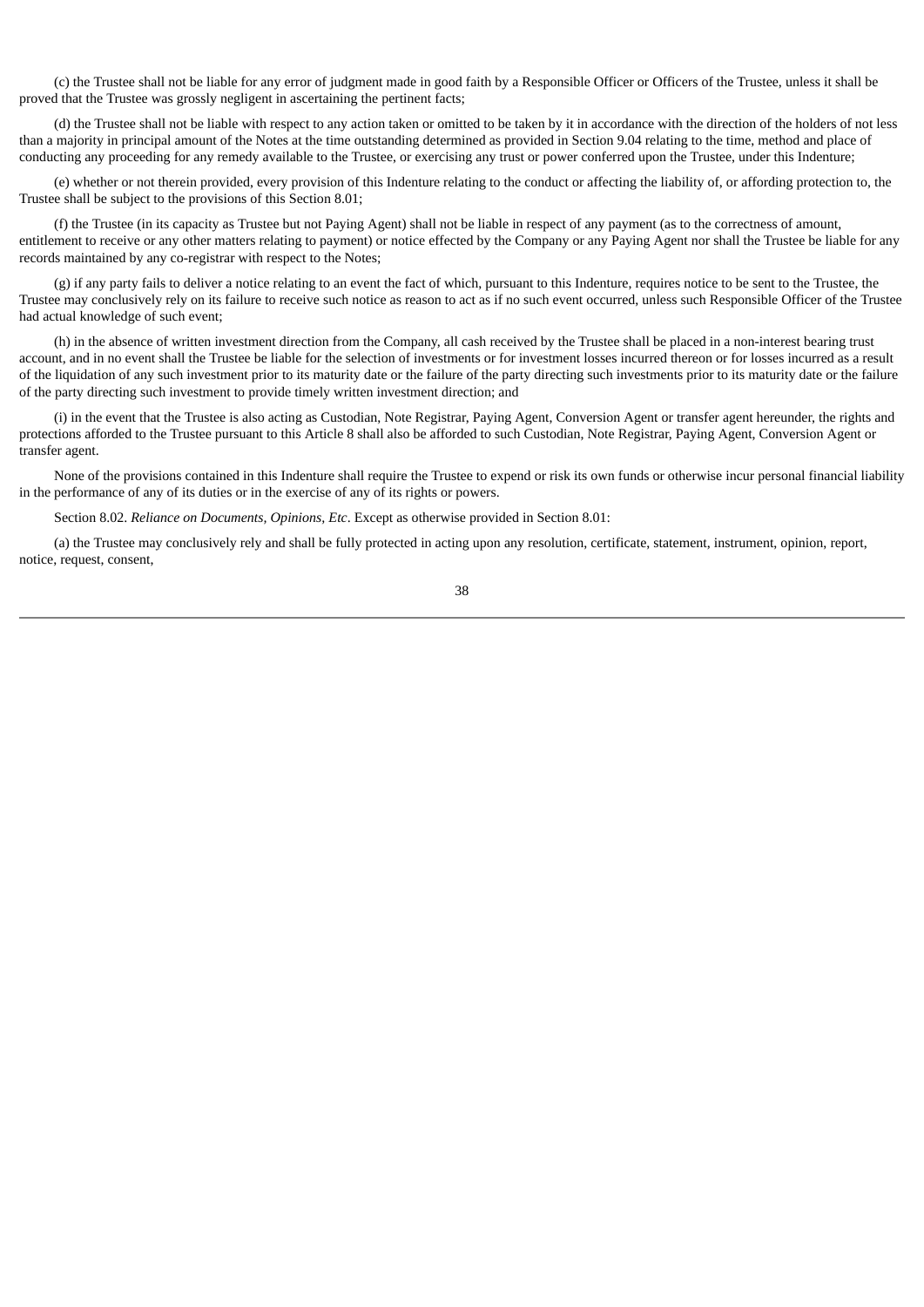order, bond, Note or other paper or document believed by it in good faith to be genuine and to have been signed or presented by the proper party or parties;

(b) any request, direction, order or demand of the Company mentioned herein shall be sufficiently evidenced by an Officers' Certificate (unless other evidence in respect thereof be herein specifically prescribed); and any Board Resolution may be evidenced to the Trustee by a copy thereof certified by the Secretary or an Assistant Secretary of the Company;

(c) the Trustee may consult with counsel and require an opinion of counsel and any advice of such counsel or Opinion of Counsel shall be full and complete authorization and protection in respect of any action taken or omitted by it hereunder in good faith and in accordance with such advice or Opinion of Counsel;

(d) the Trustee shall be under no obligation to exercise any of the rights or powers vested in it by this Indenture at the request, order or direction of any of the Noteholders pursuant to the provisions of this Indenture, unless such Noteholders shall have offered to the Trustee security or indemnity satisfactory to it against the costs, expenses and liabilities that may be incurred therein or thereby;

(e) the Trustee shall not be bound to make any investigation into the facts or matters stated in any resolution, certificate, statement, instrument, opinion, report, notice, request, direction, consent, order, bond, debenture or other paper or document, but the Trustee, in its discretion, may make such further inquiry or investigation into such facts or matters as it may reasonably see fit, and, if the Trustee shall determine to make such further inquiry or investigation, it shall be entitled to examine the books, records and premises of the Company, personally or by agent or attorney at the expense of the Company and shall incur no liability of any kind by reason of such inquiry or investigation;

(f) the Trustee may execute any of the trusts or powers hereunder or perform any duties hereunder either directly or by or through agents, custodians, nominees or attorneys and the Trustee shall not be responsible for any misconduct or negligence on the part of any agent, custodian, nominee or attorney appointed by it with due care hereunder; and

(g) the permissive rights of the Trustee enumerated herein shall not be construed as duties.

In no event shall the Trustee be liable for any consequential loss or damage of any kind whatsoever (including but not limited to lost profits), even if the Trustee has been advised of the likelihood of such loss or damage and regardless of the form of action other than any such loss or damage caused by the Trustee's willful misconduct or gross negligence. The Trustee shall not be charged with knowledge of any Default or Event of Default with respect to the Notes, unless either (1) a Responsible Officer shall have actual knowledge of such Default or Event of Default or (2) written notice of such Default or Event of Default shall have been given to the Trustee by the Company or by any holder of the Notes.

Section 8.03. *No Responsibility for Recitals, Etc*. The recitals contained herein and in the Notes (except in the Trustee's certificate of authentication) shall be taken as the statements of the Company, and the Trustee assumes no responsibility for the correctness of the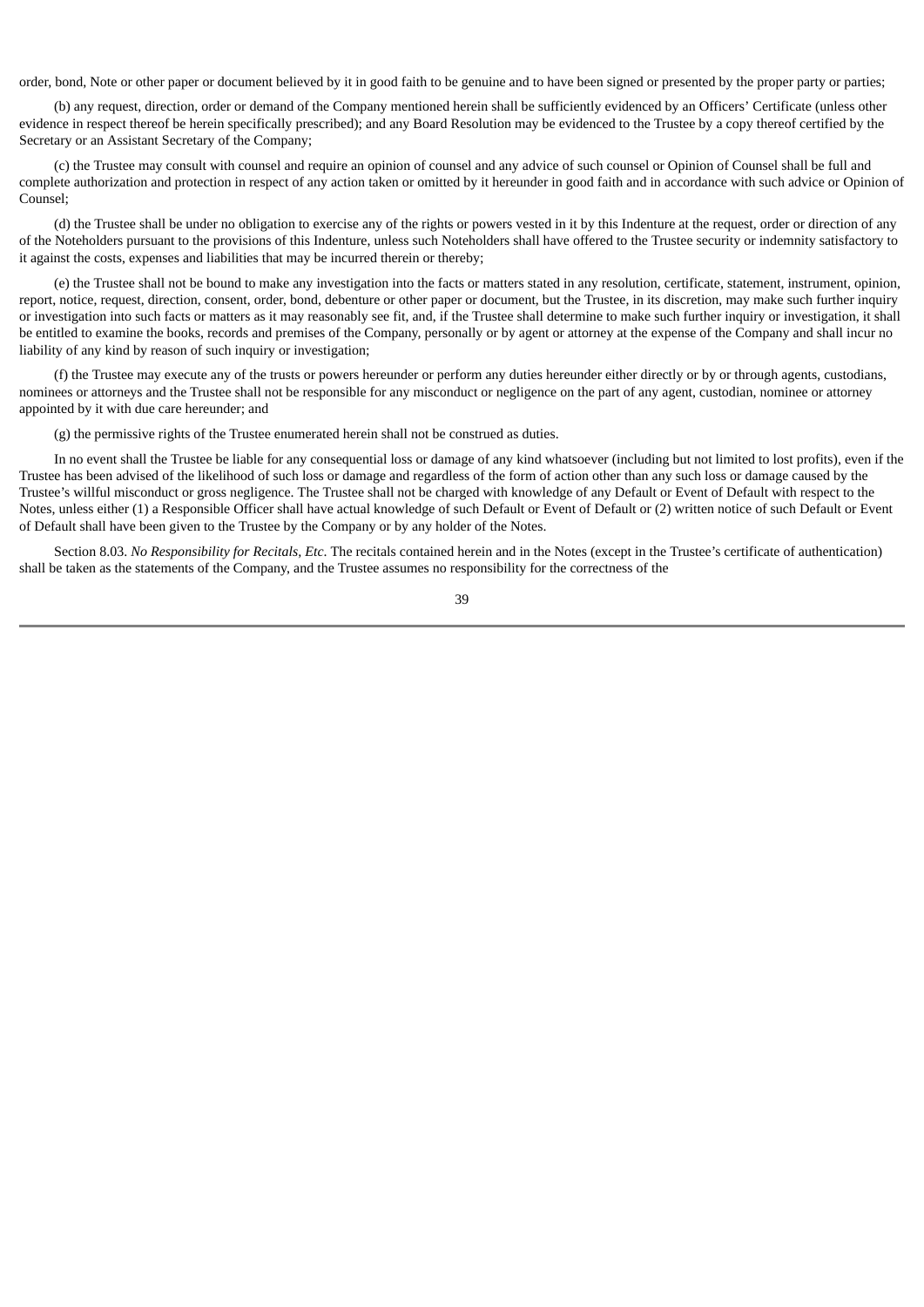same. The Trustee makes no representations as to the validity or sufficiency of this Indenture or of the Notes. The Trustee shall not be accountable for the use or application by the Company of any Notes or the proceeds of any Notes authenticated and delivered by the Trustee in conformity with the provisions of this Indenture.

Section 8.04. *Trustee, Paying Agents, Conversion Agents or Registrar May Own Notes*. The Trustee, any Paying Agent, any Conversion Agent or Note Registrar, in its individual or any other capacity, may become the owner or pledgee of Notes with the same rights it would have if it were not the Trustee, Paying Agent, Conversion Agent or Note Registrar.

Section 8.05. *Monies to Be Held in Trust*. All monies received by the Trustee shall, until used or applied as herein provided, be held in trust for the purposes for which they were received. Money held by the Trustee in trust hereunder need not be segregated from other funds except to the extent required by law. The Trustee shall be under no liability for interest on any money received by it hereunder except as may be agreed from time to time by the Company and the Trustee.

Section 8.06. *Compensation and Expenses of Trustee*. The Company covenants and agrees to pay to the Trustee from time to time, and the Trustee shall be entitled to, reasonable compensation for all services rendered by it hereunder in any capacity (which shall not be limited by any provision of law in regard to the compensation of a trustee of an express trust) as mutually agreed to in writing between the Trustee and the Company, and the Company will pay or reimburse the Trustee upon its request for all reasonable expenses, disbursements and advances reasonably incurred or made by the Trustee in accordance with any of the provisions of this Indenture in any capacity thereunder (including the reasonable compensation and the expenses and disbursements of its agents and counsel and of all Persons not regularly in its employ) except any such expense, disbursement or advance as shall have been caused by its gross negligence, willful misconduct or bad faith. The Company also covenants to indemnify the Trustee in any capacity under this Indenture and any other document or transaction entered into in connection herewith and its agents and any authenticating agent for, and to hold them harmless against, any loss, claim, damage, liability or expense incurred without gross negligence, willful misconduct or bad faith on the part of the Trustee, its officers, directors, agents or employees, or such agent or authenticating agent, as the case may be, and arising out of or in connection with the acceptance or administration of this trust or in any other capacity hereunder, including the costs and expenses of defending themselves against any claim of liability in the premises. The obligations of the Company under this Section 8.06 to compensate or indemnify the Trustee and to pay or reimburse the Trustee for expenses, disbursements and advances shall be secured by a senior lien or claim to which the Notes are hereby made subordinate on all money or property held or collected by the Trustee, except, subject to the effect of Section 7.03, funds held in trust herewith for the benefit of the holders of particular Notes. The Trustee's right to receive payment of any amounts due under this Section 8.06 shall not be subordinate to any other liability or indebtedness of the Company (even though the Notes may be so subordinated). The obligation of the Company under this Section 8.06 shall survive the satisfaction and discharge of this Indenture and the earlier resignation or removal or the Trustee. The Company need not pay for any settlement made without its consent, which consent shall not be unreasonably withheld. The indemnification provided in this Section 8.06 shall extend to the officers, directors, agents and employees of the Trustee.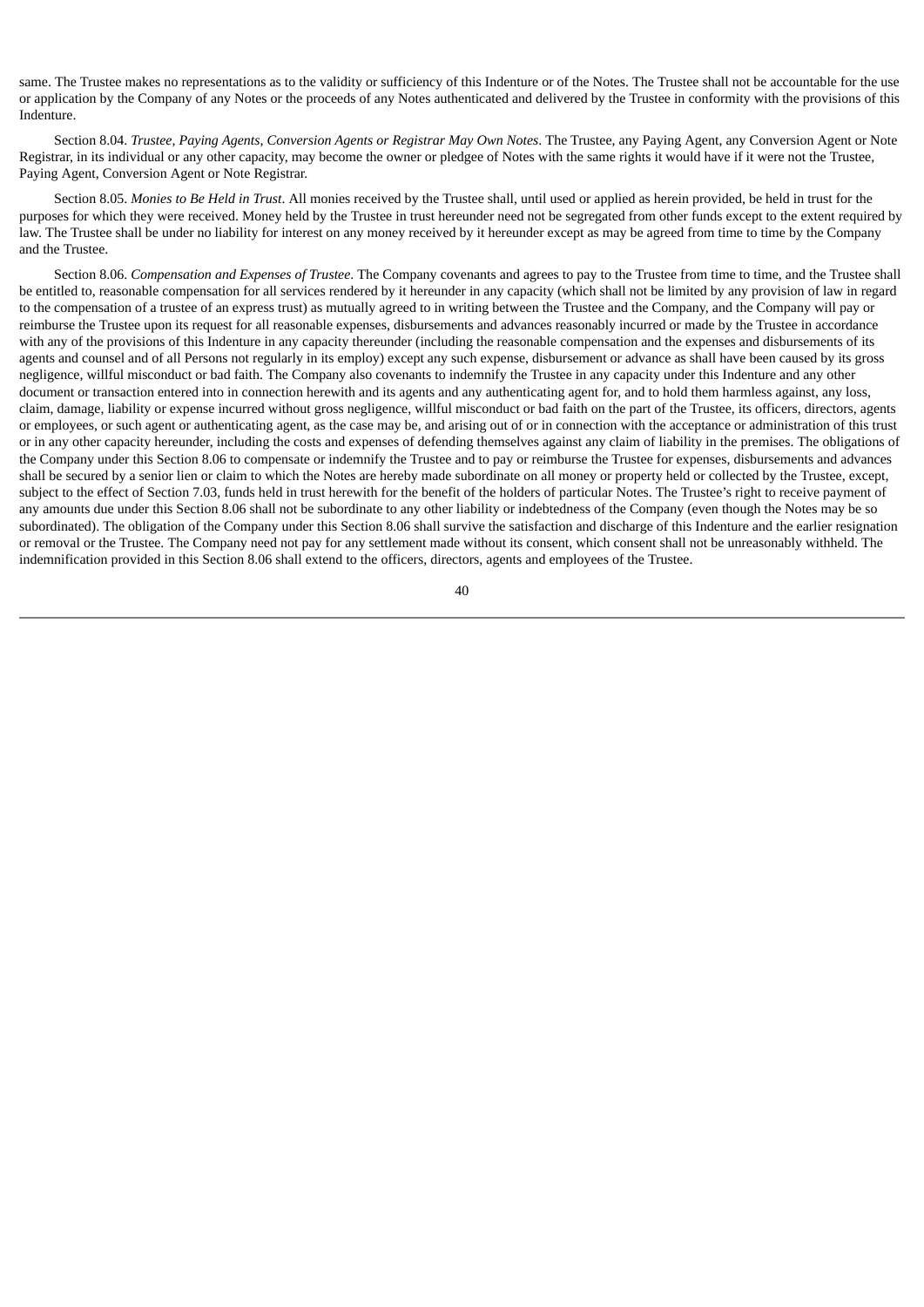Without prejudice to any other rights available to the Trustee under applicable law, when the Trustee and its agents and any authenticating agent incur expenses or render services after an Event of Default specified in Section 7.01(i) or Section 7.01(j) occurs, the expenses and the compensation for the services are intended to constitute expenses of administration under any bankruptcy, insolvency or similar laws.

Section 8.07. *Officers' Certificate as Evidence*. Except as otherwise provided in Section 8.01, whenever in the administration of the provisions of this Indenture the Trustee shall deem it necessary or desirable that a matter be proved or established prior to taking or omitting any action hereunder, such matter (unless other evidence in respect thereof be herein specifically prescribed) may, in the absence of gross negligence, willful misconduct, recklessness and bad faith on the part of the Trustee, be deemed to be conclusively proved and established by an Officers' Certificate delivered to the Trustee, and such Officers' Certificate, in the absence of gross negligence, willful misconduct, recklessness and bad faith on the part of the Trustee, shall be full warrant to the Trustee for any action taken or omitted by it under the provisions of this Indenture upon the faith thereof.

Section 8.08. *Conflicting Interests of Trustee*. After qualification of this Indenture under the Trust Indenture Act, if the Trustee has or shall acquire a conflicting interest within the meaning of the Trust Indenture Act, the Trustee shall either (a) eliminate such interest within ninety days, (b) apply to the Commission for permission to continue as Trustee or (c) resign, to the extent and in the manner provided by, and subject to the provisions of, the Trust Indenture Act and this Indenture.

Section 8.09. *Eligibility of Trustee*. There shall at all times be a Trustee hereunder which shall be a Person that is eligible pursuant to the Trust Indenture Act to act as such and has a combined capital and surplus of at least \$50,000,000. If such Person publishes reports of condition at least annually, pursuant to law or to the requirements of any supervising or examining authority, then for the purposes of this Section, the combined capital and surplus of such Person shall be deemed to be its combined capital and surplus as set forth in its most recent report of condition so published. If at any time the Trustee shall cease to be eligible in accordance with the provisions of this Section, it shall resign immediately in the manner and with the effect hereinafter specified in this Article.

Section 8.10. *Resignation or Removal of Trustee*. (a) The Trustee may at any time resign by giving written notice of such resignation to the Company and by mailing notice thereof to the Noteholders at their addresses as they shall appear on the Note Register. Upon receiving such notice of resignation, the Company shall promptly appoint a successor trustee by written instrument, in duplicate, executed by order of the Board of Directors, one copy of which instrument shall be delivered to the resigning Trustee and one copy to the successor trustee. If no successor trustee shall have been so appointed and have accepted appointment within sixty days after the mailing of such notice of resignation to the Noteholders, the resigning Trustee may, upon ten Business Days' notice to the Company and the Noteholders, petition any court of competent jurisdiction for the appointment of a successor trustee, or any Noteholder who has been a bona fide holder of a Note or Notes for at least six months may, subject to the provisions of Section 7.09, on behalf of himself and all others similarly situated, petition any such court for the appointment of a successor trustee. Such court may thereupon, after such notice, if any, as it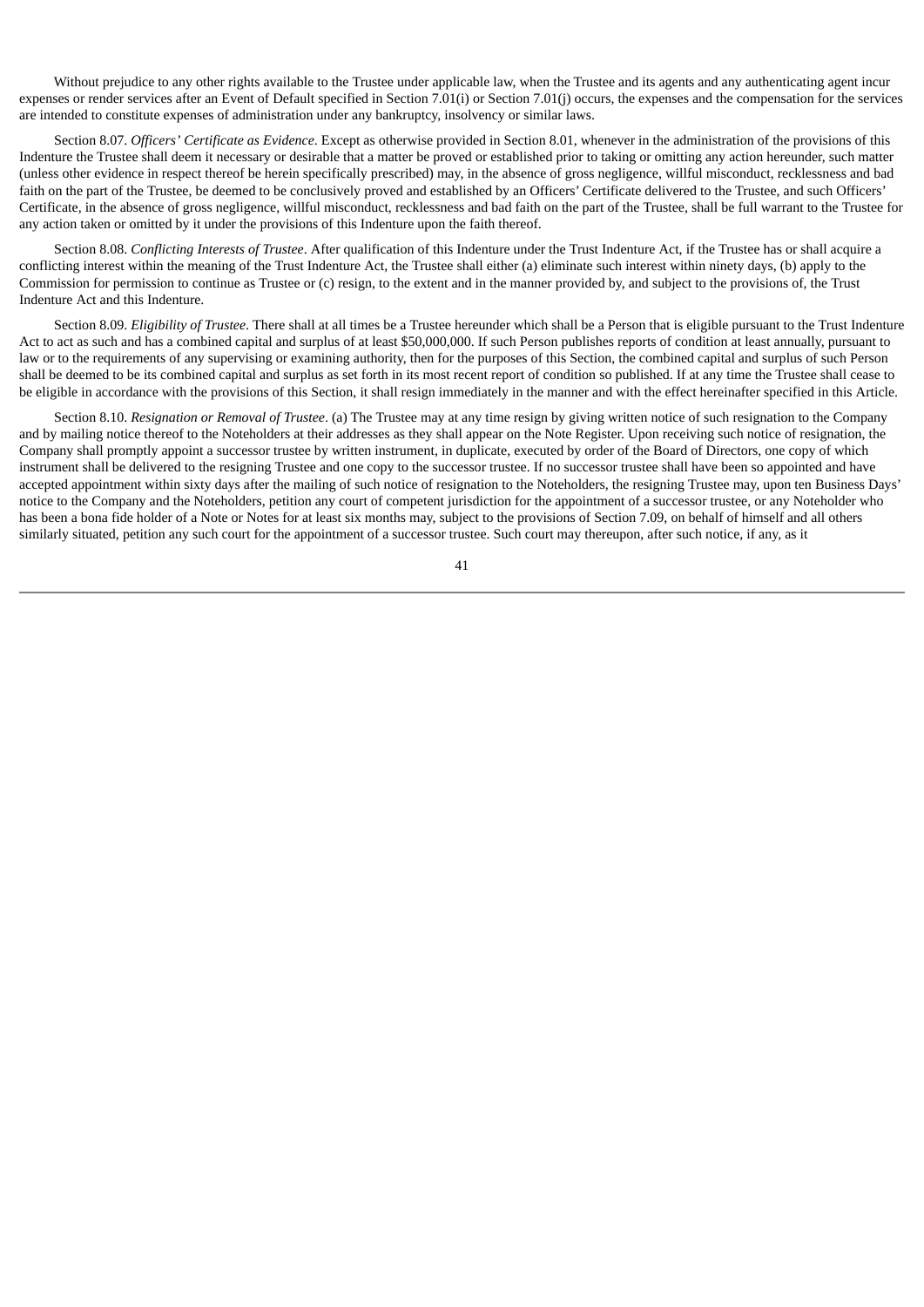may deem proper and prescribe, appoint a successor trustee.

(b) In case at any time any of the following shall occur:

(i) the Trustee shall fail to comply with Section 8.08 within a reasonable time after written request therefor by the Company or by any Noteholder who has been a bona fide holder of a Note or Notes for at least six months, or

(ii) the Trustee shall cease to be eligible in accordance with the provisions of Section 8.09 and shall fail to resign after written request therefor by the Company or by any such Noteholder, or

(iii) the Trustee shall become incapable of acting, or shall be adjudged a bankrupt or insolvent, or a receiver of the Trustee or of its property shall be appointed, or any public officer shall take charge or control of the Trustee or of its property or affairs for the purpose of rehabilitation, conservation or liquidation.

then, in any such case, the Company may by a Board Resolution remove the Trustee and appoint a successor trustee by written instrument, in duplicate, executed by order of the Board of Directors, one copy of which instrument shall be delivered to the Trustee so removed and one copy to the successor trustee, or, subject to the provisions of Section 7.09, any Noteholder who has been a bona fide holder of a Note or Notes for at least six months may, on behalf of himself and all others similarly situated, petition any court of competent jurisdiction for the removal of the Trustee and the appointment of a successor trustee. Such court may thereupon, after such notice, if any, as it may deem proper and prescribe, remove the Trustee and appoint a successor trustee.

(c) The holders of a majority in aggregate principal amount of the Notes at the time outstanding, as determined in accordance with Section 9.04, may at any time remove the Trustee and nominate a successor trustee that shall be deemed appointed as successor trustee unless within ten days after notice to the Company of such nomination the Company objects thereto, in which case the Trustee so removed or any Noteholder, upon the terms and conditions and otherwise as in Section 8.10(a) provided, may petition any court of competent jurisdiction for an appointment of a successor trustee.

(d) Any resignation or removal of the Trustee and appointment of a successor trustee pursuant to any of the provisions of this Section 8.10 shall become effective upon acceptance of appointment by the successor trustee as provided in Section 8.11.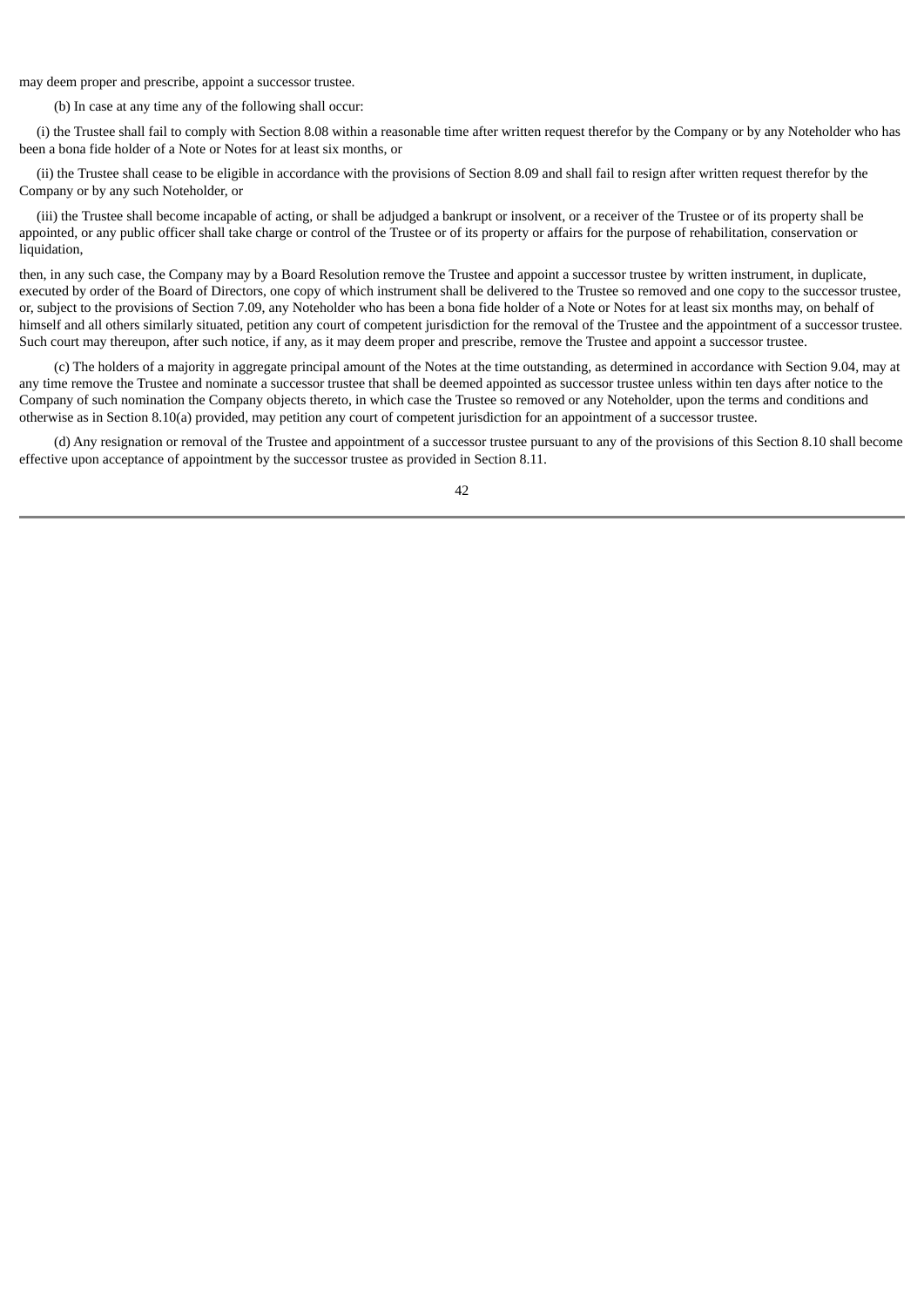Section 8.11. *Acceptance by Successor Trustee*. Any successor trustee appointed as provided in Section 8.10 shall execute, acknowledge and deliver to the Company and to its predecessor trustee an instrument accepting such appointment hereunder, and thereupon the resignation or removal of the predecessor trustee shall become effective and such successor trustee, without any further act, deed or conveyance, shall become vested with all the rights, powers, duties and obligations of its predecessor hereunder, with like effect as if originally named as trustee herein; but, nevertheless, on the written request of the Company or of the successor trustee, the trustee ceasing to act shall, upon payment of any amounts then due it pursuant to the provisions of Section 8.06, execute and deliver an instrument transferring to such successor trustee all the rights and powers of the trustee so ceasing to act. Upon request of any such successor trustee, the Company shall execute any and all instruments in writing for more fully and certainly vesting in and confirming to such successor trustee all such rights and powers. Any trustee ceasing to act shall, nevertheless, retain a senior claim to which the Notes are hereby made subordinate on all money or property held or collected by such trustee as such, except for funds held in trust for the benefit of holders of particular Notes, to secure any amounts then due it pursuant to the provisions of Section 8.06.

No successor trustee shall accept appointment as provided in this Section 8.11 unless at the time of such acceptance such successor trustee shall be qualified under the provisions of Section 8.08 and be eligible under the provisions of Section 8.09.

Upon acceptance of appointment by a successor trustee as provided in this Section 8.11, each of the Company and the successor trustee, at the written direction and at the expense of the Company shall mail or cause to be mailed notice of the succession of such trustee hereunder to the Noteholders at their addresses as they shall appear on the Note Register. If the Company fails to mail such notice within ten days after acceptance of appointment by the successor trustee, the successor trustee shall cause such notice to be mailed at the expense of the Company.

Section 8.12. *Succession by Merger, Etc*. Any corporation or other entity into which the Trustee may be merged or converted or with which it may be consolidated, or any corporation or other entity resulting from any merger, conversion or consolidation to which the Trustee shall be a party, or any corporation or other entity succeeding to all or substantially all of the corporate trust business of the Trustee (including the administration of this Indenture), shall be the successor to the Trustee hereunder without the execution or filing of any paper or any further act on the part of any of the parties hereto, *provided* that in the case of any corporation or other entity succeeding to all or substantially all of the corporate trust business of the Trustee such corporation or other entity shall be qualified under the provisions of Section 8.08 and eligible under the provisions of Section 8.09.

In case at the time such successor to the Trustee shall succeed to the trusts created by this Indenture, any of the Notes shall have been authenticated but not delivered, any such successor to the Trustee may adopt the certificate of authentication of any predecessor trustee or authenticating agent appointed by such predecessor trustee, and deliver such Notes so authenticated; and in case at that time any of the Notes shall not have been authenticated, any successor to the Trustee or an authenticating agent appointed by such successor trustee may authenticate such Notes either in the name of any predecessor trustee hereunder or in the name of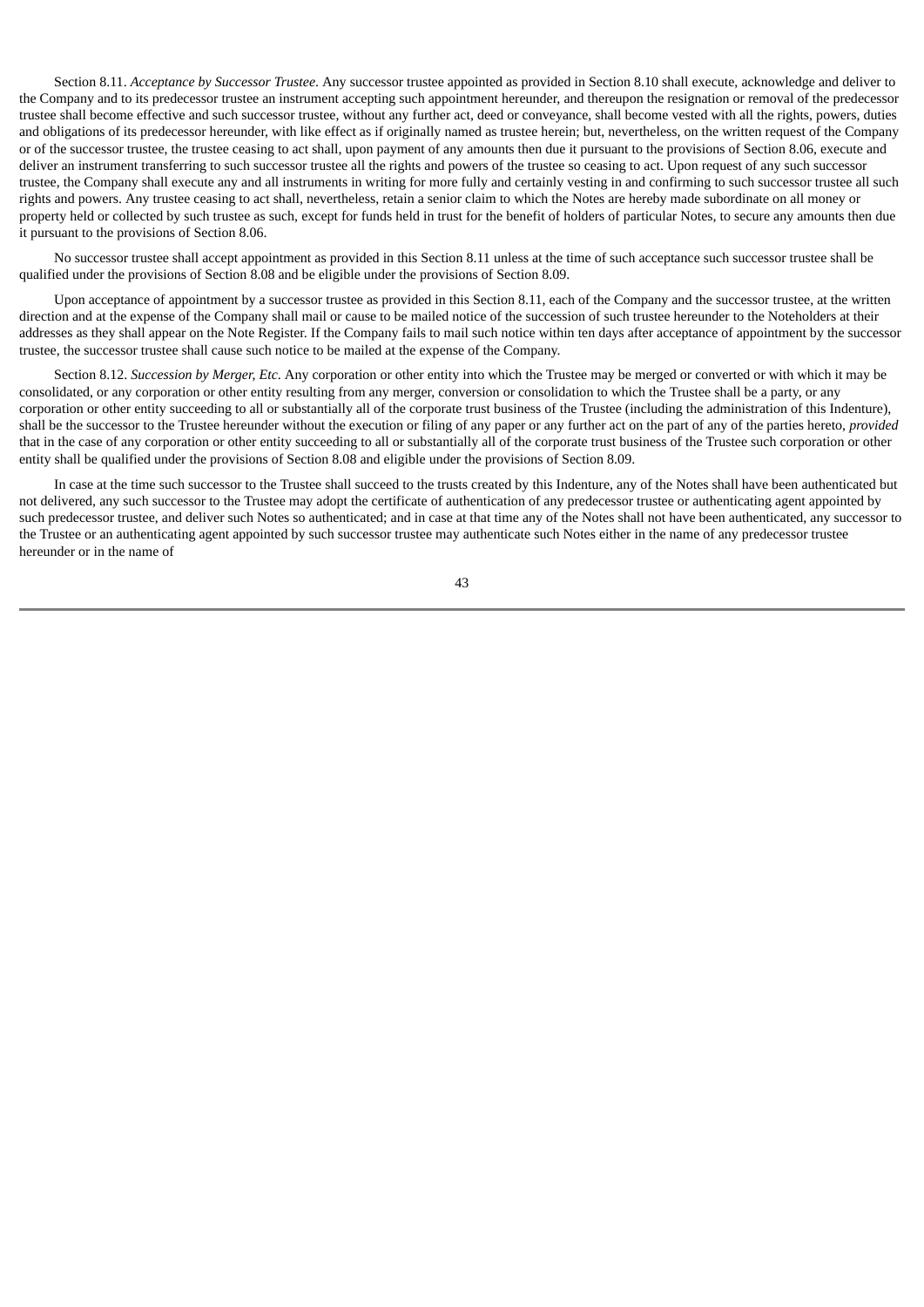the successor trustee; and in all such cases such certificates shall have the full force which it is anywhere in the Notes or in this Indenture provided that the certificate of the Trustee shall have; *provided*, *however*, that the right to adopt the certificate of authentication of any predecessor Trustee or to authenticate Notes in the name of any predecessor Trustee shall apply only to its successor or successors by merger, conversion or consolidation.

Section 8.13. *Limitation on Rights of Trustee as Creditor*. If and when the Trustee shall be or become a creditor of the Company (or any other obligor upon the Notes), after qualification under the Trust Indenture Act, the Trustee shall be subject to the provisions of the Trust Indenture Act regarding the collection of the claims against the Company (or any such other obligor).

### ARTICLE 9 CONCERNING THE NOTEHOLDERS

Section 9.01. *Action by Noteholders*. Whenever in this Indenture it is provided that the holders of a specified percentage in aggregate principal amount of the Notes may take any action (including the making of any demand or request, the giving of any notice, consent or waiver or the taking of any other action), the fact that at the time of taking any such action, the holders of such specified percentage have joined therein may be evidenced (a) by any instrument or any number of instruments of similar tenor executed by Noteholders in person or by agent or proxy appointed in writing, or (b) by the record of the Noteholders voting in favor thereof at any meeting of Noteholders duly called and held in accordance with the provisions of Article 10, or (c) by a combination of such instrument or instruments and any such record of such a meeting of Noteholders. Whenever the Company or the Trustee solicits the taking of any action by the holders of the Notes, the Company or the Trustee may fix, but shall not be required to, in advance of such solicitation, a date as the record date for determining Noteholders entitled to take such action. The record date if one is selected shall be not more than fifteen days prior to the date of commencement of solicitation of such action.

Section 9.02. *Proof of Execution by Noteholders*. Subject to the provisions of Section 8.01, Section 8.02 and Section 10.05, proof of the execution of any instrument by a Noteholder or its agent or proxy shall be sufficient if made in a manner as shall be satisfactory to the Trustee. The holding of Notes shall be proved by the Note Register or by a certificate of the Note Registrar. The record of any Noteholders' meeting shall be proved in the manner provided in Section 10.06.

Section 9.03. *Who Are Deemed Absolute Owners*. The Company, the Trustee, any authenticating agent, any Paying Agent, any Conversion Agent and any Note Registrar may deem the Person in whose name a Note shall be registered upon the Note Register to be, and may treat it as, the absolute owner of such Note (whether or not such Note shall be overdue and notwithstanding any notation of ownership or other writing thereon made by any Person other than the Company or any Note Registrar) for the purpose of receiving payment of or on account of the principal of and (subject to Section 2.03) accrued and unpaid interest and accrued and unpaid Additional Interest and Supplementary Interest, if any, on such Note, for conversion of such Note and for all other purposes; and neither the Company nor the Trustee nor any Paying Agent nor any Conversion Agent nor any Note Registrar shall be affected by any notice to the

 $\overline{A}$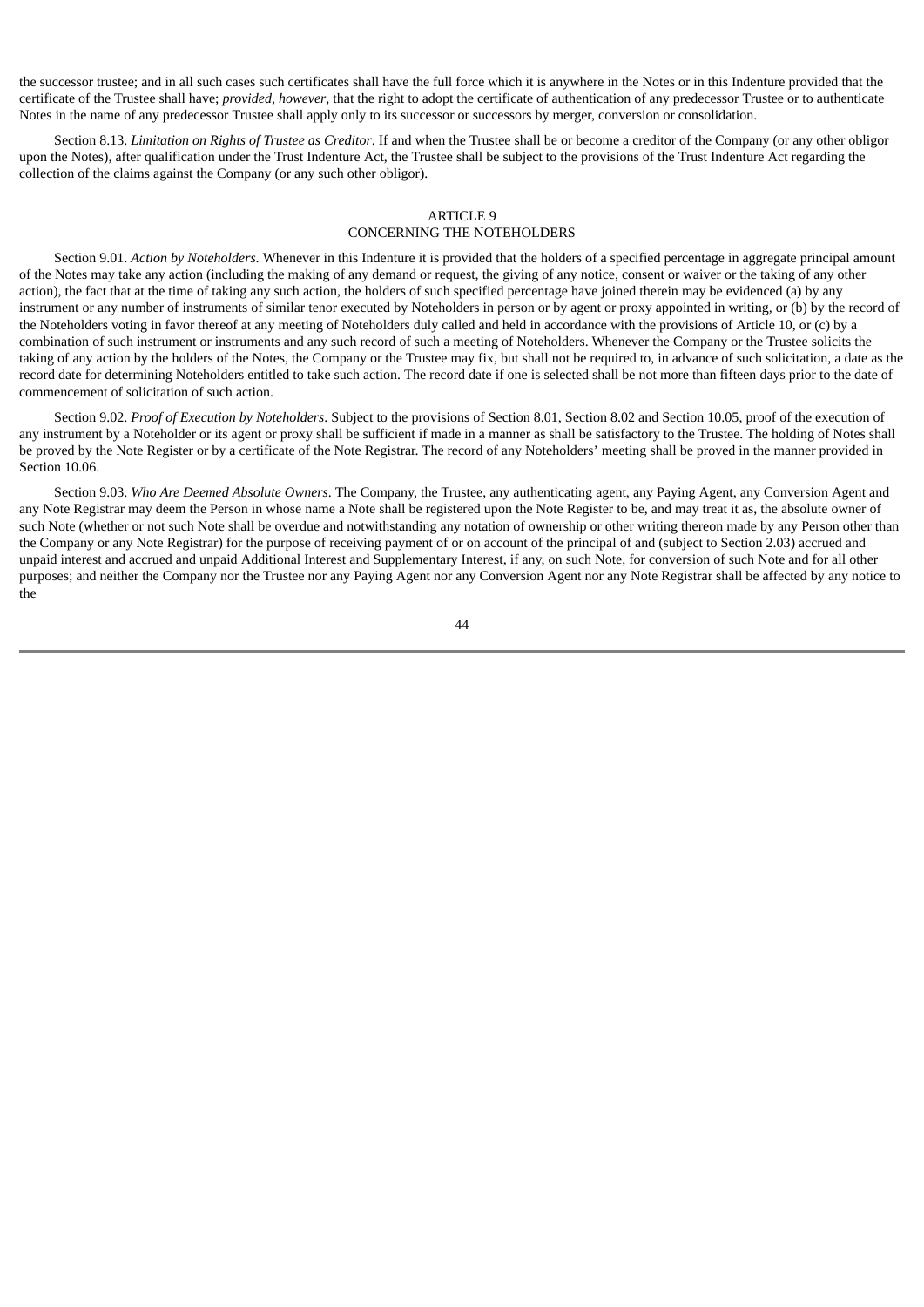contrary. All such payments so made to any holder for the time being, or upon its order, shall be valid, and, to the extent of the sum or sums so paid, effectual to satisfy and discharge the liability for monies payable upon any such Note. Notwithstanding anything to the contrary in this Indenture or the Notes following an Event of Default, any holder of a beneficial interest in a Global Note may directly enforce against the Company, without the consent, solicitation, proxy, authorization or any other action of the Depositary or any other Person, such holder's right to exchange such beneficial interest for a Note in certificated form in accordance with the provisions of this Indenture.

Section 9.04. *Company-Owned Notes Disregarded*. In determining whether the holders of the requisite aggregate principal amount of Notes have concurred in any direction, consent, waiver or other action under this Indenture, Notes that are owned by the Company or by any Person directly or indirectly controlling or controlled by or under direct or indirect common control with the Company shall be disregarded and deemed not to be outstanding for the purpose of any such determination; *provided* that for the purposes of determining whether the Trustee shall be protected in relying on any such direction, consent, waiver or other action only Notes that a Responsible Officer knows are so owned shall be so disregarded. Notes so owned that have been pledged in good faith may be regarded as outstanding for the purposes of this Section 9.04 if the pledgee shall establish to the satisfaction of the Trustee the pledgee's right to so act with respect to such Notes and that the pledgee is not the Company or a Person directly or indirectly controlling or controlled by or under direct or indirect common control with the Company. In the case of a dispute as to such right, any decision by the Trustee taken upon the advice of counsel shall be full protection to the Trustee. Upon request of the Trustee, the Company shall furnish to the Trustee promptly an Officers' Certificate listing and identifying all Notes, if any, known by the Company to be owned or held by or for the account of any of the above described Persons; and, subject to Section 8.01, the Trustee shall be entitled to accept such Officers' Certificate as conclusive evidence of the facts therein set forth and of the fact that all Notes not listed therein are outstanding for the purpose of any such determination. The Trustee shall not be required at any time to request a list of Company-owned Notes before taking any actions or making any calculations.

Section 9.05. *Revocation of Consents; Future Holders Bound*. At any time prior to (but not after) the evidencing to the Trustee, as provided in Section 9.01, of the taking of any action by the holders of the percentage in aggregate principal amount of the Notes specified in this Indenture in connection with such action, any holder of a Note that is shown by the evidence to be included in the Notes the holders of which have consented to such action may, by filing written notice with the Trustee at its Corporate Trust Office and upon proof of holding as provided in Section 9.02, revoke such action so far as concerns such Note. Except as aforesaid, any such action taken by the holder of any Note shall be conclusive and binding upon such holder and upon all future holders and owners of such Note and of any Notes issued in exchange or substitution therefor or upon registration of transfer thereof, irrespective of whether any notation in regard thereto is made upon such Note or any Note issued in exchange or substitution therefor or upon registration of transfer thereof.

# $\triangle$ RTICLE 10 NOTEHOLDERS' MEETINGS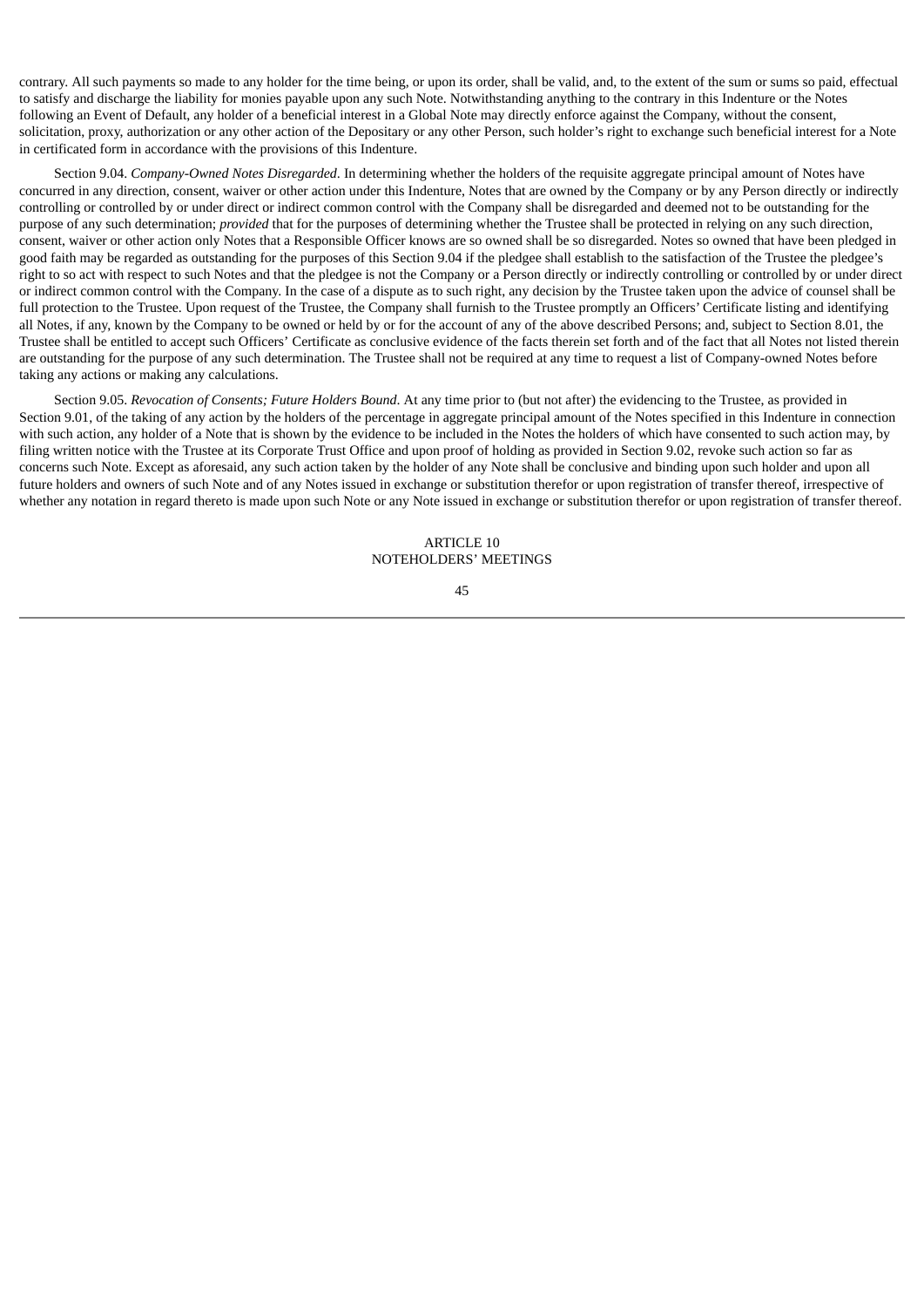Section 10.01. *Purpose of Meetings*. A meeting of Noteholders may be called at any time and from time to time pursuant to the provisions of this Article 10 for any of the following purposes:

(a) to give any notice to the Company or to the Trustee or to give any directions to the Trustee permitted under this Indenture, or to consent to the waiving of any Default or Event of Default hereunder and its consequences, or to take any other action authorized to be taken by Noteholders pursuant to any of the provisions of Article 7;

(b) to remove the Trustee and nominate a successor trustee pursuant to the provisions of Article 8;

(c) to consent to the execution of an indenture or indentures supplemental hereto pursuant to the provisions of Section 11.02; or

(d) to take any other action authorized to be taken by or on behalf of the holders of any specified aggregate principal amount of the Notes under any other provision of this Indenture or under applicable law.

Section 10.02. *Call of Meetings by Trustee*. The Trustee may at any time call a meeting of Noteholders to take any action specified in Section 10.01, to be held at such time and at such place as the Trustee shall determine. Notice of every meeting of the Noteholders, setting forth the time and the place of such meeting and in general terms the action proposed to be taken at such meeting and the establishment of any record date pursuant to Section 9.01, shall be mailed to holders of such Notes at their addresses as they shall appear on the Note Register. Such notice shall also be mailed to the Company. Such notices shall be mailed not less than twenty nor more than ninety days prior to the date fixed for the meeting.

Any meeting of Noteholders shall be valid without notice if the holders of all Notes then outstanding are present in person or by proxy or if notice is waived before or after the meeting by the holders of all Notes outstanding, and if the Company and the Trustee are either present by duly authorized representatives or have, before or after the meeting, waived notice.

Section 10.03. *Call of Meetings by Company or Noteholders*. In case at any time the Company, pursuant to a Board Resolution, or the holders of at least 10% in aggregate principal amount of the Notes then outstanding (excluding those Notes identified in Section 9.04), shall have requested the Trustee to call a meeting of Noteholders, by written request setting forth in reasonable detail the action proposed to be taken at the meeting, and the Trustee shall not have mailed the notice of such meeting within twenty days after receipt of such request, then the Company or such Noteholders may determine the time and the place for such meeting and may call such meeting to take any action authorized in Section 10.01, by mailing notice thereof as provided in Section 10.02.

Section 10.04. *Qualifications for Voting*. To be entitled to vote at any meeting of Noteholders a Person shall (a) be a holder of one or more Notes on the record date pertaining to such meeting or (b) be a Person appointed by an instrument in writing as proxy by a holder of one or more Notes on the record date pertaining to such meeting. The only Persons who shall be entitled to be present or to speak at any meeting of Noteholders shall be the Persons entitled to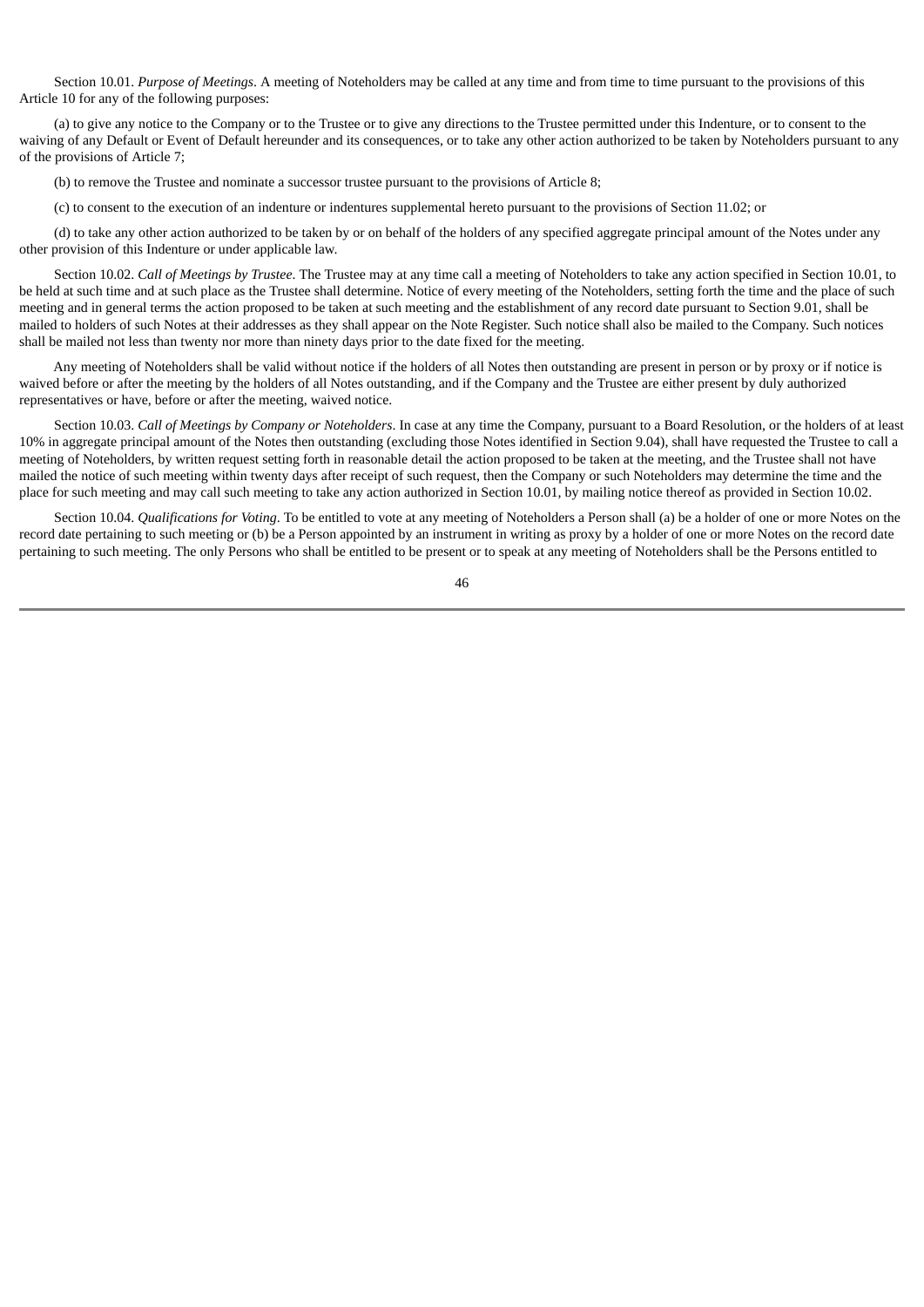vote at such meeting and their counsel and any representatives of the Trustee and its counsel and any representatives of the Company and its counsel.

Section 10.05. *Regulations*. The Trustee shall, by an instrument in writing, appoint a temporary chairman of the meeting, unless the meeting shall have been called by the Company or by Noteholders as provided in Section 10.03, in which case the Company or the Noteholders calling the meeting, as the case may be, shall in like manner appoint a temporary chairman. A permanent chairman and a permanent secretary of the meeting shall be elected by vote of the holders of a majority in principal amount of the Notes represented at the meeting and entitled to vote at the meeting.

Subject to the provisions of Section 9.04, at any meeting of Noteholders each Noteholder or proxyholder shall be entitled to one vote for each \$1,000 principal amount of Notes held or represented by him; *provided*, *however*, that no vote shall be cast or counted at any meeting in respect of any Note challenged as not outstanding and ruled by the chairman of the meeting to be not outstanding. The chairman of the meeting shall have no right to vote other than by virtue of Notes held by it or instruments in writing as aforesaid duly designating it as the proxy to vote on behalf of other Noteholders. Any meeting of Noteholders duly called pursuant to the provisions of Section 10.02 or Section 10.03 may be adjourned from time to time by the holders of a majority of the aggregate principal amount of Notes represented at the meeting, whether or not constituting a quorum, and the meeting may be held as so adjourned without further notice.

Section 10.06. *Voting*. The vote upon any resolution submitted to any meeting of Noteholders shall be by written ballot on which shall be subscribed the signatures of the Noteholders or of their representatives by proxy and the outstanding principal amount of the Notes held or represented by them. The permanent chairman of the meeting shall appoint two inspectors of votes who shall count all votes cast at the meeting for or against any resolution and who shall make and file with the secretary of the meeting their verified written reports in duplicate of all votes cast at the meeting. A record in duplicate of the proceedings of each meeting of Noteholders shall be prepared by the secretary of the meeting and there shall be attached to said record the original reports of the inspectors of votes on any vote by ballot taken thereat and affidavits by one or more Persons having knowledge of the facts setting forth a copy of the notice of the meeting and showing that said notice was mailed as provided in Section 10.02. The record shall show the principal amount of the Notes voting in favor of or against any resolution. The record shall be signed and verified by the affidavits of the permanent chairman and secretary of the meeting and one of the duplicates shall be delivered to the Company and the other to the Trustee to be preserved by the Trustee, the latter to have attached thereto the ballots voted at the meeting.

Any record so signed and verified shall be conclusive evidence of the matters therein stated.

Section 10.07. *No Delay of Rights by Meeting*. Nothing contained in this Article 10 shall be deemed or construed to authorize or permit, by reason of any call of a meeting of Noteholders or any rights expressly or impliedly conferred hereunder to make such call, any hindrance or delay in the exercise of any right or rights conferred upon or reserved to the Trustee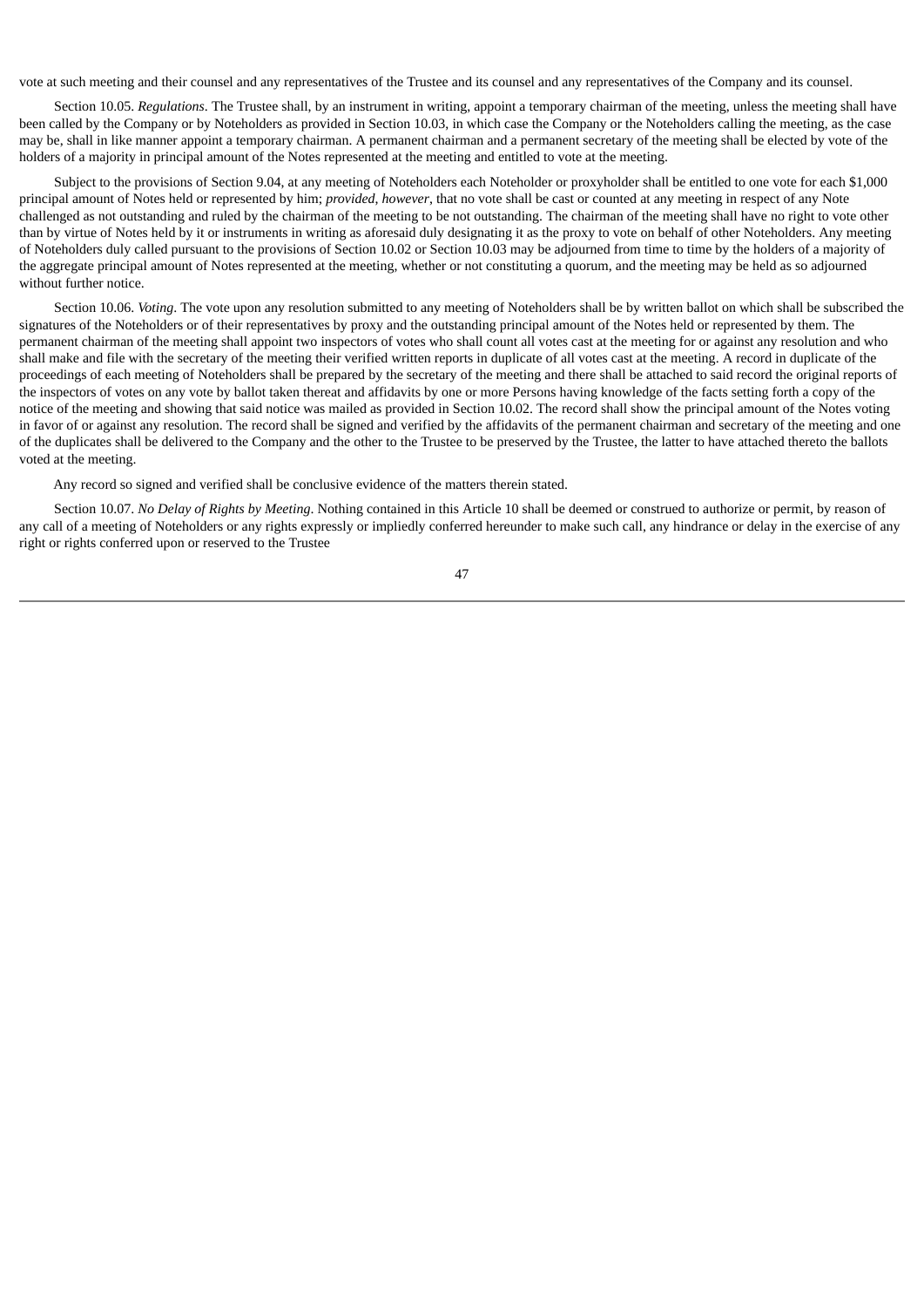or to the Noteholders under any of the provisions of this Indenture or of the Notes.

### ARTICLE 11

# SUPPLEMENTAL INDENTURES

Section 11.01. *Supplemental Indentures Without Consent of Noteholders*. The Company, when authorized by the resolutions of the Board of Directors and the Trustee, at the Company's expense, may from time to time and at any time enter into an indenture or indentures supplemental hereto for one or more of the following purposes:

(a) to cure any ambiguity, omission, defect or inconsistency in this Indenture in a manner that does not individually or in the aggregate adversely affect the rights of any holder of the Notes in any material respect;

(b) to conform the terms of the Indenture or the Notes to the description thereof in the Offering Memorandum;

(c) to provide for the assumption by a Successor Company of the obligations of the Company under this Indenture pursuant to Article 12;

(d) to add guarantees with respect to the Notes;

(e) to secure the Notes;

(f) to add to the covenants of the Company such further covenants, restrictions or conditions for the benefit of the Noteholders or surrender any right or power conferred upon the Company;

(g) to make any other change that does not adversely affect the rights of any holder;

(h) to appoint a successor Trustee with respect to the Notes; or

(i) to comply with any requirements of the Commission in connection with the qualification of this Indenture under the Trust Indenture Act.

Upon the written request of the Company, the Trustee is hereby authorized to join with the Company in the execution of any such supplemental indenture, to make any further appropriate agreements and stipulations that may be therein contained, but the Trustee shall not be obligated to, but may in its discretion, enter into any supplemental indenture that affects the Trustee's own rights, duties or immunities under this Indenture or otherwise.

Any supplemental indenture authorized by the provisions of this Section 11.01 may be executed by the Company and the Trustee without the consent of the holders of any of the Notes at the time outstanding, notwithstanding any of the provisions of Section 11.02.

Section 11.02. *Supplemental Indentures With Consent of Noteholders*. With the consent (evidenced as provided in Article 9) of the holders of at least a majority in aggregate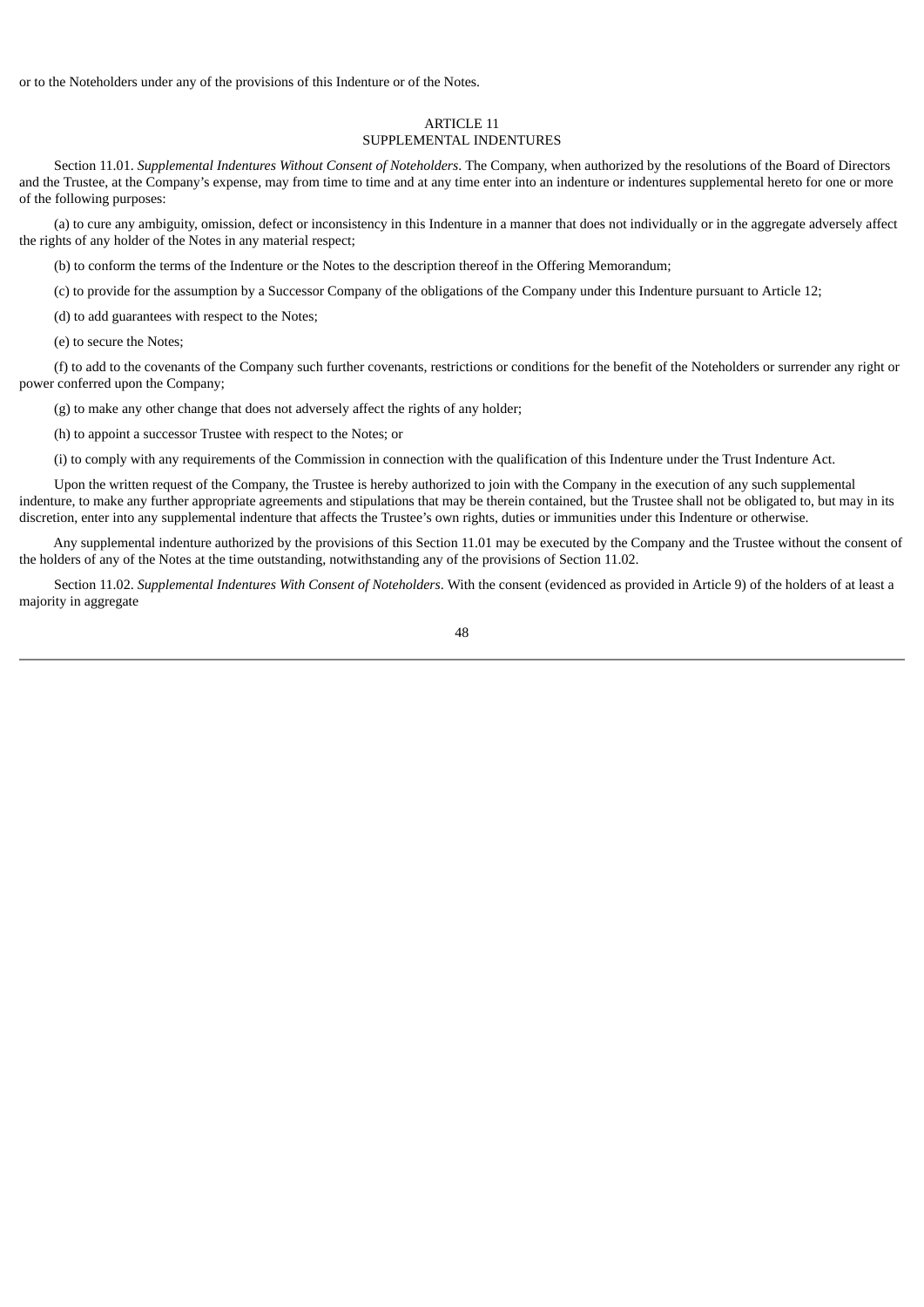principal amount of the Notes at the time outstanding (determined in accordance with Article 9 and including, without limitation, consents obtained in connection with a purchase of, or tender offer or exchange offer for, Notes), the Company, when authorized by the resolutions of the Board of Directors and the Trustee, at the Company's expense, may from time to time and at any time enter into an indenture or indentures supplemental hereto for the purpose of adding any provisions to or changing in any manner or eliminating any of the provisions of this Indenture or any supplemental indenture or of modifying in any manner the rights of the holders of the Notes; *provided*, *however*, that no such supplemental indenture shall:

(a) reduce the percentage in aggregate principal amount of Notes outstanding necessary to modify or amend this Indenture or to waive any past Default or Event of Default;

(b) reduce the rate or extend the stated time for payment of interest, including Additional Interest or Supplementary Interest, on any Note;

(c) reduce the principal of, or extend the Maturity Date of, any Note;

(d) make any change that impairs or adversely affects the conversion rights of any Notes;

(e) reduce the Fundamental Change Repurchase Price of any Note, or amend or modify in any manner adverse to the holders of the Notes the Company's obligation to make such payments, whether through an amendment or waiver of provisions in the covenants, definitions or otherwise;

(f) make any Note payable in a currency other than that stated in the Note;

(g) change the ranking of the Notes;

(h) impair the right of any holder to receive payment of principal of and interest, including Additional Interest and Supplementary Interest, if any, on such holder's Notes on or after the due dates therefor or to institute suit for the enforcement of any payment on or with respect to such holder's Note; or

(i) make any change in this Article 11 that requires each holder's consent or in the waiver provisions in Section 7.01 or Section 7.07;

in each case without the consent of each holder of an outstanding Note affected.

Upon the written request of the Company, and upon the filing with the Trustee of evidence of the consent of Noteholders as aforesaid and subject to Section 11.05, the Trustee shall join with the Company in the execution of such supplemental indenture unless such supplemental indenture affects the Trustee's own rights, duties or immunities under this Indenture or otherwise, in which case the Trustee may in its discretion, but shall not be obligated to, enter into such supplemental indenture.

It shall not be necessary for the consent of the Noteholders under this Section 11.02 to approve the particular form of any proposed supplemental indenture, but it shall be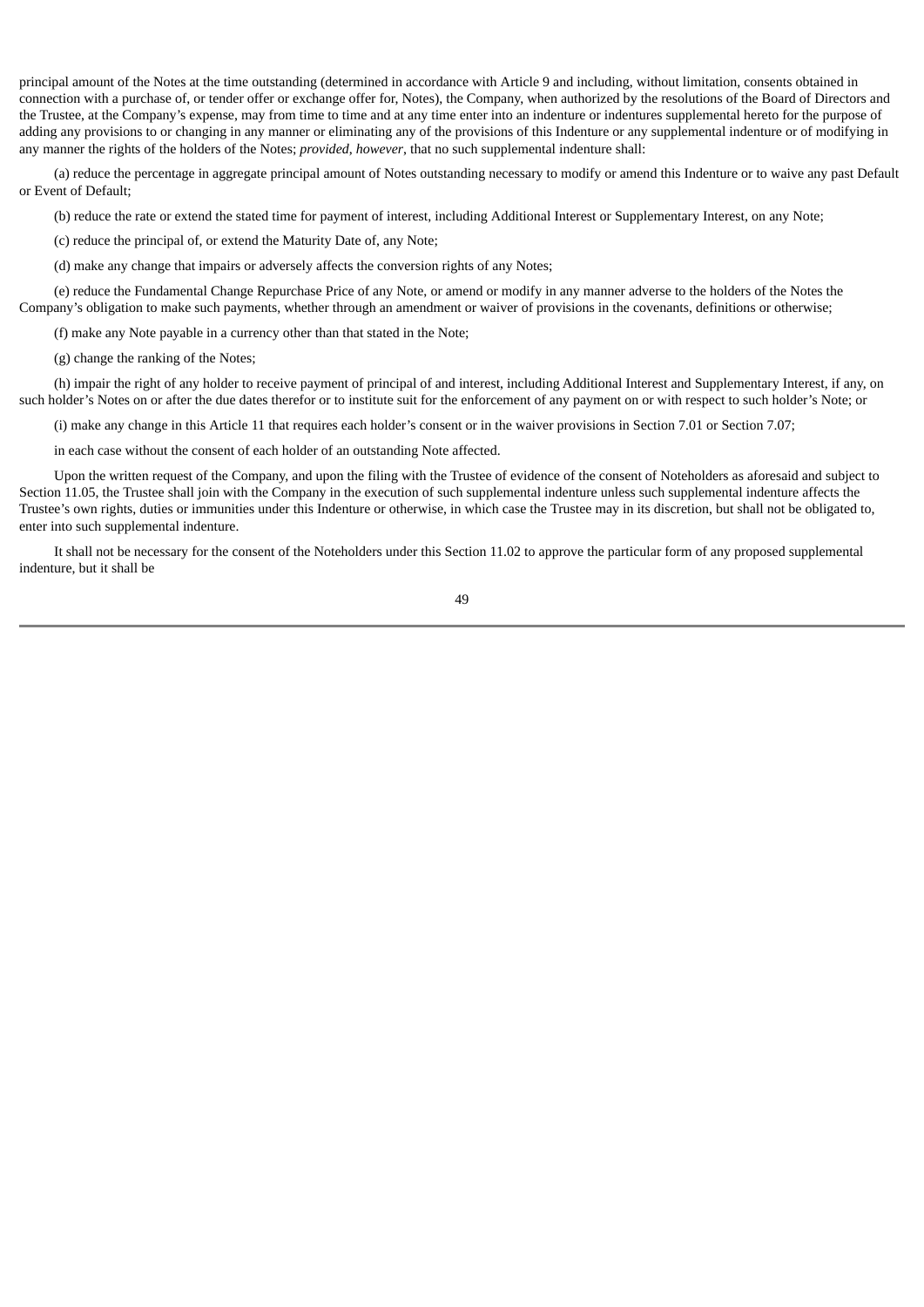sufficient if such consent shall approve the substance thereof. After an amendment under this Indenture becomes effective, the Company shall mail to the holders a notice briefly describing such amendment. However, the failure to give such notice to all the holders, or any defect in the notice, will not impair or affect the validity of the amendment.

Section 11.03. *Effect of Supplemental Indentures*. Any supplemental indenture executed pursuant to the provisions of this Article 11 shall comply with the Trust Indenture Act, as then in effect; *provided* that this Section 11.03 shall not require such supplemental indenture to be qualified under the Trust Indenture Act prior to the time such qualification is in fact required under the terms of the Trust Indenture Act or this Indenture has been qualified under the Trust Indenture Act, nor shall any such qualification constitute any admission or acknowledgment by any party to such supplemental indenture that any such qualification is required prior to the time such qualification is in fact required under the terms of the Trust Indenture Act or this Indenture has been qualified under the Trust Indenture Act. Upon the execution of any supplemental indenture pursuant to the provisions of this Article 11, this Indenture shall be and be deemed to be modified and amended in accordance therewith and the respective rights, limitation of rights, obligations, duties and immunities under this Indenture of the Trustee, the Company and the Noteholders shall thereafter be determined, exercised and enforced hereunder subject in all respects to such modifications and amendments and all the terms and conditions of any such supplemental indenture shall be and be deemed to be part of the terms and conditions of this Indenture for any and all purposes.

Section 11.04. *Notation on Notes*. Notes authenticated and delivered after the execution of any supplemental indenture pursuant to the provisions of this Article 11 may, at the Company's expense, bear a notation as to any matter provided for in such supplemental indenture. If the Company determines, new Notes so modified as to conform, in the opinion of the Board of Directors, to any modification of this Indenture contained in any such supplemental indenture may, at the Company's expense, be prepared and executed by the Company, authenticated by the Trustee (or an authenticating agent duly appointed by the Trustee pursuant to Section 17.11) and delivered in exchange for the Notes then outstanding, upon surrender of such Notes then outstanding.

Section 11.05. *Evidence of Compliance of Supplemental Indenture to Be Furnished Trustee*. In addition to the documents required by Section 17.05, the Trustee shall receive an Officers' Certificate and an Opinion of Counsel as conclusive evidence that any supplemental indenture executed pursuant hereto complies with the requirements of this Article 11 and is permitted or authorized by the Indenture.

### ARTICLE 12

# CONSOLIDATION, MERGER, SALE, CONVEYANCE AND LEASE

#### Section 12.01. *Company May Consolidate, Etc. on Certain Terms*.

Subject to the provisions of Section 12.02, the Company shall not consolidate with, merge with or into, or convey, transfer or lease all or substantially all of its consolidated properties and assets to another Person, unless: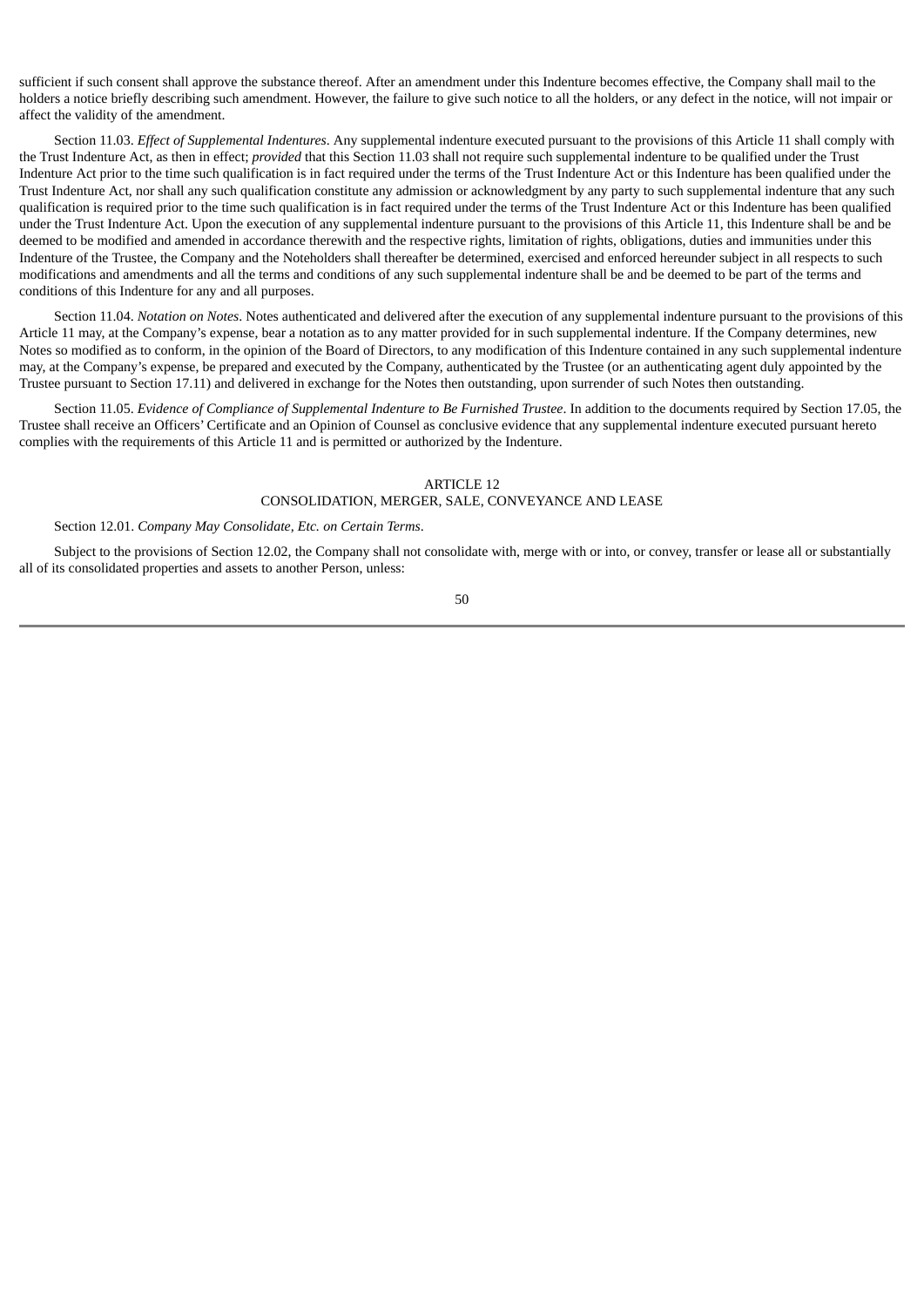(a) the resulting, surviving or transferee Person (the "**Successor Company**"), if not the Company, shall be a corporation organized and existing under the laws of the United States of America, any State thereof or the District of Columbia, and the Successor Company (if not the Company) shall expressly assume, by supplemental indenture, executed and delivered to the Trustee, in form satisfactory to the Trustee, all the obligations of the Company under the Notes, this Indenture and, to the extent that it is otherwise still operative, the Registration Rights Agreement; and

(b) immediately after giving effect to such transaction, no Default or Event of Default shall have occurred and be continuing under this Indenture.

Upon any such consolidation, merger, conveyance, transfer or lease the Successor Company (if not the Company) shall succeed to, and may exercise every right and power of, the Company under this Indenture.

For purposes of this Section 12.01, the conveyance, transfer or lease of the properties and assets of one or more Subsidiaries of the Company substantially as an entirety to another Person, which properties and assets, if held by the Company instead of such Subsidiaries, would constitute the properties and assets of the Company substantially as an entirety on a consolidated basis, shall be deemed to be the transfer of the properties and assets of the Company substantially as an entirety to another Person.

Section 12.02. *Successor Corporation to Be Substituted*. In case of any such consolidation, merger, conveyance, transfer or lease and upon the assumption by the Successor Company, by supplemental indenture, executed and delivered to the Trustee, of the due and punctual payment of the principal of, accrued and unpaid interest and accrued and unpaid Additional Interest and Supplementary Interest, if any, on all of the Notes, the due and punctual delivery or payment, as the case may be, of any consideration due upon conversion of the Notes and the due and punctual performance of all of the covenants and conditions of this Indenture to be performed by the Company, such Successor Company shall succeed to and be substituted for the Company, with the same effect as if it had been named herein as the party of the first part. Such Successor Company thereupon may cause to be signed, and may issue in its own name any or all of the Notes issuable hereunder which theretofore shall not have been signed by the Company and delivered to the Trustee; and, upon the order of such Successor Company instead of the Company and subject to all the terms, conditions and limitations in this Indenture prescribed, the Trustee shall authenticate and shall deliver, or cause to be authenticated and delivered, any Notes that such Successor Company thereafter shall cause to be signed and delivered to the Trustee for that purpose. All the Notes so issued shall in all respects have the same legal rank and benefit under this Indenture as the Notes theretofore or thereafter issued in accordance with the terms of this Indenture as though all of such Notes had been issued at the date of the execution hereof. In the event of any such consolidation, merger, conveyance or transfer (but not in the case of a lease), the Person named as the "Company" in the first paragraph of this Indenture or any successor that shall thereafter have become such in the manner prescribed in this Article 12 may be dissolved, wound up and liquidated at any time thereafter and, except in the case of a lease, such Person shall be released from its liabilities as obligor and maker of the Notes and from its obligations under this Indenture.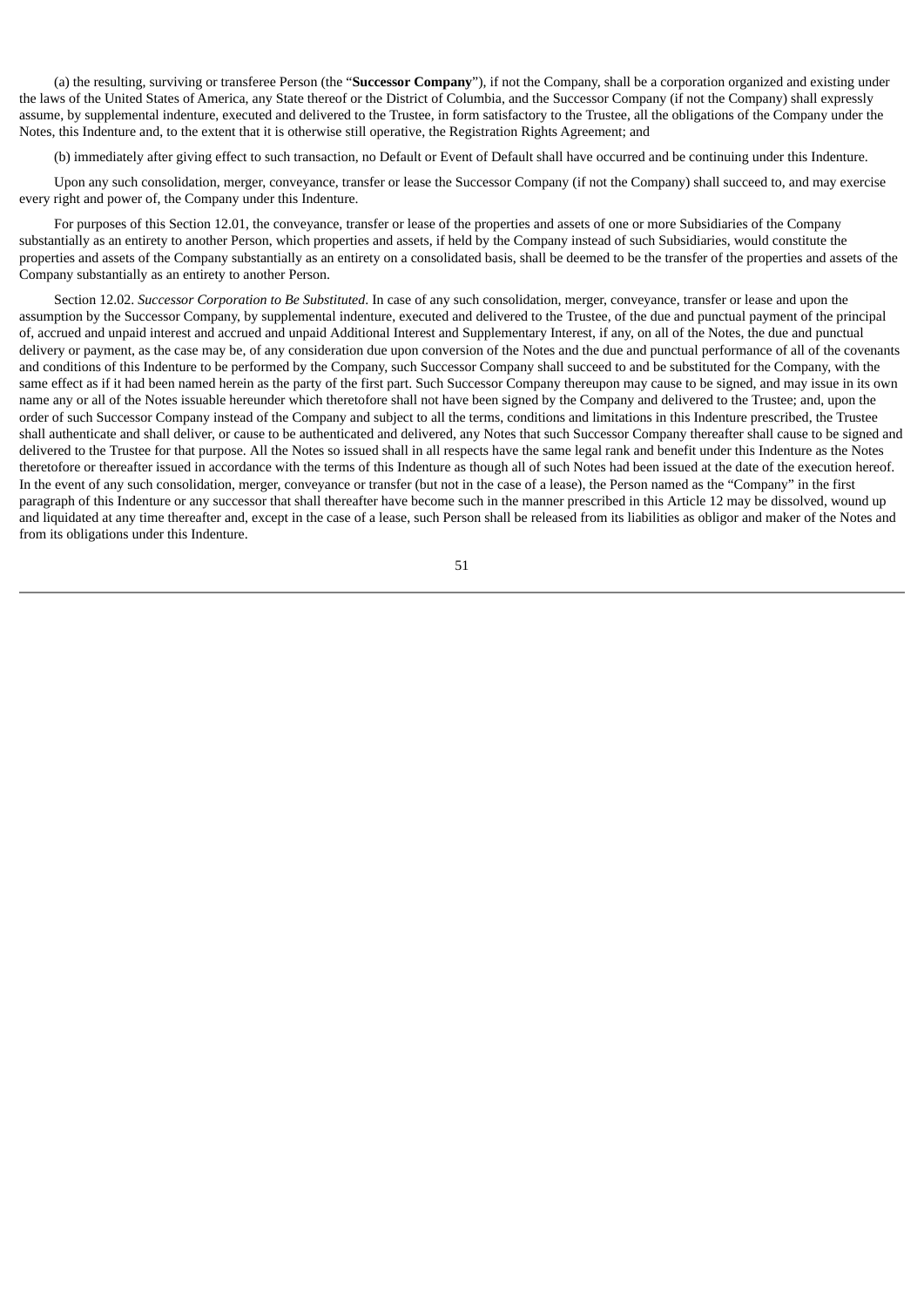In case of any such consolidation, merger, conveyance, transfer or lease, such changes in phraseology and form (but not in substance) may be made in the Notes thereafter to be issued as may be appropriate.

Section 12.03. *Opinion of Counsel to Be Given Trustee*. No merger, consolidation, conveyance, transfer or lease shall be effective unless the Trustee shall receive an Officers' Certificate and an Opinion of Counsel as conclusive evidence that any such consolidation, merger, conveyance, transfer or lease and any such assumption and, if a supplemental indenture is required in connection with such transaction, such supplemental indenture, complies with the provisions of this Article 12.

### ARTICLE 13 IMMUNITY OF INCORPORATORS, STOCKHOLDERS, OFFICERS AND DIRECTORS

Section 13.01. *Indenture and Notes Solely Corporate Obligations*. No recourse for the payment of the principal of or accrued and unpaid interest and accrued and unpaid Additional Interest and Supplementary Interest, if any, on any Note, nor for any claim based thereon or otherwise in respect thereof, and no recourse under or upon any obligation, covenant or agreement of the Company in this Indenture or in any supplemental indenture or in any Note, nor because of the creation of any indebtedness represented thereby, shall be had against any incorporator, stockholder, employee, agent, officer or director or Subsidiary, as such, past, present or future, of the Company or of any successor corporation or entity, either directly or through the Company or any successor corporation or entity, whether by virtue of any constitution, statute or rule of law, or by the enforcement of any assessment or penalty or otherwise; it being expressly understood that all such liability is hereby expressly waived and released as a condition of, and as a consideration for, the execution of this Indenture and the issuance of the Notes.

#### ARTICLE 14 [INTENTIONALLY OMITTED]

#### ARTICLE 15 CONVERSION OF NOTES

Section 15.01. *Conversion Privilege*. (a) Upon compliance with the provisions of this Article 15, a Noteholder shall have the right, at such holder's option, to convert all or any portion (if the portion to be converted is \$1,000 principal amount or an integral multiple thereof) of such Note (i) subject to satisfaction of the conditions described in Section 15.01(b) below, at any time prior to March 15, 2013 under the circumstances and during the periods set forth in Section 15.01(b) below, and (ii) irrespective of the conditions described in Section 15.01(b) below, on or after March 15, 2013 and prior to the close of business on the Business Day immediately preceding the Maturity Date, in each case, at an initial conversion rate (the "**Conversion Rate**") of 46.8467 shares of Common Stock (subject to adjustment as provided in Section 15.04 of this Indenture) per \$1,000 principal amount of Notes (subject to the settlement provisions of Section 15.02, the "**Conversion Obligation**").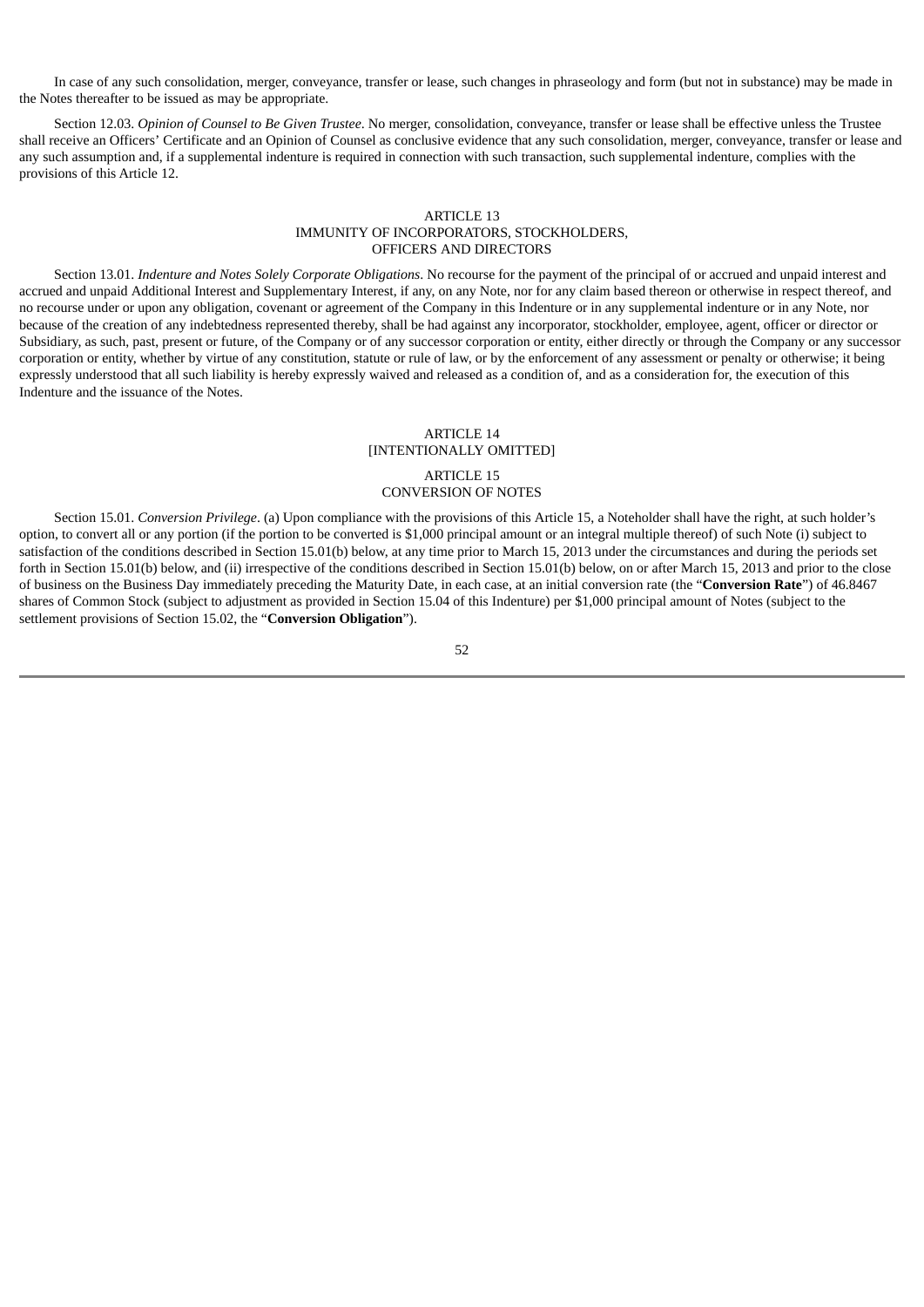(b) (i) Prior to the close of business on the Business Day immediately preceding the Maturity Date, the Notes may be surrendered for conversion during the five Business Day period immediately after any five consecutive Trading Day period (the "**Measurement Period**") in which the Trading Price per \$1,000 principal amount of Notes for each Trading Day of such Measurement Period was less than 98% of the product of the then-applicable Conversion Rate on such Trading Day and the Last Reported Sale Price of the Common Stock on such Trading Day. The Trading Prices shall be determined by the Trustee pursuant to this clause and the definition of Trading Price set forth in this Indenture. The Company shall provide written notice to the Trustee of the three independent nationally recognized securities dealers selected by the Company pursuant to the definition of Trading Price, along with appropriate contact information for each. The Trustee shall have no obligation to determine the Trading Price of the Notes unless requested by the Company in writing, and the Company shall have no obligation to make such request unless a Noteholder provides the Company with reasonable evidence that the Trading Price per \$1,000 principal amount of the Notes would be less than 98% of the product of the then-applicable Conversion Rate and the Last Reported Sale Price of the Common Stock at such time, at which time the Company shall instruct the Trustee to determine the Trading Price of the Notes beginning on the next Trading Day, which will be the day the Measurement Period begins, and on each successive Trading Day until the Trading Price per Note is greater than or equal to 98% of the product of the then-applicable Conversion Rate and the Last Reported Sale Price of the Common Stock on such Trading Day. If the Company does not, when obligated to, instruct the Trustee to determine the Trading Price of the Notes as provided in the preceding sentence, or if the Company gives such instruction to the Trustee, and the Trustee fails to make such determination, then the Trading Price per \$1,000 principal amount of Notes will be deemed to be less than 98% of the product of the Last Reported Sale Price of the Common Stock and the then-applicable Conversion Rate for each Trading Day that the either the Company fails to instruct the Trustee to determine the Trading Price or the Trustee fails to determine the Trading Price after it has been instructed by the Company to determine the Trading Price. If the Trading Price condition set forth above has been met, the Company shall so notify the Noteholders, the Trustee and the Conversion Agent. If, after the Trading Price condition set forth above has been met, the Trading Price per \$1,000 principal amount of Notes is greater than 98% of the product of the then-applicable Conversion Rate and the Last Reported Sale Price of the Common Stock on such Trading Day, the Company shall so notify the holders of the Notes, the Trustee and the Conversion Agent. In either case, the Company shall promptly publish a notice indicating that the Trading Price condition set forth above has been met or, at any time after the Trading Price condition set forth above has been met, that the Trading Price per \$1,000 principal amount of Notes is greater than 98% of the product of the then-applicable Conversion Rate and the Last Reported Sale Price of the Common Stock on the relevant Trading Day, as the case may be, in a newspaper of general circulation in The City of New York or publish such information on its website or through such other public medium as the Company may use at that time.

### (ii) In the event that the Company elects to:

(A) distribute to all or substantially all holders of its Common Stock rights, options or warrants entitling them, for a period of not more than sixty calendar days from the declaration date of such distribution, to subscribe for or purchase its Common Stock,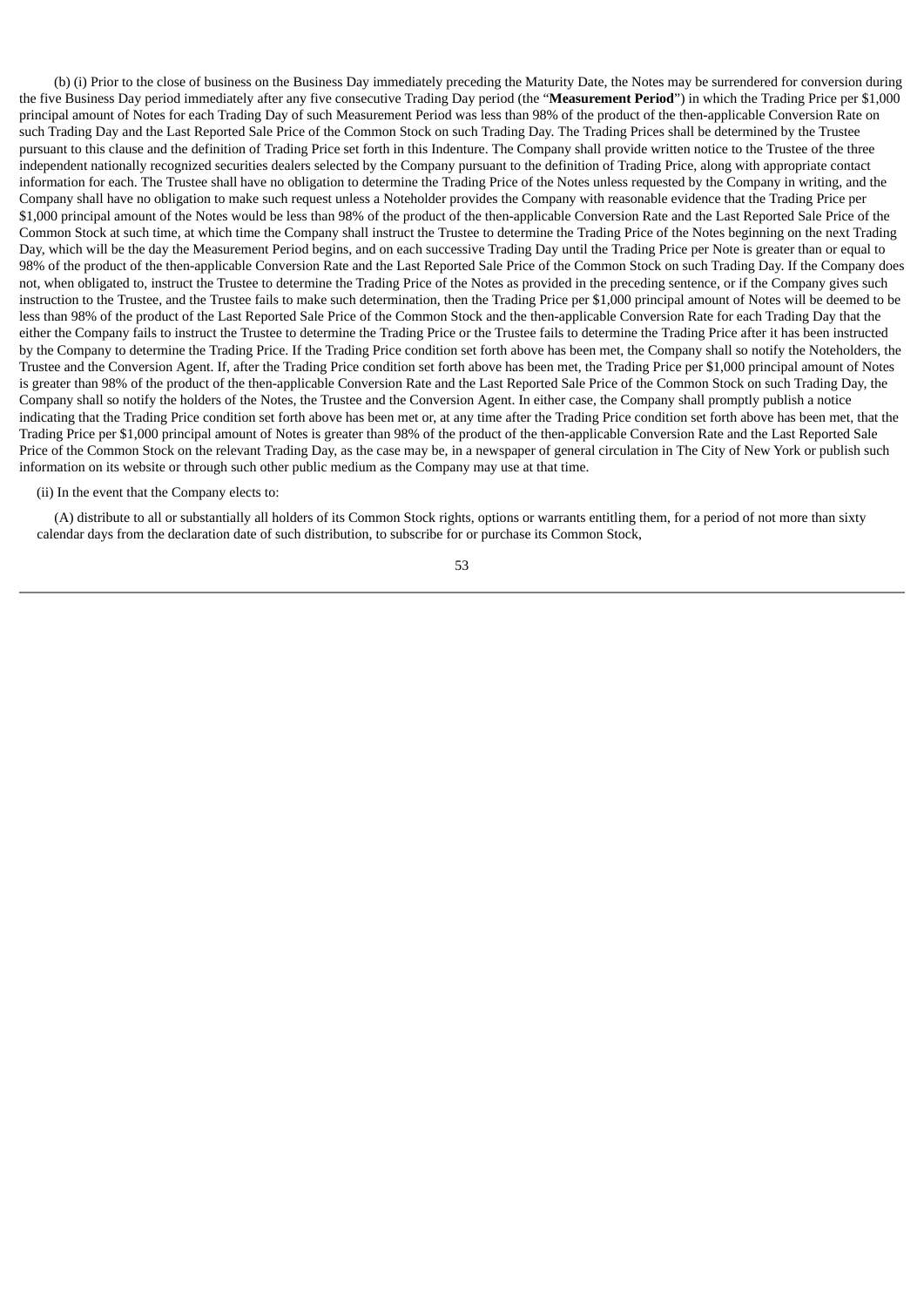at a price per share less than the average of the Last Reported Sale Prices of the Common Stock for the ten (10) consecutive Trading Day period ending on, and including, the Trading Day immediately preceding the declaration date for such distribution; or

(B) distribute to all or substantially all holders of its Common Stock the Company's assets, debt securities, or rights to purchase securities of the Company, which distribution has a per share value (as determined by the Board of Directors) exceeding 10% of the average of the Last Reported Sale Prices of the Common Stock for the ten (10) consecutive Trading Day period ending on, and including, the Trading Day immediately preceding the date of declaration for such distribution, then, in each case, the Company shall notify all holders of the Notes, the Trustee and the Conversion Agent in writing not less than thirty-five Business Days prior to the Ex-Dividend Date for such distribution. Once the Company has given such notice, the Notes may be surrendered for conversion at any time until the earlier of (1) the close of business on the Business Day immediately prior to such Ex-Dividend Date and (2) the Company's announcement that such distribution will not take place, even if the Notes are not otherwise convertible at such time.

(iii) In the event of a Fundamental Change or a Make-Whole Fundamental Change, a Noteholder may surrender Notes for conversion at any time from and after the thirty-fifth Business Day prior to the anticipated effective date of such Fundamental Change or Make-Whole Fundamental Change, as the case may be, until the Business Day immediately preceding the Fundamental Change Repurchase Date corresponding to such Fundamental Change (or, in the case of a Make-Whole Fundamental Change that does not constitute a Fundamental Change by virtue of the parenthetical in the definition of Make-Whole Fundamental Change, the 35th Trading Day immediately following such effective date). The Company shall give notice in writing of the anticipated effective date of any Fundamental Change or Make-Whole Fundamental Change, as the case may be, as soon as practicable after the Company first determines the anticipated effective date of such Fundamental Change or such Make-Whole Fundamental Change, as the case may be; *provided* that the Company shall not be required to give such notice more than 35 Business Days in advance of such anticipated effective date.

(iv) Prior to the close of business on the Business Day immediately preceding the Maturity Date, the Notes may be surrendered for conversion in any Fiscal Quarter after the Fiscal Quarter ending September 30, 2008, but only during such Fiscal Quarter, if the Last Reported Sale Price of the Common Stock for each of at least twenty Trading Days during the period of thirty consecutive Trading Days ending on, and including, the last Trading Day of the immediately preceding Fiscal Quarter is equal to or more than 120% of the then-applicable Conversion Price on the last day of such preceding Fiscal Quarter (such price, the "**Conversion Trigger Price**"). The Conversion Agent, on behalf of the Company, shall determine at the beginning of each Fiscal Quarter commencing after September 30, 2008 whether the Notes may be surrendered for conversion in accordance with this clause (iv) and shall notify the Company and the Trustee.

Section 15.02. *Conversion Procedure*. (a) Subject to this Section 15.02, upon any conversion of any Note, the Company shall pay or deliver, as the case may be, to converting Noteholders, in respect of each \$1,000 principal amount of Notes being converted an amount of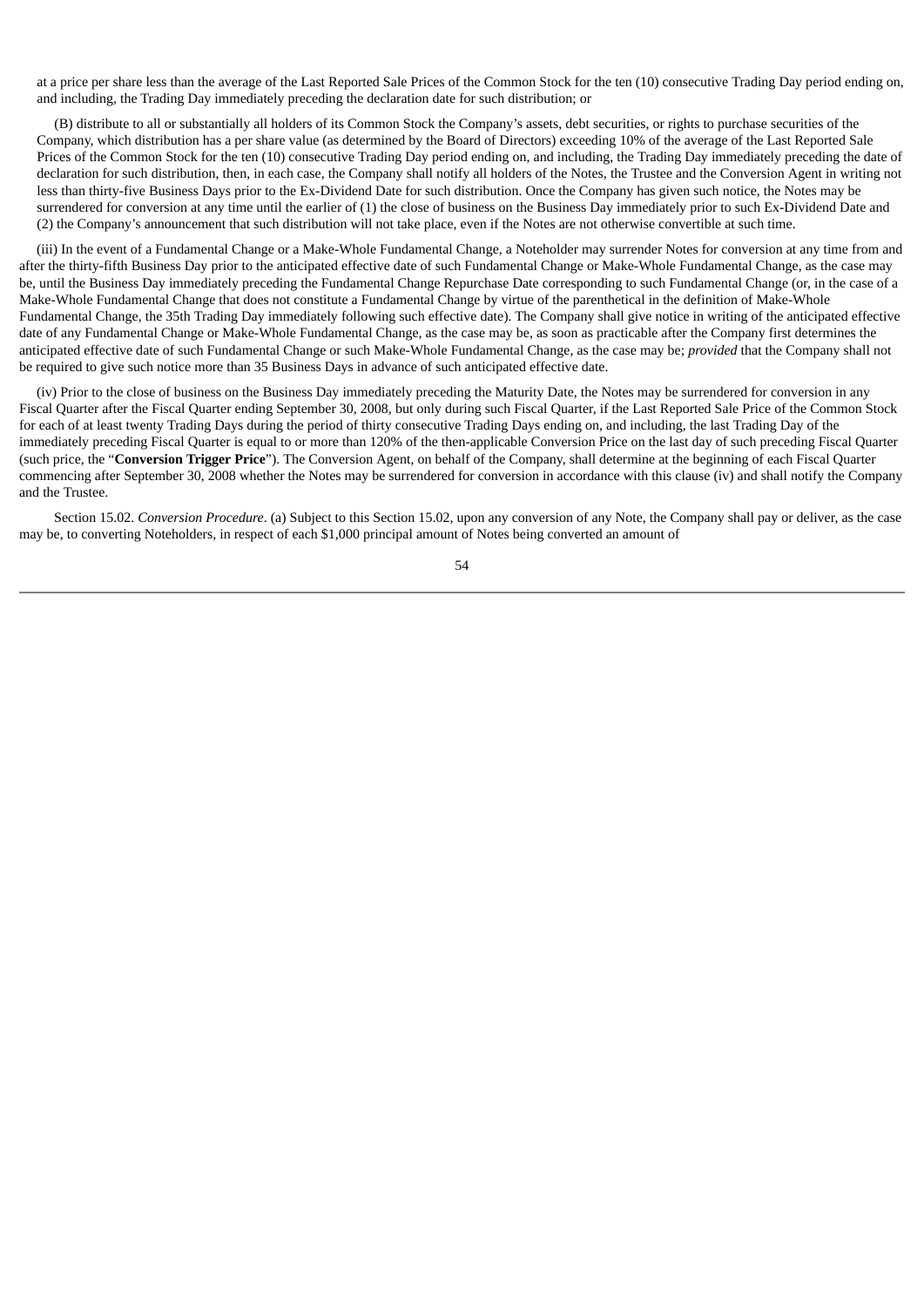cash and a number of shares of Common Stock, if any, equal to the sum of the Daily Settlement Amounts for each of the 25 consecutive Trading Days during the Cash Settlement Averaging Period corresponding to such conversion. The Company shall also deliver to each converting Noteholder cash in lieu of fractional shares of Common Stock as set forth pursuant to clause (j) below. The Daily Settlement Amounts and the Daily Conversion Values for each conversion shall be determined by the Company promptly following the last day of the relevant Cash Settlement Averaging Period. Promptly after such determination of the Daily Settlement Amounts and the Daily Conversion Values and the amount of cash deliverable in lieu of fractional shares (if any), the Company shall notify the Trustee and the Conversion Agent in writing of the Daily Settlement Amounts and the Daily Conversion Values and the amount of cash deliverable in lieu of fractional shares of Common Stock. The Trustee and the Conversion Agents shall have no responsibility for any such determination.

(b) Before any holder of a Note shall be entitled to convert the same as set forth above, such holder shall (i) in the case of a Global Note, comply with the procedures of the Depositary in effect at that time and, if required, pay funds equal to interest payable on the next Interest Payment Date to which such holder is not entitled as set forth in Section 15.02(h) and, if required, all transfer or similar taxes, if any, and (ii) in the case of a Note issued in certificated form, (1) complete and manually sign and deliver an irrevocable notice to the Conversion Agent in the form on the reverse of such certificated Note (or a facsimile thereof) (Exhibit B hereto) (a "**Notice of Conversion**") at the office of the Conversion Agent and shall state in writing therein the principal amount of Notes to be converted and the name or names (with addresses) in which such holder wishes the certificate or certificates for any shares of Common Stock, if any, to be delivered upon settlement of the Conversion Obligation to be registered, (2) surrender such Notes, duly endorsed to the Company or in blank (and accompanied by appropriate endorsement and transfer documents), at the office of the Conversion Agent, (3) if required, pay funds equal to interest payable on the next Interest Payment Date to which such holder is not entitled as set forth in Section 15.02(h), (4) if required, furnish appropriate endorsements and transfer documents, and (5) if required, pay all transfer or similar taxes, if any as set forth in Section 15.02(e). The Trustee (and if different, the relevant Conversion Agent) shall notify the Company of any conversion pursuant to this Article 15 on the date of such conversion. No Notice of Conversion with respect to any Notes may be surrendered by a holder thereof if such holder has also delivered a Fundamental Change Repurchase Notice to the Company in respect of such Notes and not validly withdrawn such Fundamental Change Repurchase Notice in accordance with Section 16.02, unless the Company defaults in the payment of the Fundamental Change Repurchase Price.

If more than one Note shall be surrendered for conversion at one time by the same holder, the Conversion Obligation with respect to such Notes, if any, that shall be payable upon conversion shall be computed on the basis of the aggregate principal amount of the Notes (or specified portions thereof to the extent permitted thereby) so surrendered.

(c) A Note shall be deemed to have been converted immediately prior to the close of business on the date (the "**Conversion Date**") that the holder has complied with the requirements set forth in clause (b) of this Section 15.02. The Company shall pay and deliver, as the case may be, the cash and shares of Common Stock, if any, due upon conversion on the third Trading Day immediately following the last Trading Day of the relevant Cash Settlement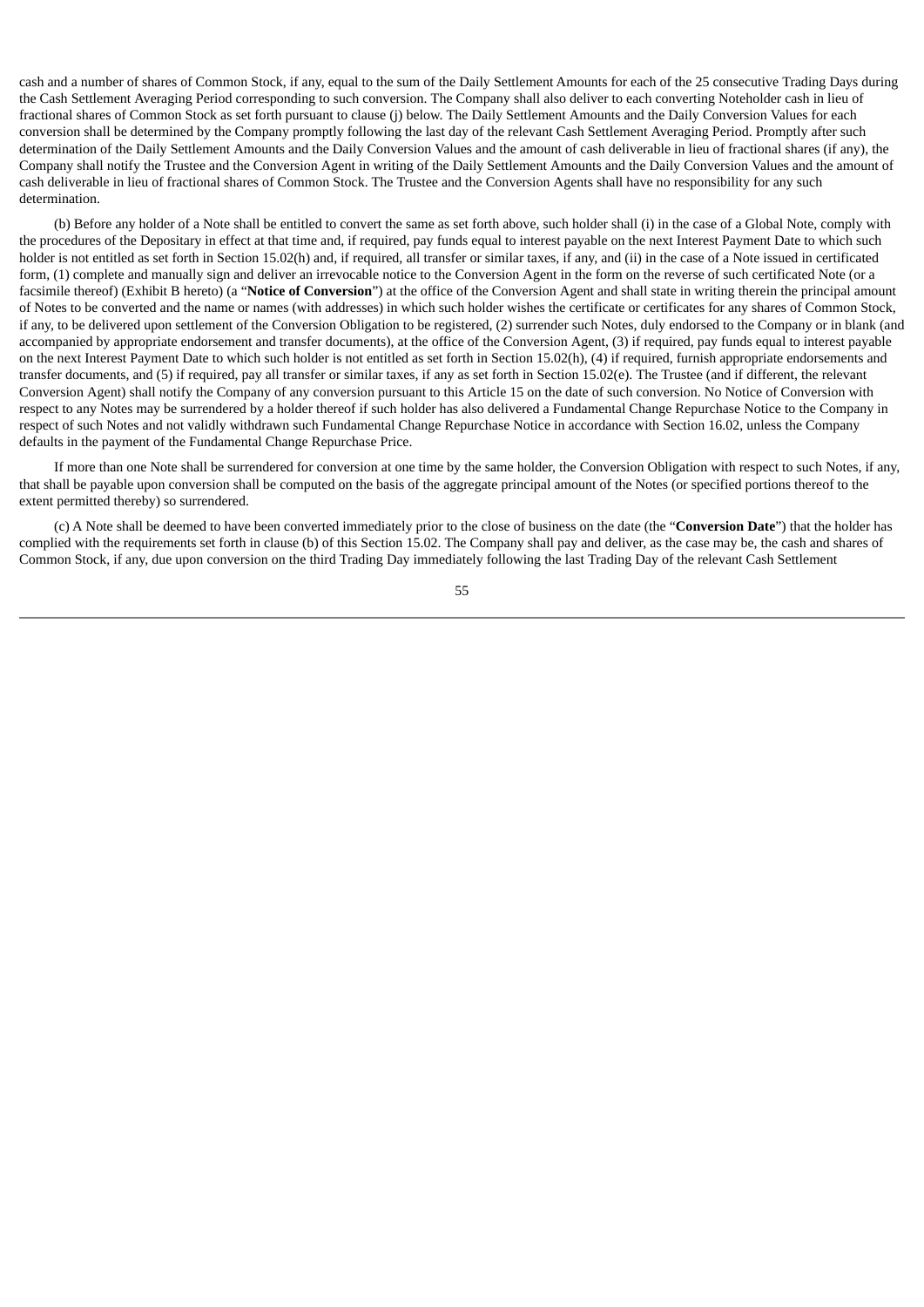Averaging Period. However, notwithstanding the foregoing, with respect to any conversion for which the relevant Conversion Date occurs on or after the Effective Date of a Fundamental Change in which the Reference Property into which the Common Stock is converted consists entirely of cash, the Company shall deliver the amount due upon conversion on the third Trading Day immediately following the relevant Conversion Date. If any shares of Common Stock are due to converting Noteholders, the Company shall issue or cause to be issued, and deliver to the Conversion Agent or to such Noteholder, or such Noteholder's nominee or nominees, certificates or a book-entry transfer through the Depositary for the number of full shares of Common Stock to which such Noteholder shall be entitled in satisfaction of such Conversion Obligation.

(d) In case any Note shall be surrendered for partial conversion, the Company shall execute and the Trustee shall upon receipt of a Company Order authenticate and deliver to or upon the written order of the holder of the Note so surrendered, without charge to such holder, a new Note or Notes in authorized denominations in an aggregate principal amount equal to the unconverted portion of the surrendered Note.

(e) If a holder submits a Note for conversion, the Company shall pay all stamp and other duties, if any, that may be imposed by the United States or any political subdivision thereof or taxing authority thereof or therein with respect to the issuance of shares of Common Stock, if any, upon the conversion. However, the holder shall pay any such tax that is due because the holder requests any shares of Common Stock to be issued in a name other than the holder's name. The Conversion Agent may refuse to deliver the certificates representing the shares of Common Stock being issued in a name other than the holder's name until the Trustee receives a sum sufficient to pay any tax that will be due because the shares are to be issued in a name other than the holder's name. Nothing herein shall preclude any tax withholding required by law or regulations.

(f) Except as provided in Section 15.04, no adjustment shall be made for dividends on any shares issued upon the conversion of any Note as provided in this Article.

(g) Upon the conversion of an interest in a Global Note, the Trustee, or the Custodian at the direction of the Trustee, shall make a notation on such Global Note as to the reduction in the principal amount represented thereby. The Company shall notify the Trustee in writing of any conversion of Notes effected through any Conversion Agent other than the Trustee.

(h) Upon conversion, a Noteholder shall not receive any separate cash payment for accrued and unpaid interest, Additional Interest, if any, and Supplementary Interest, if any, except as set forth below. The Company's settlement of the Conversion Obligations as described above shall be deemed to satisfy its obligation to pay the principal amount of the Note and accrued and unpaid interest, Additional Interest, if any, and Supplementary Interest, if any, to, but not including, the Conversion Date. As a result, accrued and unpaid interest, Additional Interest and Supplementary Interest, if any, to, but not including, the Conversion Date shall be deemed to be paid in full rather than cancelled, extinguished or forfeited. Notwithstanding the preceding sentence, if Notes are converted after the close of business on an Interest Record Date and prior to the open of business on the related Interest Payment Date,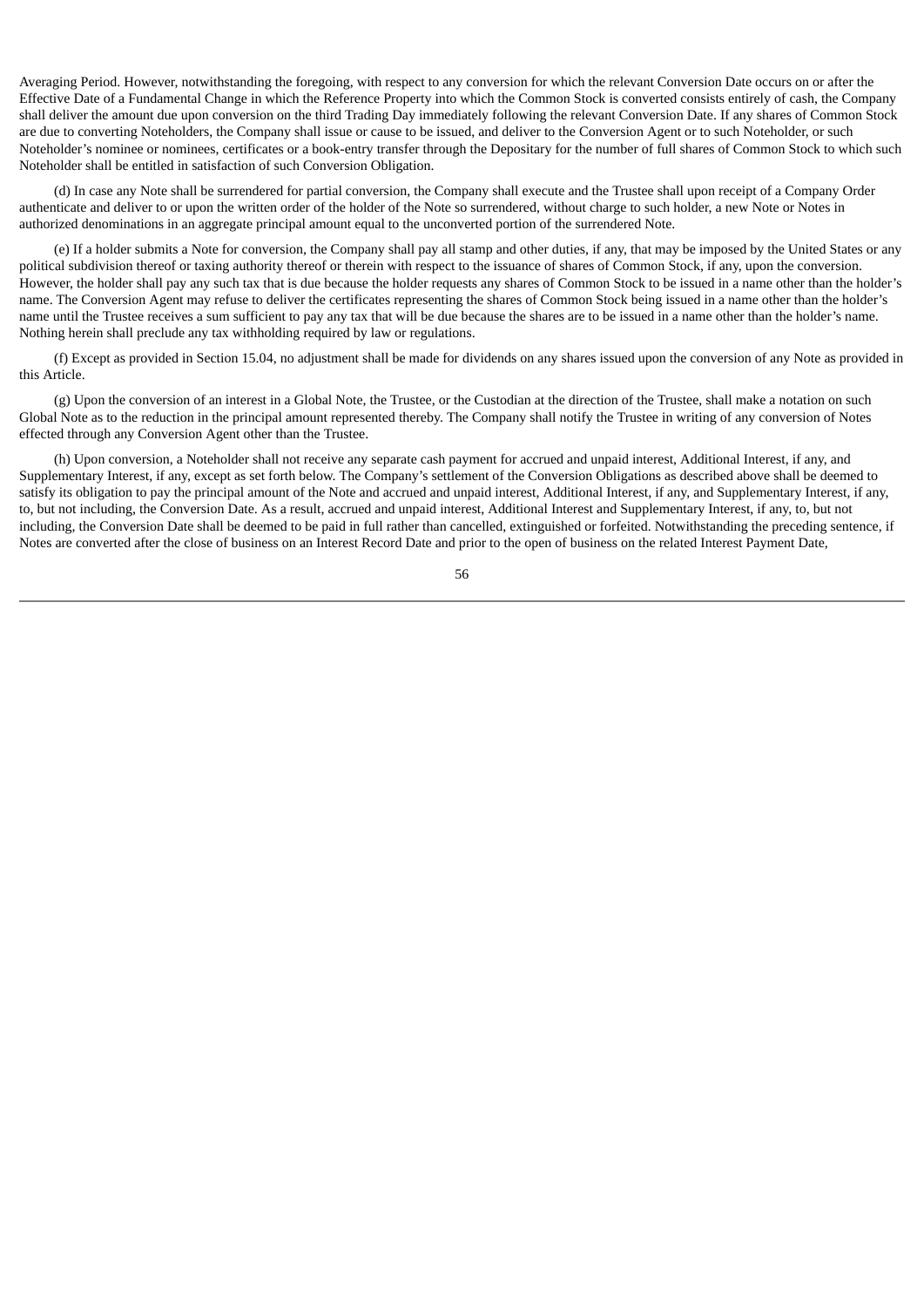holders of such Notes as of the close of business on such Interest Record Date will receive the interest, Additional Interest, if any, and Supplementary Interest, if any, payable on such Notes on the corresponding Interest Payment Date notwithstanding the conversion. Notes surrendered for conversion during the period from the close of business on any Interest Record Date to the opening of business on the corresponding Interest Payment Date must be accompanied by payment of an amount equal to the interest, Additional Interest, if any, and Supplementary Interest, if any, payable on the Notes so converted; *provided*, *however*, that no such payment shall be required (1) if the Company has specified a Fundamental Change Repurchase Date that is after a Interest Record Date and on or prior to the corresponding Interest Payment Date, (2) to the extent of any Defaulted Interest, if any, existing at the time of conversion with respect to such Note or (3) if the Notes are surrendered for conversion after the close of business on the Interest Record Date immediately preceding the Maturity Date. Except as described above, no payment or adjustment will be made for accrued and unpaid interest and Additional Interest, if any, on converted Notes.

(i) The Person in whose name the certificate for any shares of Common Stock delivered upon conversion is registered shall be treated as a stockholder of record as of the close of business on the last Trading Day of the related Cash Settlement Averaging Period; *provided*, *however*, if such last Trading Day of the Cash Settlement Averaging Period occurs on any date when the stock transfer books of the Company shall be closed, such occurrence shall not be effective to constitute the Person or Persons entitled to receive any such shares of Common Stock due upon conversion as the record holder or holders of such shares of Common Stock on such date, but such occurrence shall be effective to constitute the Person or Persons entitled to receive such shares of Common Stock as the record holder or holders thereof for all purposes at the close of business on the next succeeding day on which such stock transfer books are open. Upon conversion of Notes, such Person shall no longer be a Noteholder.

(j) For each Note surrendered for conversion the number of full shares that shall be issued upon conversion thereof shall be computed on the basis of the aggregate Daily Settlement Amounts for the applicable Cash Settlement Averaging Period and any fractional shares remaining after such computation shall be paid in cash. If more than one Note shall be surrendered for conversion at one time by the same holder, the number of full shares that shall be issued upon conversion thereof shall be computed on the basis of the aggregate principal amount of the Notes (or specified portions thereof) so surrendered. The Company shall not issue fractional shares of Common Stock upon conversion of Notes. Instead, the Company shall pay cash in lieu of fractional shares based on the Daily VWAP on the last Trading Day of the relevant Cash Settlement Averaging Period.

Section 15.03. Increased Conversion Rate Applicable to Certain Notes Surrendered in Connection with Make-Whole Fundamental Changes. (a) Notwithstanding anything herein to the contrary, the Conversion Rate applicable to each Note that is surrendered for conversion, in accordance with this Article 15, at any time from, and including, the Effective Date of a Make-Whole Fundamental Change to, and including, the close of business on the Business Day immediately preceding the related Fundamental Change Repurchase Date corresponding to such Make-Whole Fundamental Change or the 35th Trading Day immediately following the Effective Date of such Make-Whole Fundamental Change (in the case of a Make-Whole Fundamental Change that does not constitute a Fundamental Change by virtue of the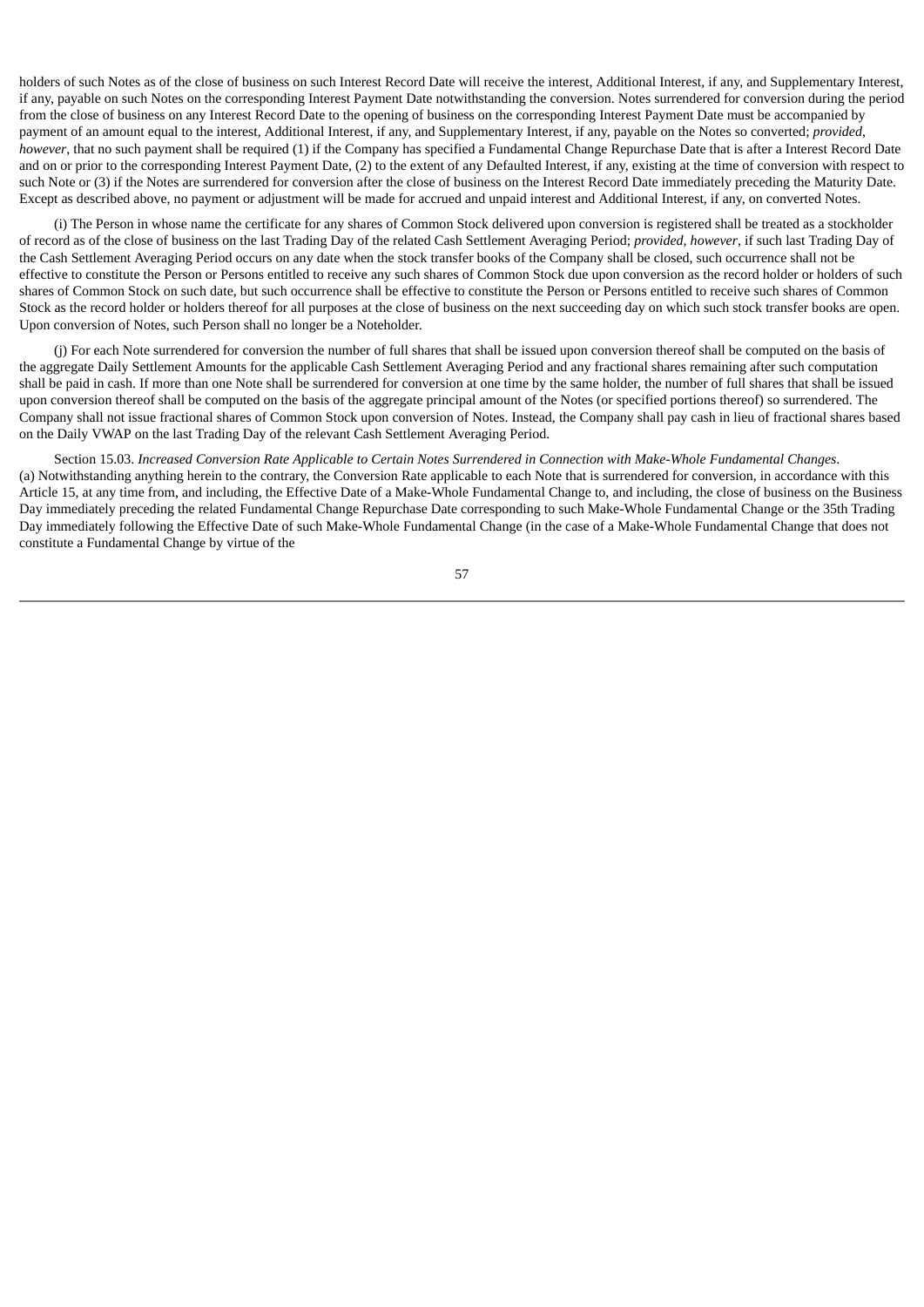parenthetical in the definition of Make-Whole Fundamental Change) (such period, the "**Make-Whole Fundamental Change Period**"), shall be increased to an amount equal to the Conversion Rate that would, but for this Section 15.03, otherwise apply to such Note pursuant to this Article 15, *plus* an amount equal to the Make-Whole Conversion Rate Adjustment.

As used herein, "**Make-Whole Conversion Rate Adjustment**" shall mean, with respect to a Make-Whole Fundamental Change, the amount set forth in the following table that corresponds to the effective date of such Make-Whole Fundamental Change (the "**Effective Date**") and the Stock Price for such Make-Whole Fundamental Change, all as determined by the Company:

| <b>Stock Price</b>    |         |         |         |         |         |         |         |         |         |         |         |         |         |          |
|-----------------------|---------|---------|---------|---------|---------|---------|---------|---------|---------|---------|---------|---------|---------|----------|
| <b>Effective Date</b> | \$15.93 | \$20.00 | \$25.00 | \$30.00 | \$35.00 | \$40.00 | \$45.00 | \$50.00 | \$55.00 | \$60.00 | \$70.00 | \$80.00 | \$90.00 | \$100.00 |
| June 16,              |         |         |         |         |         |         |         |         |         |         |         |         |         |          |
| 2008                  | 15.9279 | 12.1358 | 8.4996  | 6.3551  | 4.9719  | 4.0188  | 3.3282  | 2.8077  | 2.4027  | 2.0794  | 1.5976  | 1.2573  | 1.0056  | 0.8131   |
| June 15,              |         |         |         |         |         |         |         |         |         |         |         |         |         |          |
| 2009                  | 15.9279 | 11.4622 | 7.7715  | 5.6718  | 4.3609  | 3.4825  | 2.8604  | 2.4000  | 2.0467  | 1.7678  | .3561   | 1.0675  | 0.8545  | 0.6916   |
| June 15,              |         |         |         |         |         |         |         |         |         |         |         |         |         |          |
| 2010                  | 15.9279 | 10.6984 | 6.8697  | 4.8053  | 3.5819  | 2.7996  | 2.2671  | 1.8853  | .5995   | 1.3778  | 1.0561  | 0.8330  | 0.6687  | 0.5425   |
| June 15,              |         |         |         |         |         |         |         |         |         |         |         |         |         |          |
| 2011                  | 15.9279 | 9.5282  | 5.5348  | 3.5646  | 2.5015  | 1.8790  | 1.4861  | L.2208  | 1.0307  | 0.8876  | 0.6843  | 0.5444  | 0.4405  | 0.3597   |
| June 15,              |         |         |         |         |         |         |         |         |         |         |         |         |         |          |
| 2012                  | 15.9279 | 7.5971  | 3.4045  | 1.7147  | 1.0023  | 0.6787  | 0.5150  | 0.4206  | 0.3586  | 0.3132  | 0.2479  | 0.2011  | 0.1650  | 0.1363   |
| June 15,              |         |         |         |         |         |         |         |         |         |         |         |         |         |          |
| 2013                  | 15.9279 | 3.1533  | 0.0000  | 0.0000  | 0.0000  | 0.0000  | 0.0000  | 0.0000  | 0.0000  | 0.0000  | 0.0000  | 0.0000  | 0.0000  | 0.0000   |

# **Make-Whole Conversion Rate Adjustment (per \$1,000 principal amount of Notes)**

#### *provided*, *however*, that:

(i) if the actual Stock Price of such Make-Whole Fundamental Change is between two Stock Prices listed in the table above under the column titled "Stock Price," or if the actual Effective Date of such Make-Whole Fundamental Change is between two Effective Dates listed in the table above in the row immediately below the title "Effective Date," then the Make-Whole Conversion Rate Adjustment for such Make-Whole Fundamental Change shall be determined by the Company by straight-line interpolation between the Make-Whole Conversion Rate Adjustment set forth for such higher and lower Stock Prices, or for such earlier and later Effective Dates based on a 365 day year, as applicable;

(ii) if the actual Stock Price of such Make-Whole Fundamental Change is greater than \$100.00 per share (subject to adjustment in the same manner as the Stock Price as provided in clause (iii) below), or if the actual Stock Price of such Make-Whole Fundamental Change is less than \$15.93 per share (subject to adjustment in the same manner as the Stock Price as provided in clause (iii) below), then the Make-Whole Conversion Rate Adjustment shall be equal to zero and this Section 15.03 shall not require the Company to increase the Conversion Rate with respect to such Make-Whole Fundamental Change;

(iii) if an event occurs that requires, pursuant to this Article 15 (other than solely pursuant to this Section 15.03), an adjustment to the Conversion Rate, then, on the date and at the time such adjustment is so required to be made, each price set forth in the table above under the column titled "Stock Price" shall be deemed to be adjusted so that such Stock Price, at and after such time, shall be equal to the product of (1) such Stock Price as in effect immediately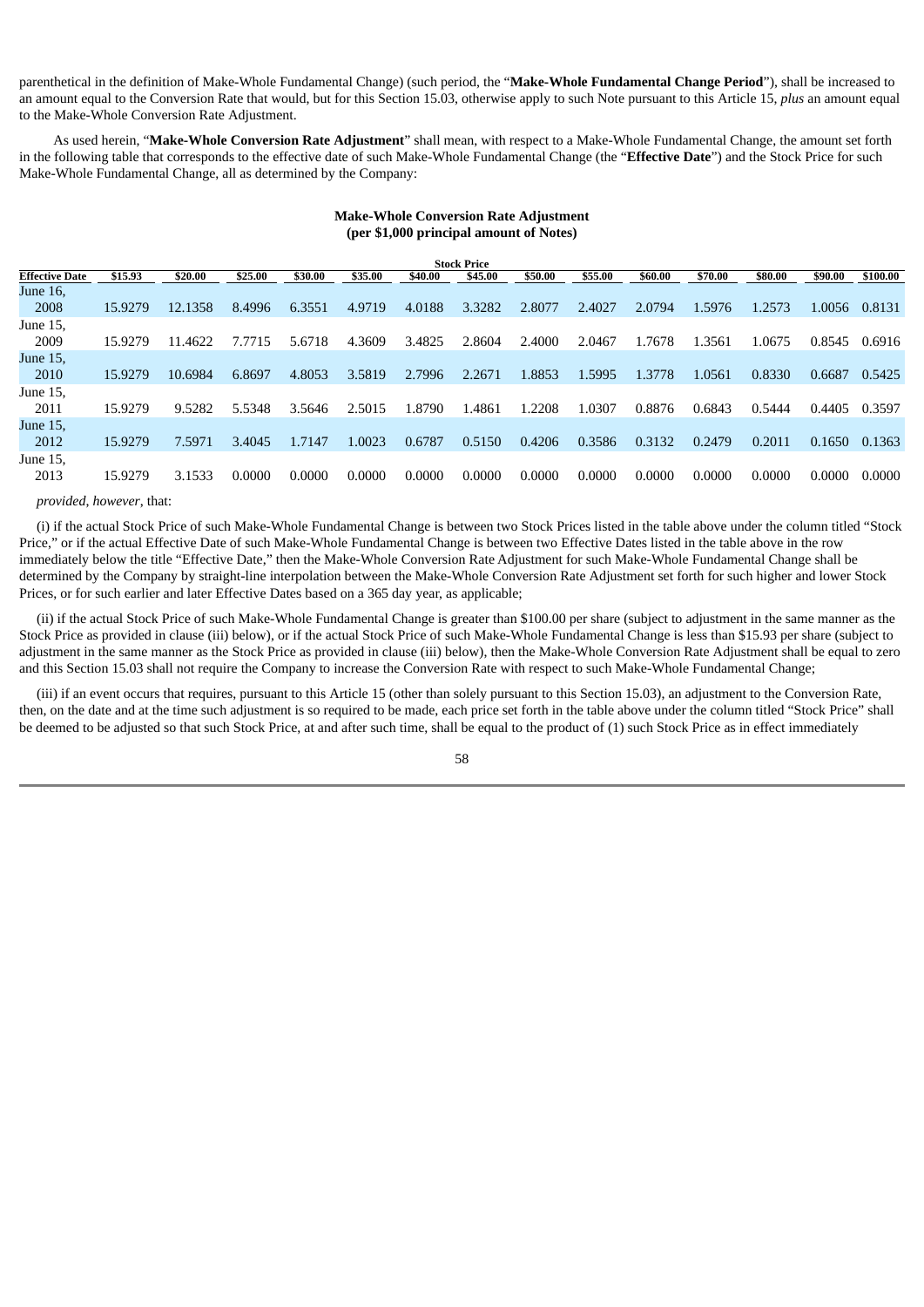before such adjustment to such Stock Price and (2) a fraction whose numerator is the Conversion Rate in effect immediately before such adjustment to the Conversion Rate and whose denominator is the Conversion Rate to be in effect, in accordance with this Article 15, immediately after such adjustment to the Conversion Rate;

(iv) each Make-Whole Conversion Rate Adjustment set forth in the table above shall be adjusted in the same manner in which, at the same time and for the same events for which, the Conversion Rate is to be adjusted pursuant to Section 15.04; and

(v) in no event will the total number of shares of Common Stock issuable upon conversion of the Notes exceed 62.7746 per \$1,000 principal amount of Notes, subject to adjustment in the same manner as the Conversion Rate pursuant to Section 15.04.

(b) As soon as practicable after the Company determines the anticipated Effective Date of any proposed Make-Whole Fundamental Change the Company shall mail to each Noteholder, the Trustee and the Conversion Agent written notice of, and shall issue a press release indicating, and publicly announce, through a public medium that is customary for such announcements, and publish on the Company's website, the anticipated effective date of such proposed Make-Whole Fundamental Change; *provided* that the Company shall not be required to give such written notice or issue such press release more than 35 Business Days in advance of such anticipated Effective Date. Each such press release notice, announcement and publication shall also state that in connection with such Make-Whole Fundamental Change, the Company shall increase, in accordance herewith, the Conversion Rate applicable to Notes entitled as provided herein to such increase (along with a description of how such increase shall be calculated and the time periods during which Notes must be surrendered in order to be entitled to such increase). No later than five Business Days after the actual Effective Date of each Make-Whole Fundamental Change, the Company shall mail to each Noteholder, the Trustee and the Conversion Agent written notice of, and shall issue a press release indicating, and publicly announce, through a public medium that is customary for such announcements, and publish on the Company's website, such Effective Date and the amount by which the Conversion Rate has been so increased.

Nothing in this Section 15.03 shall prevent an adjustment to the Conversion Rate pursuant to Section 15.04 in respect of a Make-Whole Fundamental Change.

Section 15.04. *Adjustment of Conversion Rate*. The Conversion Rate shall be adjusted from time to time by the Company as follows:

(a) If the Company issues solely shares of Common Stock as a dividend or distribution to all holders of the outstanding Common Stock on all or substantially all of the shares of Common Stock, or if the Company effects a share split or share combination of the Common Stock, the applicable Conversion Rate will be adjusted based on the following formula:

$$
CR' = CR_0 \times \frac{OS'}{OS_0}
$$

59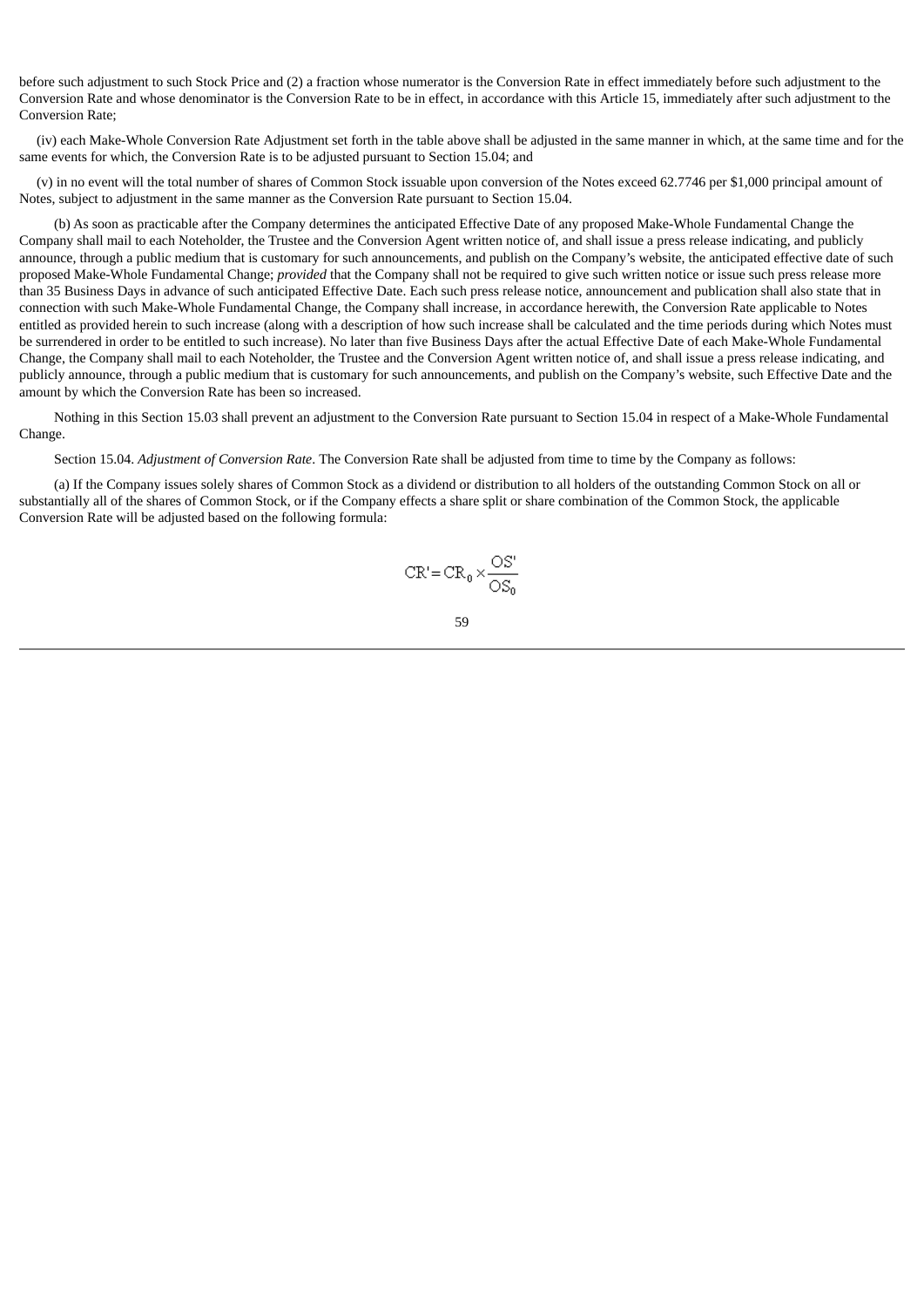where

- CR0 = the Conversion Rate in effect immediately prior to the open of business on the Ex-Dividend Date for such dividend or distribution, or immediately prior to the open of business on the effective date of such share split or share combination, as the case may be;
- CR' = the Conversion Rate in effect immediately after the open of business on the Ex-Dividend Date for such dividend or distribution, or immediately after the open of business on the effective date of such share split or share combination, as the case may be;
- OS0 = the number of shares of Common Stock outstanding immediately prior to the open of business on the Ex-Dividend Date for such dividend or distribution, or immediately prior to the open of business on the effective date of such share split or share combination, as the case may be; and
- OS' = the number of shares of Common Stock outstanding immediately after such dividend or distribution, or immediately after the effective date of such share split or share combination, as the case may be.

Such adjustment shall become effective immediately after the opening of business on the Ex-Dividend Date for such dividend or distribution, or the effective date for such share split or share combination. If any dividend or distribution of the type described in this Section 15.04(a) is declared but not so paid or made, or the outstanding shares of Common Stock are not split or combined, as the case may be, the Conversion Rate shall be immediately readjusted, effective as of the date the Board of Directors determines not to pay such dividend or distribution, or split or combine the outstanding shares of Common Stock, as the case may be, to the Conversion Rate that would then be in effect if such dividend, distribution, share split or share combination had not been declared or announced.

(b) If the Company distributes to all or substantially all holders of its Common Stock any rights, options or warrants entitling them for a period of not more than sixty days after the declaration date of such distribution to subscribe for or purchase shares of the Common Stock, at a price per share less than the average of the Last Reported Sale Prices of the Common Stock for the ten consecutive Trading Day period ending on, and including, the Trading Day immediately preceding the declaration date for such distribution, the Conversion Rate shall be increased based on the following formula:

$$
CR' = CR_0 \times \frac{OS_0 + X}{OS_0 + Y}
$$

where

 $CR<sub>0</sub>$  = the Conversion Rate in effect immediately prior to the open of business on the Ex-Dividend Date for such distribution;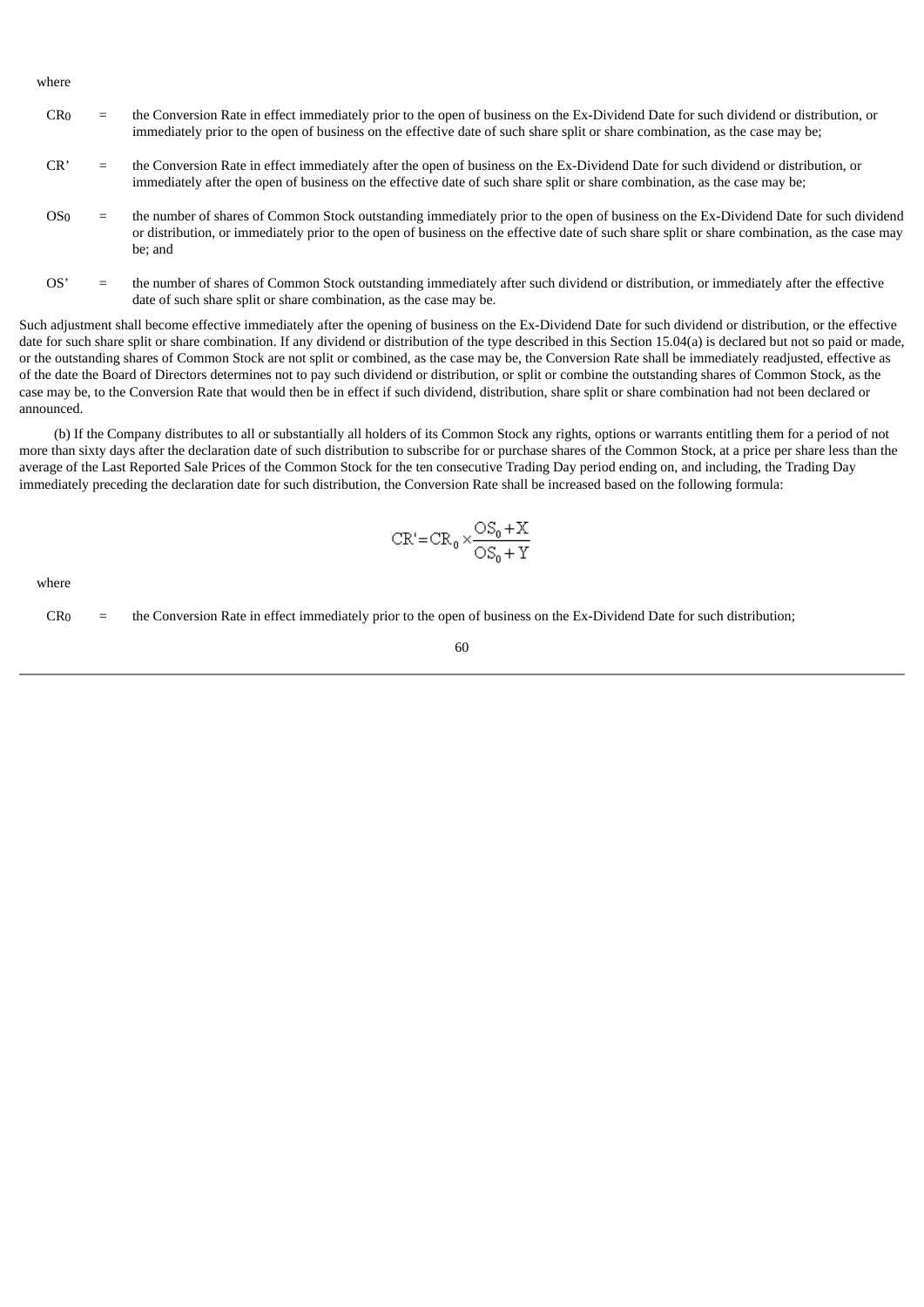- CR' = the Conversion Rate in effect immediately after the open of business on the Ex-Dividend Date for such distribution;
- OS0 = the number of shares of the Common Stock that are outstanding immediately prior to the open of business on the Ex-Dividend Date for such distribution;
- X = the total number of shares of the Common Stock issuable pursuant to such rights, options or warrants; and
- Y = the number of shares of the Common Stock equal to the aggregate price payable to exercise such rights, options or warrants, divided by the average of the Last Reported Sale Prices of Common Stock over the ten consecutive Trading Day period ending on, and including, the Trading Day immediately preceding the Ex-Dividend Date relating to such distribution of such rights, options or warrants.

Such adjustment shall be successively made whenever any such rights, options or warrants are distributed and shall become effective immediately after the opening of business on the Ex-Dividend Date for such distribution. To the extent that shares of the Common Stock are not delivered after the expiration of such rights, options or warrants, the Conversion Rate shall be readjusted to the Conversion Rate that would then be in effect had the adjustments made upon the issuance of such rights, options or warrants been made on the basis of delivery of only the number of shares of Common Stock actually delivered. If such rights, options or warrants are not so issued, the Conversion Rate shall again be adjusted to be the Conversion Rate that would then be in effect if such Ex-Dividend Date for such distribution had not been fixed.

In determining whether any rights, options or warrants entitle the holders to subscribe for or purchase shares of the Common Stock at less than such average of the Last Reported Sale Price of the Common Stock, and in determining the aggregate offering price of such shares of the Common Stock, there shall be taken into account any consideration received by the Company for such rights, options or warrants and any amount payable on exercise or conversion thereof, the value of such consideration, if other than cash, to be determined by the Board of Directors. In no event shall the Conversion Rate be decreased pursuant to this Section 15.04(b).

(c) In case the Company shall distribute shares of its Capital Stock, evidences of its indebtedness or other of its assets or property other than (i) dividends or distributions (including share splits) covered by Section 15.04(a) and Section 15.04(b), (ii) dividends or distributions paid in cash and covered by Section 15.04(d), and (iii) Spin-Offs to which the provisions set forth below in this Section 15.04(c) shall apply (any of such shares of Capital Stock, indebtedness, or other asset or property hereinafter in this Section 15.04(c) called the "**Distributed Property**"), to all or substantially all holders of its Common Stock, then, in each such case the Conversion Rate shall be increased based on the following formula:

$$
CR' = CR_0 \times \frac{SP_0}{SP_0 - FMV}
$$

$$
^{61}
$$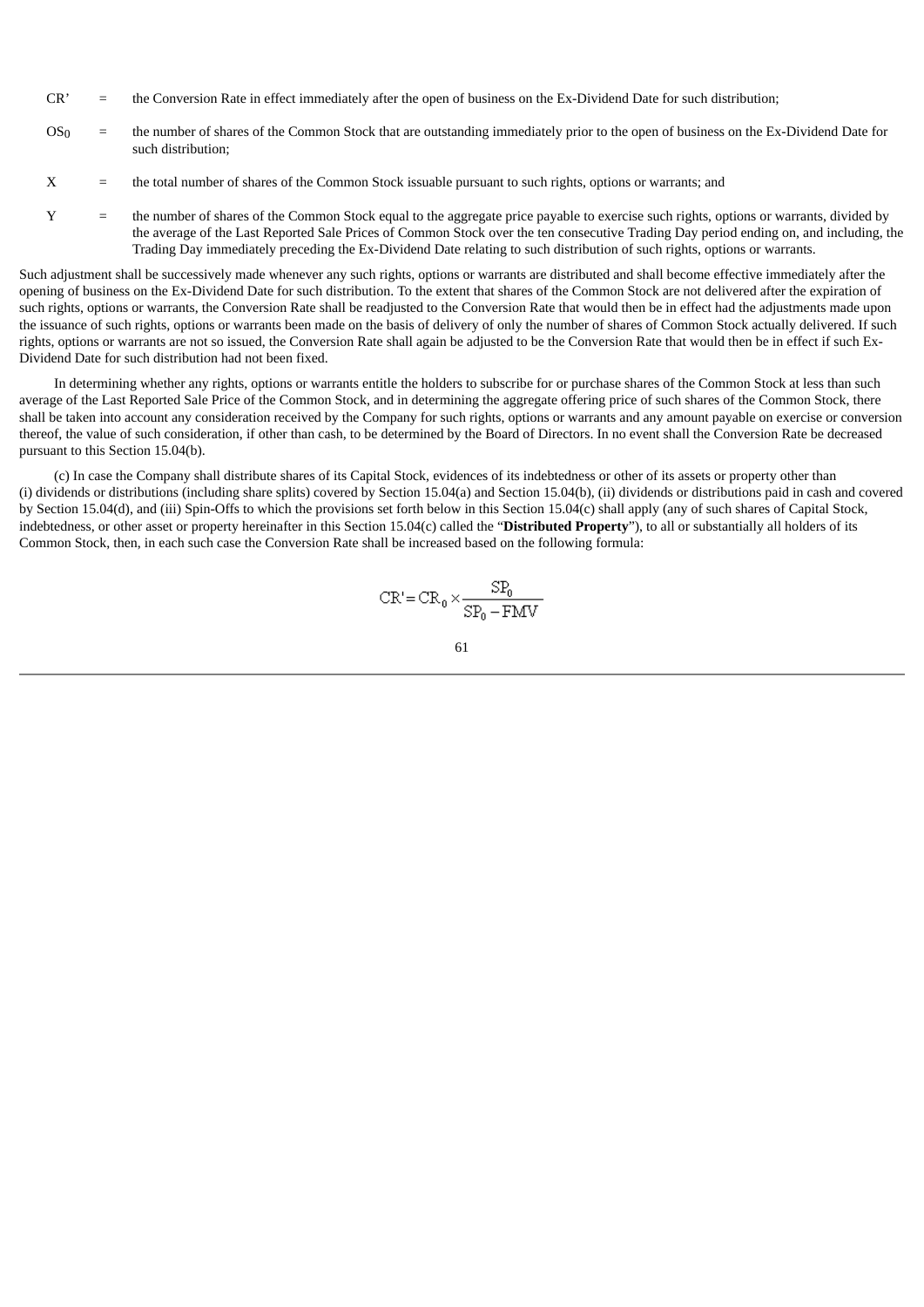where

- $CR<sub>0</sub>$  = the Conversion Rate in effect immediately prior to the open of business on the Ex-Dividend Date for such distribution;
- CR' = the Conversion Rate in effect immediately after the open of business on the Ex-Dividend Date for such distribution;
- SP<sub>0</sub> = the average of the Last Reported Sale Prices of the Common Stock over the ten consecutive Trading Day period ending on, and including, the Trading Day immediately preceding the Ex-Dividend Date for such distribution; and
- FMV = the fair market value (as determined by the Board of Directors) of the Distributed Property distributed with respect to each outstanding share of the Common Stock as of the open of business on the Ex-Dividend Date for such distribution.

Such adjustment shall become effective immediately prior to the opening of business on the Ex-Dividend Date for such distribution; *provided* that if "FMV" as set forth above is equal to or greater than "SP0" as set forth above, in lieu of the foregoing adjustment, adequate provision shall be made so that each Noteholder shall receive on the date on which the Distributed Property is distributed to holders of Common Stock, for each \$1,000 principal amount of Notes the amount of Distributed Property such holder would have received had such holder owned a number of shares of Common Stock equal to the Conversion Rate on the Record Date for such distribution. If such distribution is not so paid or made, the Conversion Rate shall again be adjusted to be the Conversion Rate that would then be in effect if such dividend or distribution had not been declared. If the Board of Directors determines "FMV" for purposes of this Section 15.04(c) by reference to the actual or when issued trading market for any securities, it must in doing so consider the prices in such market over the same period used in computing the Last Reported Sale Prices of the Common Stock over the ten consecutive Trading Day period ending on the Trading Day immediately preceding the Ex-Dividend Date for such distribution.

With respect to an adjustment pursuant to this Section 15.04(c) where there has been a dividend or other distribution on the Common Stock of shares of Capital Stock of any class or series, or similar equity interest, of or relating to a Subsidiary or other business unit of the Company, which Capital Stock or similar equity interest will be quoted or listed for trading on a U.S. national securities exchange or other established automated over-the-counter trading market in the United States after its distribution (a "**Spin-Off**"), the Conversion Rate in effect immediately before the close of business on the tenth Trading Day immediately following, and including, the Ex-Dividend Date for the Spin-Off will be increased based on the following formula:

$$
CR' = CR_0 \times \frac{FMV + MP_0}{MP_0}
$$

where

$$
^{62}
$$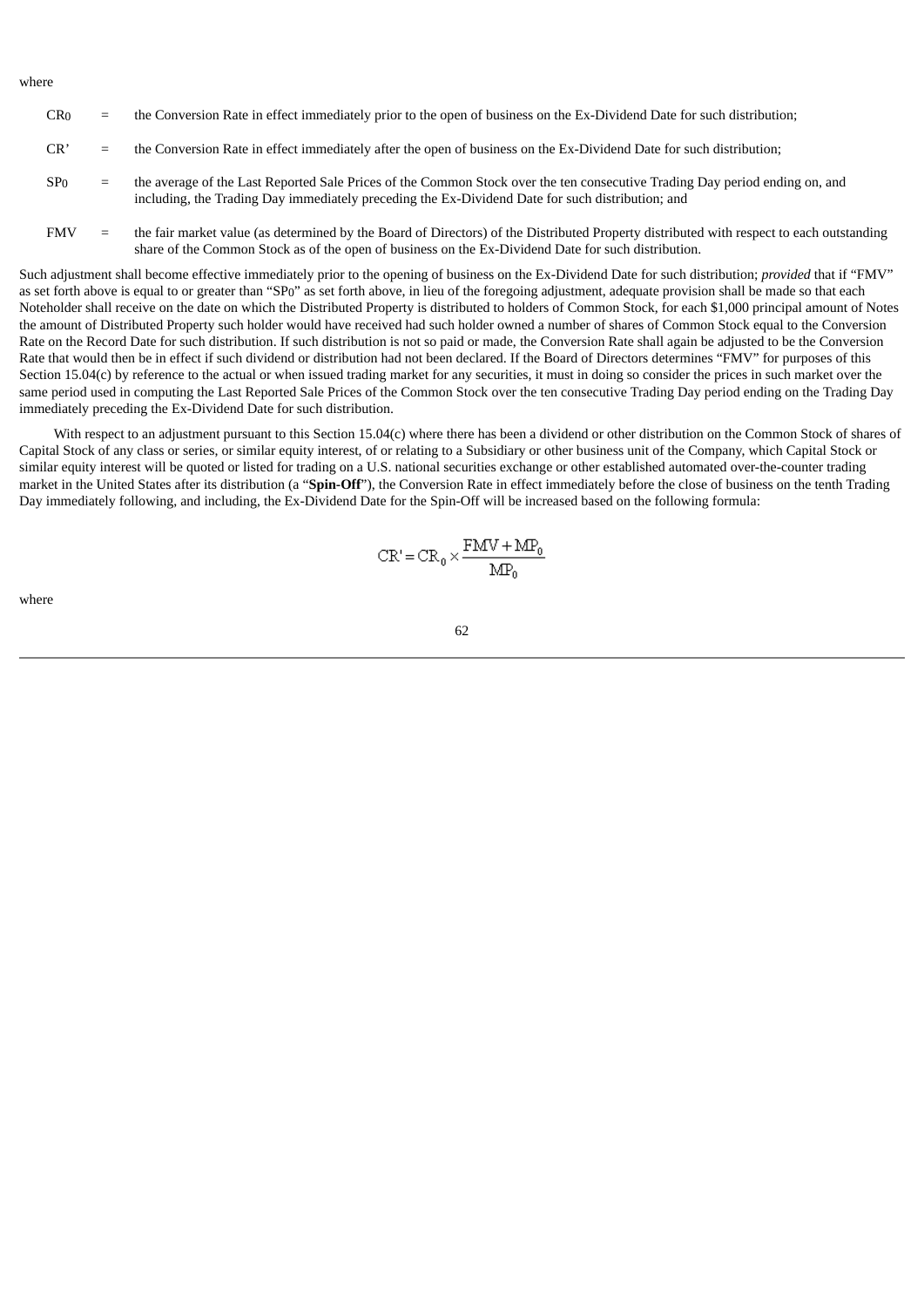- $CR<sub>0</sub>$  = the Conversion Rate in effect immediately prior to the close of business on the tenth Trading Day immediately following, and including, the Ex-Dividend Date for the Spin-Off;
- CR' = the Conversion Rate in effect immediately after the close of business on the tenth Trading Day immediately following, and including, the Ex-Dividend Date for the Spin-Off;
- FMV = the average of the Last Reported Sale Prices of the Capital Stock or similar equity interest distributed to holders of the Common Stock applicable to one share of the Common Stock over the first ten consecutive Trading Day period immediately following, and including, the Ex-Dividend Date for the Spin-Off; and
- MP<sub>0</sub> = the average of the Last Reported Sale Prices of the Common Stock over the first ten consecutive Trading Day period immediately following and including the Ex-Dividend Date for the Spin-Off.

The adjustment to the Conversion Rate under the preceding paragraph shall become effective at the close of business on the tenth Trading Day immediately following, and including, the Ex-Dividend Date for the Spin-Off; *provided* that, for purposes of determining the Conversion Rate, in respect of any conversion during the ten Trading Days immediately following, and including, the Ex-Dividend Date for any Spin-Off, references in the portion of this Section 15.04(c) related to Spin-Offs to ten Trading Days shall be deemed replaced with such lesser number of Trading Days as have elapsed between the Ex-Dividend Date for such Spin-Off and the Conversion Date for such conversion.

Subject in all respect to Section 15.10, rights, options or warrants distributed by the Company to all holders of its Common Stock entitling the holders thereof to subscribe for or purchase shares of the Company's Capital Stock, including Common Stock (either initially or under certain circumstances), which rights, options or warrants, until the occurrence of a specified event or events ("**Trigger Event**"): (i) are deemed to be transferred with such shares of the Common Stock; (ii) are not exercisable; and (iii) are also issued in respect of future issuances of the Common Stock, shall be deemed not to have been distributed for purposes of this Section 15.04 (and no adjustment to the Conversion Rate under this Section 15.04 will be required) until the occurrence of the earliest Trigger Event, whereupon such rights and warrants shall be deemed to have been distributed and an appropriate adjustment (if any is required) to the Conversion Rate shall be made under this Section 15.04(c). If any such right, option or warrant, including any such existing rights, options or warrants distributed prior to the date of this Indenture, are subject to events, upon the occurrence of which such rights, options or warrants become exercisable to purchase different securities, evidences of indebtedness or other assets, then the date of the occurrence of any and each such event shall be deemed to be the date of distribution and Ex-Dividend Date with respect to new rights, options or warrants with such rights (and a termination or expiration of the existing rights, options or warrants without exercise by any of the holders thereof). In addition, in the event of any distribution (or deemed distribution) of rights, options or warrants, or any Trigger Event or other event (of the type described in the preceding sentence) with respect thereto that was counted for purposes of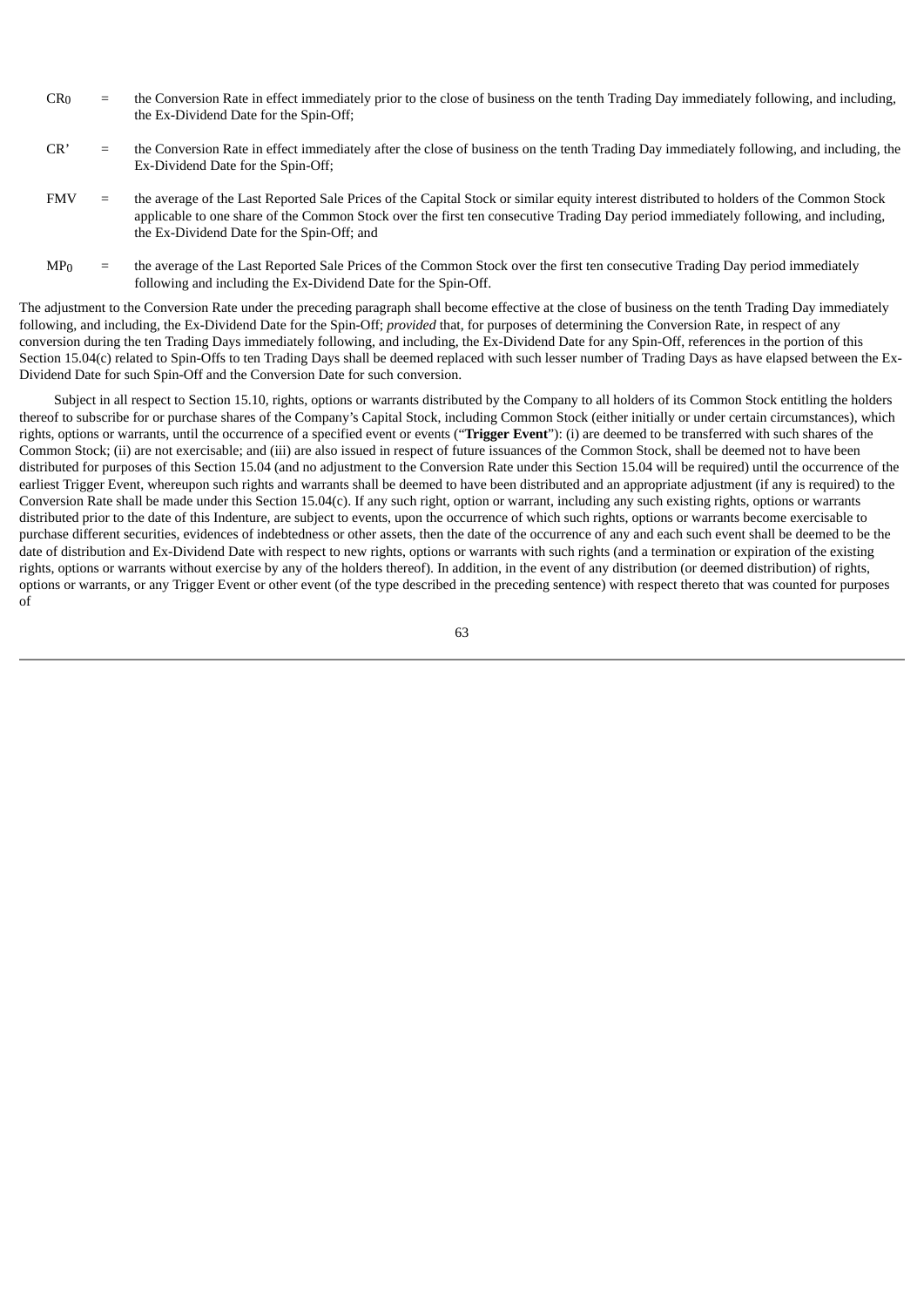calculating a distribution amount for which an adjustment to the Conversion Rate under this Section 15.04 was made, (1) in the case of any such rights, options or warrants that shall all have been redeemed or repurchased without exercise by any holders thereof, the Conversion Rate shall be readjusted upon such final redemption or repurchase to give effect to such distribution or Trigger Event, as the case may be, as though it were a cash distribution, equal to the per share redemption or repurchase price received by a holder or holders of Common Stock with respect to such rights, options or warrants (assuming such holder had retained such rights or warrants), made to all holders of Common Stock as of the date of such redemption or repurchase, and (2) in the case of such rights, options or warrants that shall have expired or been terminated without exercise by any holders thereof, the Conversion Rate shall be readjusted as if such rights, options and warrants had not been issued.

For purposes of this Section 15.04(c), Section 15.04(a), and Section 15.04(b), any dividend or distribution to which this Section 15.04(c) is applicable that also includes shares of Common Stock, or rights, options or warrants to subscribe for or purchase shares of Common Stock to which Section 15.04(b) applies (or both), shall be deemed instead to be (1) a dividend or distribution of the evidences of indebtedness, assets or shares of capital stock other than such shares of Common Stock or rights, options or warrants to which Section 15.04(c) applies (and any Conversion Rate adjustment required by this Section 15.04(c) with respect to such dividend or distribution shall then be made) immediately followed by (2) a dividend or distribution of such shares of Common Stock or such rights, options or warrants (and any further Conversion Rate adjustment required by Section 15.04(a) and Section 15.04(b) with respect to such dividend or distribution shall then be made), except (A) the Ex-Dividend Date of such dividend or distribution shall be substituted as "the Ex-Dividend Date," "the Ex-Dividend Date relating to such distribution of such rights, options or warrants" and "the Ex-Dividend Date for such distribution" within the meaning of Section 15.04(a) and Section 15.04(b) and (B) any shares of Common Stock included in such dividend or distribution shall not be deemed "outstanding immediately prior to the Ex-Dividend Date for such dividend or distribution, or the effective date of such share split or share combination, as the case may be" within the meaning of Section 15.04(a) or "outstanding immediately prior to the Ex-Dividend Date for such dividend or distribution" within the meaning of Section 15.04(b).

In no event shall the Conversion Rate be decreased pursuant to this Section 15.04(c).

(d) If any cash dividend or distribution is made to all or substantially all holders of its Common Stock, the Conversion Rate shall be increased based on the following formula:

$$
CR' = CR_0 \times \frac{SP_0}{SP_0 - C}
$$

where

 $CR<sub>0</sub>$  = the Conversion Rate in effect immediately prior to the open of business on the Ex-Dividend Date for such dividend or distribution;

 $CR'$  = the Conversion Rate in effect immediately after the open of business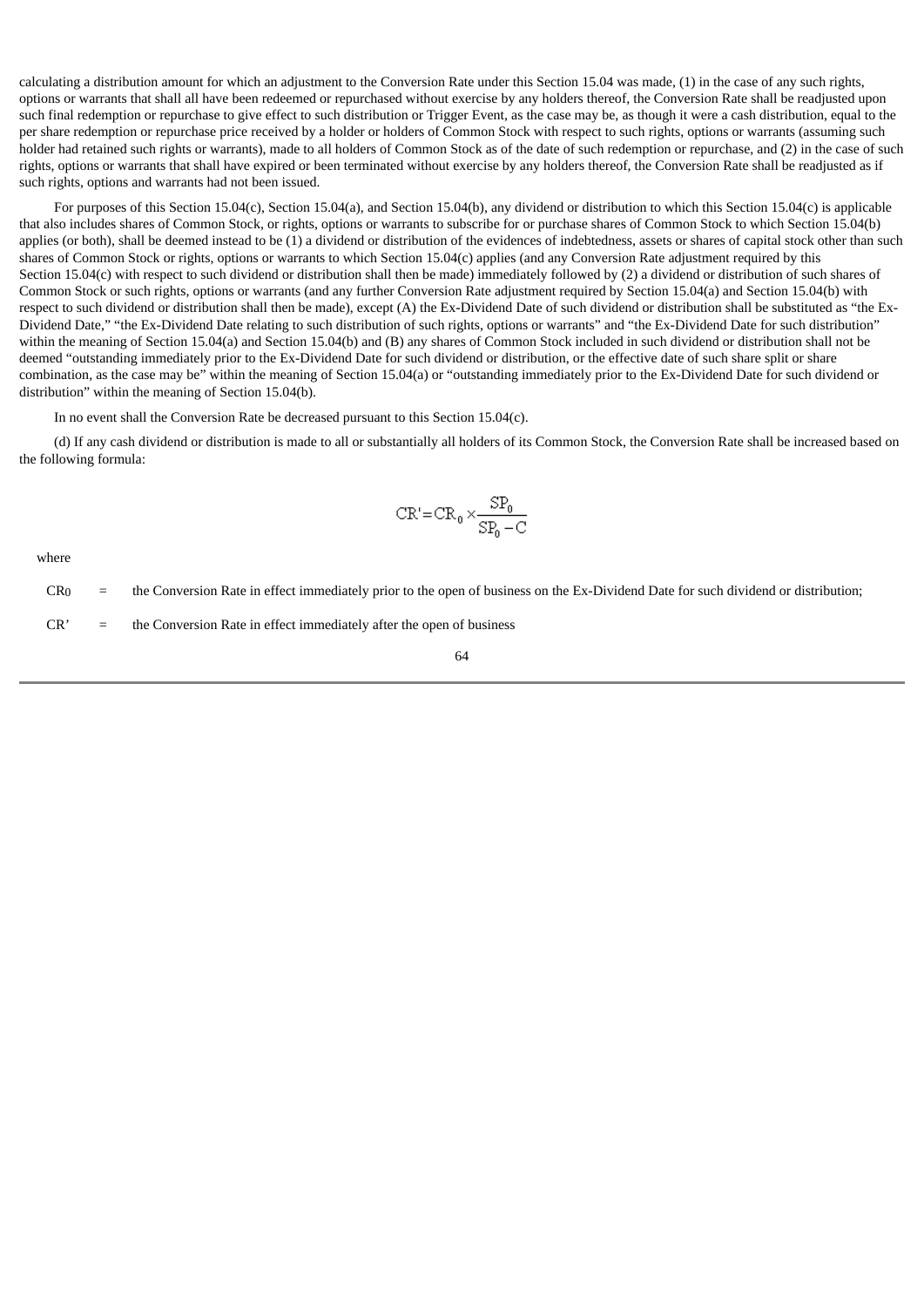on the Ex-Dividend Date for such dividend or distribution;

- $SP<sub>0</sub>$  = the average of the Last Reported Sale Prices of the Common Stock over the ten consecutive Trading Day period ending on, and including, the Trading Day immediately preceding the Ex-Dividend Date for such dividend or distribution; and
- C = the amount in cash per share the Company distributes to holders of its Common Stock.

Such adjustment shall become effective immediately after the opening of business on the Ex-Dividend Date for such dividend or distribution; *provided* that if "C" as set forth above is equal to or greater than "SP0" as set forth above, in lieu of the foregoing adjustment, adequate provision shall be made so that each Noteholder shall have the right to receive on the date on which the relevant cash dividend or distribution is distributed to holders of Common Stock, for each \$1,000 principal amount of Notes, the amount of cash such holder would have received had such holder owned a number of shares equal to the Conversion Rate on the Record Date for such distribution. If such dividend or distribution is not so paid or made, the Conversion Rate shall again be adjusted to be the Conversion Rate that would then be in effect if such dividend or distribution had not been declared.

For the avoidance of doubt, for purposes of this Section 15.04(d), in the event of any reclassification of the Common Stock, as a result of which the Notes become convertible into more than one class of Common Stock, if an adjustment to the Conversion Rate is required pursuant to this Section 15.04(d), references in this Section to one share of Common Stock or Last Reported Sale Price of one share of Common Stock shall be deemed to refer to a unit or to the price of a unit consisting of the number of shares of each class of Common Stock into which the Notes are then convertible equal to the numbers of shares of such class issued in respect of one share of Common Stock in such reclassification. The above provisions of this paragraph shall similarly apply to successive reclassifications.

In no event shall the Conversion Rate be decreased pursuant to this Section 15.04(d).

(e) If the Company or any of its Subsidiaries makes a payment in respect of a tender offer or exchange offer for the Common Stock and the cash and value of any other consideration included in the payment per share of the Common Stock exceeds the average of the Last Reported Sale Prices of the Common Stock over the ten consecutive Trading-Day period commencing on, and including, the Trading Day next succeeding the last date on which tenders or exchanges may be made pursuant to such tender or exchange offer (the "**Expiration Date**"), the Conversion Rate shall be increased based on the following formula:

$$
CR' = CR_0 \times \frac{FMV + (SP' \times OS')}{OS_0 \times SP'}
$$

where

65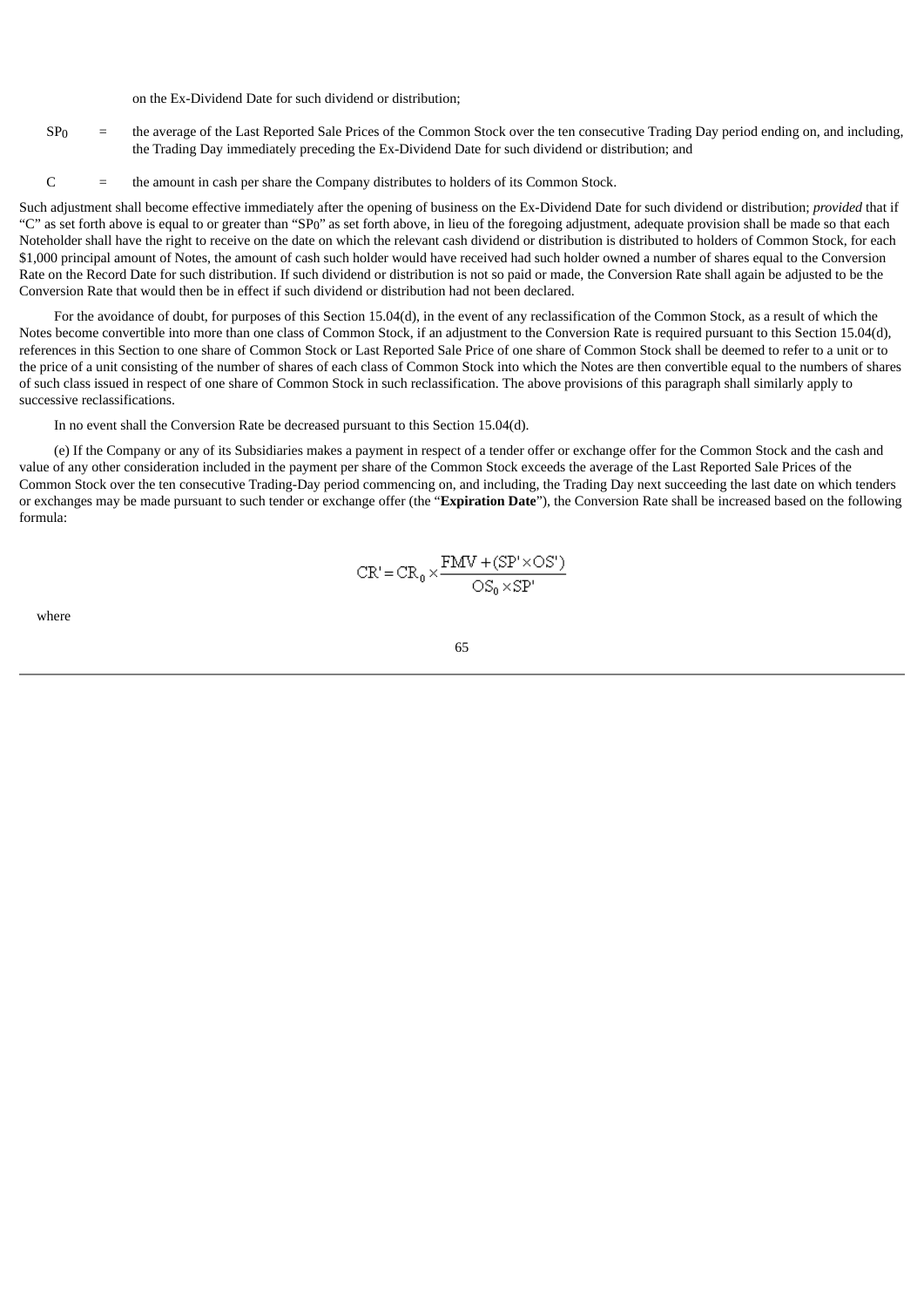- $CR<sub>0</sub>$  = the Conversion Rate in effect at the close of business on the last Trading Day of the period of ten consecutive Trading Days commencing on, and including, the Trading Day next succeeding the Expiration Date;
- CR' = the Conversion Rate in effect at the open of business on first day following the last Trading Day of the period of ten consecutive Trading Days commencing on, and including, the Trading Day next succeeding the Expiration Date;
- FMV = the fair market value (as determined by the Board of Directors), on the Expiration Date, of the aggregate value of all cash and any other consideration paid or payable for shares validly tendered or exchanged as of the Expiration Date;
- OS' = the number of shares of Common Stock outstanding immediately after the time (the "**Expiration Time**") tender or exchange offer expires (after giving effect to such tender offer or exchange offer);
- OS0 = the number of shares of Common Stock outstanding immediately prior to the Expiration Time (prior to giving effect to such tender offer or exchange offer); and
- SP' = the average of the Last Reported Sale Prices of Common Stock over the ten consecutive Trading Day period commencing on, and including, the Trading Day next succeeding the date such tender or exchange offer expires.

Such adjustment shall become effective at the close of business on the tenth Trading Day immediately following the Expiration Date; *provided* that, for purposes of determining the Conversion Rate, in respect of any conversion during the ten Trading Days following, and including, the Trading Day next succeeding the Expiration Date, references in this Section 15.04(e) to ten Trading Days shall be deemed replaced with such lesser number of Trading Days as have elapsed between the Trading Day next succeeding the date that such tender or exchange offer expires and the Conversion Date for such conversion. If the Company is obligated to purchase shares pursuant to any such tender or exchange offer, but the Company is permanently prevented by applicable law from effecting any or all or any portion of such purchases or all such purchases are rescinded, the Conversion Rate shall again be adjusted to be the Conversion Rate that would then be in effect if such tender or exchange offer had not been made or had been made only in respect of the purchases that had been effected. In no event shall the Conversion Rate be decreased pursuant to this Section 15.04(e).

(f) The term "**Record Date**" shall mean, with respect to any dividend, distribution or other transaction or event in which the holders of Common Stock (or other security) have the right to receive any cash, securities or other property or in which the Common Stock (or other applicable security) is exchanged for or converted into any combination of cash, securities or other property, the date fixed for determination of stockholders entitled to receive such cash, securities or other property (whether such date is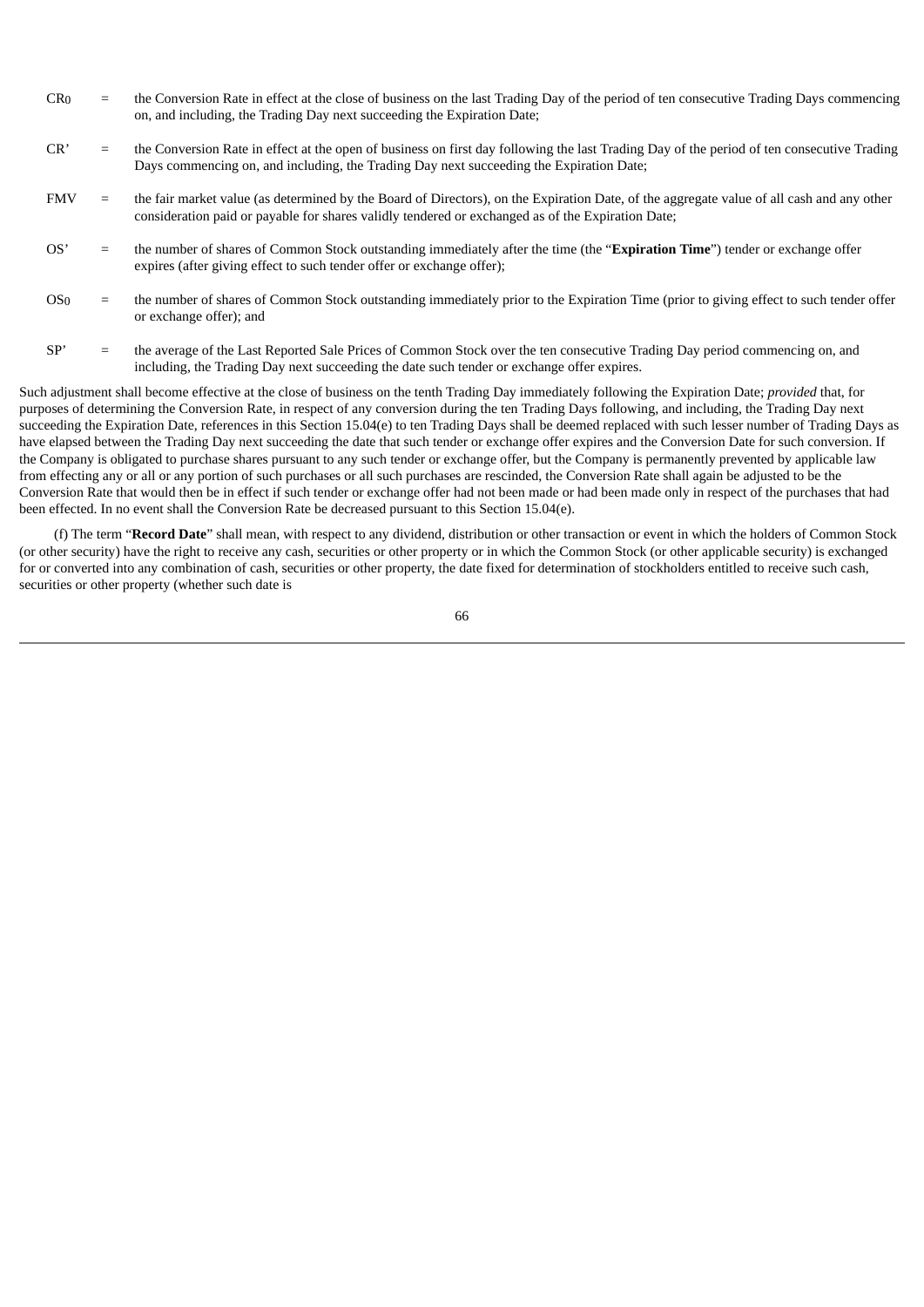fixed by the Board of Directors or by statute, contract or otherwise).

(g) Except as stated herein, the Company shall not adjust the Conversion Rate for the issuance of shares of its Common Stock or any securities convertible into or exchangeable for shares of its Common Stock or the right, option or warrant to purchase shares of its Common Stock or such convertible or exchangeable securities.

(h) Notwithstanding this Section 15.04 or any other provision of this Indenture or the Notes, if any Conversion Rate adjustment becomes effective, or any Ex-Dividend Date for any issuance, dividend or distribution (relating to a required Conversion Rate adjustment) occurs, during the period beginning on, and including, the open of business on a Conversion Date and ending on, and including, the close of business on the last Trading Day of a related Cash Settlement Averaging Period, the Board of Directors shall make adjustments to the Conversion Rate and the amount of cash or number of shares of Common Stock issuable upon conversion of the Notes, as the case may be, as is be necessary or appropriate to effect the intent of this Section 15.04 and the other provisions of Article 15 and to avoid unjust or inequitable results, as determined in good faith by the Board of Directors. Any adjustment made pursuant to this Section 15.04(h) shall apply in lieu of the adjustment or other term that would otherwise be applicable.

(i) In addition to those required by clauses (a), (b), (c), (d) and (e) of this Section 15.04, and to the extent permitted by applicable law and subject to the applicable rules of The NASDAQ Global Market, the Company from time to time may increase the Conversion Rate by any amount for a period of at least twenty Business Days if the Board of Directors determines that such increase would be in the Company's best interest. In addition, the Company may also (but is not required to) increase the Conversion Rate to avoid or diminish any income tax to holders of Common Stock or rights to purchase Common Stock in connection with any dividend or distribution of shares (or rights to acquire shares) or similar event. Whenever the Conversion Rate is increased pursuant to the preceding sentence, the Company shall mail to the holder of each Note at its last address appearing on the Note Register provided for in Section 2.06 a notice of the increase at least fifteen days prior to the date the increased Conversion Rate takes effect, and such notice shall state the increased Conversion Rate and the period during which it will be in effect.

(j) The applicable Conversion Rate will not be adjusted:

(i) upon the issuance of any shares of the Common Stock pursuant to any present or future plan providing for the reinvestment of dividends or interest payable on the Company's securities and the investment of additional optional amounts in shares of the Common Stock under any plan;

(ii) upon the issuance of any shares of the Common Stock or options or rights to purchase those shares pursuant to any present or future employee, director or consultant benefit plan or program of or assumed by the Company or any of the Company's Subsidiaries;

(iii) upon the issuance of any shares of the Common Stock pursuant to any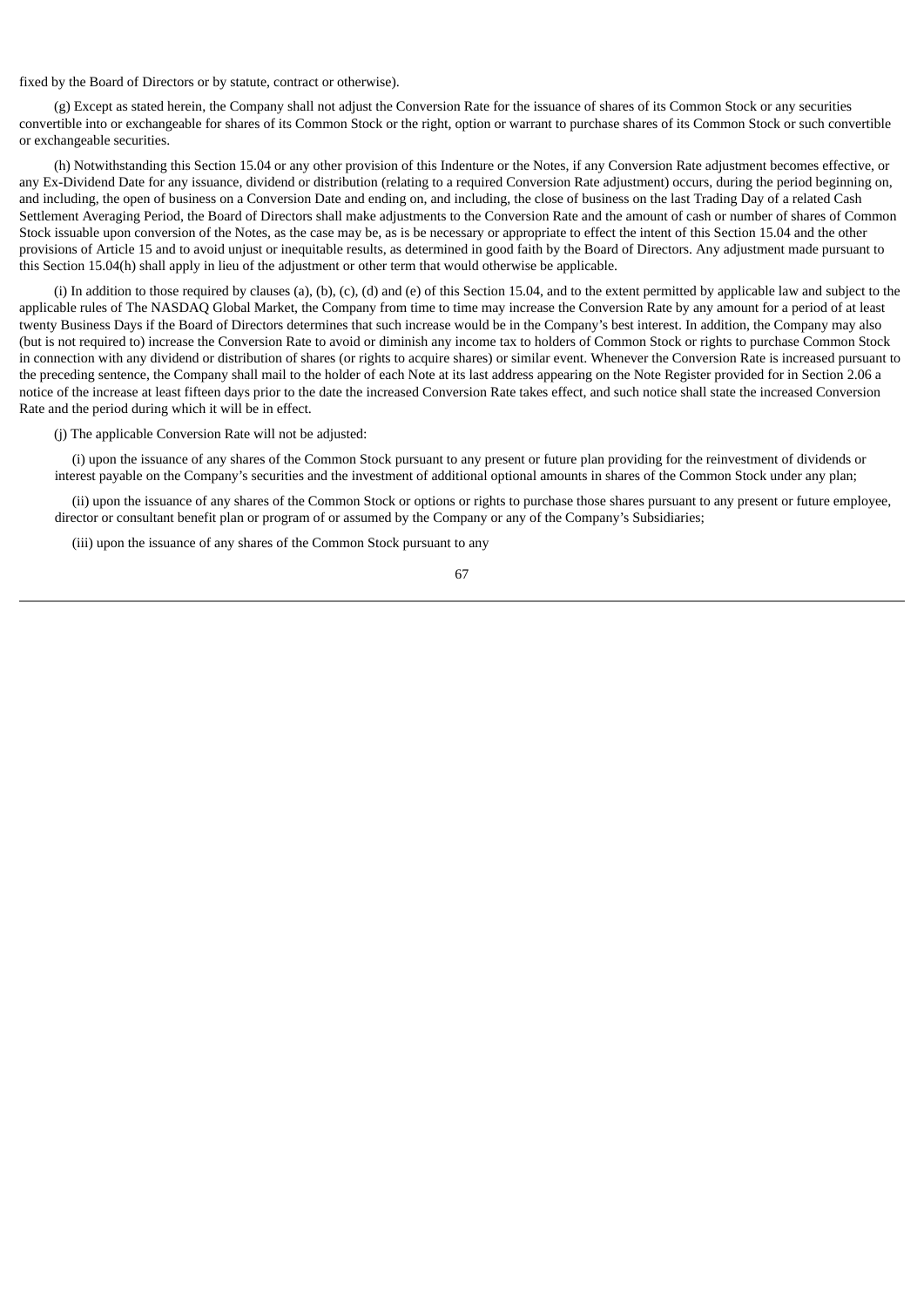option, warrant, right or exercisable, exchangeable or convertible security not described in clause (ii) of this subsection and outstanding as of the date the Notes were first issued;

(iv) for a change in the par value of the Common Stock;

(v) for accrued and unpaid interest, including Additional Interest, if any; or

(vi) for any transactions described in this Section 15.04 if Noteholders participate (as a result of holding the Notes and contemporaneously with holders of Common Stock) in such transactions as if such Noteholders held a number shares of Common Stock equal to the Conversion Rate at the time such adjustment would be required, *multiplied by* the principal amount (expressed in thousands) of Notes held by such Noteholder, without having to convert their Notes.

(k) All calculations and other determinations under this Article 15 shall be made by the Company and shall be made to the nearest one-ten thousandth (1/10,000) of a share. The Trustee shall not be responsible for confirming the accuracy of any such calculation.

(l) Whenever the Conversion Rate is adjusted as herein provided, the Company shall promptly file with the Trustee and any Conversion Agent other than the Trustee an Officers' Certificate setting forth the Conversion Rate after such adjustment and setting forth a brief statement of the facts requiring such adjustment. Unless and until a Responsible Officer of the Trustee shall have received such Officers' Certificate, the Trustee shall not be deemed to have knowledge of any adjustment of the Conversion Rate and may assume without inquiry that the last Conversion Rate of which it has knowledge is still in effect. Promptly after delivery of such certificate, the Company shall prepare a notice of such adjustment of the Conversion Rate setting forth the adjusted Conversion Rate and the date on which each adjustment becomes effective and shall mail such notice of such adjustment of the Conversion Rate to the holder of each Note at its last address appearing on the Note Register provided for in Section 2.06 of this Indenture, within ten days of the effective date of such adjustment. Failure to deliver such notice shall not affect the legality or validity of any such adjustment.

(m) For purposes of this Section 15.04, the number of shares of Common Stock at any time outstanding shall not include shares held in the treasury of the Company but shall include shares issuable in respect of scrip certificates issued in lieu of fractions of shares of Common Stock. The Company will not pay any dividend or make any distribution on shares of Common Stock held in the treasury of the Company.

Section 15.05. *Shares to Be Fully Paid*. The Company shall provide, free from preemptive rights, out of its authorized but unissued shares or shares held in treasury, sufficient shares of Common Stock to provide for conversion of the Notes from time to time as such Notes are presented for conversion.

Section 15.06. *Effect of Reclassification, Consolidation, Merger or Sale*. Upon the occurrence of (i) any reclassification or change of the outstanding shares of Common Stock,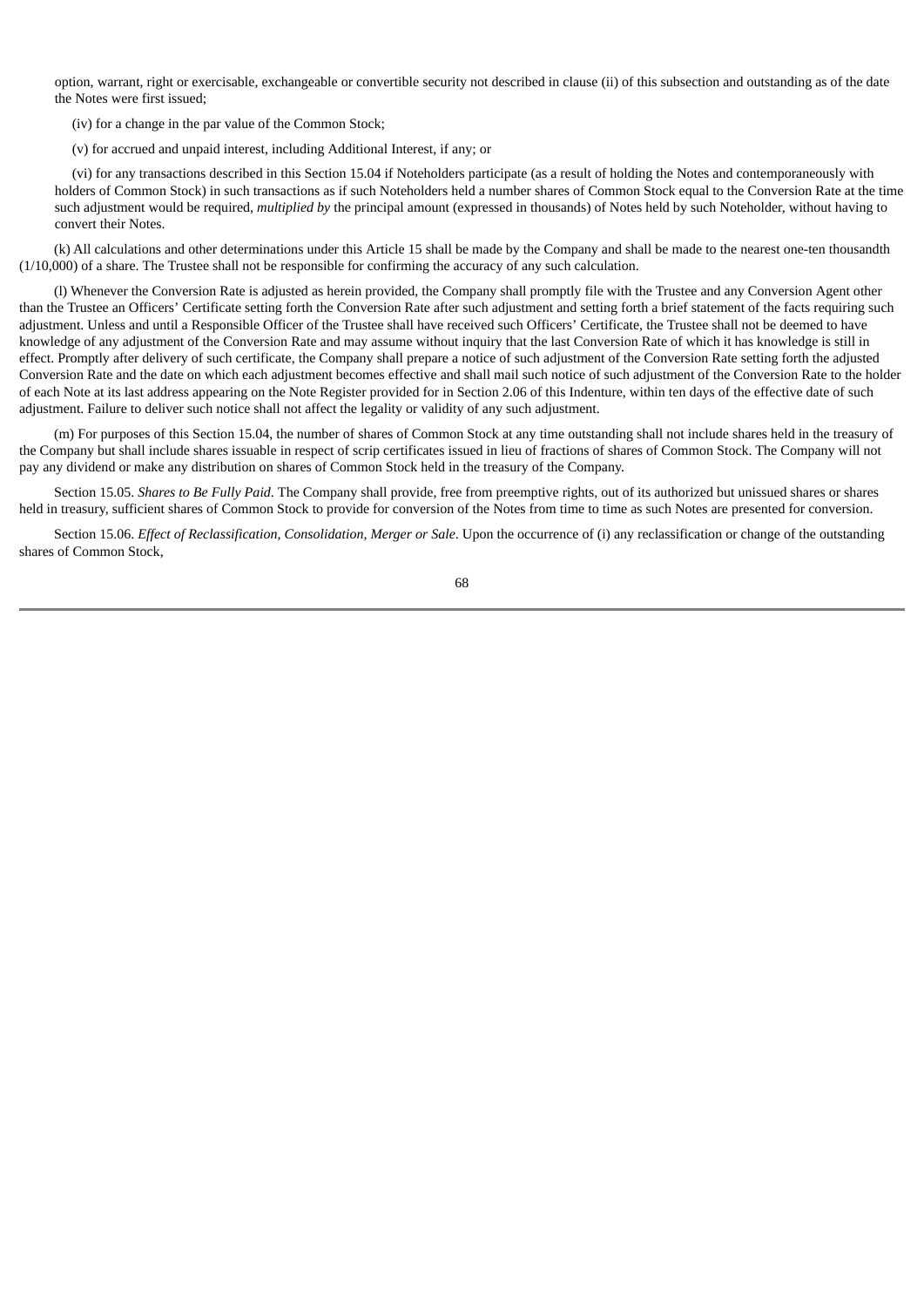(ii) any consolidation, merger or combination involving the Company, or (iii) any sale or conveyance of all or substantially all of the property and assets of the Company to any other Person, in each case as a result of which holders of Common Stock shall be entitled to receive cash, securities or other property or assets with respect to or in exchange for such Common Stock (any such event a "**Merger Event**"), then:

(a) the Company or the successor or purchasing Person, as the case may be, shall execute with the Trustee a supplemental indenture (which shall comply with the Trust Indenture Act as in force at the date of execution of such supplemental indenture if such supplemental indenture is then required to so comply) permitted under Section 11.01(g) providing for the conversion and settlement of the Notes as set forth in this Indenture. Such supplemental indenture shall provide for adjustments that shall be as nearly equivalent as may be practicable to the adjustments provided for in this Article 15. If, in the case of any Merger Event, the Reference Property includes shares of stock or other securities and assets of a corporation other than the successor or purchasing corporation, as the case may be, in such reclassification, change, consolidation, merger, combination, sale or conveyance, then such supplemental indenture shall also be executed by such other corporation and shall contain such additional provisions to protect the interests of the holders of the Notes as the Board of Directors shall reasonably consider necessary by reason of the foregoing, including to the extent required by the Board of Directors and practicable the provisions providing for the repurchase rights set forth in Article 16 herein.

In the event the Company shall execute a supplemental indenture pursuant to this Section 15.06, the Company shall promptly file with the Trustee an Officers' Certificate briefly stating the reasons therefore, the kind or amount of cash, securities or property or asset that will comprise the Reference Property after any such Merger Event, any adjustment to be made with respect thereto and that all conditions precedent have been complied with, and shall promptly mail notice thereof to all Noteholders. The Company shall cause notice of the execution of such supplemental indenture to be mailed to each Noteholder, at its address appearing on the Note Register provided for in this Indenture, within twenty days after execution thereof. Failure to deliver such notice shall not affect the legality or validity of such supplemental indenture.

(b) Notwithstanding the provisions of Section 15.02(a), and subject to the provisions of Section 15.01 and Section 15.03, at and after the effective time of such Merger Event, (i) the right to convert each \$1,000 principal amount of Notes into cash or a combination of cash and shares of Common Stock, if any, will be changed to a right to convert each \$1,000 principal amount of such Note into cash, the kind and amount of shares of stock, securities or other property or assets (including cash or any combination thereof) that a holder of a number of shares of Common Stock equal to the applicable Conversion Rate immediately prior to such transaction would have owned or been entitled to receive (the "**Reference Property**") and (ii) the related Conversion Obligation shall be settled as set forth under clause (c) below, it being understood and agreed that for purposes of Section 15.01(b), references therein to "the Last Reported Sale Price of the Common Stock" shall be deemed at and after the effective time of such Merger Event to be references to "the Last Reported Sale Price of a unit of Reference Property comprised of the kind and amount of shares of stock, securities or other property or assets (including cash or any combination thereof) that a holder of one share of Common Stock immediately prior to such Merger Event would have owned or been entitled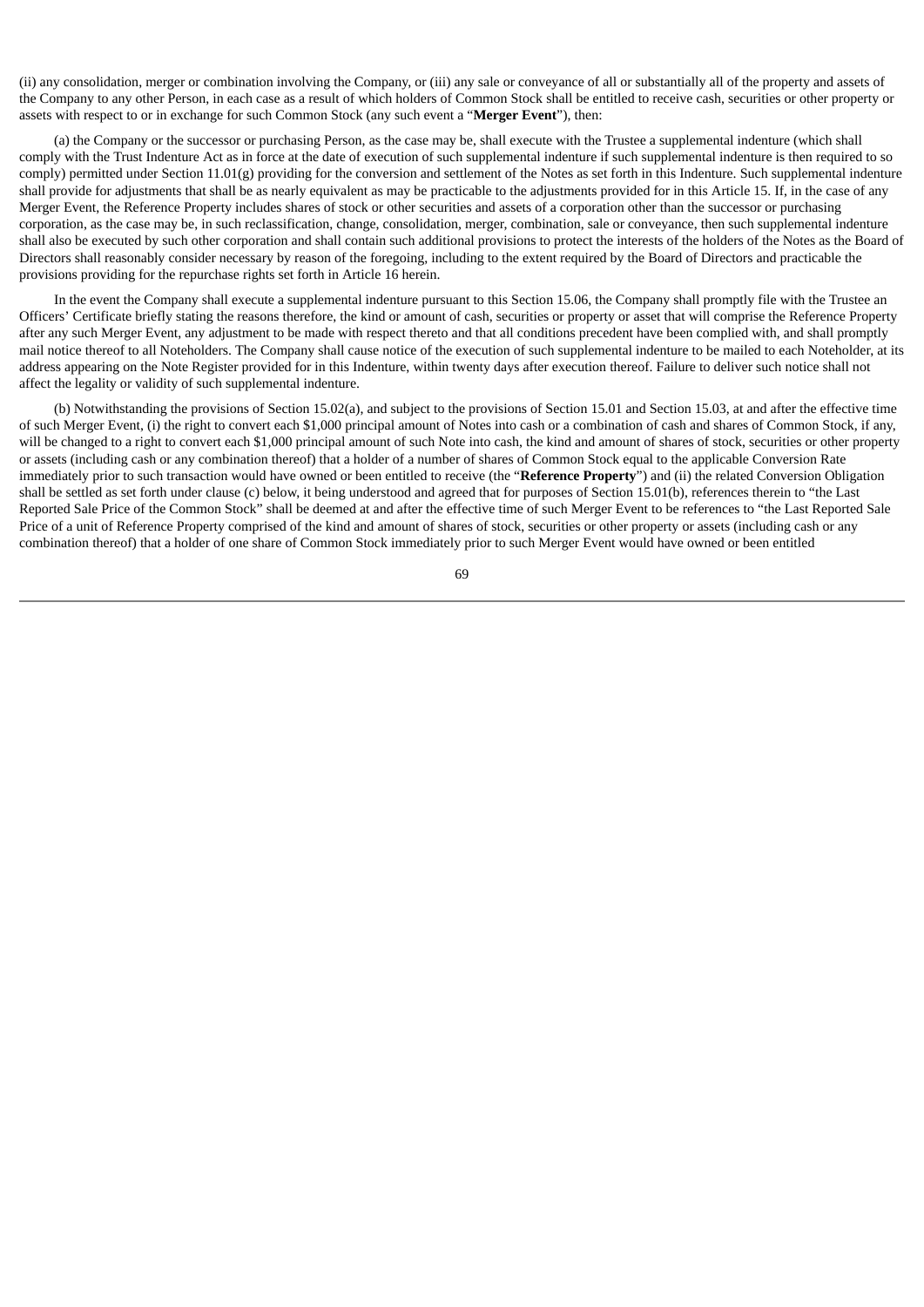to receive based on the Weighted Average Consideration" and references therein to "the Daily VWAP of the Common Stock" shall be deemed at and after the effective time of such Merger Event to be references to "the Daily VWAP of a unit of Reference Property comprised of the kind and amount of shares of stock, securities or other property or assets (including cash or any combination thereof) that a holder of one share of Common Stock immediately prior to such Merger Event would have owned or been entitled to receive based on the Weighted Average Consideration." The Company shall not become a party to any Merger Event unless its terms are consistent with this Section 15.06. None of the foregoing provisions shall affect the right of a holder of Notes to convert its Notes into cash or a combination of cash and shares of Common Stock, if any, as set forth in Section 15.01 and Section 15.02 prior to the effective date of such Merger Event.

(c) With respect to each \$1,000 principal amount of Notes surrendered for conversion at or after the effective date of any such Merger Event, the Company's Conversion Obligation shall be settled in cash or combination of cash and units of Reference Property, as applicable, in accordance with Section 15.02(a) as follows:

(i) (A) the portion of each Daily Settlement Amount payable in cash shall continue to be payable in cash; (B) the portion, if any, of each Daily Settlement Amount payable in shares of Common Stock shall be payable in units of Reference Property; (C) the Daily Conversion Value shall be calculated based on the value of a unit of Reference Property corresponding to the amount of Reference Property that a holder of one share of Common Stock would have received in such Merger Event based on the Weighted Average Consideration; and (D) the Daily VWAP and the Last Reported Sale Price shall be calculated with respect to a unit of Reference Property corresponding to the amount of Reference Property that a holder of one share of Common Stock would have received in such Merger Event based on the Weighted Average Consideration.

(ii) The Company will deliver the cash in lieu of fractional units of Reference Property as set forth pursuant to Section 15.02(j) (*provided* that the amount of such cash shall be determined as if references in such Section to "the Daily VWAP of the Common Stock" were instead a reference to "the Daily VWAP of a unit of Reference Property composed of the kind and amount of shares of stock, securities or other property or assets (including cash or any combination thereof) that a holder of one share of Common Stock immediately prior to such Merger Event would have owned or been entitled to receive based on the Weighted Average Consideration").

(iii) The Daily Settlement Amounts (if applicable) and Daily Conversion Values (if applicable) shall be determined by the Company promptly following the last day of the Cash Settlement Averaging Period.

(iv) For purposes of this Section 15.06, the "**Weighted Average Consideration**" shall mean the weighted average of the types and amounts of consideration received by the holders of the Common Stock entitled to receive cash, securities or other property or assets with respect to or in exchange for such Common Stock in any Merger Event who affirmatively make such an election.

(v) The Company shall notify the holders in writing of the Weighted Average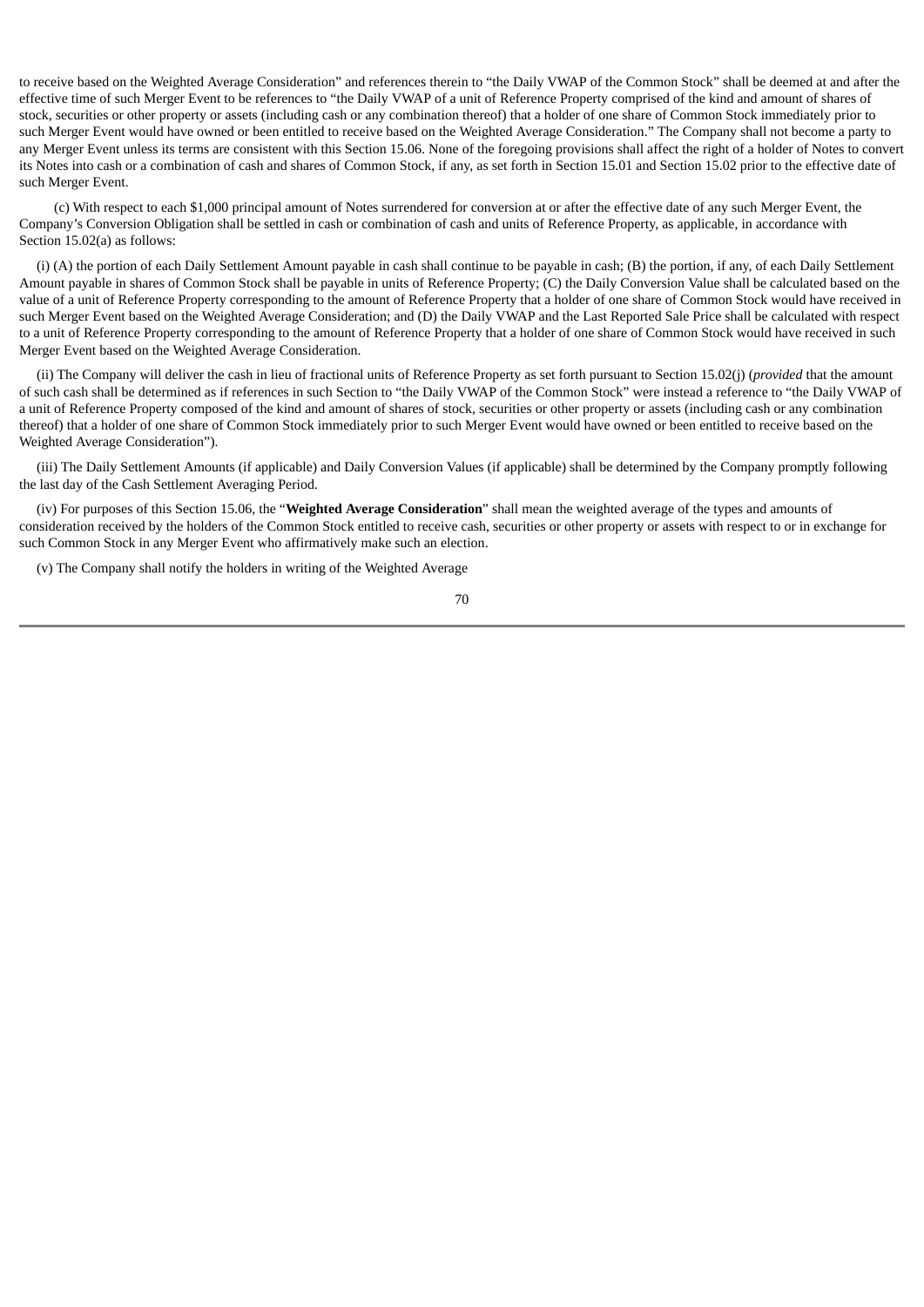Consideration as soon as practicable after the Weighted Average Consideration is determined.

(d) The above provisions of this Section shall similarly apply to successive Merger Events.

Section 15.07. *Certain Covenants*. (a)The Company covenants that all shares of Common Stock issued upon conversion of Notes will be fully paid and non-assessable by the Company and free from all taxes, liens and charges with respect to the issue thereof.

(b) The Company covenants that, if any shares of Common Stock to be provided for the purpose of conversion of Notes hereunder require registration with or approval of any governmental authority under any federal or state law before such shares may be validly issued upon conversion, the Company will, to the extent then permitted by the rules and interpretations of the Commission, secure such registration or approval, as the case may be.

(c) The Company further covenants that if at any time the Common Stock shall be listed on any national securities exchange or automated quotation system the Company will list and keep listed, so long as the Common Stock shall be so listed on such exchange or automated quotation system, any Common Stock issuable upon conversion of the Notes.

Section 15.08. *Responsibility of Trustee*. The Trustee and any other Conversion Agent shall not at any time be under any duty or responsibility to any Noteholder to determine the Conversion Rate (or any adjustment thereto) or whether any facts exist that may require any adjustment (including any increase) of the Conversion Rate, or with respect to the nature or extent or calculation of any such adjustment when made, or with respect to the method employed, or herein or in any supplemental indenture provided to be employed, in making the same. The Trustee and any other Conversion Agent shall not be accountable with respect to the validity or value (or the kind or amount) of any shares of Common Stock, or of any securities, property or cash that may at any time be issued or delivered upon the conversion of any Note; and the Trustee and any other Conversion Agent make no representations with respect thereto. Neither the Trustee nor any Conversion Agent shall be responsible for any failure of the Company to issue, transfer or deliver any shares of Common Stock or stock certificates or other securities or property or cash upon the surrender of any Note for the purpose of conversion or to comply with any of the duties, responsibilities or covenants of the Company contained in this Article. Without limiting the generality of the foregoing, neither the Trustee nor any Conversion Agent shall be under any responsibility to determine the correctness of any provisions contained in any supplemental indenture entered into pursuant to Section 15.06 relating either to the kind or amount of shares of stock or securities or property (including cash) receivable by Noteholders upon the conversion of their Notes after any event referred to in such Section 15.06 or to any adjustment to be made with respect thereto, but, subject to the provisions of Section 8.01, may accept (without any independent investigation) as conclusive evidence of the correctness of any such provisions, and shall be protected in relying upon, the Officers' Certificate (which the Company shall be obligated to file with the Trustee prior to the execution of any such supplemental indenture) with respect thereto. Neither the Trustee nor the Conversion Agent shall be responsible for determining whether any event contemplated by Section 15.01(b) has occurred that makes the Notes eligible for conversion or no longer eligible therefor until the Company has delivered to the Trustee and the Conversion Agent the notices referred to in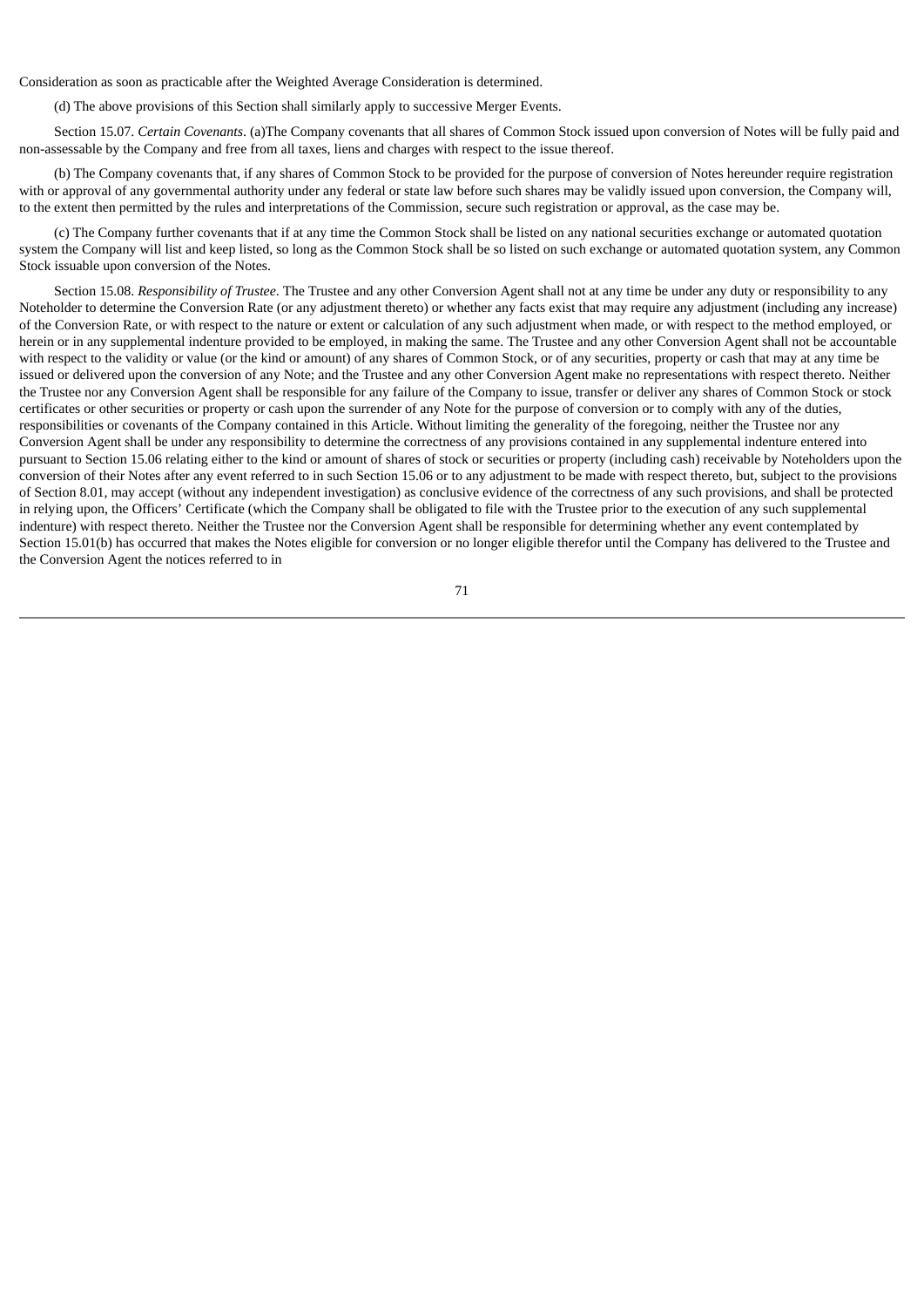Section 15.01(b) with respect to the commencement or termination of such conversion rights, on which notices the Trustee and the Conversion Agent may conclusively rely, and the Company agrees to deliver such notices to the Trustee and the Conversion Agent immediately after the occurrence of any such event or at such other times as shall be provided for in Section 15.01(b).

Section 15.09. *Notice to Holders Prior to Certain Actions*. In case: (a) the Company shall declare a dividend (or any other distribution) on its Common Stock that would require an adjustment in the Conversion Rate pursuant to Section 15.04; or

(b) the Company shall authorize the granting to all of the holders of its Common Stock of rights, options or warrants to subscribe for or purchase any share of any class or any other rights, options or warrants; or

(c) of any reclassification of the Common Stock of the Company (other than a subdivision or combination of its outstanding Common Stock, or a change in par value, or from par value to no par value, or from no par value to par value), or of any consolidation or merger to which the Company is a party and for which approval of any stockholders of the Company is required, or of the sale or transfer of all or substantially all of the assets of the Company; or

(d) of the voluntary or involuntary dissolution, liquidation or winding-up of the Company;

the Company shall cause to be filed with the Trustee and to be mailed to each Noteholder at its address appearing on the Note Register, provided for in Section 2.06 of this Indenture, as promptly as possible but in any event at least twenty days prior to the applicable date hereinafter specified, a notice stating (i) the date on which a record is to be taken for the purpose of such dividend, distribution or rights, options or warrants, or, if a record is not to be taken, the date as of which the holders of Common Stock of record to be entitled to such dividend, distribution or rights are to be determined, or (ii) the date on which such reclassification, consolidation, merger, sale, transfer, dissolution, liquidation or winding-up is expected to become effective or occur, and the date as of which it is expected that holders of Common Stock of record shall be entitled to exchange their Common Stock for securities or other property deliverable upon such reclassification, consolidation, merger, sale, transfer, dissolution, liquidation or winding-up. Failure to give such notice, or any defect therein, shall not affect the legality or validity of such dividend, distribution, reclassification, consolidation, merger, sale, transfer, dissolution, liquidation or winding-up.

Section 15.10. *Stockholder Rights Plans*. To the extent that the Company has a stockholder rights plan or other "poison pill" in effect upon conversion of the Notes, each share of Common Stock, if any, issued upon such conversion shall be entitled to receive the appropriate number of rights, if any, and the certificates representing the Common Stock issued upon such conversion shall bear such legends, if any, in each case as may be provided by the terms of any such stockholder rights plan or poison pill, as the same may be amended from time to time. If, however, prior to the time of conversion, the rights have separated from the shares of Common Stock in accordance with the provisions of the applicable stockholder rights agreement so that the holders of the Notes would not be entitled to receive any rights in respect of Common Stock, if any, issuable upon conversion of the Notes, the Conversion Rate will be adjusted at the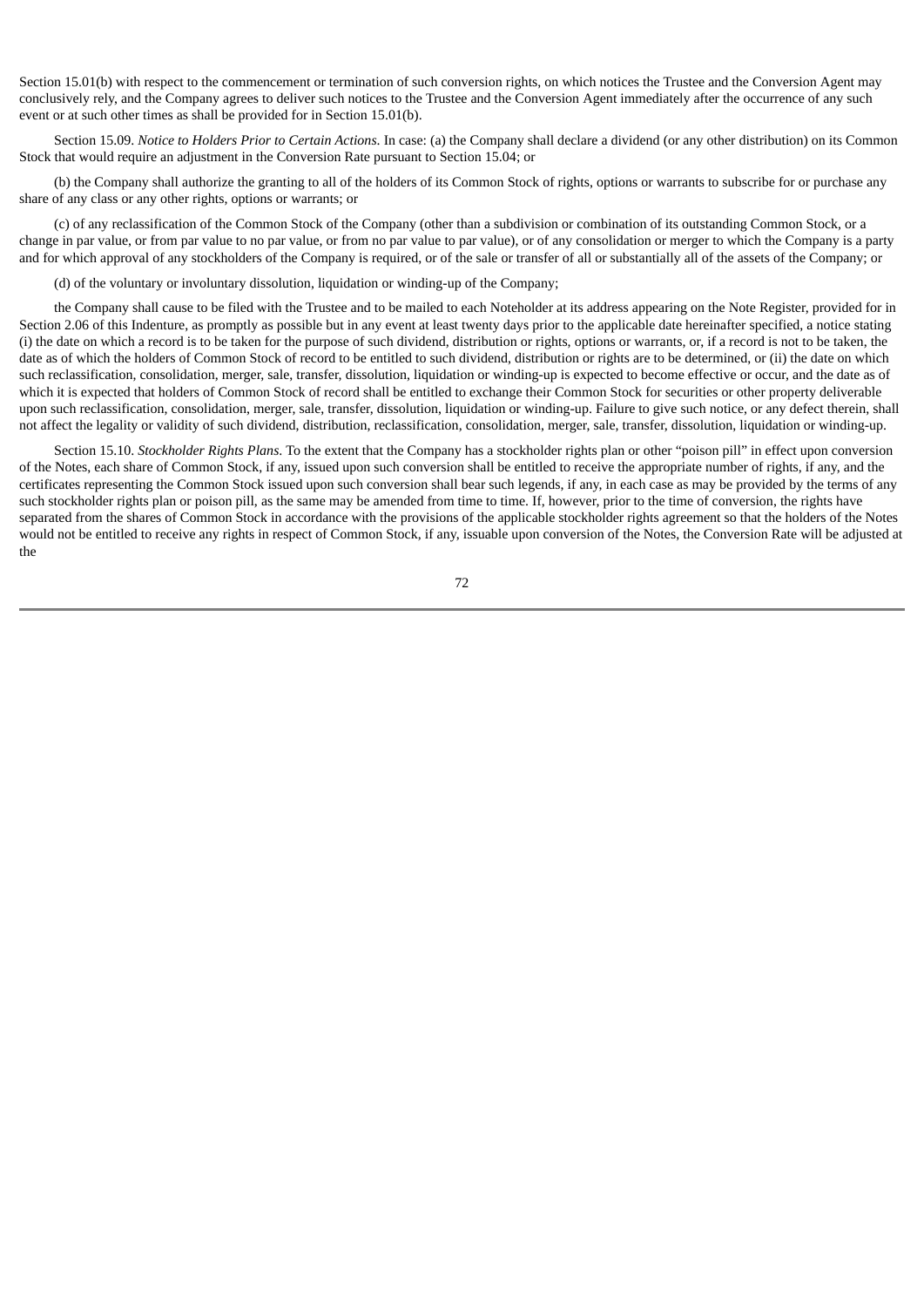time of separation as if the Company has distributed to all holders of Common Stock, shares of Capital Stock of the Company, evidence of indebtedness or assets as provided in Section 15.04(c), subject to readjustment in the event of the expiration, termination or redemption of such rights.

Section 15.11. *Exchange in Lieu of Conversion*. (a) When a holder surrenders its Notes for conversion, the Company may, at its election, direct the Conversion Agent to surrender, on or prior to the second Business Day following the relevant Conversion Date, such Notes to a financial institution designated by the Company (the "**Designated Institution**") for exchange in lieu of conversion. In order to accept any Notes surrendered for conversion for exchange in lieu of conversion, the Designated Institution must agree to timely deliver, in exchange for such Notes, the cash and shares of Common Stock, if any, that would otherwise be due upon conversion as described in Section 15.02 above and in respect of which the Company has notified to converting Noteholders. If the Company makes the election described above, the Company shall, by the close of business on the second Business Day following the relevant Conversion Date, notify the holder surrendering its Notes for conversion that it has made such election. In addition, the Company shall concurrently notify the Designated Institution of the relevant deadline for delivery of the consideration due upon conversion. Any Notes exchanged by the Designated Institution will remain outstanding.

(b) If the Designated Institution agrees to accept any Notes for exchange but does not timely deliver the related consideration due upon conversion to the Conversion Agent, or if the Designated Institution does not accept such Notes for exchange, the Company shall, within the time period specified in Section 15.02(c), convert such Notes into cash and shares of Common Stock, if any, in accordance with the provisions of Section 15.02.

(c) For the avoidance of doubt, in no event will the Company's designation of a Designated Institution pursuant to this Section 15.11 require the Designated Institution to accept any Notes for exchange.

Section 15.12. *Limit on Issuance of Shares of Common Stock upon Conversion*. Notwithstanding anything contained elsewhere in this Indenture, if and to the extent required by the shareholder approval rules or listing standards of any national or regional securities exchange that are applicable to the Company at the time any Notes are converted hereunder, in no event will the aggregate number of shares of Common Stock issuable upon conversion of the Notes exceed 19.99% of the Common Stock outstanding immediately before the issuance of the Notes and if an event (including an increase in the Daily VWAP of the Common Stock) occurs that would otherwise result in the delivery of a number of shares of Common Stock in excess of such threshold, the Company will either obtain stockholder approval of any such issuance of Common Stock or deliver cash in lieu of any shares of Common Stock otherwise deliverable upon conversions in excess of such limitations (based on the Daily VWAP of the Company's Common Stock for the Trading Day of the relevant Cash Settlement Averaging Period in respect of which shares of Common Stock were to be delivered.

# $\triangle$ RTICLE 16 REPURCHASE OF NOTES AT OPTION OF HOLDERS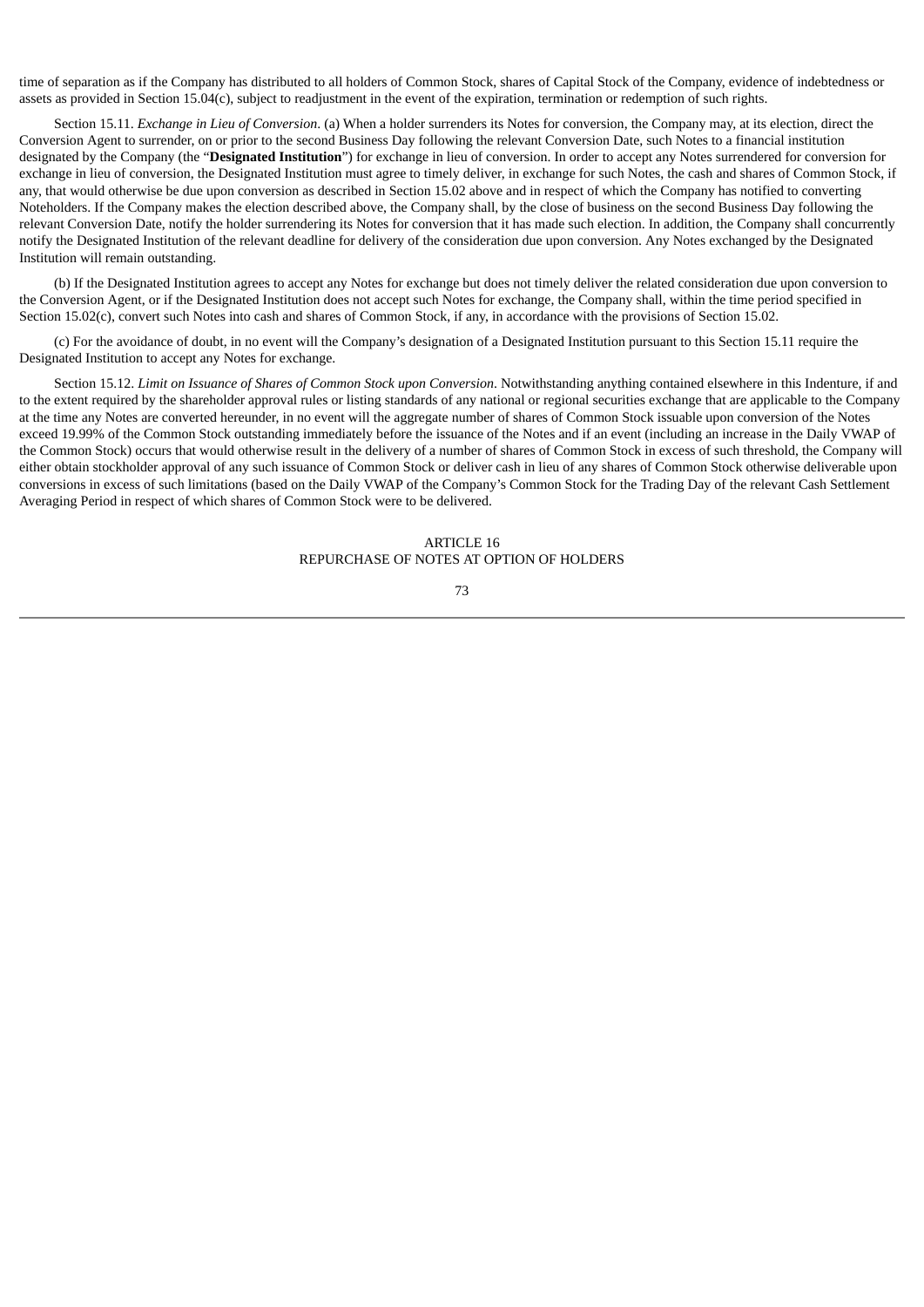Section 16.01. *Repurchase at Option of Holders upon a Fundamental Change*. (a) If there shall occur a Fundamental Change at any time prior to the Maturity Date, then each Noteholder shall have the right, at such holder's option, to require the Company to repurchase for cash all of such holder's Notes, or any portion thereof that is an integral multiple of \$1,000 principal amount, on the date (the "**Fundamental Change Repurchase Date**") specified by the Company that is not less than twenty calendar days and not more than thirty five calendar days after the date of the Fundamental Change Company Notice (as defined below) at a repurchase price equal to 100% of the principal amount thereof, together with accrued and unpaid interest, including unpaid Additional Interest and Supplementary Interest, if any, thereon to, but excluding, the Fundamental Change Repurchase Date (the "**Fundamental Change Repurchase Price**"), unless the Fundamental Change Repurchase Date is after an Interest Record Date and on or prior to the related Interest Payment Date, in which case interest accrued to the Interest Payment Date will be paid to holders of the Notes as of the immediately preceding Interest Record Date and the Fundamental Change Repurchase Price payable to the holder surrendering the Note for repurchase pursuant to this Article 16 shall be equal to the principal amount of Notes subject to repurchase. Repurchases of Notes under this Section 16.01 shall be made, at the option of the holder thereof, upon:

(i) delivery to the Paying Agent by a holder of a duly completed notice (the "**Fundamental Change Repurchase Notice**") in the form set forth on the reverse of the Note as Exhibit C thereto on or prior to the Business Day immediately preceding the Fundamental Change Repurchase Date; and

(ii) delivery or book-entry transfer of the Notes to the Paying Agent at any time after delivery of the Fundamental Change Repurchase Notice (together with all necessary endorsements) at the Corporate Trust Office of the Paying Agent, such delivery being a condition to receipt by the holder of the Fundamental Change Repurchase Price therefor; *provided* that such Fundamental Change Repurchase Price shall be so paid pursuant to this Section 16.01 only if the Note so delivered to the Paying Agent shall conform in all respects to the description thereof in the related Fundamental Change Repurchase Notice.

The Fundamental Change Repurchase Notice shall state:

(A) if certificated, the certificate numbers of Notes to be delivered for repurchase;

(B) the portion of the principal amount of Notes to be repurchased, which must be \$1,000 or an integral multiple thereof; and

(C) that the Notes are to be repurchased by the Company pursuant to the applicable provisions of the Notes and the Indenture;

*provided*, *however*, that if the Notes are not in certificated form, the Fundamental Change Repurchase Notice must comply with appropriate Depositary procedures.

Any repurchase by the Company contemplated pursuant to the provisions of this Section 16.01 shall be consummated by the payment of the Fundamental Change Repurchase Price on the later of the Fundamental Change Repurchase Date and the time of the book-entry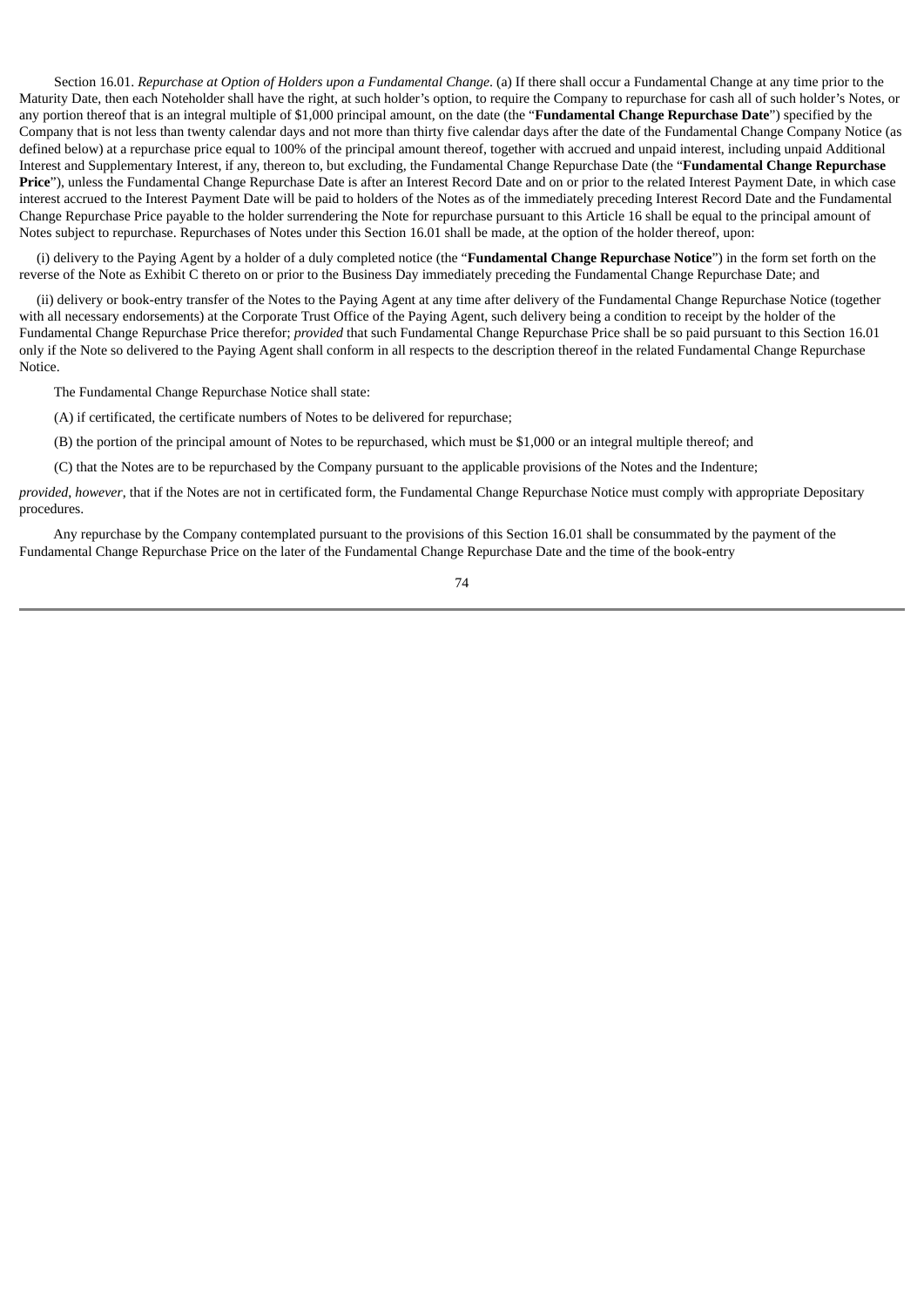transfer or delivery of the Note as described in Section 16.03(a)

Notwithstanding anything herein to the contrary, any holder delivering to the Paying Agent the Fundamental Change Repurchase Notice contemplated by this Section 16.01 shall have the right to withdraw, in whole or in part, such Fundamental Change Repurchase Notice at any time prior to the close of business on the Business Day immediately preceding the Fundamental Change Repurchase Date by delivery of a written notice of withdrawal to the Paying Agent in accordance with Section 16.02 below.

The Paying Agent shall promptly notify the Company of the receipt by it of any Fundamental Change Repurchase Notice or written notice of withdrawal thereof.

(b) On or before the twentieth calendar day after the occurrence of the effective date of a Fundamental Change, the Company shall mail or cause to be mailed to all holders of record of the Notes a written notice (the "**Fundamental Change Company Notice**") of the occurrence of the effective date of the Fundamental Change and of the repurchase right at the option of the holders arising as a result thereof. Such mailing shall be by first class mail. The Company shall also deliver a copy of the Fundamental Change Company Notice to the Trustee, the Paying Agent and the Conversion Agent within five Business Days after the effective date of the Fundamental Change. Simultaneously with the providing of such notice, the Company will also publish a notice containing the information set forth in the Fundamental Change Company Notice in a newspaper of general circulation in The City of New York or publish such information on the Company's website or through such other public medium as the Company may use at that time. Each Fundamental Change Company Notice shall specify:

(i) the events causing the Fundamental Change;

(ii) the date the Fundamental Change occurred, and whether the Fundamental Change is a Make-Whole Fundamental Change, in which case the Effective Date of the Make-Whole Fundamental Change shall be given;

(iii) the last date on which a holder may exercise the repurchase right pursuant to this Article 16;

(iv) the Fundamental Change Repurchase Price;

(v) the Fundamental Change Repurchase Date;

(vi) the name and address of the Paying Agent and the Conversion Agent, if applicable;

(vii) if applicable, the applicable Conversion Rate, any adjustments to the applicable Conversion Rate made or to be made on account of such Fundamental Change;

(viii) if applicable, that the Notes with respect to which a Fundamental Change Repurchase Notice has been delivered by a holder may be converted only if the holder withdraws the Fundamental Change Repurchase Notice in accordance with the terms of the Indenture;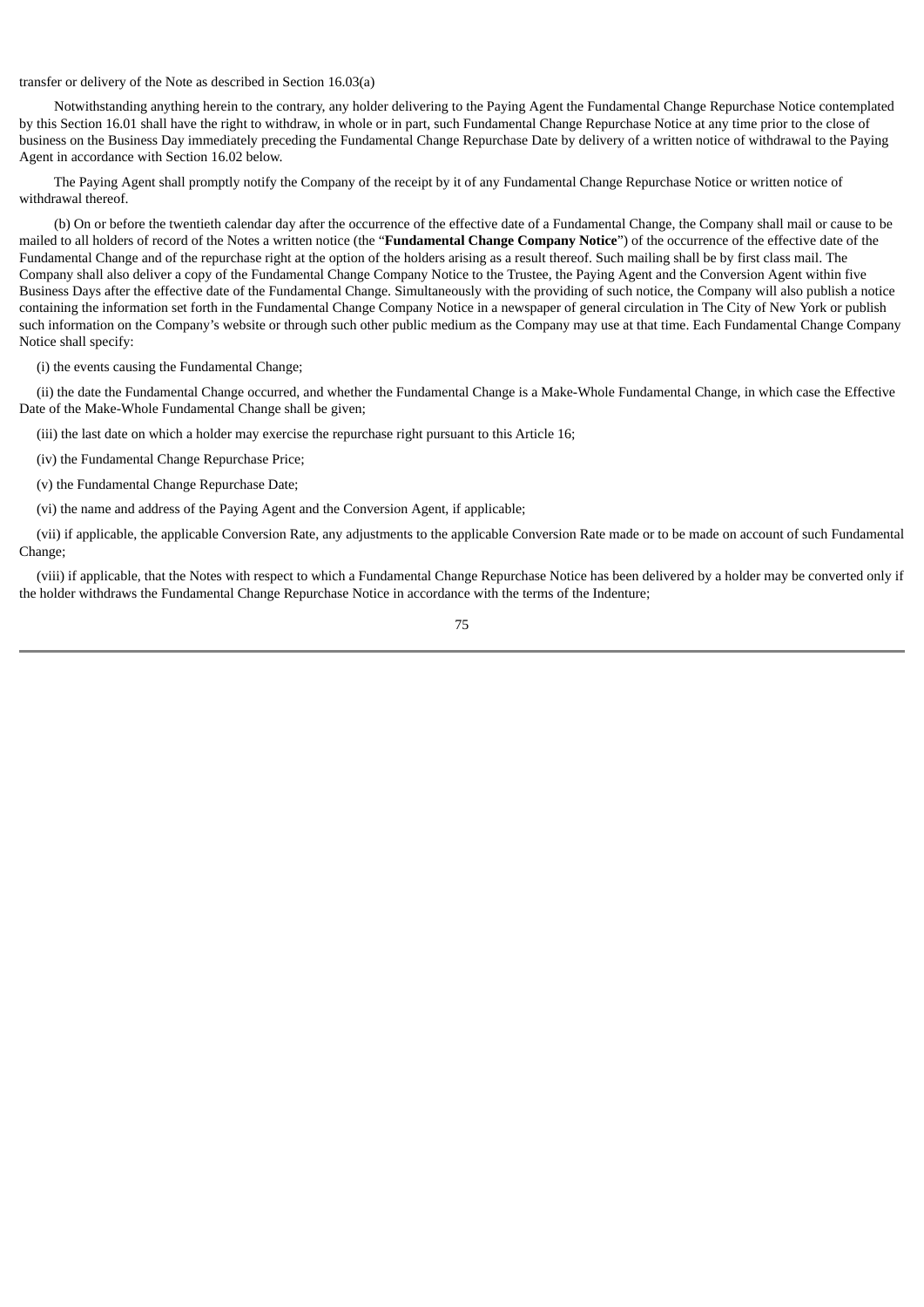(ix) that the holder must exercise the repurchase right on or prior to the close of business on the Business Day immediately preceding the Fundamental Change Repurchase Date (the "**Fundamental Change Expiration Time**");

(x) that the holder shall have the right to withdraw any Notes surrendered prior to the Fundamental Change Expiration Time; and

(xi) the procedures that holders must follow to require the Company to repurchase their Notes.

No failure of the Company to give the foregoing notices and no defect therein shall limit the Noteholders' repurchase rights or affect the validity of the proceedings for the repurchase of the Notes pursuant to this Section 16.01.

(c) Notwithstanding the foregoing, no Notes may be repurchased by the Company at the option of the holders upon a Fundamental Change if the principal amount of the Notes has been accelerated (except in the case of an acceleration resulting from a Default by the Company in the payment of the Fundamental Change Repurchase Price with respect to such Notes), and such acceleration has not been rescinded, on or prior to the Fundamental Change Repurchase Date.

(d) In connection with any purchase offer pursuant to a Fundamental Change Purchase Notice, the Company will, to the extent required:

(i) comply with the provisions of Rule 13e-4, Rule 14e-1 and any other tender offer rules under the Exchange Act, if required under the Exchange Act,

(ii) file a Schedule TO or any successor or similar schedule under the Exchange Act, and

(iii) otherwise comply with all federal and state securities laws in connection with any offer by the Company to purchase the Notes.

Notwithstanding anything to the contrary provided in this Indenture, compliance by the Company with Rule 13e-4, Rule 14e-1 and any other tender offer rule under the Exchange Act in accordance with clause (i) above, to the extent inconsistent with any other provision of this Indenture, will not, standing alone, constitute an Event of Default solely as a result of compliance by the Company with such rules.

Section 16.02. *Withdrawal of Fundamental Change Repurchase Notice*. (a) A Fundamental Change Repurchase Notice may be withdrawn by means of a written notice of withdrawal delivered to the Corporate Trust Office of the Paying Agent in accordance with this Section 16.02 at any time prior to the close of business on the Business Day immediately preceding the Fundamental Change Repurchase Date, specifying:

(i) the certificate number, if any, of the Note in respect of which such notice of withdrawal is being submitted,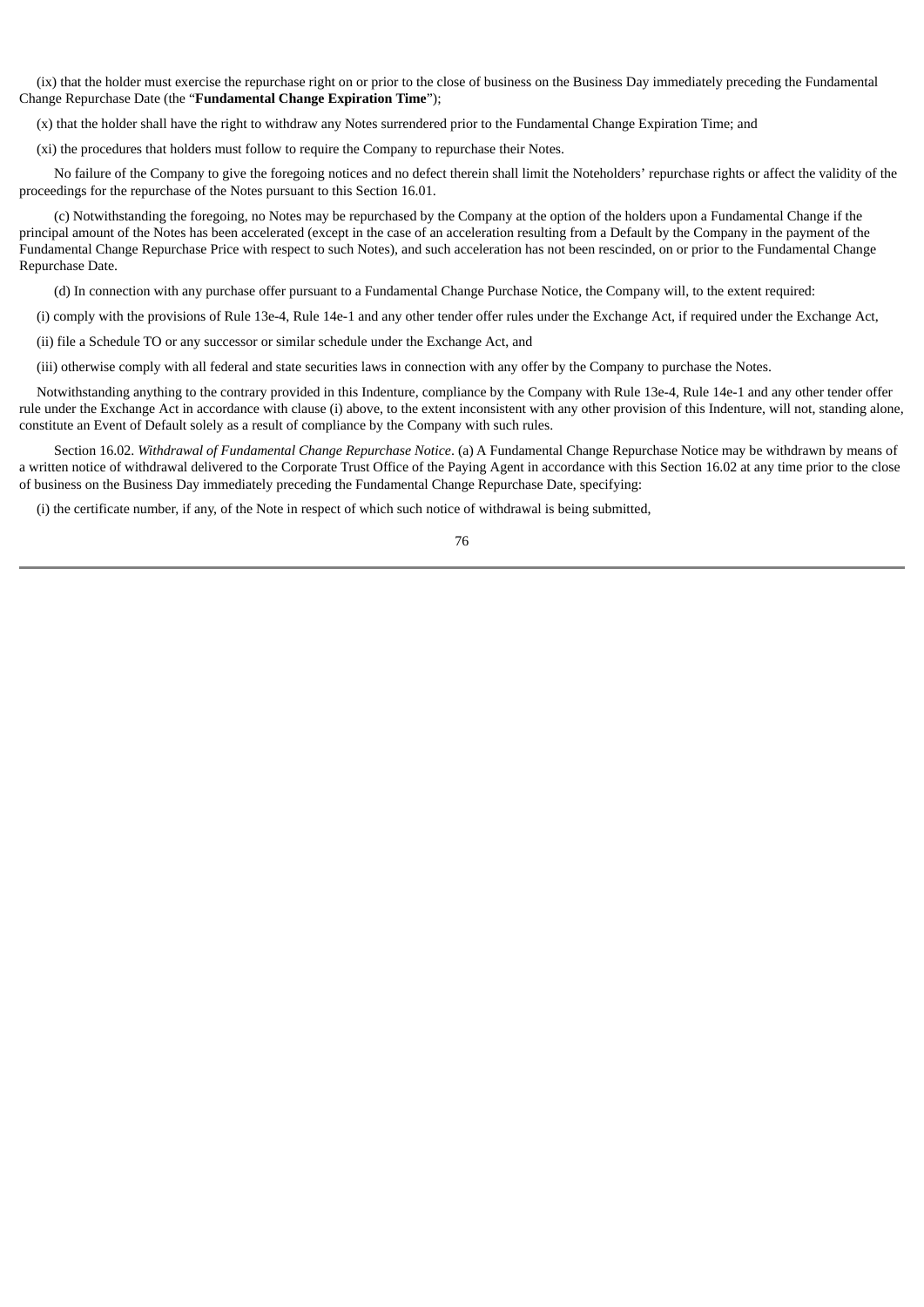(ii) the principal amount of the Note with respect to which such notice of withdrawal is being submitted, which must be \$1,000 or an integral multiple thereof, and

(iii) the principal amount, if any, of such Note that remains subject to the original Fundamental Change Repurchase Notice, which portion must be in principal amounts of \$1,000 or an integral multiple thereof;

*provided*, *however*, that if the Notes are not in certificated form, the notice must comply with appropriate procedures of the Depositary.

Section 16.03. *Deposit of Fundamental Change Repurchase Price*. (a) The Company will deposit with the Trustee (or other Paying Agent appointed by the Company, or if the Company is acting as its own Paying Agent, set aside, segregate and hold in trust as provided in Section 5.04) on or prior to 11:00 a.m., New York City time, on the Fundamental Change Repurchase Date an amount of cash sufficient to repurchase all of the Notes to be repurchased at the appropriate Fundamental Change Repurchase Price. Subject to receipt of funds and/or Notes by the Trustee (or other Paying Agent appointed by the Company), payment for Notes surrendered for repurchase (and not withdrawn prior to the Fundamental Change Expiration Time) will be made on the later of (i) the Fundamental Change Repurchase Date with respect to such Note (*provided* the holder has satisfied the conditions in Section 16.01) and (ii) the time of book-entry transfer or the delivery of such Note to the Trustee (or other Paying Agent appointed by the Company) by the holder thereof in the manner required by Section 16.01 by mailing checks for the amount payable to the holders of such Notes entitled thereto as they shall appear in the Note Register, *provided*, *however*, that payments to the Depositary shall be made by wire transfer of immediately available funds to the account of the Depositary or its nominee. The Trustee shall, promptly after such payment and upon written demand by the Company, return to the Company any funds in excess of the Fundamental Change Repurchase Price.

(b) If by 11:00 a.m. New York City time, on the Fundamental Change Repurchase Date, the Trustee (or other Paying Agent appointed by the Company) holds money sufficient to make payment on all the Notes or portions thereof that are to be repurchased as a result of the corresponding Fundamental Change, then (i) such Notes will cease to be outstanding, (ii) interest, including Additional Interest and Supplementary Interest, if any, will cease to accrue on such Notes, and (iii) all other rights of the holders of such Notes will terminate (other than the right to receive the Fundamental Change Repurchase Price, and previously accrued but unpaid interest, including Additional Interest, if any, upon delivery of the Notes), whether or not book-entry transfer of the Notes has been made or the Notes have been delivered to the Trustee or Paying Agent.

(c) Upon surrender of a Note that is to be repurchased in part pursuant to 16.02, the Company shall execute and the Trustee shall authenticate and deliver to the holder a new Note in an authorized denomination equal in principal amount to the unrepurchased portion of the Note surrendered.

> ARTICLE 17 MISCELLANEOUS PROVISIONS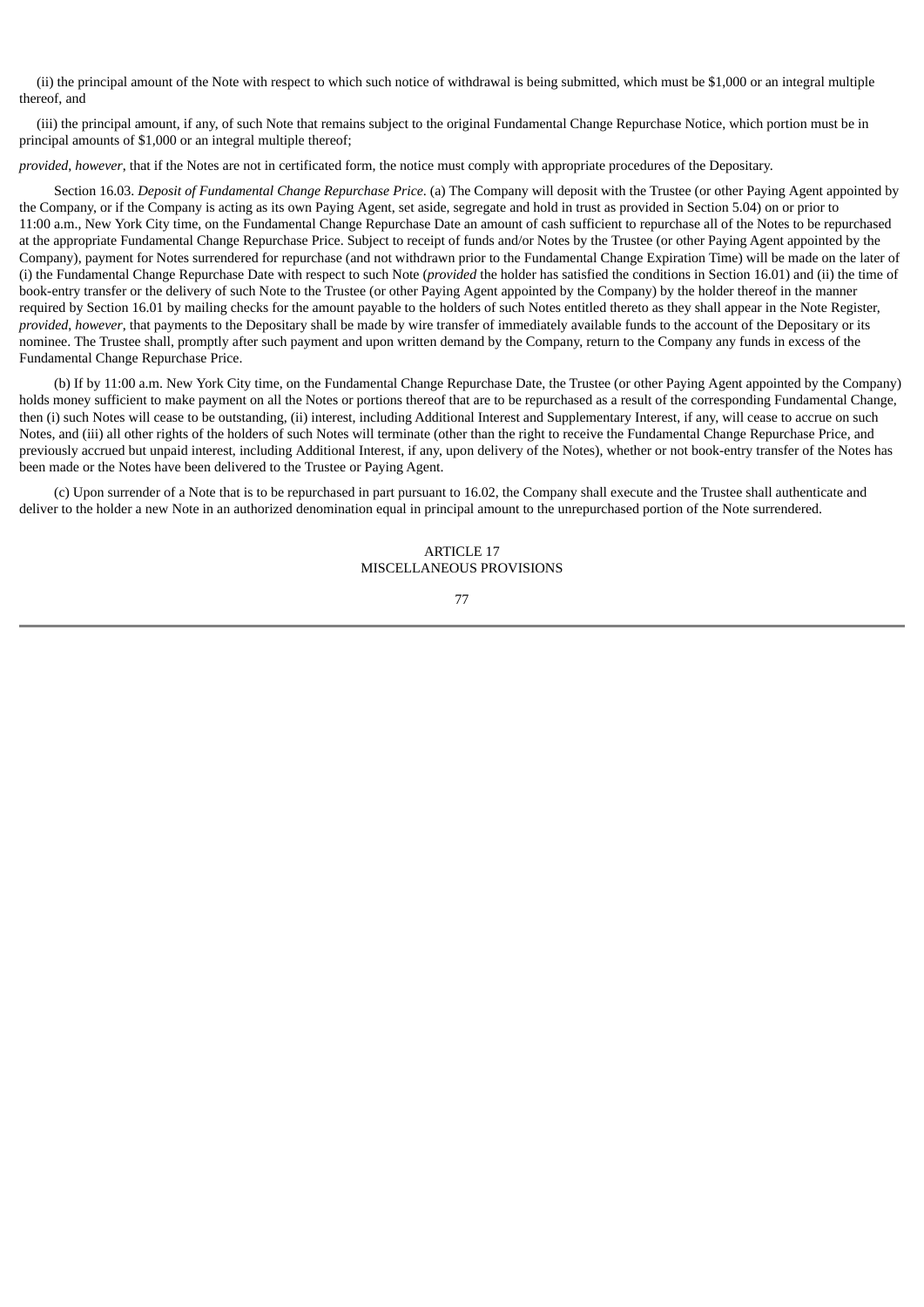Section 17.01. *Provisions Binding on Company's Successors*. All the covenants, stipulations, promises and agreements of the Company contained in this Indenture shall bind its successors and assigns whether so expressed or not.

Section 17.02. *Official Acts by Successor Corporation*. Any act or proceeding by any provision of this Indenture authorized or required to be done or performed by any board, committee or officer of the Company shall and may be done and performed with like force and effect by the like board, committee or officer of any corporation or other entity that shall at the time be the lawful sole successor of the Company.

Section 17.03. *Addresses for Notices, Etc*.Any notice or demand that by any provision of this Indenture is required or permitted to be given or served by the Trustee or by the Noteholders on the Company shall be deemed to have been sufficiently given or made, for all purposes if given or served by being deposited postage prepaid by registered or certified mail in a post office letter box addressed (until another address is filed by the Company with the Trustee) to Insulet Corporation, 9 Oak Park Drive, Bedford, Massachusetts 01730, Attention: R. Anthony Diehl, Esq., with a copy to Raymond C. Zemlin, Esq., Goodwin Procter LLP, Exchange Place, Boston, Massachusetts 02109 (Fax: (617) 523-12131). Any notice, direction, request or demand hereunder to or upon the Trustee shall be deemed to have been sufficiently given or made, for all purposes, if given or served by being deposited postage prepaid by registered or certified mail in a post office letter box addressed to the Corporate Trust Office.

The Trustee, by notice to the Company, may designate additional or different addresses for subsequent notices or communications.

Any notice or communication mailed to a Noteholder shall be mailed to it by first class mail, postage prepaid, at its address as it appears on the Note Register and shall be sufficiently given to it if so mailed within the time prescribed.

Failure to mail a notice or communication to a Noteholder or any defect in it shall not affect its sufficiency with respect to other Noteholders. If a notice or communication is mailed in the manner provided above, it is duly given, whether or not the addressee receives it.

In case by reason of the suspension of regular mail service or by reason of any other cause it shall be impracticable to give such notice to holders by mail, then such notification as shall be made with the approval of the Trustee shall constitute a sufficient notification for every purpose hereunder.

Notwithstanding any other provision of this Indenture or any Note, where this Indenture or any Note provides for notice of any event to a holder of a Global Note (whether by mail or otherwise), such notice shall be sufficiently given if given to the Depositary for such Note (or its designee), pursuant to customary procedures of such Depositary.

Section 17.04. *Governing Law*. THIS INDENTURE AND EACH NOTE SHALL BE DEEMED TO BE A CONTRACT MADE UNDER THE LAWS OF NEW YORK, AND FOR ALL PURPOSES SHALL BE CONSTRUED IN ACCORDANCE WITH THE LAWS OF NEW YORK (WITHOUT REGARD TO THE CONFLICTS OF LAWS PROVISIONS THEREOF).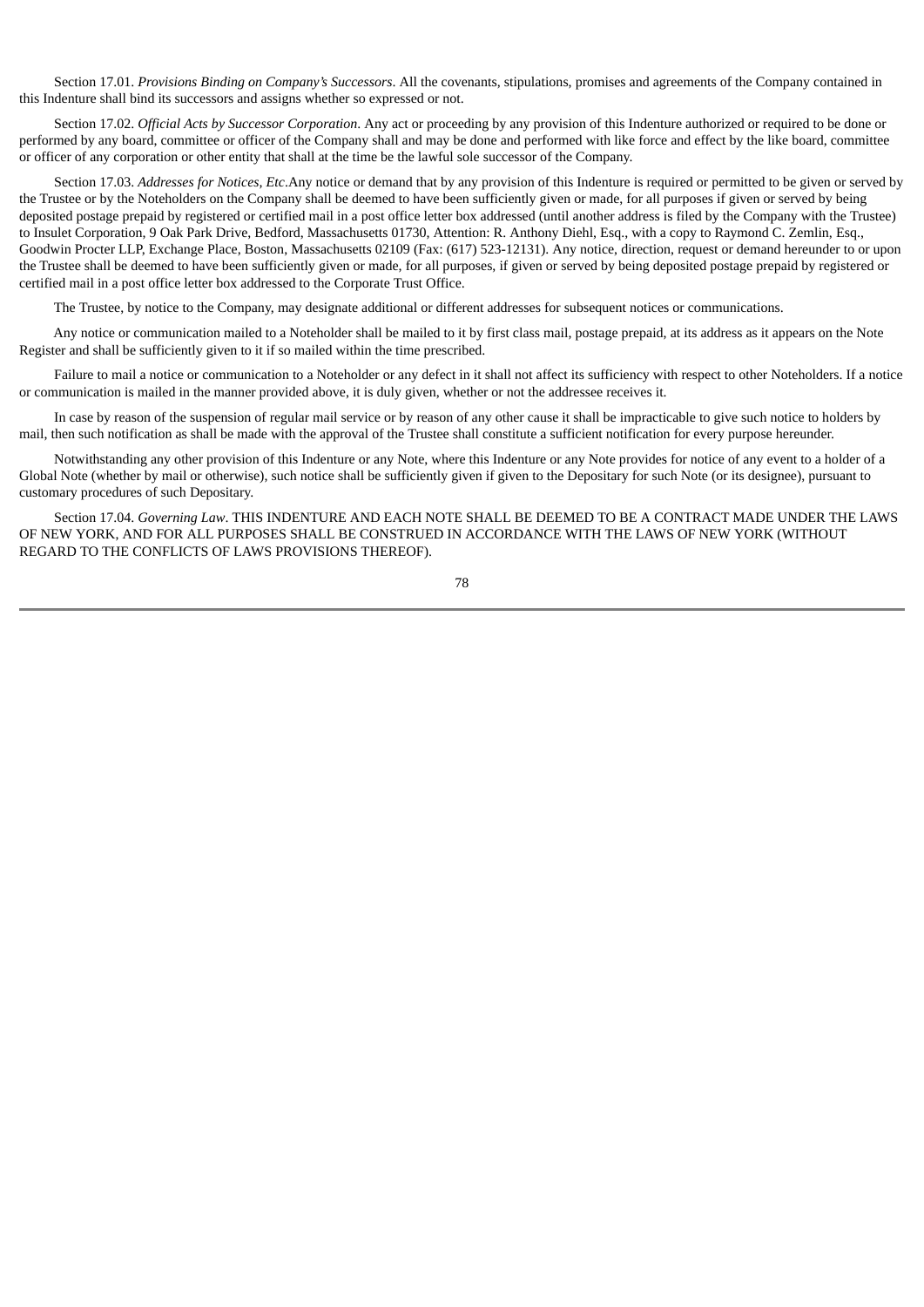Section 17.05. Evidence of Compliance with Conditions Precedent; Certificates and Opinions of Counsel to Trustee. Upon any application or demand by the Company to the Trustee to take any action under any of the provisions of this Indenture the Company shall furnish to the Trustee an Officers' Certificate stating that all conditions precedent to such action have been satisfied and such action is permitted by the terms of this Indenture.

Each certificate provided for by or on behalf of the Company in this Indenture and delivered to the Trustee with respect to compliance with this Indenture (other than the Officers' Certificates provided for in Section 5.08) shall include (a) a statement that the Person making such certificate is familiar with the requested action and this Indenture; (b) a brief statement as to the nature and scope of the examination or investigation upon which the statement contained in such certificate is based; (c) a statement that, in the judgment of such person, he or she has made such examination or investigation as is necessary to enable him or her to express an informed judgment as to whether or not such action is permitted by this Indenture; and (d) a statement as to whether or not, in the judgment of such Person, all conditions precedent to such action have been satisfied and such action is permitted by this Indenture.

Notwithstanding anything to the contrary in this Section 17.05, if any provision in this Indenture specifically provides that the Trustee shall or may receive an Opinion of Counsel in connection with any action to be taken by the Trustee or the Company hereunder, the Trustee shall be entitled to, or entitled to request, such Opinion of Counsel.

Section 17.06. *Legal Holidays*. In any case where any Interest Payment Date, Fundamental Change Repurchase Date, Conversion Date or Maturity Date is not be a Business Day, then any action to be taken on such date need not be taken on such date, but may be taken on the next succeeding Business Day with the same force and effect as if taken on such date, and no interest shall accrue for the period from and after such date.

Section 17.07. *No Security Interest Created*. Nothing in this Indenture or in the Notes, expressed or implied, shall be construed to constitute a security interest under the Uniform Commercial Code or similar legislation, as now or hereafter enacted and in effect, in any jurisdiction.

Section 17.08. *Trust Indenture Act*. This Indenture is hereby made subject to, and shall be governed by, the provisions of the Trust Indenture Act required to be part of and to govern indentures qualified under the Trust Indenture Act upon such qualification; *provided* that this Section 17.08 shall not require that this Indenture or the Trustee be qualified under the Trust Indenture Act prior to the time such qualification is in fact required under the terms of the Trust Indenture Act, nor shall it constitute any admission or acknowledgment by any party hereto that any such qualification is required prior to the time such qualification is in fact required under the terms of the Trust Indenture Act. If any provision hereof limits, qualifies or conflicts with another provision hereof that is required to be included in an indenture qualified under the Trust Indenture Act, such required provision shall control.

Section 17.09. *Benefits of Indenture*. Nothing in this Indenture or in the Notes, expressed or implied, shall give to any Person, other than the parties hereto, any Paying Agent, any Conversion Agent, any authenticating agent, any Note Registrar and their successors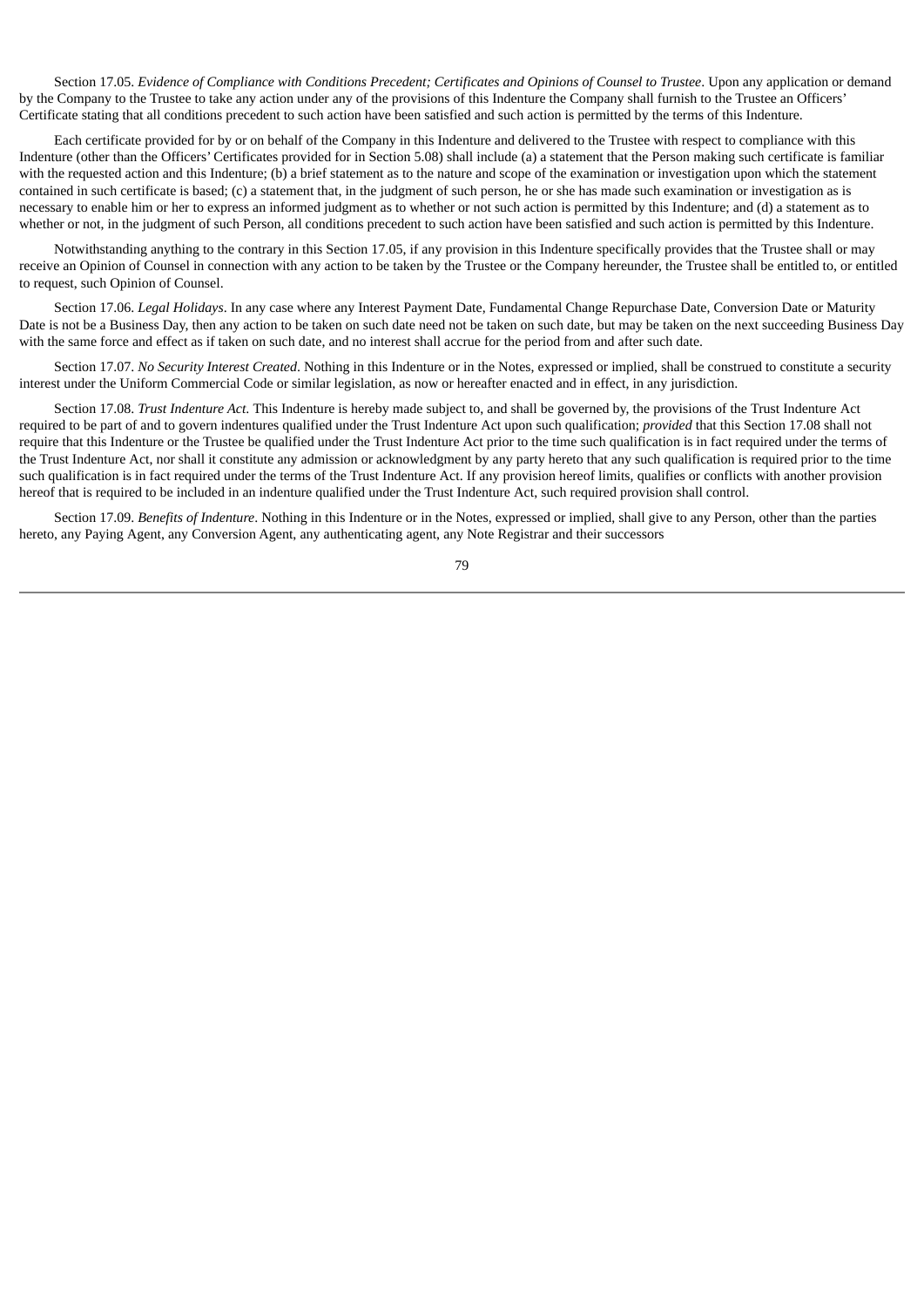hereunder or the Noteholders, any benefit or any legal or equitable right, remedy or claim under this Indenture.

Section 17.10. *Table of Contents, Headings, Etc.*. The table of contents and the titles and headings of the articles and sections of this Indenture have been inserted for convenience of reference only, are not to be considered a part hereof, and shall in no way modify or restrict any of the terms or provisions hereof.

Section 17.11. *Authenticating Agent*. The Trustee may appoint an authenticating agent that shall be authorized to act on its behalf and subject to its direction in the authentication and delivery of Notes in connection with the original issuance thereof and transfers and exchanges of Notes hereunder, including under Section 2.05, Section 2.06, Section 2.07, Section 2.08, Section 11.04 and Section 16.03 as fully to all intents and purposes as though the authenticating agent had been expressly authorized by this Indenture and those Sections to authenticate and deliver Notes. For all purposes of this Indenture, the authentication and delivery of Notes by the authenticating agent shall be deemed to be authentication and delivery of such Notes "by the Trustee" and a certificate of authentication executed on behalf of the Trustee by an authenticating agent shall be deemed to satisfy any requirement hereunder or in the Notes for the Trustee's certificate of authentication. Such authenticating agent shall at all times be a Person eligible to serve as trustee hereunder pursuant to Section 8.09.

Any corporation or other entity into which any authenticating agent may be merged or converted or with which it may be consolidated, or any corporation or other entity resulting from any merger, consolidation or conversion to which any authenticating agent shall be a party, or any corporation or other entity succeeding to the corporate trust business of any authenticating agent, shall be the successor of the authenticating agent hereunder, if such successor corporation or other entity is otherwise eligible under this Section, without the execution or filing of any paper or any further act on the part of the parties hereto or the authenticating agent or such successor corporation or other entity.

Any authenticating agent may at any time resign by giving written notice of resignation to the Trustee and to the Company. The Trustee may at any time terminate the agency of any authenticating agent by giving written notice of termination to such authenticating agent and to the Company. Upon receiving such a notice of resignation or upon such a termination, or in case at any time any authenticating agent shall cease to be eligible under this Section, the Trustee may appoint a successor authenticating agent (which may be the Trustee), shall give written notice of such appointment to the Company and shall mail notice of such appointment to all Noteholders as the names and addresses of such holders appear on the Note Register.

The Company agrees to pay to the authenticating agent from time to time reasonable compensation for its services although the Company may terminate the authenticating agent, if it determines such agent's fees to be unreasonable.

The provisions of Section 8.02, Section 8.03, Section 8.04, Section 9.03 and this Section 17.11 shall be applicable to any authenticating agent.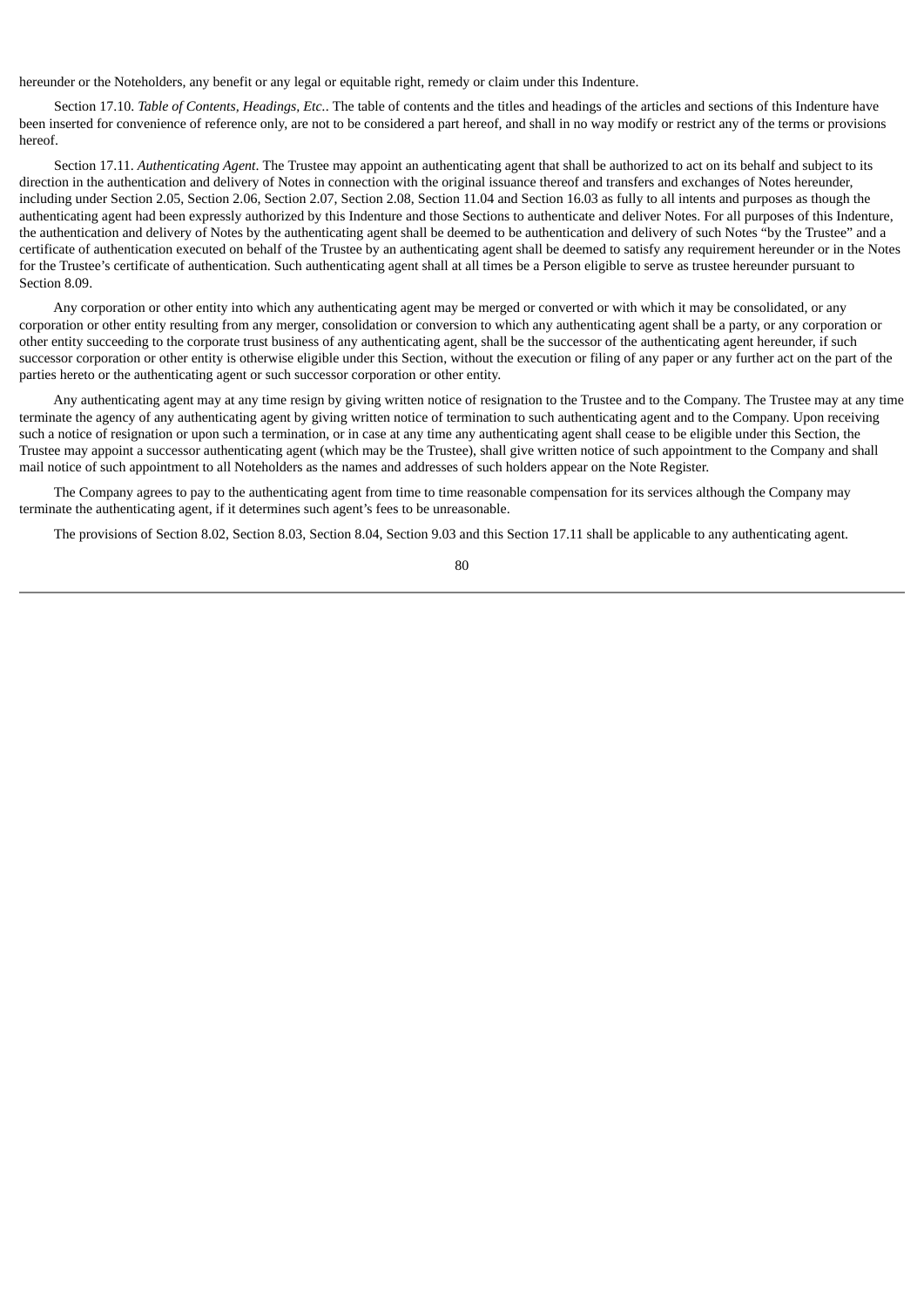If an authenticating agent is appointed pursuant to this Section, the Notes may have endorsed thereon, in addition to the Trustee's certificate of authentication, an alternative certificate of authentication in the following form:

, as Authenticating Agent, certifies that this is one of the Notes described in the within-named Indenture.

By:

Authorized Officer

Section 17.12. *Execution in Counterparts*. This Indenture may be executed in any number of counterparts, each of which shall be an original, but such counterparts shall together constitute but one and the same instrument.

Section 17.13. *Severability*. In the event any provision of this Indenture or in the Notes shall be invalid, illegal or unenforceable, then (to the extent permitted by law) the validity, legality or enforceability of the remaining provisions shall not in any way be affected or impaired.

Section 17.14. *Waiver of Jury Trial*. EACH OF THE COMPANY AND THE TRUSTEE HEREBY IRREVOCABLY WAIVES, TO THE FULLEST EXTENT PERMITTED BY APPLICABLE LAW, ANY AND ALL RIGHT TO TRIAL BY JURY IN ANY LEGAL PROCEEDING ARISING OUT OF OR RELATING TO THIS INDENTURE, THE NOTES OR THE TRANSACTION CONTEMPLATED HEREBY.

Section 17.15. *Force Majeure*. In no event shall the Trustee be responsible or liable for any failure or delay in the performance of its obligations hereunder arising out of or caused by, directly or indirectly, forces beyond its control, including, without limitation, strikes, work stoppages, accidents, acts of war or terrorism, civil or military disturbances, nuclear or natural catastrophes or acts of God, and interruptions, loss or malfunctions of utilities, communications or computer (software and hardware) services; it being understood that the Trustee shall use reasonable efforts that are consistent with accepted practices in the banking industry to resume performance as soon as practicable under the circumstances.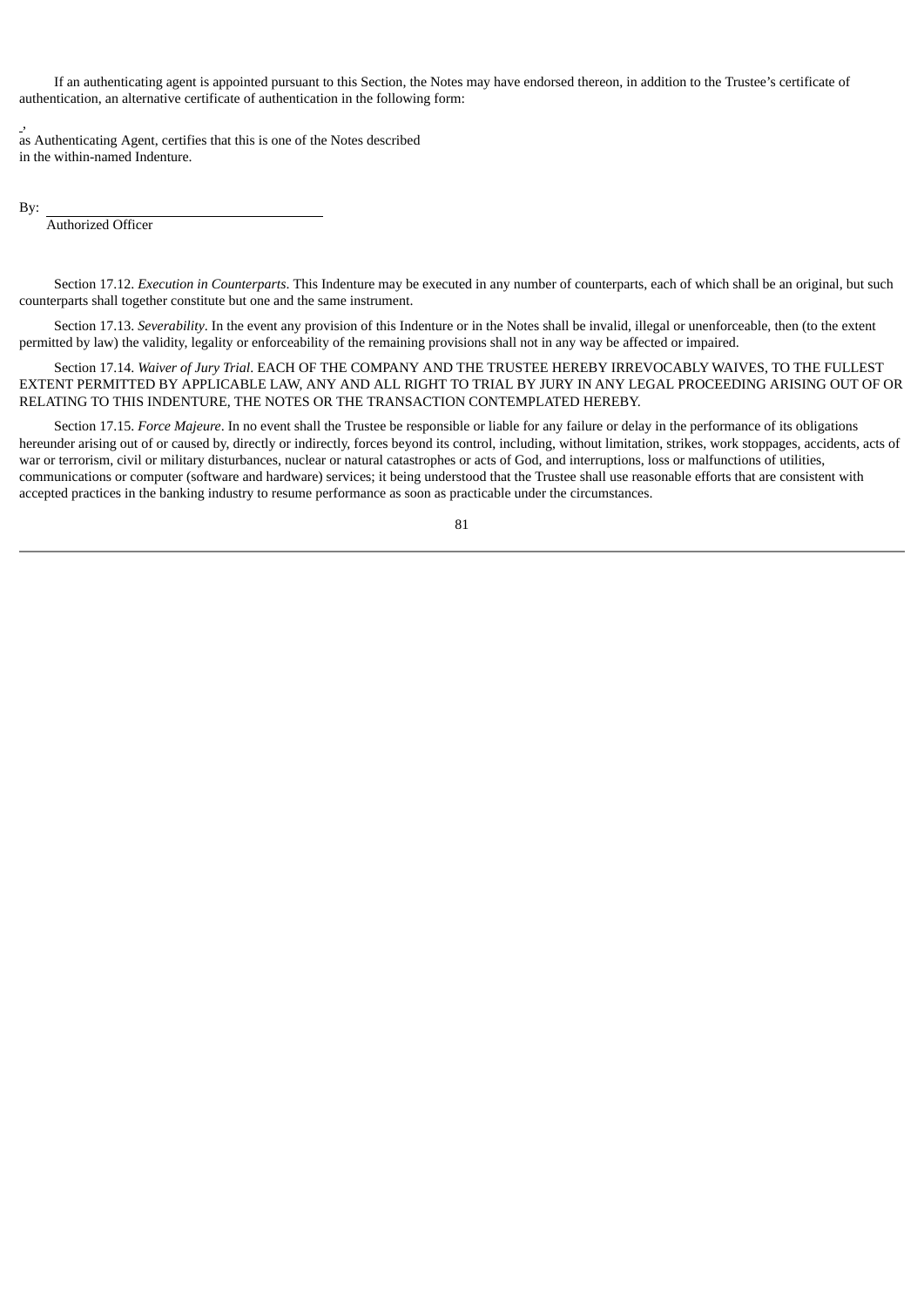IN WITNESS WHEREOF, the parties hereto have caused this Indenture to be duly executed as of the date first written above.

# INSULET CORPORATION

By: /s/ R. Anthony Diehl

Name: R. Anthony Diehl Title: General Counsel and Secretary

# WELLS FARGO BANK, N.A., as Trustee

By: /s/ Lynn M. Steiner

Name: Lynn M. Steiner Title: Vice President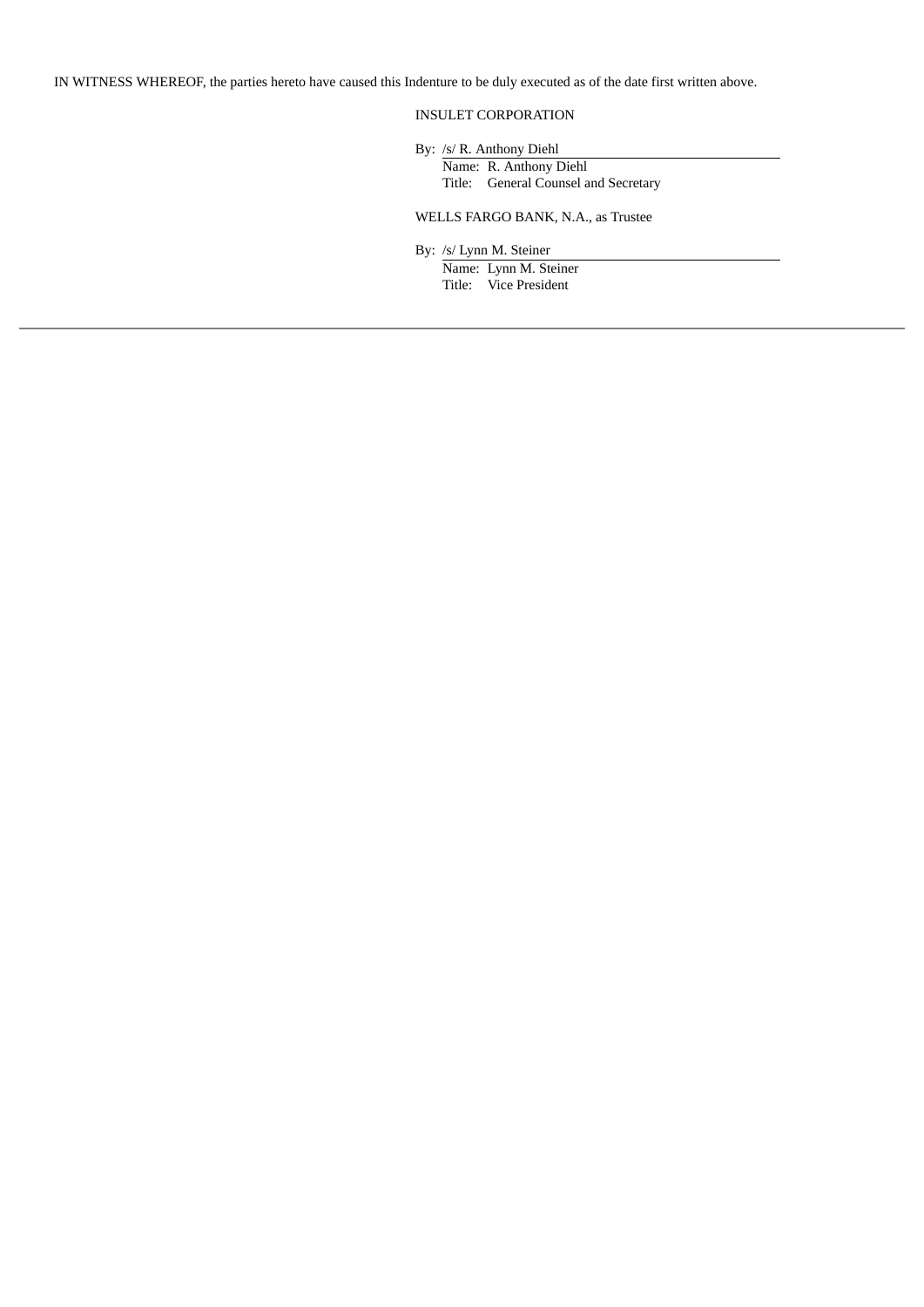#### [FORM OF FACE OF NOTE]

[UNLESS THIS CERTIFICATE IS PRESENTED BY AN AUTHORIZED REPRESENTATIVE OF THE DEPOSITORY TRUST COMPANY, A NEW YORK CORPORATION ("DTC"), TO THE COMPANY OR ITS AGENT FOR REGISTRATION OF TRANSFER, EXCHANGE, OR PAYMENT, AND ANY CERTIFICATE ISSUED IS REGISTERED IN THE NAME OF CEDE & CO. OR IN SUCH OTHER NAME AS IS REQUESTED BY AN AUTHORIZED REPRESENTATIVE OF DTC (AND ANY PAYMENT IS MADE TO CEDE & CO. OR TO SUCH OTHER ENTITY AS IS REQUESTED BY AN AUTHORIZED REPRESENTATIVE OF DTC), ANY TRANSFER, PLEDGE, OR OTHER USE HEREOF FOR VALUE OR OTHERWISE BY OR TO ANY PERSON IS WRONGFUL INASMUCH AS THE REGISTERED OWNER HEREOF, CEDE & CO., HAS AN INTEREST HEREIN.]

THIS SECURITY AND THE COMMON STOCK, IF ANY, ISSUABLE UPON CONVERSION OF THIS SECURITY HAVE NOT BEEN REGISTERED UNDER THE SECURITIES ACT OF 1933, AS AMENDED (THE "SECURITIES ACT"), AND MAY NOT BE OFFERED, SOLD, PLEDGED OR OTHERWISE TRANSFERRED EXCEPT IN ACCORDANCE WITH THE FOLLOWING SENTENCE. BY ITS ACQUISITION HEREOF OR OF A BENEFICIAL INTEREST HEREIN, THE ACQUIRER:

(1) REPRESENTS THAT IT AND ANY ACCOUNT FOR WHICH IT IS ACTING IS A "QUALIFIED INSTITUTIONAL BUYER" (WITHIN THE MEANING OF RULE 144A UNDER THE SECURITIES ACT) AND THAT IT EXERCISES SOLE INVESTMENT DISCRETION WITH RESPECT TO EACH SUCH ACCOUNT, AND

(2) AGREES FOR THE BENEFIT OF THE COMPANY THAT IT WILL NOT OFFER, SELL, PLEDGE OR OTHERWISE TRANSFER THIS SECURITY OR ANY BENEFICIAL INTEREST HEREIN PRIOR TO THE DATE THAT IS THE LATER OF (X) ONE YEAR AFTER THE LAST ORIGINAL ISSUE DATE HEREOF OR SUCH SHORTER PERIOD OF TIME AS PERMITTED BY RULE 144 UNDER THE SECURITIES ACT OR ANY SUCCESSOR PROVISION THEREUNDER, AND (Y) SUCH LATER DATE, IF ANY, AS MAY BE REQUIRED BY APPLICABLE LAW, EXCEPT:

(A) TO INSULET CORPORATION (THE "COMPANY") OR ANY SUBSIDIARY THEREOF, OR

(B) PURSUANT TO A REGISTRATION STATEMENT WHICH HAS BECOME EFFECTIVE UNDER THE SECURITIES ACT, OR

(C) TO A QUALIFIED INSTITUTIONAL BUYER IN COMPLIANCE WITH RULE 144A UNDER THE SECURITIES ACT, OR

(D) PURSUANT TO AN EXEMPTION FROM REGISTRATION PROVIDED BY RULE 144 UNDER THE SECURITIES ACT OR ANY OTHER AVAILABLE EXEMPTION FROM THE REGISTRATION REQUIREMENTS OF THE

 $A-1$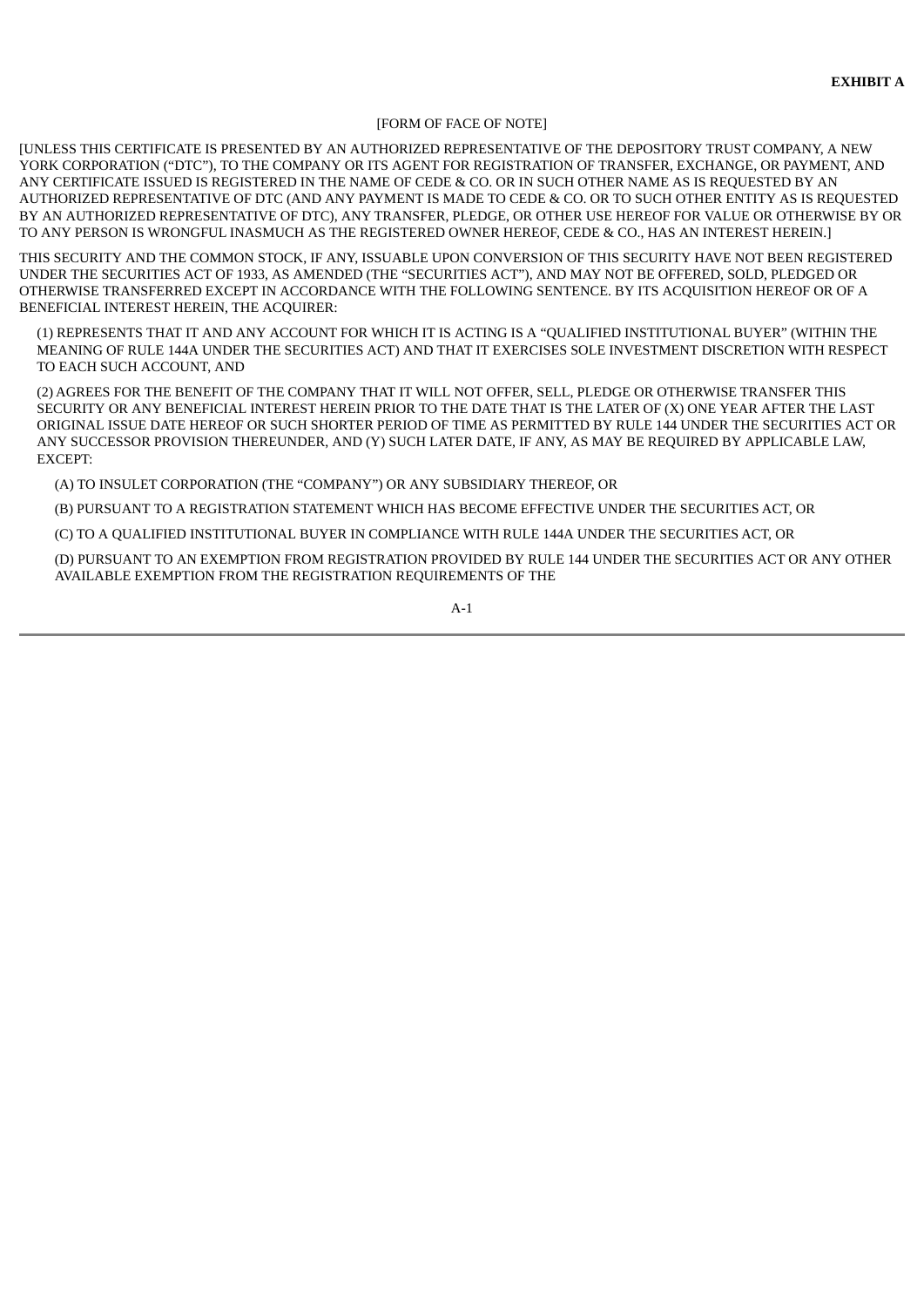# SECURITIES ACT.

PRIOR TO THE REGISTRATION OF ANY TRANSFER IN ACCORDANCE WITH (2)(D) ABOVE, THE COMPANY AND THE TRUSTEE RESERVE THE RIGHT TO REQUIRE THE DELIVERY OF SUCH LEGAL OPINIONS, CERTIFICATIONS OR OTHER EVIDENCE AS MAY REASONABLY BE REQUIRED IN ORDER TO DETERMINE THAT THE PROPOSED TRANSFER IS BEING MADE IN COMPLIANCE WITH THE SECURITIES ACT AND APPLICABLE STATE SECURITIES LAWS. NO REPRESENTATION IS MADE AS TO THE AVAILABILITY OF ANY EXEMPTION FROM THE REGISTRATION REQUIREMENTS OF THE SECURITIES ACT.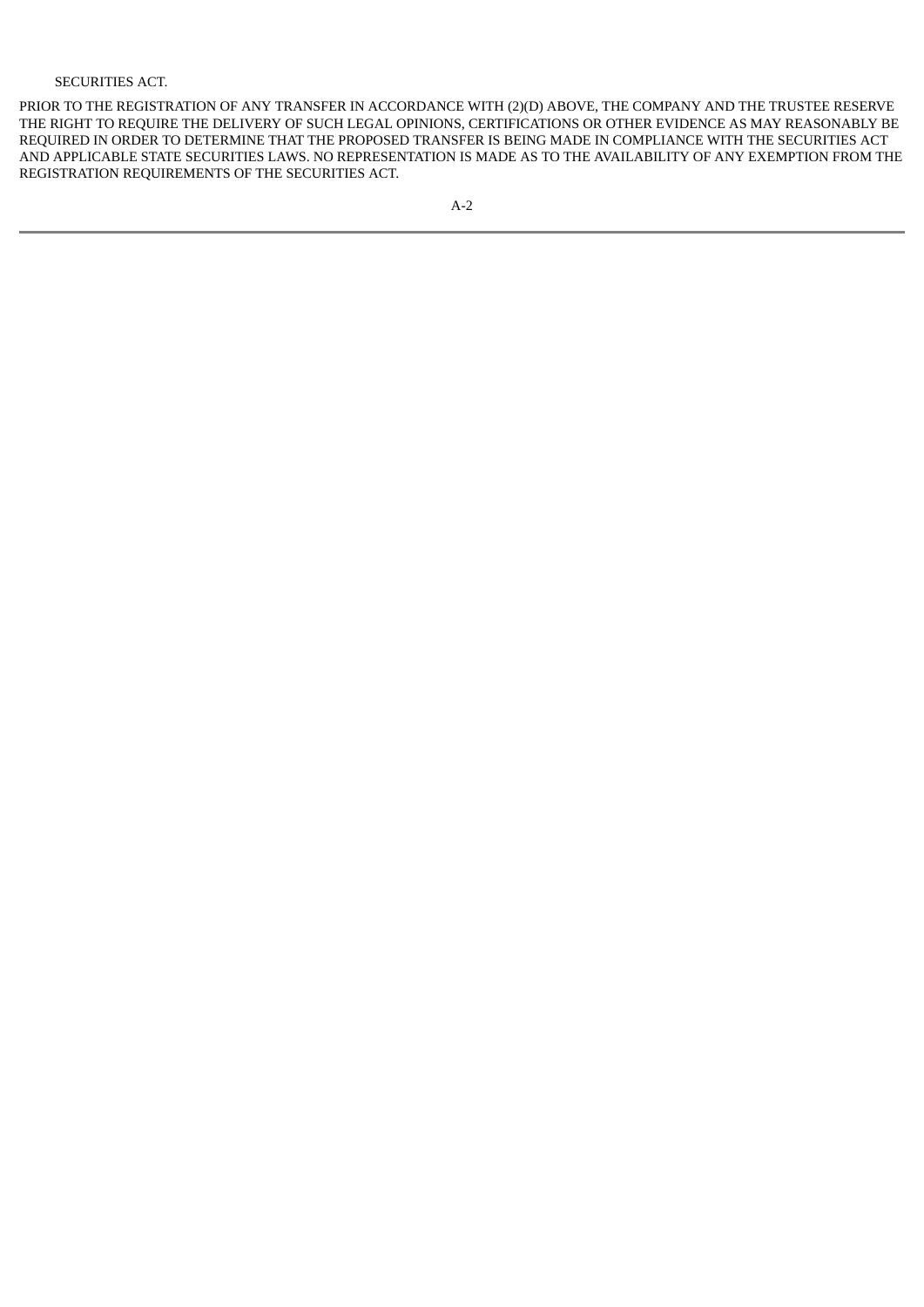### INSULET CORPORATION 5.375% Convertible Senior Note due 2013

### No.  $[\_\_\]$  \$[ $[\_\_\]$

### CUSIP No. [ ]

Insulet Corporation, a corporation duly organized and validly existing under the laws of the State of Delaware (herein called the "**Company**," which term includes any successor corporation or other entity under the Indenture referred to on the reverse hereof), for value received hereby promises to pay to [CEDE & CO., or its registered assigns,]1 the principal sum of [ ] Dollars, [as revised by the Schedule of Increases and Decreases in Global Note attached hereto,]2 on June 15, 2013, and interest thereon as set forth below, Additional Interest in the manner, at the rates and to the Persons set forth in the Registration Rights Agreement and Supplementary Interest in the manner, at the rates and to the Persons set forth in Section 7.01 of the Indenture.

The Company promises to pay interest on the principal amount of this Note at the rate of 5.375% per annum (subject to increase pursuant to Section 7.01 of the Indenture). The Company will pay interest semi-annually on June 15 and December 15 of each year commencing on December 15, 2008, to holders of record at the close of business on the preceding June 1 and December 1 (whether or not such day is a Business Day), respectively. Interest on the Note will accrue from the most recent date to which interest has been paid, or, if no interest has been paid on the Note, from [ ], 20[ ].

Payment of the principal of and accrued and unpaid interest, Additional Interest, if any, and Supplementary Interest, if any, on this Note shall be made at the office or agency of the Company maintained for that purpose, in such lawful money of the United States of America as at the time of payment shall be legal tender for the payment of public and private debts; *provided* that, interest, including Additional Interest and Supplementary Interest, if any, may be paid (1) with respect to any Noteholder holding Notes in certificated form and having an aggregate principal amount of \$2,000,000 or less, by check mailed to the holders of such Notes and (2) with respect to any Noteholder holding Notes in certificated form and having an aggregate principal amount of more than \$2,000,000, either by check mailed to such holder or, upon application by a holder to the Note Registrar not later than on the relevant Interest Record Date, by wire transfer in immediately available funds to that holder's account within the United States, which application shall remain in effect until the holder notifies, in writing, the Note Registrar to the contrary; and *provided further*, that any payment of interest, including Additional Interest and Supplementary Interest, if any, to the Depositary or its nominee shall be paid by wire transfer in immediately available funds in accordance with the wire transfer instruction supplied by the Depositary or its nominee from time to time to the Trustee and Paying Agent (if different from Trustee).

<sup>1</sup> Use bracketed language for a Global Note.

<sup>2</sup> Use bracketed language for a Global Note.

A-3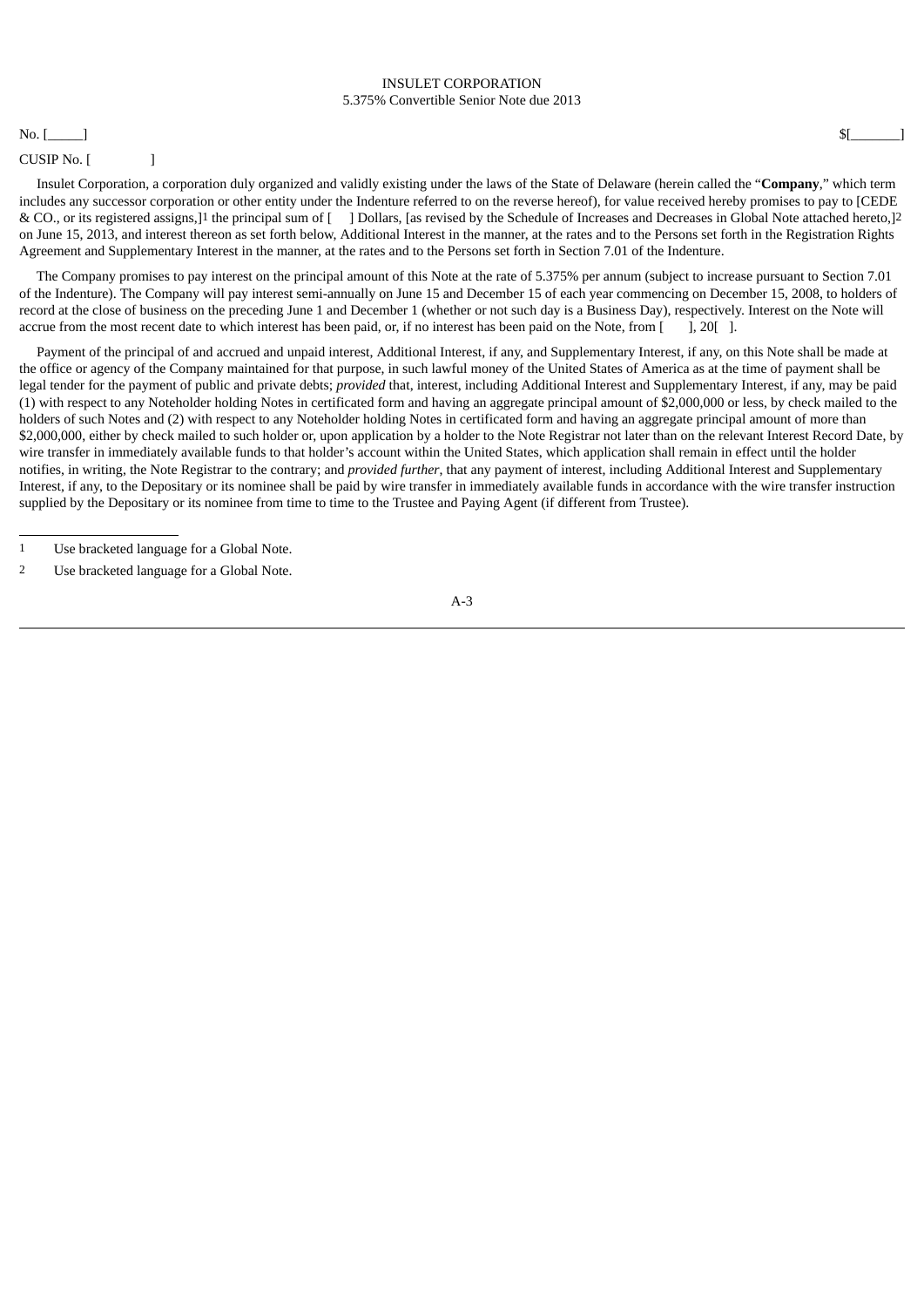Reference is made to the further provisions of this Note set forth on the reverse hereof, including, without limitation, provisions giving the holder of this Note the right to convert this Note into cash or a combination of cash and shares of Common Stock, if any, on the terms and subject to the limitations set forth in the Indenture. Such further provisions shall for all purposes have the same effect as though fully set forth at this place.

This Note shall be deemed to be a contract made under the laws of the State of New York, and for all purposes shall be construed in accordance with and governed by the laws of said State (without regard to the conflicts of laws provisions thereof).

This Note shall not be valid or become obligatory for any purpose until the certificate of authentication hereon shall have been manually signed by the Trustee or a duly authorized authenticating agent under the Indenture.

[Remainder of page intentionally left blank]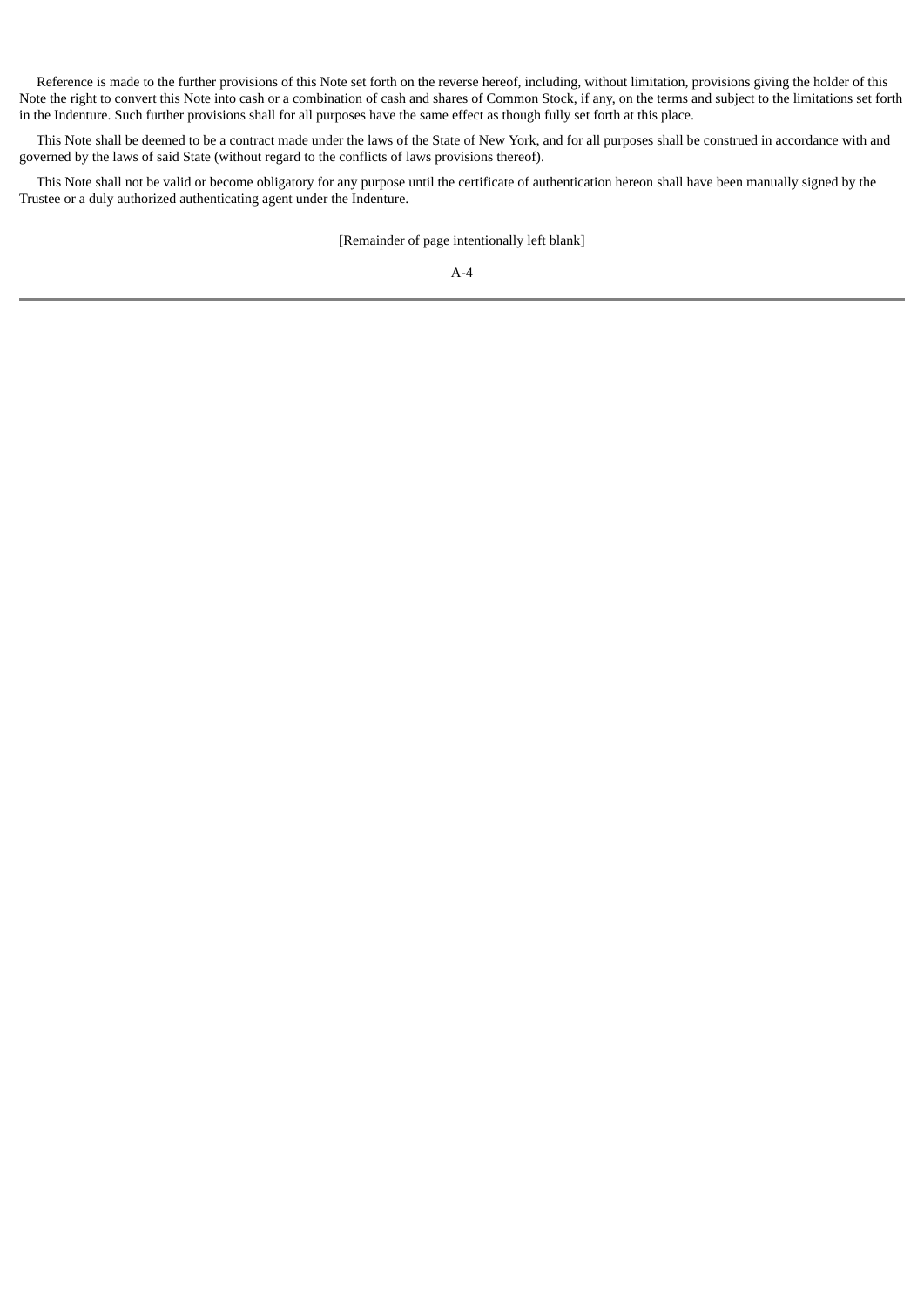IN WITNESS WHEREOF, the Company has caused this Note to be duly executed.

# INSULET CORPORATION

By:

Name: Title:

Dated:

TRUSTEE'S CERTIFICATE OF AUTHENTICATION WELLS FARGO BANK, N.A. as Trustee, certifies that this is one of the Notes described in the within-named Indenture.

By:

Authorized Officer

A-5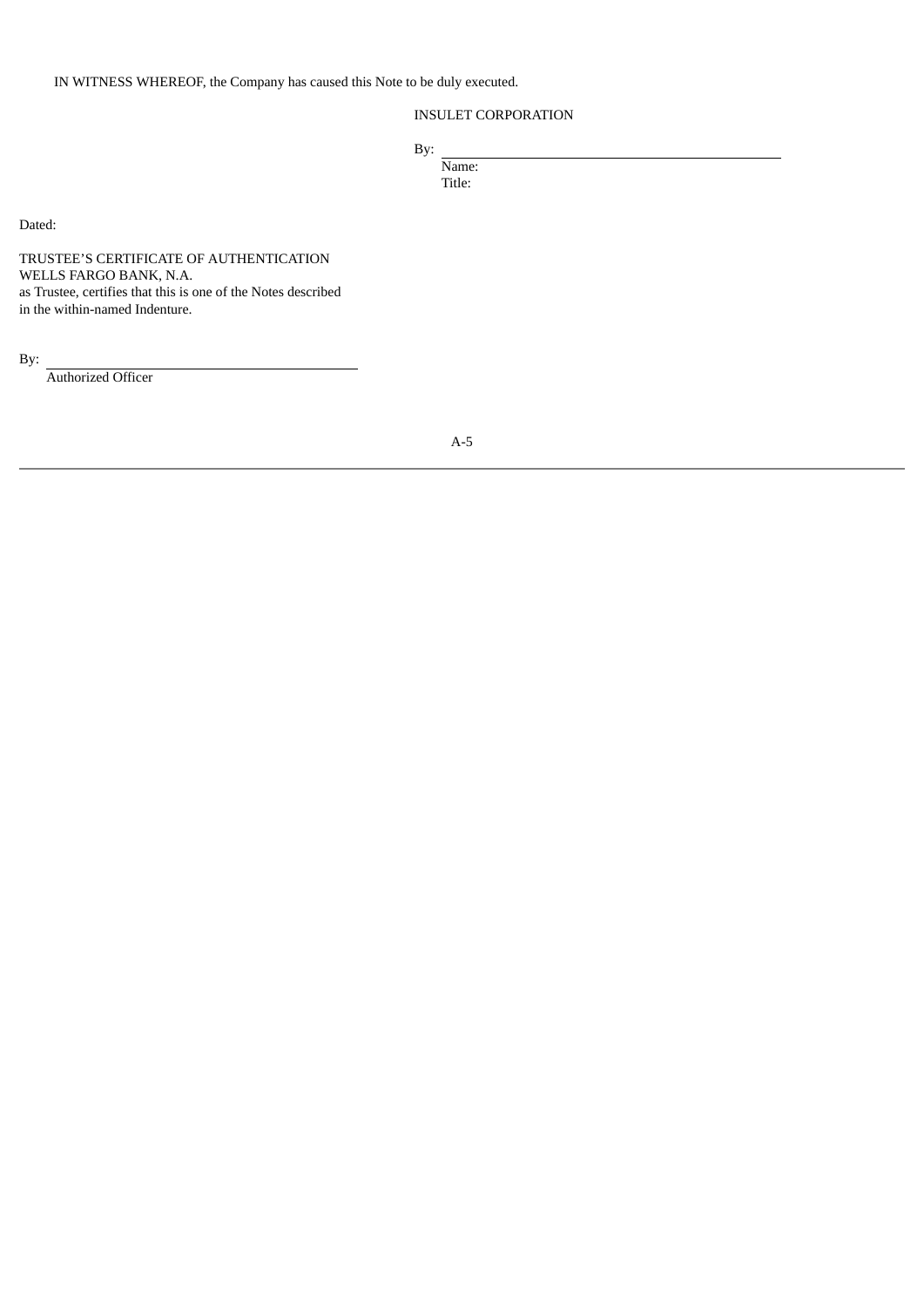### [FORM OF REVERSE OF NOTE]

## INSULET CORPORATION 5.375% Convertible Senior Note due 2013

This Note is one of a duly authorized issue of Notes of the Company, designated as its 5.375% Convertible Senior Notes due 2013 (herein called the "**Notes**"), limited to the aggregate principal amount of \$75,000,000 (or \$85,000,000 if the Initial Purchasers exercise their option to purchase additional Notes in full as set forth in the Purchase Agreement) all issued or to be issued under and pursuant to an Indenture dated as of June 16, 2008 (herein called the "**Indenture**"), between the Company and Wells Fargo Bank, N.A. (herein called the "**Trustee**"), to which Indenture and all indentures supplemental thereto reference is hereby made for a description of the rights, limitations of rights, obligations, duties and immunities thereunder of the Trustee, the Company and the holders of the Notes. Additional Notes may be issued in an unlimited aggregate principal amount, subject to certain conditions specified in the Indenture.

In case an Event of Default, as defined in the Indenture, shall have occurred and be continuing, the principal of and interest, including Additional Interest and Supplementary Interest, if any, on all Notes may be declared, by either the Trustee or Noteholders of not less than 25% in aggregate principal amount of Notes then outstanding, and upon said declaration shall become, due and payable, in the manner, with the effect and subject to the conditions and certain exceptions set forth in the Indenture.

Subject to the terms and conditions of the Indenture, the Company will make all payments and deliveries in respect of the Fundamental Change Repurchase Price and the principal amount on the Maturity Date, as the case may be, to the holder who surrenders a Note to a Paying Agent to collect such payments in respect of the Note. The Company will pay cash amounts in money of the United States that at the time of payment is legal tender for payment of public and private debts.

The Indenture contains provisions permitting the Company and the Trustee in certain circumstances, without the consent of the holders of the Notes, and in other circumstances, with the consent of the holders of not less than a majority in aggregate principal amount of the Notes at the time outstanding, evidenced as in the Indenture provided, to execute supplemental indentures modifying the terms of the Indenture and the Notes as described therein. It is also provided in the Indenture that, subject to certain exceptions, the holders of a majority in aggregate principal amount of the Notes at the time outstanding may on behalf of the holders of all of the Notes waive any past Default or Event of Default under the Indenture and its consequences.

No reference herein to the Indenture and no provision of this Note or of the Indenture shall alter or impair the obligation of the Company, which is absolute and unconditional, to pay the principal of and accrued and unpaid interest, Additional Interest, if any, and Supplementary Interest, if any, on this Note at the place, at the respective times, at the rate and in the lawful money herein prescribed.

The Notes are issuable in registered form without coupons in denominations of \$1,000

A-6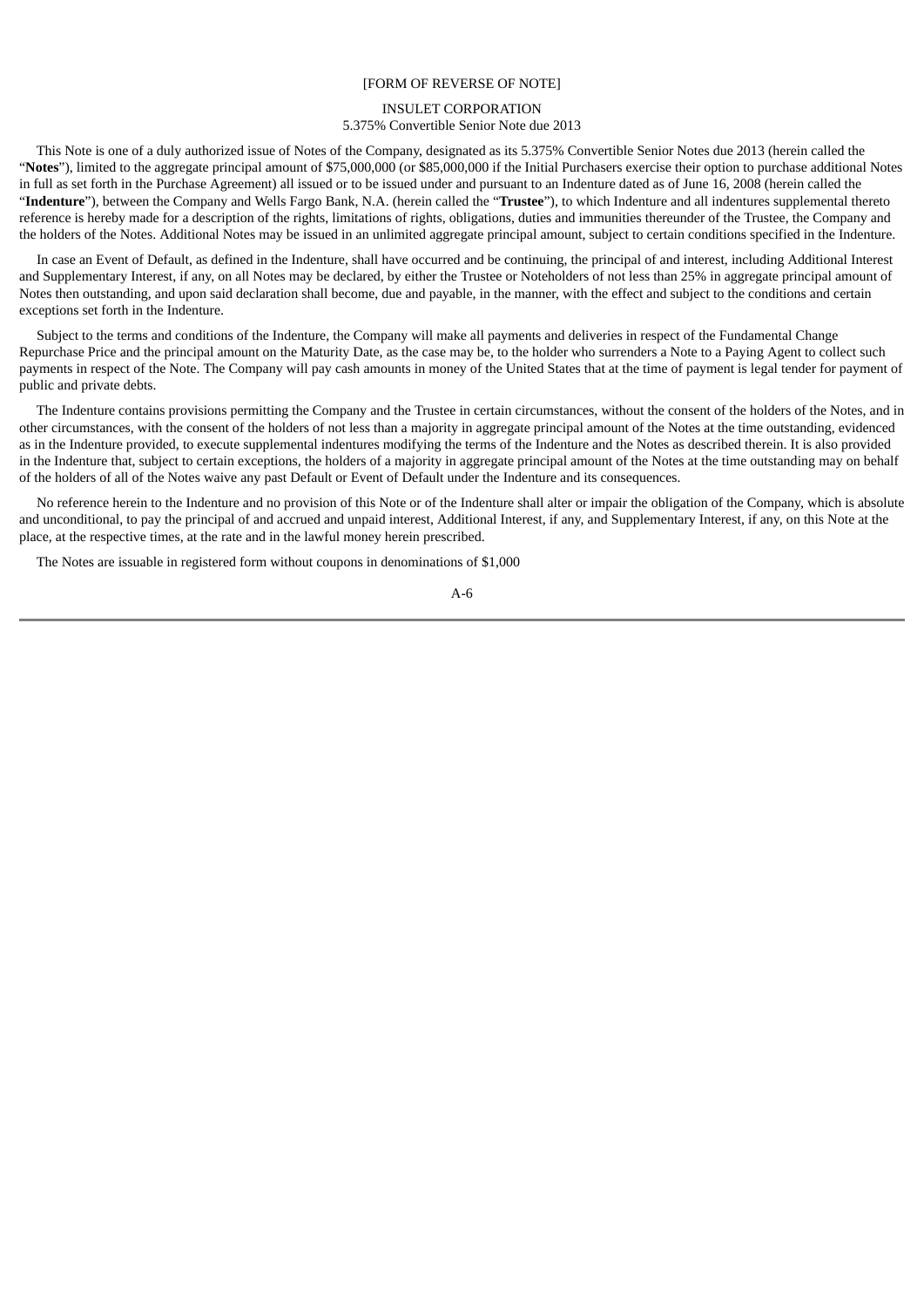principal amount and integral multiples thereof. At the office or agency of the Company referred to on the face hereof, and in the manner and subject to the limitations provided in the Indenture, Notes may be exchanged for a like aggregate principal amount of Notes of other authorized denominations, without payment of any service charge but, if required by the Company or Trustee, with payment of a sum sufficient to cover any tax, assessments or other governmental charges that may be imposed in connection therewith as a result of the name of the Noteholder of the new Notes issued upon such exchange of Notes being different from the name of the Noteholder of the old Notes surrendered for such exchange.

The Notes are not subject to redemption through the operation of any sinking fund or otherwise.

Upon the occurrence of a Fundamental Change and subject to certain exceptions, the holder has the right, at such holder's option, to require the Company to repurchase for cash all of such holder's Notes or any portion thereof (in principal amounts of \$1,000 or integral multiples thereof) on the Fundamental Change Repurchase Date at a price equal to the Fundamental Change Repurchase Price.

Subject to the provisions of the Indenture, the holder hereof has the right, at its option, during certain periods and upon the occurrence of certain conditions specified in the Indenture, prior to the close of business on the Business Day immediately preceding the Maturity Date, to convert any Notes or portion thereof that is \$1,000 or an integral multiple thereof, into cash, or a combination of cash and shares of Common Stock, if any, at a Conversion Rate specified in the Indenture, as adjusted from time to time as provided in the Indenture.

Terms used in this Note and defined in the Indenture are used herein as therein defined.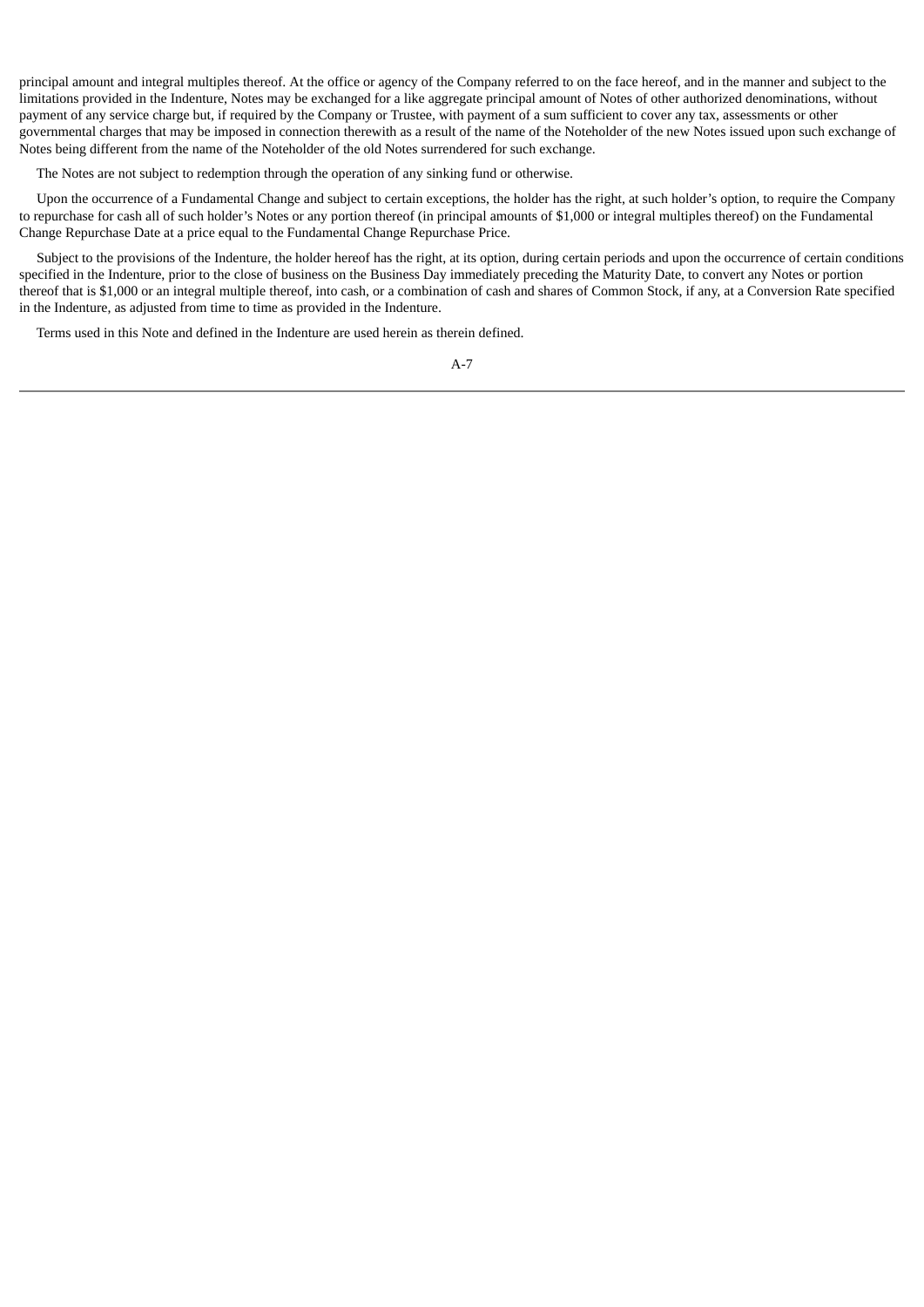# ABBREVIATIONS

The following abbreviations, when used in the inscription of the face of this Note, shall be construed as though they were written out in full according to applicable laws or regulations:

| TEN COM — as tenants in common                                                                                                      | UNIF GIFT MIN ACT                                                          |
|-------------------------------------------------------------------------------------------------------------------------------------|----------------------------------------------------------------------------|
|                                                                                                                                     | Custodian<br>(Cust)                                                        |
| TEN $ENT$ — as tenants by the entireties                                                                                            | (Minor)                                                                    |
| $JT$ TEN $-$ as joint tenants with right of<br>survivorship and not as tenants in common Uniform Gifts to Minors Act ______ (State) |                                                                            |
|                                                                                                                                     | Additional abbreviations may also be used<br>though not in the above list. |

A-8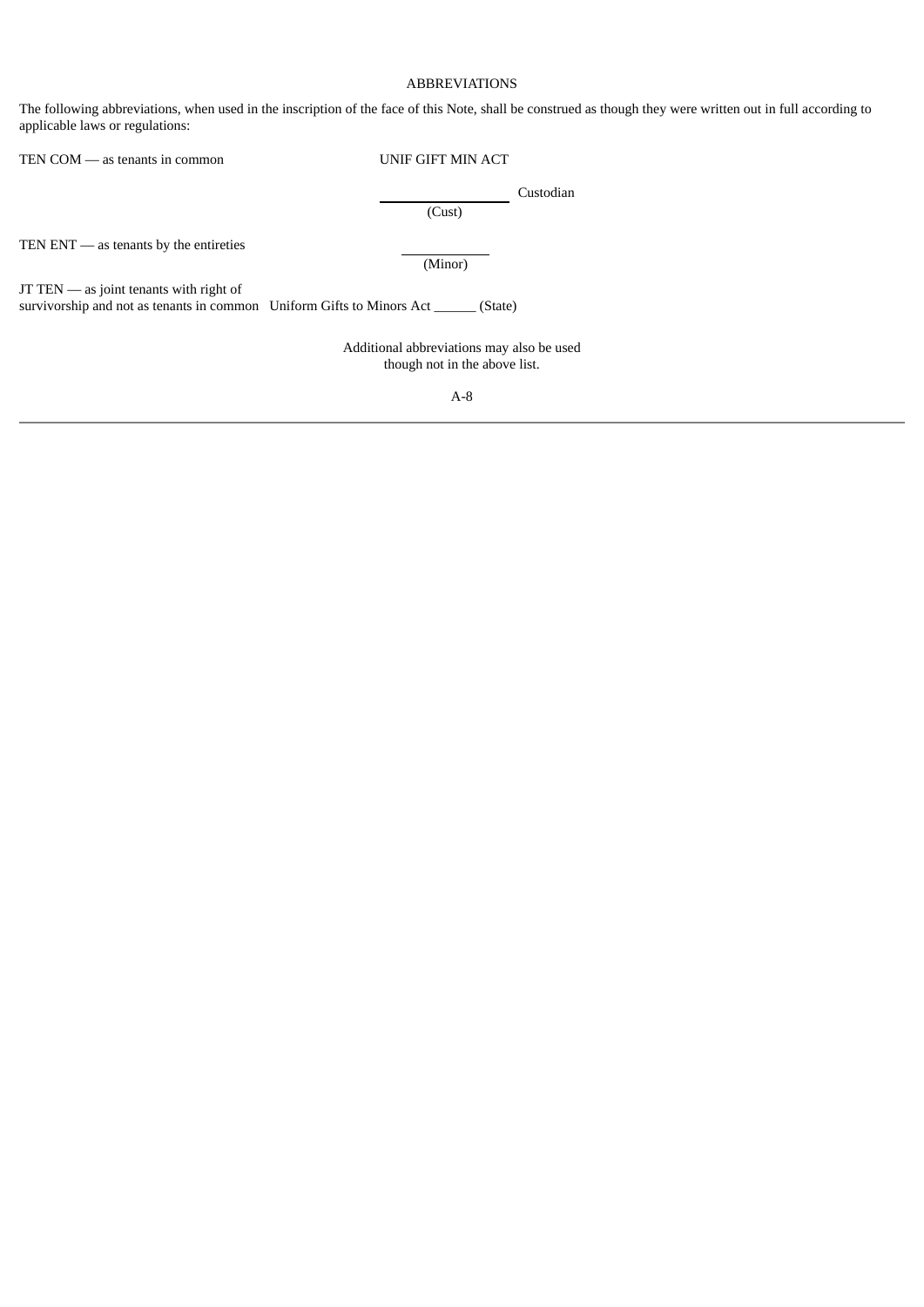# SCHEDULE OF INCREASES AND DECREASES IN GLOBAL NOTE**3**

# INSULET CORPORATION 5.375% Convertible Senior Notes due 2013

The following increases or decreases in this Global Note have been made:

| Date                   | Amount of decrease in<br>Principal Amount of this<br>Global Note | Amount of increase in<br>Principal Amount of this<br>Global Note | Principal Amount of this<br>Global Note following such<br>decrease or increase | Signature of<br>authorized signatory<br>of Trustee or<br>Custodian |
|------------------------|------------------------------------------------------------------|------------------------------------------------------------------|--------------------------------------------------------------------------------|--------------------------------------------------------------------|
|                        |                                                                  |                                                                  |                                                                                |                                                                    |
|                        |                                                                  |                                                                  |                                                                                |                                                                    |
|                        |                                                                  |                                                                  |                                                                                |                                                                    |
|                        |                                                                  |                                                                  |                                                                                |                                                                    |
|                        |                                                                  |                                                                  |                                                                                |                                                                    |
|                        |                                                                  |                                                                  |                                                                                |                                                                    |
|                        |                                                                  |                                                                  |                                                                                |                                                                    |
|                        |                                                                  |                                                                  |                                                                                |                                                                    |
|                        |                                                                  |                                                                  |                                                                                |                                                                    |
|                        |                                                                  |                                                                  |                                                                                |                                                                    |
|                        |                                                                  |                                                                  |                                                                                |                                                                    |
|                        |                                                                  |                                                                  |                                                                                |                                                                    |
|                        |                                                                  |                                                                  |                                                                                |                                                                    |
|                        |                                                                  |                                                                  |                                                                                |                                                                    |
|                        |                                                                  |                                                                  |                                                                                |                                                                    |
| For Global Notes only. |                                                                  |                                                                  |                                                                                |                                                                    |

A-9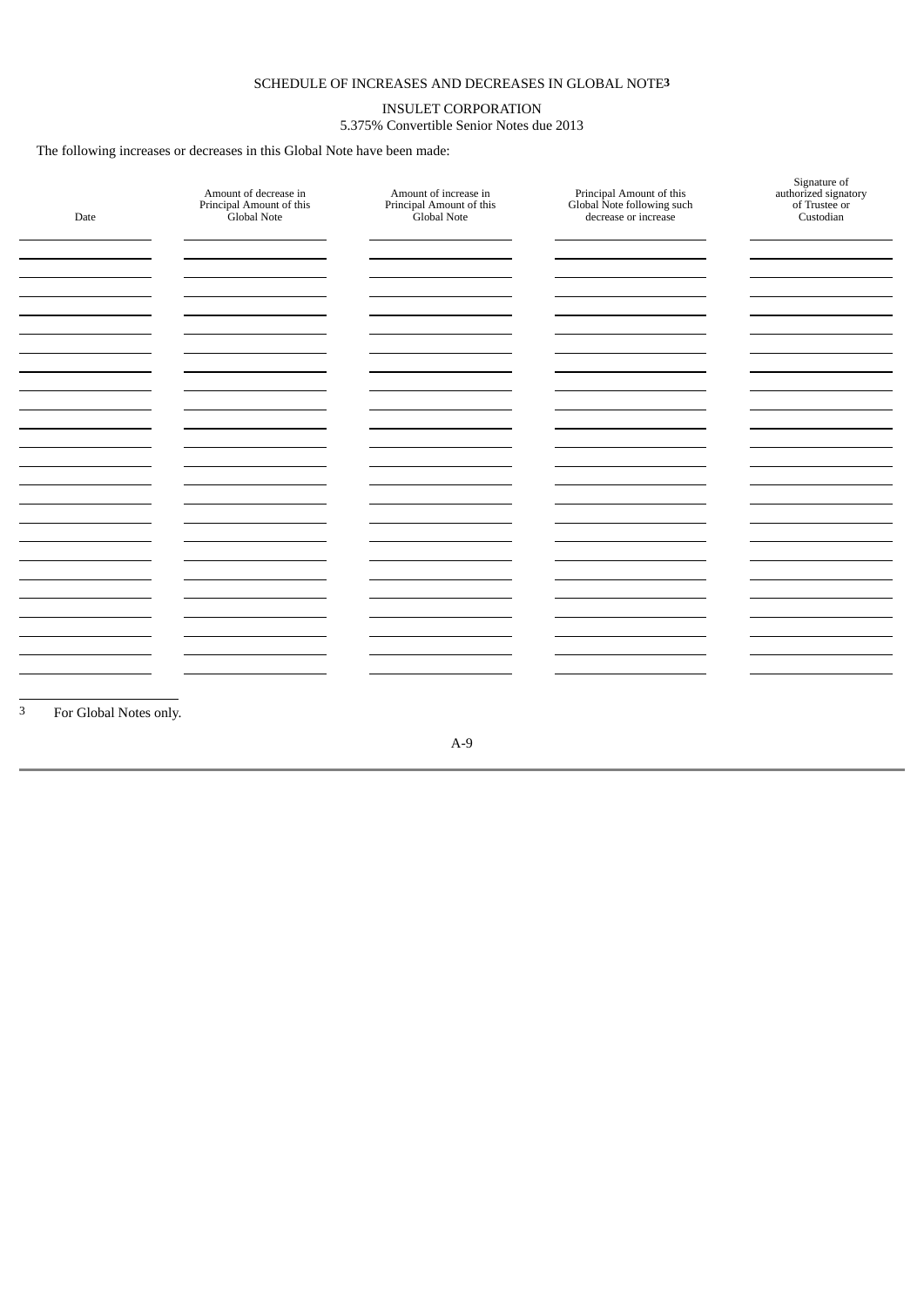#### [FORM OF NOTICE OF CONVERSION]

### To: INSULET CORPORATION

The undersigned registered owner of this Note hereby exercises the option to convert this Note, or the portion hereof (that is \$1,000 principal amount or an integral multiple thereof) below designated, into cash or a combination of cash and shares of Common Stock, as applicable, in accordance with the terms of the Indenture referred to in this Note, and directs that any shares of Common Stock issuable and deliverable upon such conversion, together with any cash comprising the Daily Conversion Values or a portion of the Daily Settlement Amounts for each of the twenty five Trading Days during the Cash Settlement Averaging Period and for any fractional shares, and any Notes representing any unconverted principal amount hereof, be issued and delivered to the registered holder hereof unless a different name has been indicated below. If any shares of Common Stock or any portion of this Note not converted are to be issued in the name of a Person other than the undersigned, the undersigned will pay all transfer taxes payable with respect thereto. Any amount required to be paid to the undersigned on account of interest accompanies this Note.

Dated:

Signature(s)

Signature Guarantee

Signature(s) must be guaranteed by an eligible Guarantor Institution (banks, stock brokers, savings and loan associations and credit unions) with membership in an approved signature guarantee medallion program pursuant to Securities and Exchange Commission Rule 17Ad-15 if shares of Common Stock are to be issued, or Notes to be delivered, other than to and in the name of the registered holder.

B-1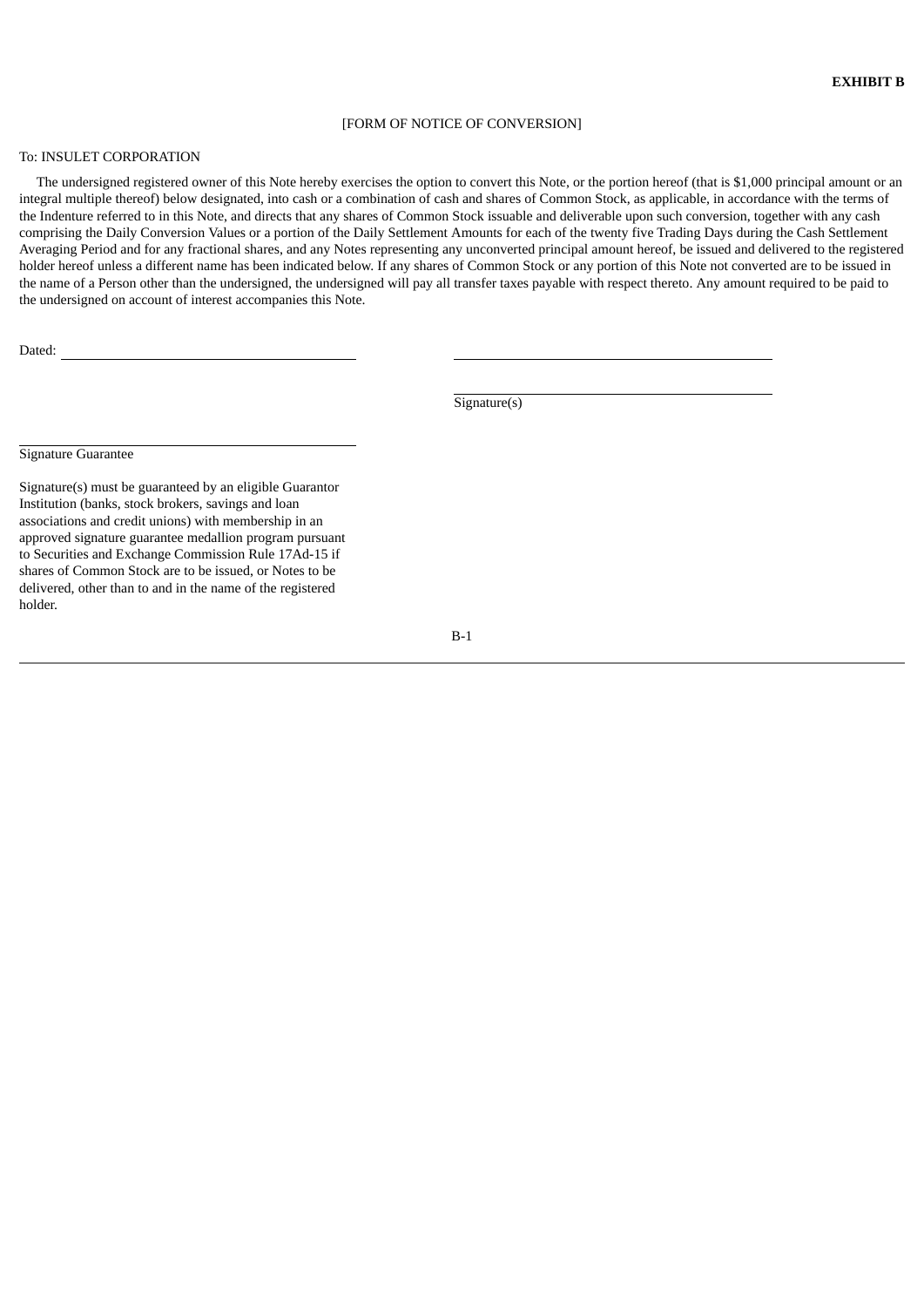Fill in for registration of shares if to be issued, and Notes if to be delivered, other than to and in the name of the registered holder:

(Name)

 $\overline{\phantom{a}}$   $\overline{\phantom{a}}$   $\overline{\phantom{a}}$   $\overline{\phantom{a}}$   $\overline{\phantom{a}}$   $\overline{\phantom{a}}$   $\overline{\phantom{a}}$   $\overline{\phantom{a}}$   $\overline{\phantom{a}}$   $\overline{\phantom{a}}$   $\overline{\phantom{a}}$   $\overline{\phantom{a}}$   $\overline{\phantom{a}}$   $\overline{\phantom{a}}$   $\overline{\phantom{a}}$   $\overline{\phantom{a}}$   $\overline{\phantom{a}}$   $\overline{\phantom{a}}$   $\overline{\$ (Street Address)

 $\overline{\phantom{a}}$   $\overline{\phantom{a}}$   $\overline{\phantom{a}}$   $\overline{\phantom{a}}$   $\overline{\phantom{a}}$   $\overline{\phantom{a}}$   $\overline{\phantom{a}}$   $\overline{\phantom{a}}$   $\overline{\phantom{a}}$   $\overline{\phantom{a}}$   $\overline{\phantom{a}}$   $\overline{\phantom{a}}$   $\overline{\phantom{a}}$   $\overline{\phantom{a}}$   $\overline{\phantom{a}}$   $\overline{\phantom{a}}$   $\overline{\phantom{a}}$   $\overline{\phantom{a}}$   $\overline{\$ 

\_\_\_\_\_\_\_\_\_\_\_\_\_\_\_\_\_\_\_\_\_\_\_\_ (City, State and Zip Code) Please print name and address

> Principal amount to be converted (if less than all):  $\frac{\text{S}}{\text{O}}$ ,000

NOTICE: The above signature(s) of the holder(s) hereof must correspond with the name as written upon the face of the Note in every particular without alteration or enlargement or any change whatever.

Social Security or Other Taxpayer Identification Number

B-2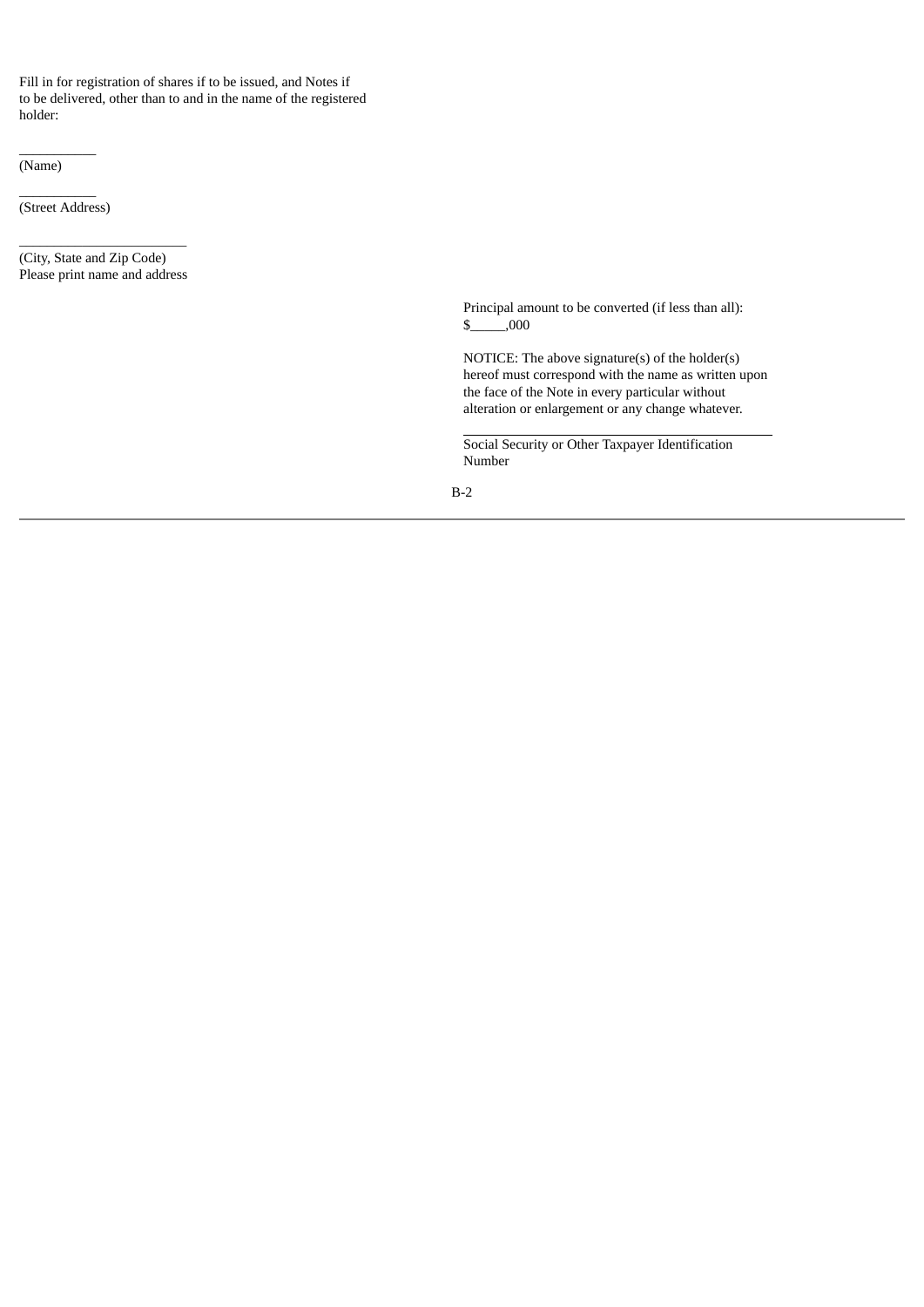#### [FORM OF FUNDAMENTAL CHANGE REPURCHASE NOTICE]

### To: INSULET CORPORATION

The undersigned registered owner of this Note hereby acknowledges receipt of a notice from Insulet Corporation (the "**Company**") as to the occurrence of a Fundamental Change with respect to the Company and specifying the Fundamental Change Repurchase Date and requests and instructs the Company to repay to the registered holder hereof in accordance with the applicable provisions of the Indenture referred to in this Note (1) the entire principal amount of this Note, or the portion thereof (that is \$1,000 principal amount or an integral multiple thereof) below designated, and (2) if such Fundamental Change Repurchase Date does not fall during the period after an Interest Record Date and on or prior to the corresponding Interest Payment Date, accrued and unpaid interest, including Additional Interest, if any, thereon to, but excluding, such Fundamental Change Repurchase Date.

In the case of certificated Notes, the certificate numbers of the Notes to be repurchased are as set forth below:

Dated:

Signature(s)

Social Security or Other Taxpayer Identification Number

Principal amount to be repaid (if less than all): \$\_\_\_\_\_\_\_,000

NOTICE: The above signature(s) of the holder(s) hereof must correspond with the name as written upon the face of the Note in every particular without alteration or enlargement or any change whatever.

C-1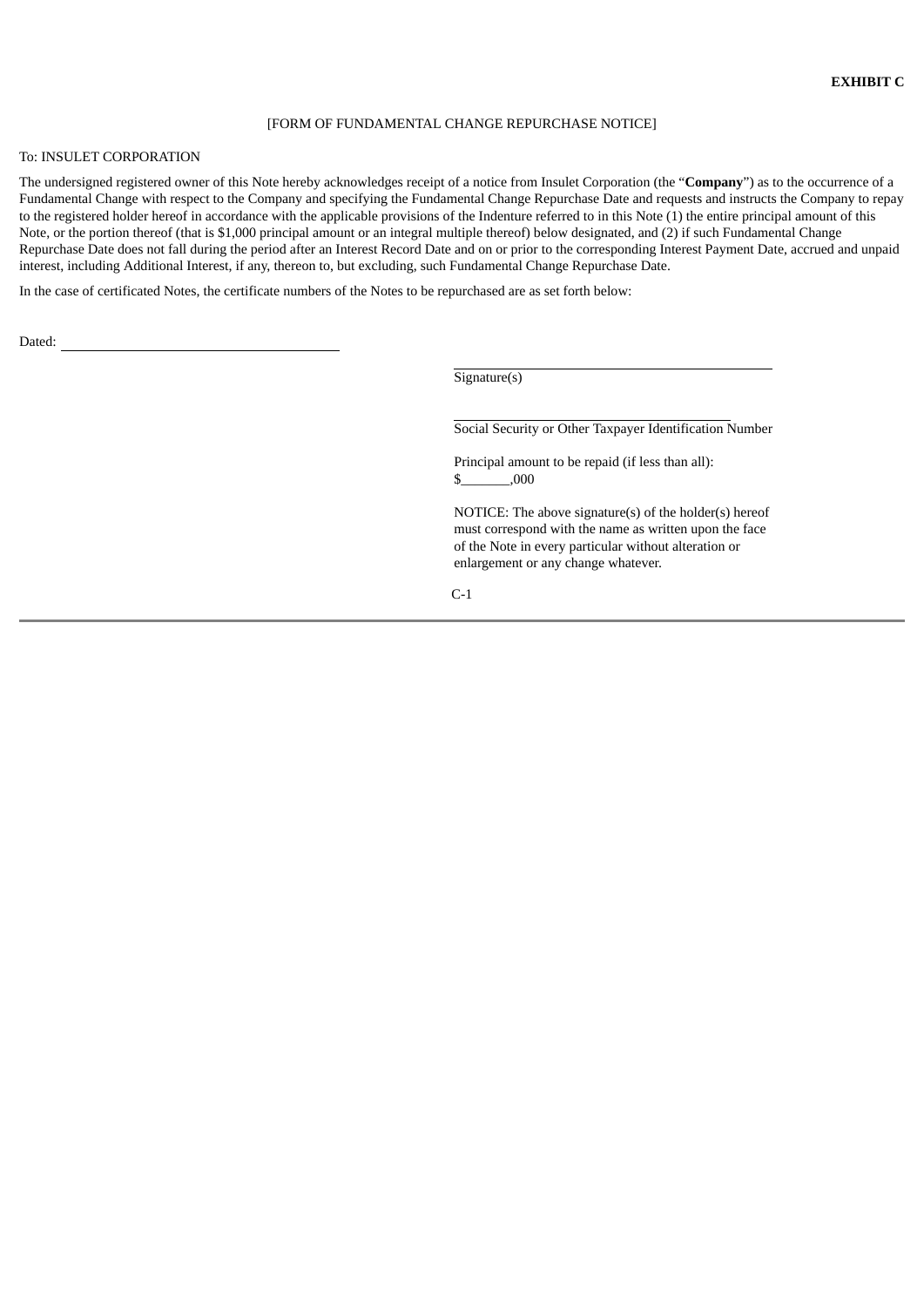#### [FORM OF ASSIGNMENT AND TRANSFER]

For value received \_\_\_\_\_\_\_\_\_\_\_\_\_\_\_\_\_\_\_\_hereby sell(s), assign(s) and transfer(s) unto \_\_\_\_\_\_(Please insert social security or Taxpayer Identification Number of assignee) the within Note, and hereby irrevocably constitutes and appoints \_\_\_\_\_\_ attorney to transfer the said Note on the books of the Company, with full power of substitution in the premises.

In connection with any transfer of the within Note occurring prior to the Resale Restriction Termination Date, as defined in the Indenture governing such Note, the undersigned confirms that such Note is being transferred:

- o To Insulet Corporation or a subsidiary thereof; or
- o Pursuant to the registration statement that has become or been declared effective under the Securities Act of 1933, as amended; or
- o Pursuant to and in compliance with Rule 144A under the Securities Act of 1933, as amended; or
- o Pursuant to and in compliance with Rule 144 under the Securities Act of 1933, as amended; or
- o Pursuant to another available exemption from registration under the Securities Act of 1933, as amended.

D-1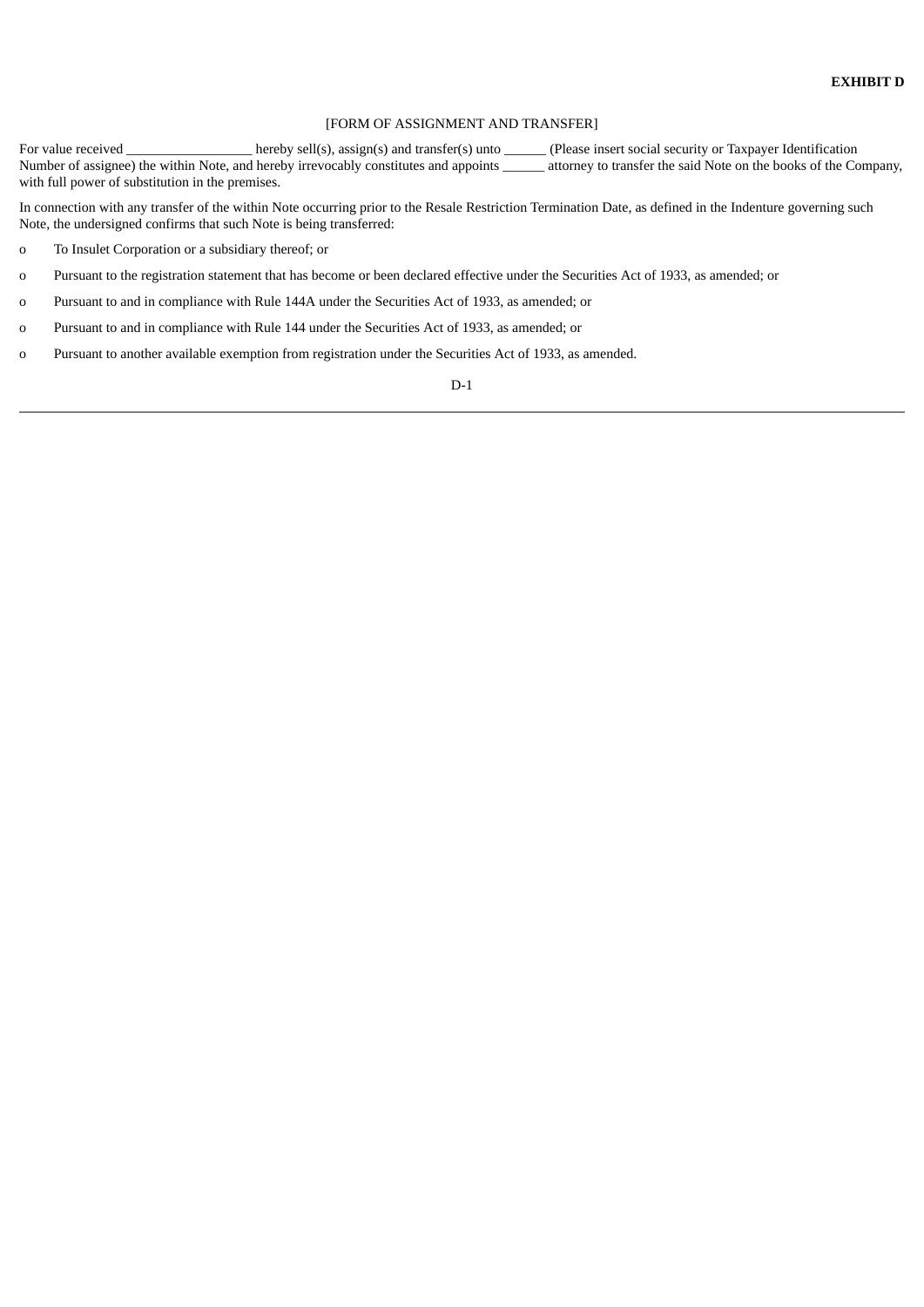Dated:  $\overline{\phantom{a}}$ 

Signature(s)

Signature Guarantee

Signature(s) must be guaranteed by an eligible Guarantor Institution (banks, stock brokers, savings and loan associations and credit unions) with membership in an approved signature guarantee medallion program pursuant to Securities and Exchange Commission Rule 17Ad-15 Notes are to be delivered, other than to and in the name of the registered holder.

NOTICE: The signature on the assignment must correspond with the name as written upon the face of the Note in every particular without alteration or enlargement or any change whatever.

D-2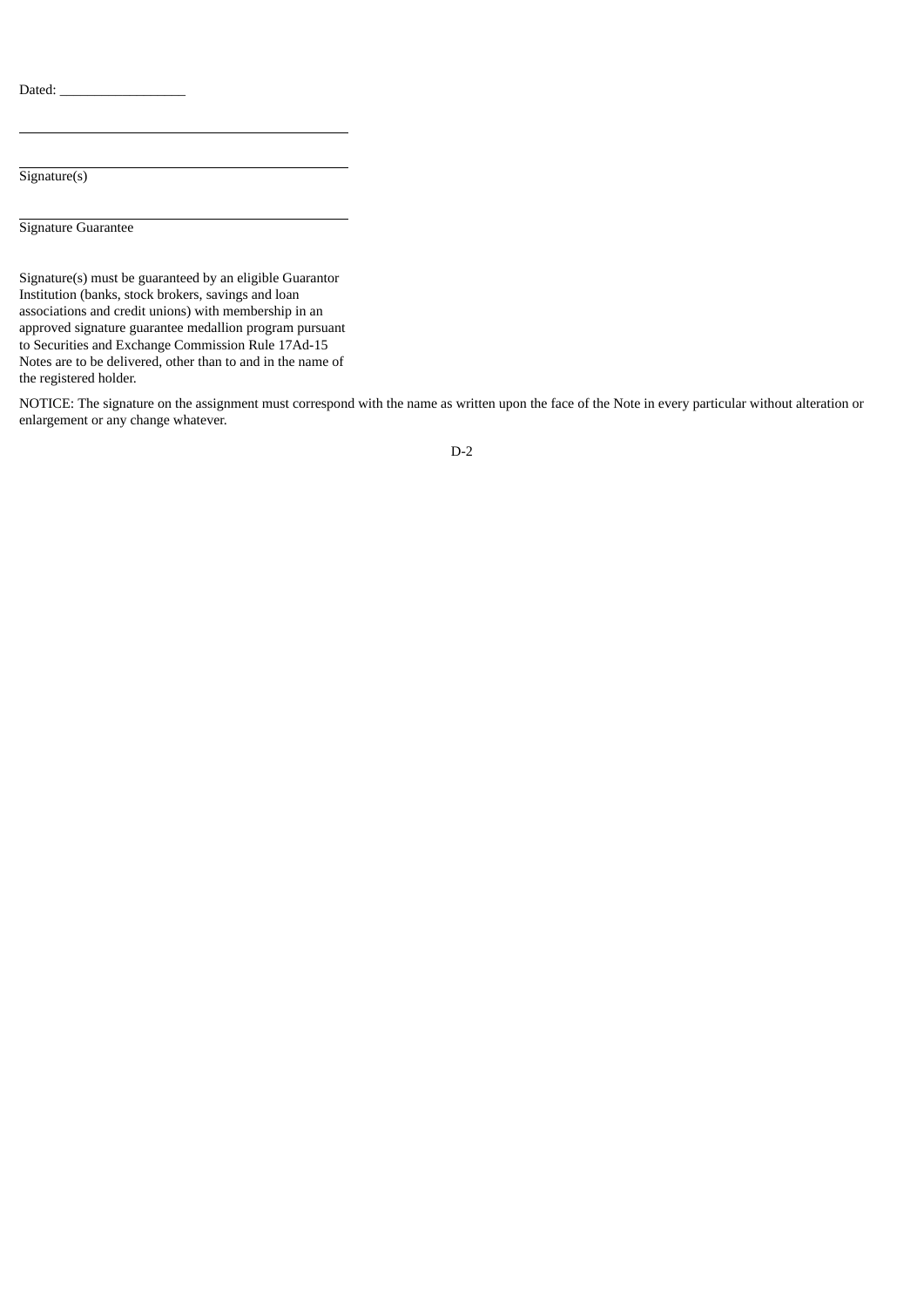## \$75,000,000

#### Insulet Corporation

#### 5.375% Convertible Senior Notes Due 2013

## Registration Rights Agreement

June 16, 2008

J.P. Morgan Securities Inc. 277 Park Avenue New York, New York 10172

Merrill Lynch & Co., Merrill Lynch, Pierce, Fenner & Smith Incorporated 4 World Financial Center New York, New York 10080

### Ladies and Gentlemen:

Insulet Corporation, a Delaware corporation (the "**Company**"), proposes to issue and sell to J.P. Morgan Securities Inc. and Merrill Lynch, Pierce, Fenner & Smith Incorporated (the "**Initial Purchasers**"), pursuant to the purchase agreement dated June 10, 2008, between the Company and the Initial Purchasers (the "**Purchase Agreement**"), \$75,000,000 aggregate principal amount of its 5.375% Convertible Senior Notes due 2013 (the "**Firm Notes**"), and at the election of the Initial Purchasers, up to an additional \$10,000,000 aggregate principal amount of the Company's 5.375% Convertible Senior Notes due 2013 solely to cover over-allotments (the "**Additional Notes**" and, together with the Firm Notes, the "**Notes**"), in each case, upon the terms and subject to the conditions set forth in the Purchase Agreement.

As an inducement to the Initial Purchasers to enter into the Purchase Agreement and in satisfaction of a condition to the obligations of the Initial Purchasers thereunder, the Company agrees with the Initial Purchasers, for the benefit of the Holders (as defined below), as follows:

### 1. *Certain Definitions.*

Capitalized terms used but not defined herein shall have the meanings given to such terms in the Purchase Agreement. For purposes of this Registration Rights Agreement, the following terms shall have the following meanings:

(a) "**Additional Notes**" has the meaning specified in the first paragraph of this Agreement.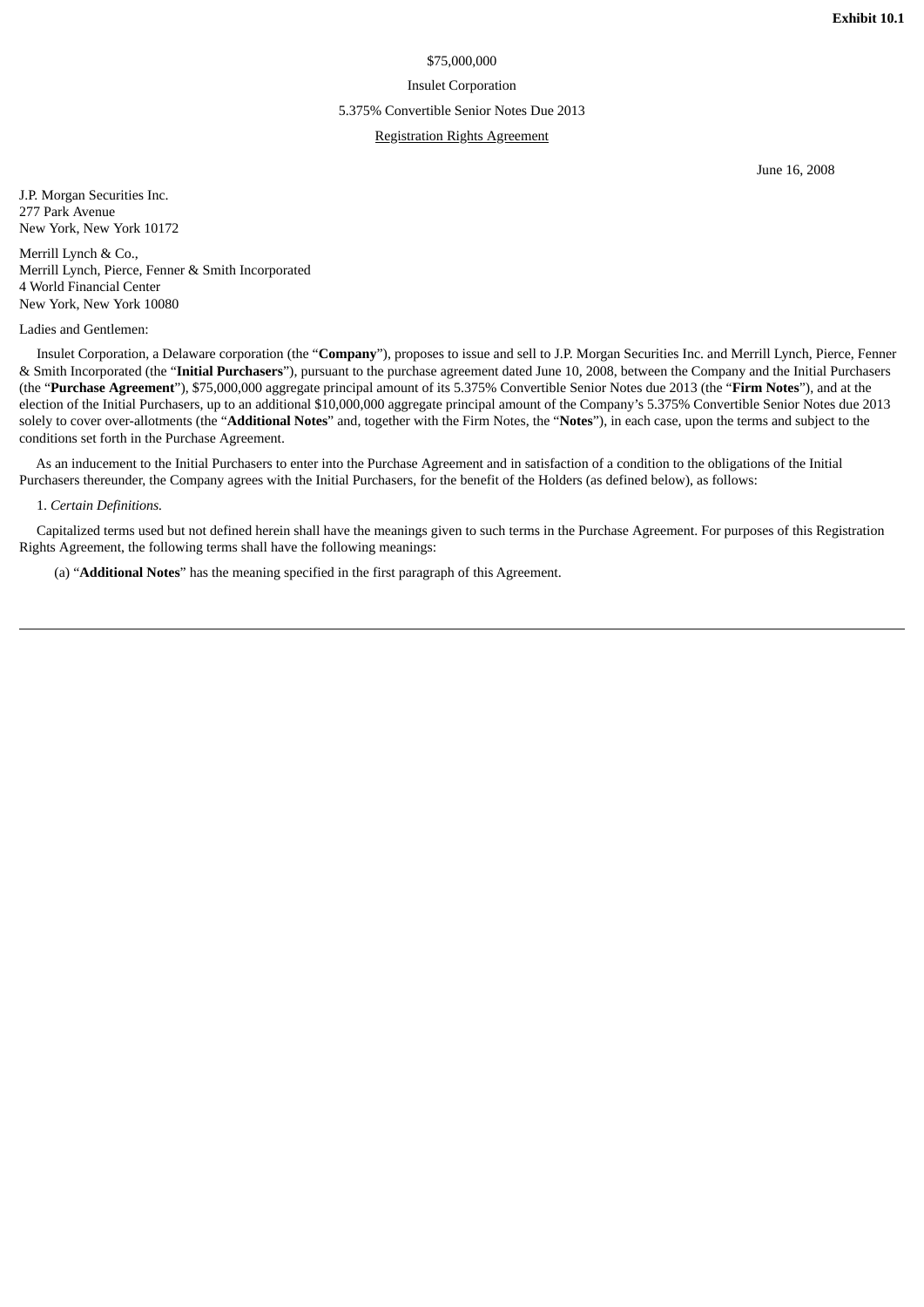(b) "**Additional Interest**" has the meaning assigned thereto in Section 2(d).

(c) "**Additional Interest Payment Date**" has the meaning assigned thereto in Section 2(d)(v).

(d) "**Affiliate**" has the meaning set forth in Rule 405 under the Securities Act, except as otherwise expressly provided herein.

(e) "**Agreement**" means this Registration Rights Agreement, as the same may be amended from time to time pursuant to the terms hereof.

(f) "**Automatic Shelf Registration Statement**" has the meaning set forth in Rule 405 under the Securities Act.

(g) "**Business Day**" means any day that is not a Saturday, Sunday or other day on which commercial banks in New York City are authorized or required by law to remain closed.

(h) "**Commission**" means the Securities and Exchange Commission, or any other federal agency at the time administering the Exchange Act or the Securities Act, whichever is the relevant statute for the particular purpose.

(i) "**Company**" has the meaning assigned thereto in the first paragraph of this Agreement.

- (j) "**Deferral Notice**" has the meaning assigned thereto in Section 3(b).
- (k) "**Deferral Period**" has the meaning assigned thereto in Section 3(b).
- (l) "**Effective Period**" has the meaning assigned thereto in Section 2(a).
- (m) "**Exchange Act**" means the Securities Exchange Act of 1934, as amended, and the rules and regulations promulgated thereunder.
- (n) "**FINRA**" means the Financial Industry Regulatory Authority, Inc.
- (o) "**Holder**" means each holder, from time to time, of Registrable Securities (including the Initial Purchasers).
- (p) "**Indemnified Holder**" has the meaning assigned thereto in Section 6(a).
- (q) "**Indenture**" means the Indenture dated as of June 16, 2008 between the Company and the Trustee, pursuant to which the Notes are being issued.
- (r) "**Initial Purchasers**" has the meaning assigned thereto in the first paragraph of this Agreement.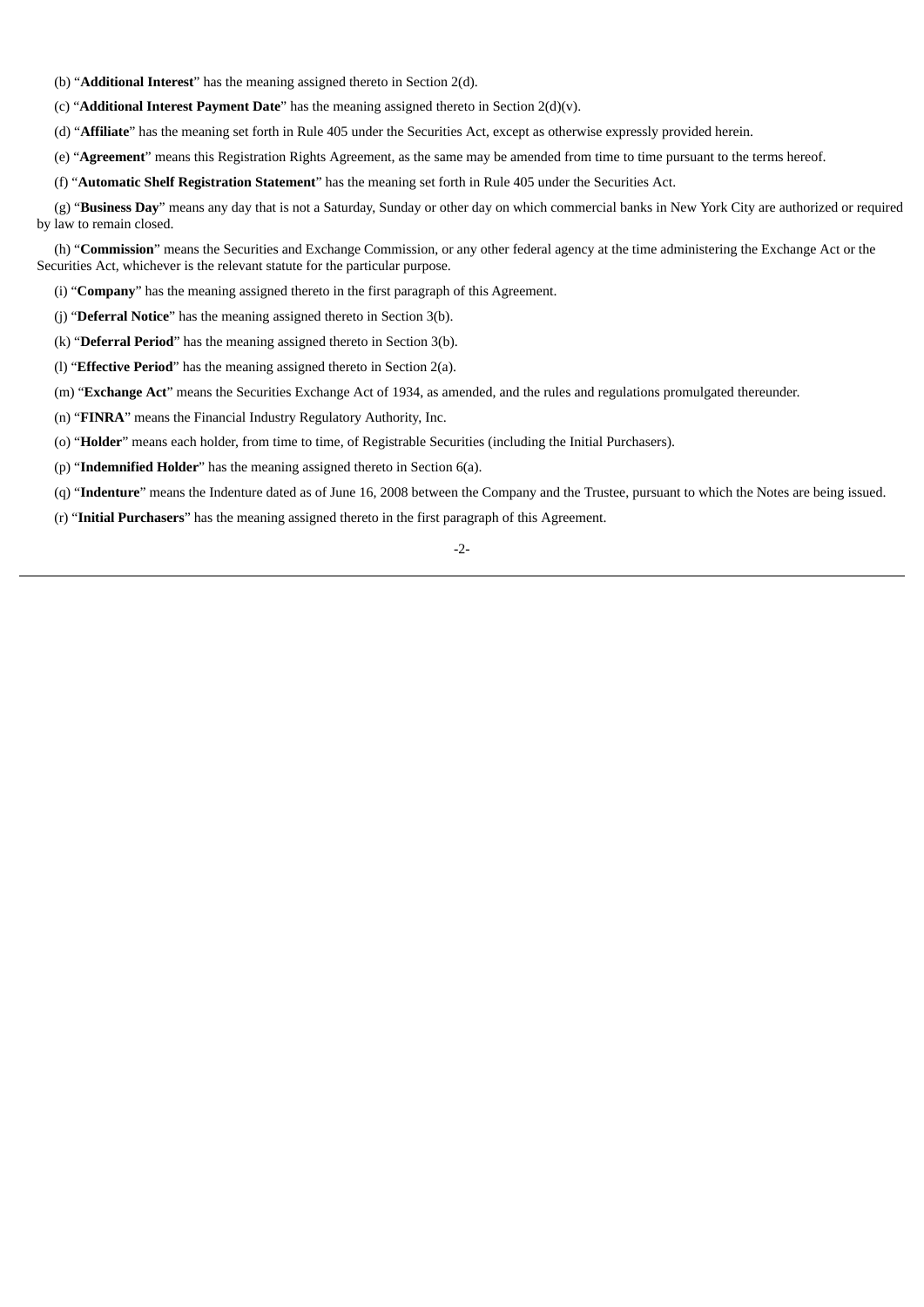- (s) "**Last Reported Sale Price**" has the meaning assigned to it in the Indenture.
- (t) "**Material Event**" has the meaning assigned thereto in Section 3(a)(iv).

(u) "**Majority Holders**" means, on any date, the holders of the majority in aggregate amount of the Registrable Securites; provided that such aggregate amount, with respect to Notes that are Registrable Securities will be based on the aggregate principal amount of Notes that are Registrable Securities, and with respect to Shares that are Registrable Securities, will be based on the average of the Last Reported Sale Prices of the Company's Common Stock for each of five consecutive trading days ending on a date chosen by the Company in a reasonable manner to effect the intent of this Agreement multiplied by the number of such Shares that are Registrable Securities; provided further that whenever the consent or approval of the Majority Holders is required hereunder, any Registrable Securities owned directly or indirectly by the Company or any Affiliate shall not be counted in determining whether such consent or approval was given by the Majority Holders; provided further that if the Company shall issue any additional Securities under the Indenture prior to the effectiveness of any Shelf Registration Statement, such additional Securities, to the extent they are Registrable Securities,and the Securities to be issued on June 16, 2008, to the extent they are Registrable Securities, shall be treated together as one class for purposes of determining whether the consent or approval of the Majority Holders has been obtained.

(v) "**Notice and Questionnaire**" means a written notice delivered to the Company containing substantially the information called for by the Form of Selling Securityholder Notice and Questionnaire attached as Annex A to the Offering Memorandum.

(w) "**Notice Holder**" means, on any date, any Holder that has delivered a properly completed Notice and Questionnaire to the Company on or prior to such date.

(x) "**Notes**" has the meaning assigned thereto in the first paragraph of this Agreement.

(y) "**Offering Memorandum**" means the Final Offering Memorandum dated June 10, 2008 relating to the offer and sale of the Notes.

(z) "**Person**" means a corporation, limited liability company, association, partnership, organization, business, individual, government or political subdivision thereof or governmental agency.

(aa) "**Prospectus**" means the prospectus included in any Shelf Registration Statement (including, without limitation, a prospectus that discloses information previously omitted from a prospectus filed as part of an effective registration statement in reliance upon Rule 430A, 430B or 430C under the Securities Act), as amended or supplemented by any amendment or prospectus supplement, including post-effective

-3-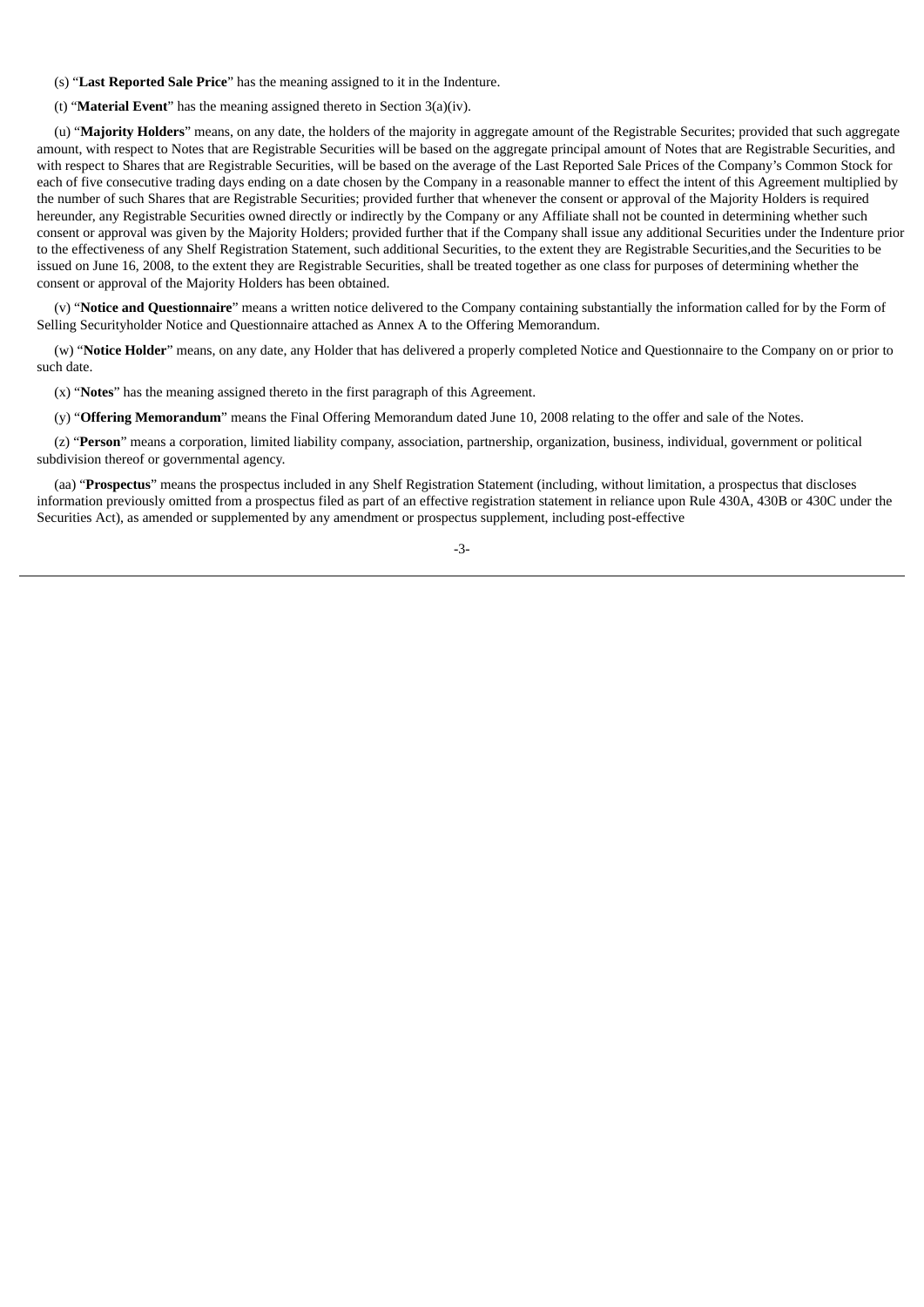amendments, and all materials incorporated by reference or explicitly deemed to be incorporated by reference in such Prospectus.

(bb) "**Purchase Agreement**" has the meaning assigned thereto in the first paragraph of this Agreement.

(cc) "**Registrable Securities**" means the Securities; *provided, however,* that such Securities shall not be Registrable Securities if as of the applicable date of determination (i) such Securities have ceased to be outstanding; (ii) in the circumstances contemplated by Section 2(a), a registration statement registering such Securities under the Securities Act has been declared or becomes effective and such Securities have been sold or otherwise transferred or disposed of by the Holder thereof pursuant to such effective registration statement; or (iii) such Securities are eligible to be sold to the public by the Holder thereof without restriction pursuant to Rule 144.

(dd) "**Registration Default**" has the meaning assigned thereto in Section 2(d).

(ee) "**Registration Expenses**" has the meaning assigned thereto in Section 5.

(ff) "**Rule 144**," "**Rule 144A**," "**Rule 405,**" "**Rule 415**" and "**Rule 433**" mean, in each case, such rule as promulgated under the Securities Act.

(gg) "**Securities**" means the Notes and the Shares.

(hh) "**Securities Act**" means the Securities Act of 1933, as amended, and the rules and regulations promulgated thereunder.

(ii) "**Shares**" means the shares of common stock of the Company, par value \$0.001 per share (the "**Common Stock**"), into which the Notes are convertible or that have been issued upon any conversion of Notes into common stock of the Company.

(jj) "**Shelf Inspectors**" has the meaning assigned thereto in Section 3(a)(vii).

(kk) "**Shelf Registration Statement**" means the shelf registration statement referred to in Section 2(a), as amended or supplemented by any amendment or supplement, including post-effective amendments and any additional information contained in a form of prospectus or prospectus supplement that is deemed retroactively to be a part of the Shelf Registration Statement pursuant to Rules 430A, 430B or 430C, and all materials incorporated by reference or explicitly deemed to be incorporated by reference in such Shelf Registration Statement, which may be an Automatic Shelf Registration Statement.

(ll) "**Special Counsel**" shall have the meaning assigned thereto in Section 5.

(mm) "**Trust Indenture Act**" means the Trust Indenture Act of 1939, as amended, or any successor thereto, and the rules, regulations and forms promulgated thereunder, all as the same shall be amended from time to time.

-4-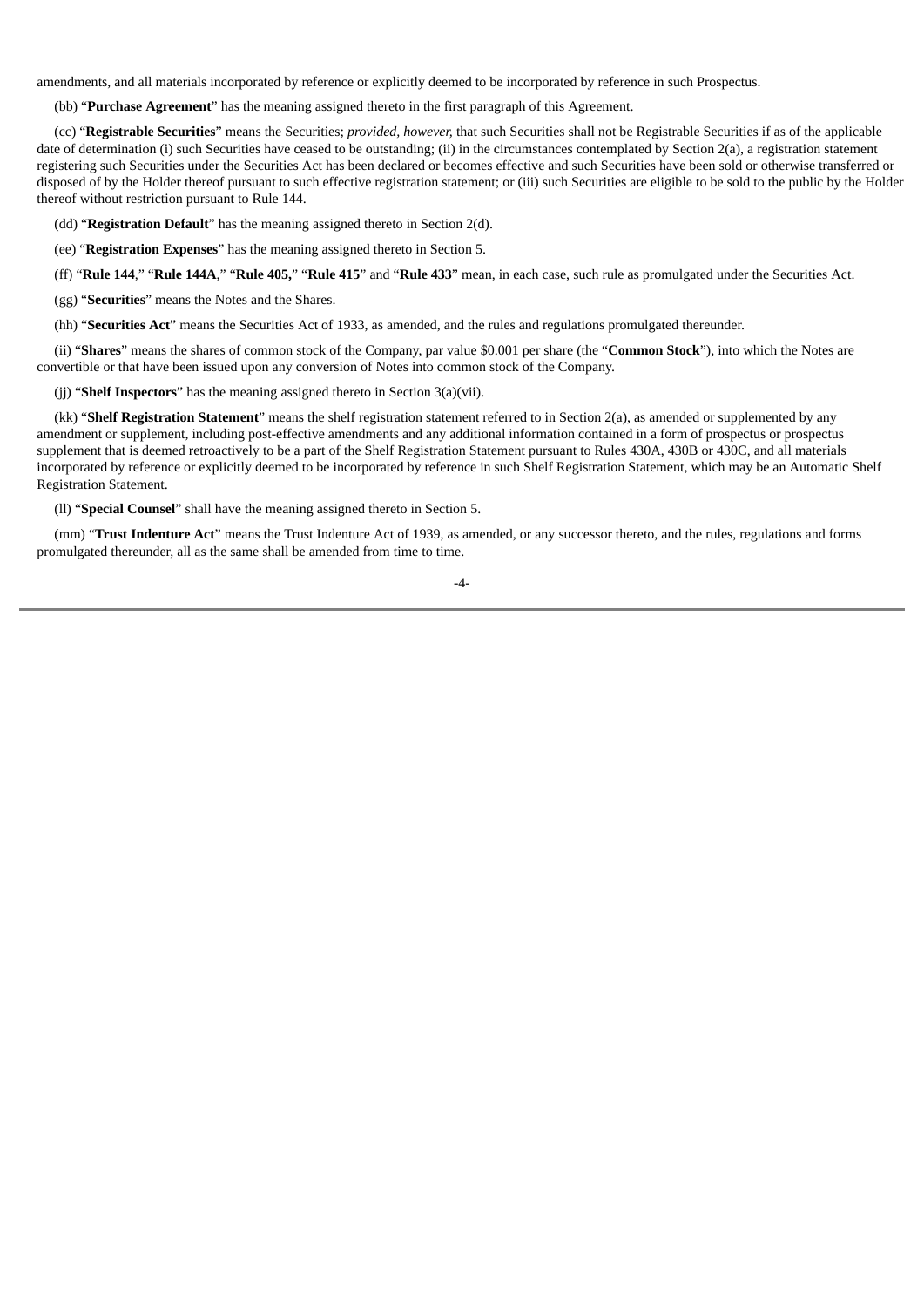(nn) "**Trustee**" shall have the meaning assigned such term in the Indenture.

Unless the context otherwise requires, any reference herein to a "Section" or "clause" refers to a Section or clause, as the case may be, of this Agreement, and the words "herein," "hereof" and "hereunder" and other words of similar import refer to this Agreement as a whole and not to any particular Section or other subdivision. Unless the context otherwise requires, any reference to a statute, rule or regulation refers to the same (including any successor statute, rule or regulation thereto) as it may be amended from time to time.

## 2. *Registration Under the Securities Act.*

(a) The Company agrees that if:

(i) on the six-month anniversary of the last date of original issuance of the Notes any Registrable Securities are held by any Person other than the Company, an Affiliate of the Company or an Initial Purchaser;

(ii) at any time after the six-month anniversary of the last date of original issuance of the Notes the conditions set forth in paragraph (c)(1) of Rule 144 are not satisfied with respect to the Securities; or

(iii) an Initial Purchaser or an Affiliate that holds Registrable Securities requests;

the Company shall file an Automatic Shelf Registration Statement, if the Company is eligible to do so and has not already done so (provided such previously filed Automatic Shelf Registration Statement covers all Holders of Registrable Securities determined as of the date such subsequent obligation arose), and, if the Company is not eligible for an Automatic Shelf Registration Statement, then in lieu of the foregoing the Company shall file a Shelf Registration Statement for the registration of, and the sale on a continuous or delayed basis by the Holders of, all of the Registrable Securities pursuant to Rule 415 or any similar rule that may be adopted by the Commission, and use its commercially reasonable efforts to cause the Shelf Registration Statement to become or be declared effective under the Securities Act, (x) on the day that is six months after the last date of original issuance of the Notes, in the case of clause (i) above, (y) as soon as practicable in the case of clause (ii) above and (z) by the 30<sup>th</sup> day after the date of receipt of notice requesting registration from an Initial Purchaser or an Affiliate that has delivered a properly completed Notice and Questionnaire to the Company on or prior to such date, but not before the six-month anniversary of the last date of original issuance of the Notes, in the case of clause (iii). It being understood that if there are no Registrable Securities entitled to be included in the Shelf Registration Statement at such time that the Company shall have no obligation to file such Shelf Registration Statement at such time.

The Company agrees to use its commercially reasonable efforts to keep such Shelf Registration Statement continuously effective, subject to Section 3(b), until the earliest of  $(x)$  one year from the last date of original issuance of the Notes;  $(y)$  the date by

-5-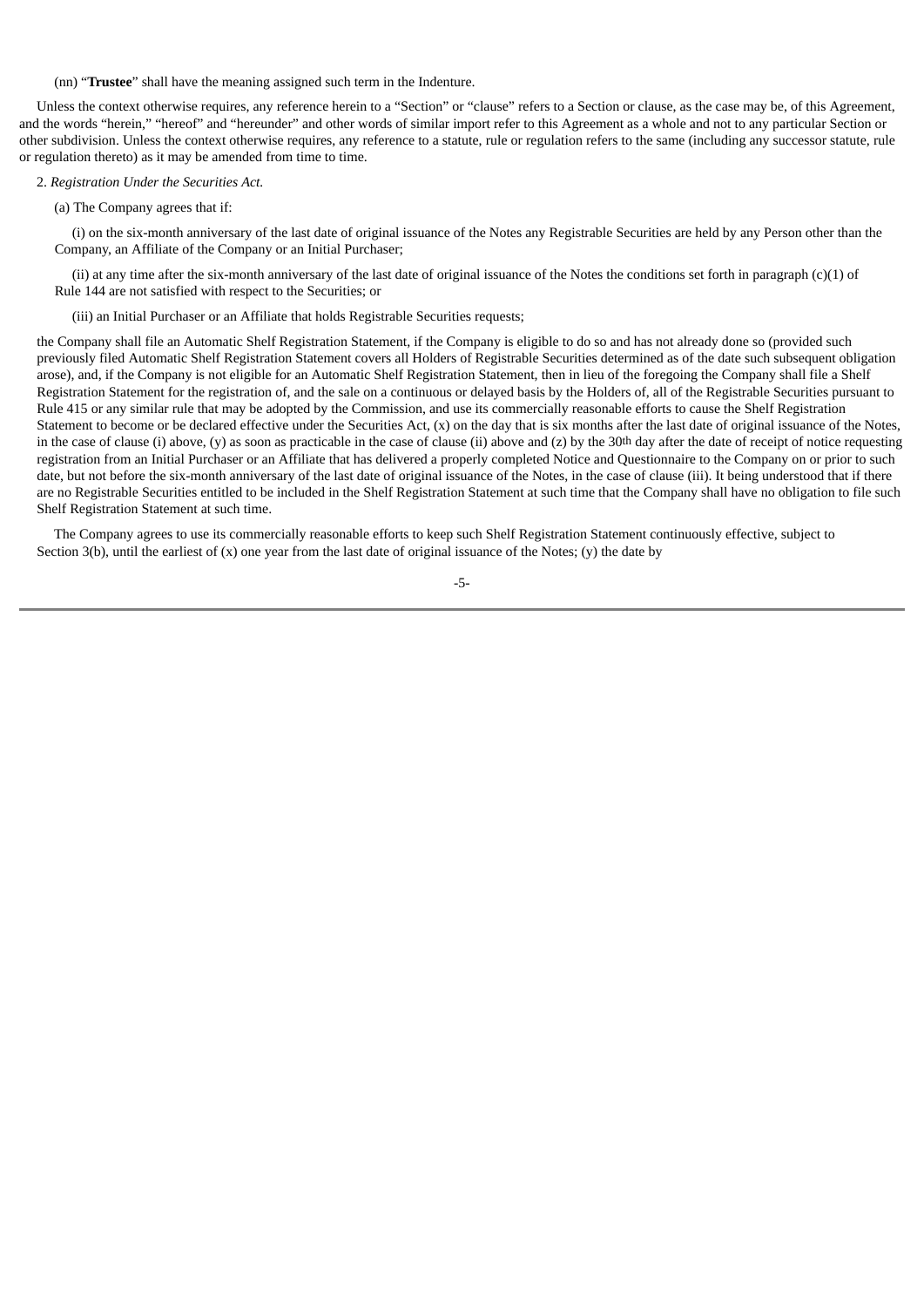which all Registrable Securities have been sold pursuant to such Shelf Registration Statement; and (z) such date as each of the Registrable Securities covered by the Shelf Registration Statement ceases to be a Registrable Security (the "**Effective Period**").

(b) The Company further agrees that it shall cause the Shelf Registration Statement, the related Prospectus and any amendment or supplement thereto, as of the effective date of the Shelf Registration Statement, as of the time of sale of any Securities under such Shelf Registration Statement, and as of the date of any such amendment or supplement, (i) to comply in all material respects with the applicable requirements of the Securities Act and (ii) not to contain any untrue statement of a material fact or omit to state a material fact required to be stated therein or necessary in order to make the statements therein (in the case of the Prospectus, in the light of the circumstances under which they were made) not misleading, and the Company agrees to furnish to the Holders such number of copies as such Holders may reasonably request of any supplement or amendment prior to its being used or promptly following its filing with the Commission; *provided, however,* that the Company shall have no obligation to deliver to Holders copies of any amendment consisting exclusively of an Exchange Act report or other Exchange Act filing otherwise publicly available on the Commission's Edgar database. If the Shelf Registration Statement, as amended or supplemented from time to time, ceases to be effective for any reason at any time during the Effective Period (other than because all Registrable Securities registered thereunder shall have been sold pursuant thereto or shall have otherwise ceased to be Registrable Securities), the Company shall use its commercially reasonable efforts to obtain the prompt withdrawal of any order suspending the effectiveness thereof.

(c) Each Holder agrees that if such Holder wishes to sell Registrable Securities pursuant to the Shelf Registration Statement and related Prospectus, it will do so only in accordance with this Section 2(c), Section 3(c) and Section 4. From and after the date the Shelf Registration Statement is initially effective and until the tenth (10<sup>th</sup>) Business Day prior to the expiration of the Effective Period, the Company shall, as promptly as is reasonably practicable after the date a Notice and Questionnaire is delivered by a Notice Holder, and in any event within (x) ten (10) Business Days after the date such Notice and Questionnaire is received by the Company, (y) if a Notice and Questionnaire is so received during a Deferral Period, ten (10) Business Days after the expiration of such Deferral Period or (z) if a Notice and Questionnaire is received prior to a Deferral Period, but a Deferral Period occurs prior to ten (10) Business Days after such receipt, ten (10) Business Days after the expiration of such Deferral Period,

(i) if required by applicable law, file with the Commission a post-effective amendment to the Shelf Registration Statement or prepare and, if required by applicable law, file a supplement to the related Prospectus or a supplement or amendment to any document incorporated therein by reference or file any other required document so that the Holder delivering such Notice and Questionnaire is named as a selling security holder in the Shelf Registration Statement and the related Prospectus in such a manner as to permit such Holder to deliver such Prospectus to purchasers of the Registrable Securities in accordance with applicable law and, if the Company shall file a post-

-6-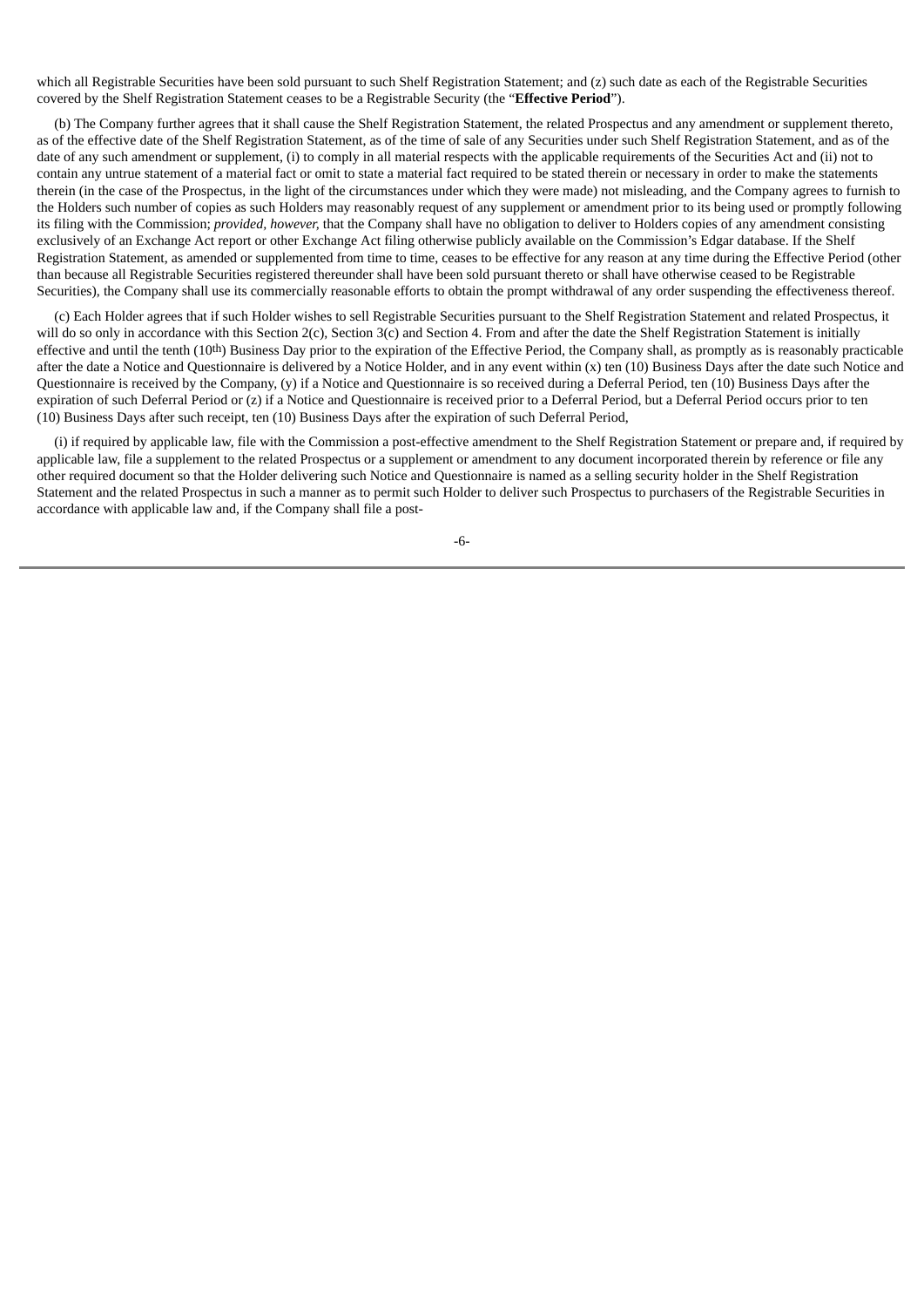effective amendment to the Shelf Registration Statement and such amendment is not automatically effective, use its commercially reasonable efforts to cause such post-effective amendment to be declared or to otherwise become effective under the Securities Act as promptly as is reasonably practicable;

(ii) provide such Holder with as many copies of any documents filed pursuant to Section  $2(c)$ (i) as such Holder may reasonably request in connection with the Securities covered by such Holder's Notice and Questionnaire; and

(iii) notify such Holder as promptly as reasonably practicable after the effectiveness under the Securities Act of any post-effective amendment filed pursuant to Section 2(c)(i);

*provided that* if such Notice and Questionnaire is delivered during a Deferral Period, the Company shall so inform the Holder delivering such Notice and Questionnaire and shall take the actions set forth in this Section 2(c) above upon expiration of the Deferral Period in accordance with Section 3(b). Notwithstanding anything contained herein to the contrary, the Company shall be under no obligation to name any Holder that is not a Notice Holder as a selling securityholder in any Shelf Registration Statement or related Prospectus or prospectus supplement; *provided, however,* that any Holder that becomes a Notice Holder pursuant to the provisions of this Section 2(c) (whether or not such Holder was a Notice Holder at the time the Shelf Registration Statement was declared or otherwise became effective) shall be named as a selling securityholder in the Shelf Registration Statement or related Prospectus in accordance with the requirements of this Section 2(c).

(d) If any of the following events (any such event a "**Registration Default**") shall occur, then additional interest (the "**Additional Interest**") shall become payable by the Company to Holders in respect of the Notes as follows:

(i) if on the day that is six months after the last date of original issuance of the Notes, Registrable Securities are held by any Person other than an Affiliate of the Company, the Company or an Initial Purchaser and the Shelf Registration Statement has not been filed with and declared effective by the Commission by such date (other than pursuant to Section 3(b) hereof), and the Company does not file and have declared effective a Shelf Registration Statement within five (5) Business Days, then, commencing on the day following the Registration Default, Additional Interest shall accrue on the principal amount of the outstanding Notes that are Registrable Securities at a rate of 0.25% per annum for the first 90-day period following the Registration Default, and thereafter at a rate of 0.50% per annum;

(ii) at any time after the six-month anniversary of the last date of original issuance of the Notes the conditions set forth in paragraph (c)(1) of Rule 144 are not satisfied with respect to the Securities and the Shelf Registration Statement has not been filed with and declared effective by the Commission at or prior to the later of  $(x)$  the six month anniversary of the last date of original issuance of the Notes and  $(y)$  the time

-7-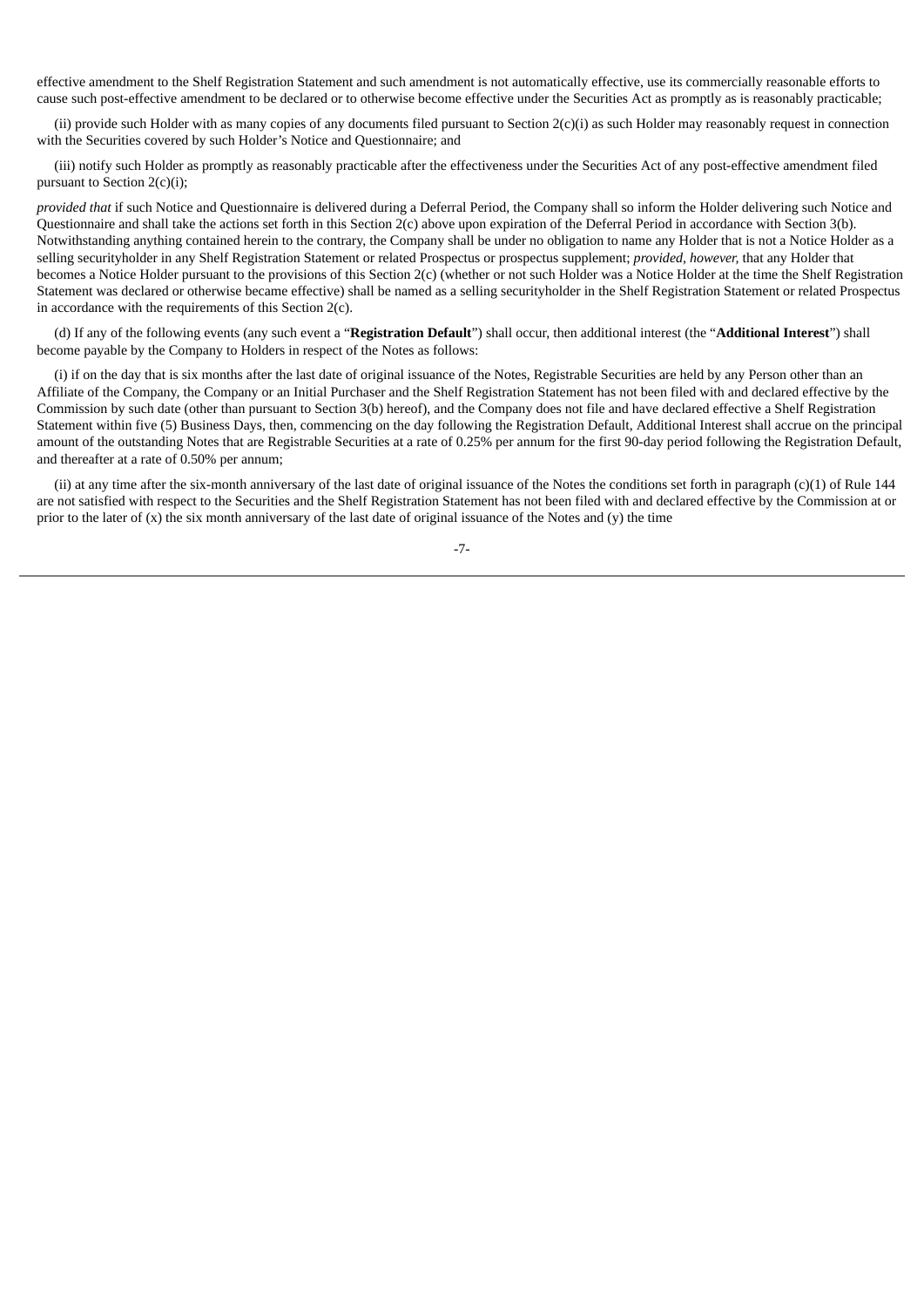that such conditions cease to be satisfied (other than pursuant to Section 3(b) hereof), and the Company does not file and have declared effective a Shelf Registration Statement within five (5) Business Days, then, commencing on such later date, Additional Interest shall accrue on the principal amount of the outstanding Notes that are Registrable Securities at a rate of 0.25% per annum for the first 90-day period following the Registration Default, and thereafter at a rate of 0.50% per annum;

(iii) if the Shelf Registration Statement has become or been declared effective but such Shelf Registration Statement ceases to be effective or the prospectus contained therein ceases to be usable in connection with the resales of Registrable Securities at any time during the Effective Period (other than pursuant to Section 3(b) hereof), and the Company does not cure the Registration Default within five (5) Business Days by a post-effective amendment or a report filed pursuant to the Exchange Act, then, commencing on the day such Shelf Registration Statement ceases to be effective, Additional Interest shall accrue on the principal amount of the outstanding Notes that are Registrable Securities at a rate of 0.25% per annum for the first 90-day period following such date on which the Shelf Registration Statement ceases to be effective, and thereafter at a rate of 0.50% per annum;

(iv) if the aggregate duration of Deferral Periods in any period exceeds the number of days permitted in respect of such period pursuant to Section 3(b) hereof, then, commencing on the day the aggregate duration of Deferral Periods in any period exceeds the number of days permitted in respect of such period, Additional Interest shall accrue on the principal amount of the outstanding Notes that are Registrable Securities at a rate of 0.25% per annum for the first 90-day period following the Registration Default, and thereafter at a rate of 0.50% per annum;

(v) by the one year anniversary of the last date of issuance of the Notes, the Company has failed to (x) exchange the beneficial interests in the Restricted Global Note (as defined in the Indenture) for beneficial interests in the Unrestricted Global Note (as defined in the Indenture) in accordance with Section 2.06(c) or Section 2.12 of the Indenture or otherwise or (y) exchange the certificates representing the Shares that contain the legends described in Section 2.06(d) of the Indenture for certificates representing the Shares that do not contain such legends in accordance with Section 2.06(c) of the Indenture, Additional Interest shall accrue on the principal amount of the outstanding Notes at a rate of 0.25% per annum for the first 90-day period following the Registration Default, and thereafter at a rate of 0.50% per annum;

*provided, however,* that the Additional Interest rate on the Notes shall not exceed in the aggregate 0.50% per annum and shall not be payable under more than one clause above for any given period of time, except that if Additional Interest would be payable under more than one clause above, but at a rate of 0.25% per annum under one clause and at a rate of 0.5% per annum under the other, then the Additional Interest rate shall be the higher rate of 0.5% per annum; *provided further*, however, that Additional Interest on the Notes that are Registrable Securities as a result of clauses (i) through (iv) above, shall cease to accrue upon the earlier of  $(x)$  the one-year anniversary of the last date of original

-8-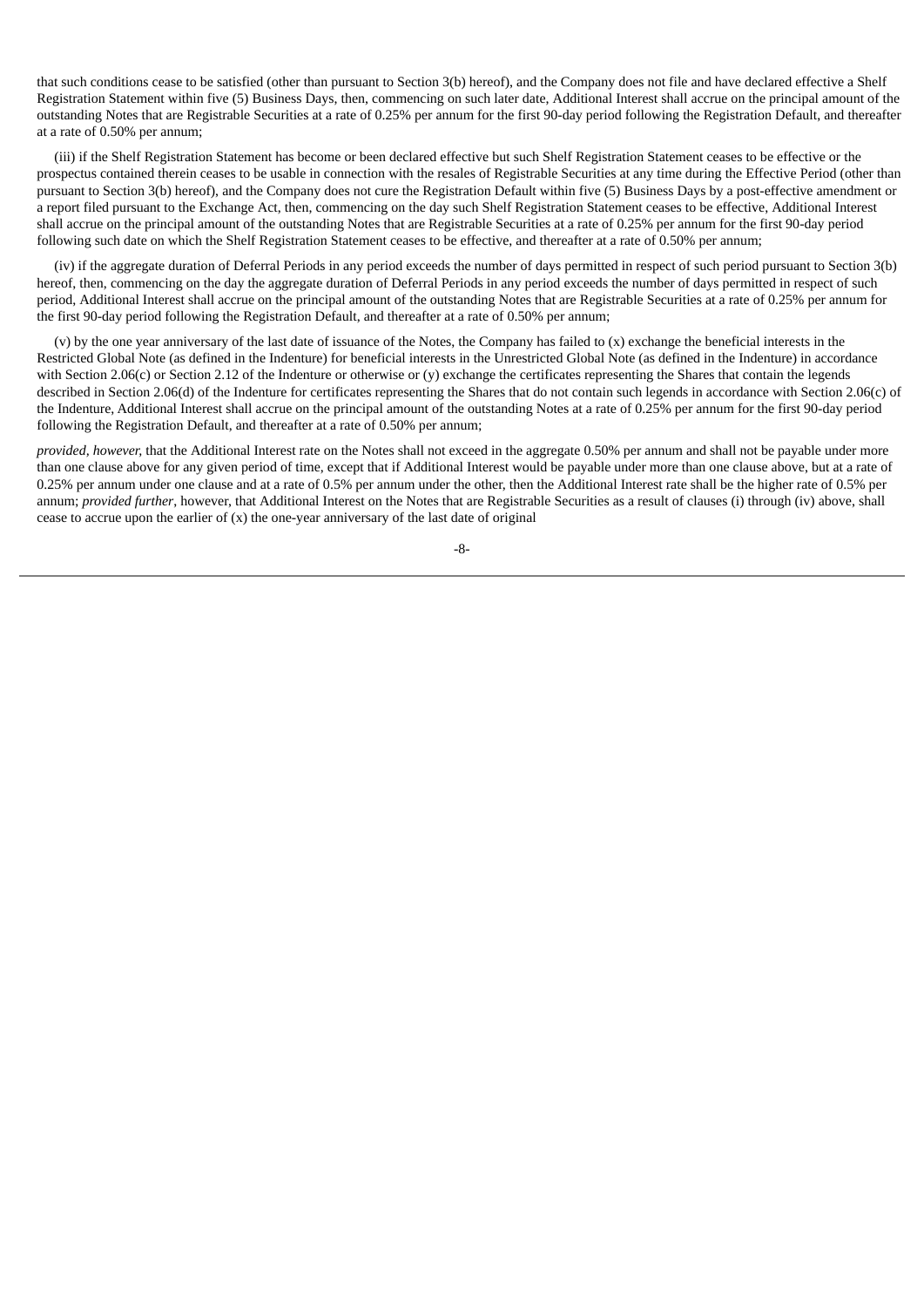issuance of the Notes and (y)(1) the filing and effectiveness of the Shelf Registration Statement (in the case of clauses (i) and (ii) above), (2) the effectiveness of the Shelf Registration Statement which had ceased to remain effective (in the case of clause (iii) above), (3) the termination of the Deferral Period that caused the limit on the aggregate duration of Deferral Periods in a period set forth in Section 3(b) to be exceeded (in the case of clause (iv) above), (4) the date the Notes cease to be Registrable Securities or (5) the date the Notes cease to be outstanding (as determined in accordance with the terms of the Indenture). Additional Interest on the Notes as a result of clause (v) above shall cease to accrue upon the earlier of (1) the exchange of the beneficial interests in the Restricted Global Note (as defined in the Indenture) for beneficial interests in the Unrestricted Global Note (as defined in the Indenture) in accordance with Section 2.06(c) and Section 2.12 of the Indenture or otherwise and (y) the exchange of the certificates representing the Shares that contain the legends described in Section 2.06(d) of the Indenture for certificates representing the Shares that do not contain such legends in accordance with Section 2.06(c) of the Indenture and (2) the date the Notes cease to be outstanding (as determined in accordance with the terms of the Indenture).

Additional Interest on the Notes, if any, will be payable in arrears in cash on December 15 and June 15 of each year (the "**Additional Interest Payment Date**") to holders of record of outstanding Notes that are Registrable Securities at the close of business on December 1 or June 1 (whether or not a Business Day), as the case may be, immediately preceding the relevant Additional Interest Payment Date; *provided* that (x) any accrued and unpaid Additional Interest with respect to any Notes or portion thereof submitted for conversion shall be paid in the manner and to the extent provided for the payment of interest in Section 15.02(h) of the Indenture and (y) that any accrued and unpaid Additional Interest with respect to any Notes or portion thereof submitted for repurchase on a Fundamental Change Repurchase Date (as defined in the Indenture), and not withdrawn in compliance with Section 16.02 of the Indenture, shall be paid in the manner provided for the payment of interest in Section 16.01(a) of the Indenture. Following the cure of all Registration Defaults requiring the payment of Additional Interest to the Holders of Notes that are Registrable Securities pursuant to this Section 2(d), the accrual of Additional Interest will cease (without in any way limiting the effect of any subsequent Registration Default requiring the payment of Additional Interest). Additional Interest on the Notes, if any, will accrue beginning on the date provided for in clauses 2(d)(i) through (v) above, as applicable, to, but excluding, the date on which all Registration Defaults have been cured. If a Holder converts some or all of the Notes into Shares, such Holder will not be entitled to receive Additional Interest on such Shares.

The Company shall notify the Trustee as promptly as reasonably practicable upon the happening of each and every Registration Default. The Trustee shall be entitled, on behalf of Holders, to seek any available remedy for the enforcement of this Agreement, including for the payment of any Additional Interest if any becomes due. Notwithstanding the foregoing, the parties agree that the sole monetary damages payable for a violation of the terms of this Agreement with respect to which additional monetary amounts are expressly provided shall be as set forth in this Section 2(d). Nothing shall

-9-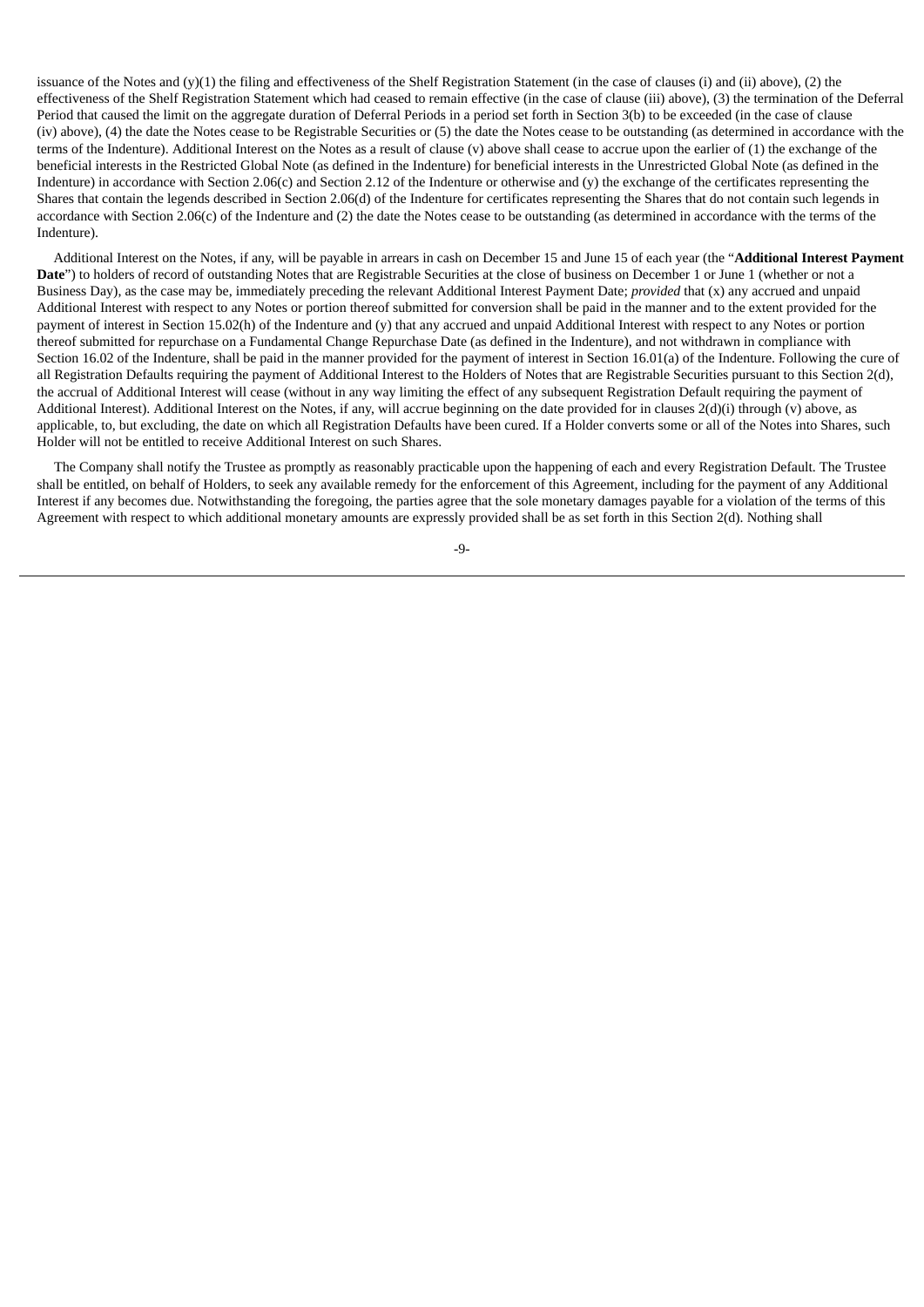preclude a Notice Holder or Holder from pursuing or obtaining specific performance or other equitable relief with respect to this Agreement.

## 3. *Registration Procedures*.

The following provisions shall apply to the Shelf Registration Statement filed pursuant to Section 2:

#### (a) The Company shall:

(i) notify the Holders of Registrable Securities at least 10 (ten) Business Days before filing any Shelf Registration Statement pursuant to Section 2 of the Company's intent to file such Shelf Registration Statement and seeking a determination from such Holder as to whether such Holder elects to have its Registrable Securities included in such Shelf Registration Statement;

(ii) before filing any Shelf Registration Statement or Prospectus or any amendments or supplements thereto with the Commission, furnish to each Initial Purchaser copies of all such documents proposed to be filed and use its commercially reasonable efforts to reflect in each such document when so filed with the Commission such comments as such Initial Purchasers reasonably shall propose within three (3) Business Days of the delivery of such copies to the Initial Purchasers; *provided*, *however*, that the Company shall be permitted to file prospectus supplements or post-effective amendments to reflect additional selling securityholders without prior review of the Initial Purchasers;

(iii) use its commercially reasonable efforts to prepare and file with the Commission such amendments and post-effective amendments to the Shelf Registration Statement and file with the Commission any other required document as may be necessary to keep such Shelf Registration Statement continuously effective until the expiration of the Effective Period; cause the related Prospectus to be supplemented by any required prospectus supplement, and as so supplemented to be filed pursuant to Rule 424 (or any similar provisions then in force) under the Securities Act; and comply with the provisions of the Securities Act applicable to it with respect to the disposition of all Securities covered by such Shelf Registration Statement during the Effective Period in accordance with the intended methods of disposition by the sellers thereof set forth in such Shelf Registration Statement as so amended or such Prospectus as so supplemented;

(iv) as promptly as reasonably practicable, notify the Notice Holders (A) when such Shelf Registration Statement or the Prospectus included therein or any amendment or supplement to the Prospectus or post-effective amendment has been filed with the Commission, and, with respect to such Shelf Registration Statement or any post-effective amendment that is not an Automatic Shelf Registration Statement, when the same is declared or has become effective, *provided*, that the availability of such Shelf Registration Statement or any Prospectus or post-effective amendment on the Commission's EDGAR database shall be considered notice for the purpose of this

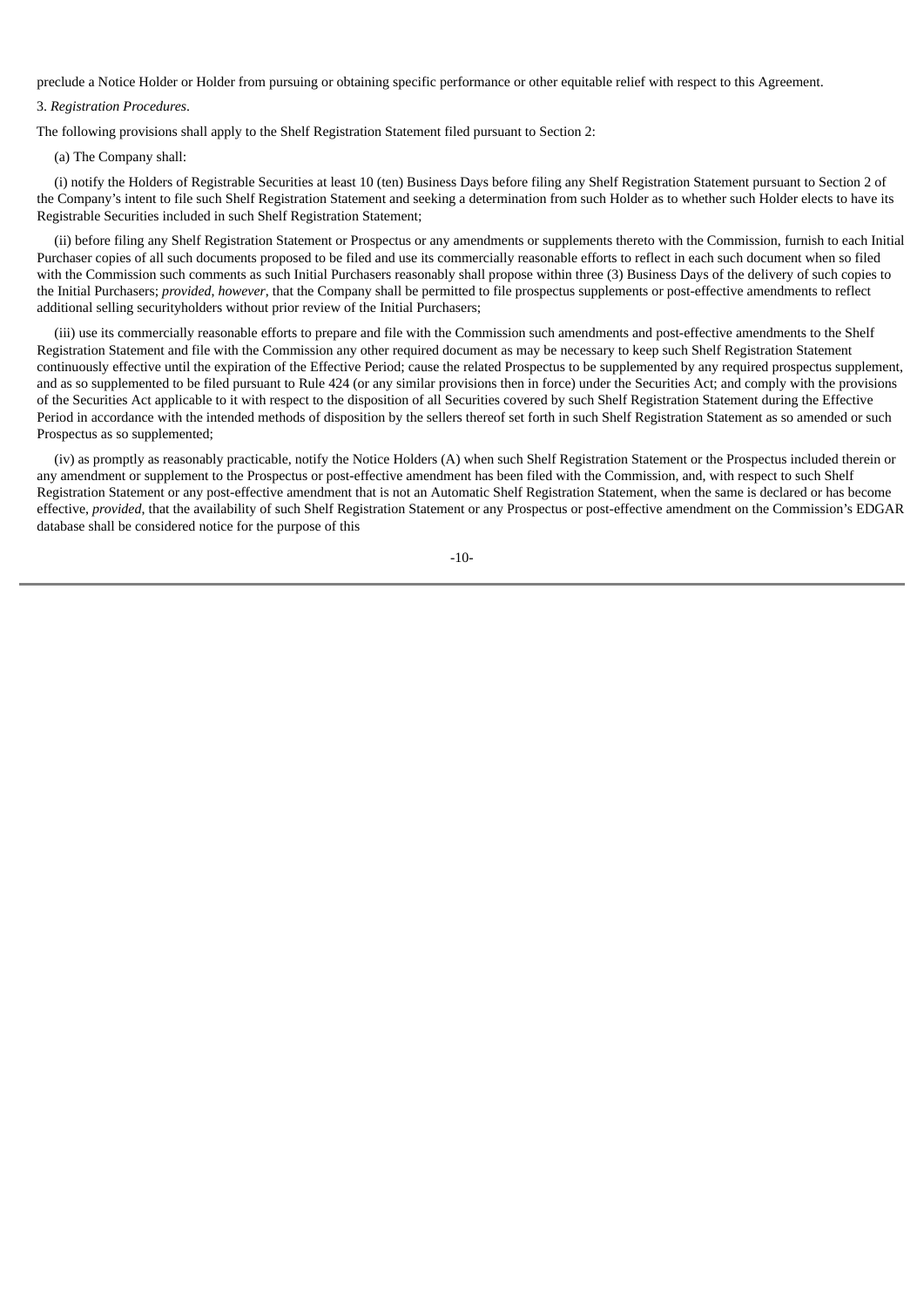Section 3(a)(iv), (B) of any request (but not the nature or details regarding such request), following the effectiveness of the Shelf Registration Statement, by the Commission or any other federal or state governmental authority for amendments or supplements to the Shelf Registration Statement or related Prospectus (other than any such request relating to a review of the Company's Exchange Act filings), (C) of the issuance by the Commission of any stop order suspending the effectiveness of such Shelf Registration Statement or the initiation or written threat of any proceedings for that purpose, (D) of the receipt by the Company of any notification with respect to the suspension of the qualification of the Registrable Securities for sale in any jurisdiction or the initiation or written threat of any proceeding for such purpose, (E) of the occurrence of any event or the existence of any fact (but not the nature of or details concerning such event or fact) (a "**Material Event**") as a result of which any Shelf Registration Statement shall contain any untrue statement of a material fact or omit to state any material fact required to be stated therein or necessary to make the statements therein not misleading, or any Prospectus shall contain any untrue statement of a material fact or omit to state any material fact required to be stated therein or necessary to make the statements therein, in the light of the circumstances under which they were made, not misleading; *provided, however,* that no notice by the Company shall be required pursuant to this clause (E) in the event that the Company either promptly files a prospectus supplement, amendment to the Shelf Registration Statement to update the Prospectus or a Form 8-K or other appropriate Exchange Act report that is incorporated by reference into the Shelf Registration Statement, which, in either case, contains the requisite information with respect to such Material Event that results in such Shelf Registration Statement or Prospectus, as the case may be, no longer containing any untrue statement of material fact or omitting to state a material fact required to be stated therein or necessary to make the statements contained therein (in the case of the Prospectus, in light of the circumstances under which they were made) not misleading, (F) of the determination by the Company that a post-effective amendment to the Shelf Registration Statement (other than for the purpose of naming a Notice Holder as a selling securityholder therein) will be filed with the Commission, which notice may, at the discretion of the Company (or as required pursuant to Section 3(b)), state that it constitutes a Deferral Notice, in which event the provisions of Section 3(b) shall apply or (G) at any time when a Prospectus is required (or but for the exemption contained in Rule 172 would be required) to be delivered under the Securities Act, that the Shelf Registration Statement, Prospectus, Prospectus amendment or supplement or post-effective amendment does not conform in all material respects to the applicable requirements of the Securities Act and the rules and regulations of the Commission thereunder;

(v) prior to any public offering of the Registrable Securities pursuant to the Shelf Registration Statement, use its commercially reasonable efforts to register or qualify, or cooperate with the Notice Holders included therein and their respective counsel in connection with the registration or qualification of Securities for offer and sale under the securities or blue sky laws of such jurisdictions within the United States as any such Notice Holders reasonably request in writing and do any and all other acts or things reasonably necessary or advisable to enable the offer and sale in such jurisdictions of the Securities covered by the Shelf Registration Statement; prior to any public offering of the

-11-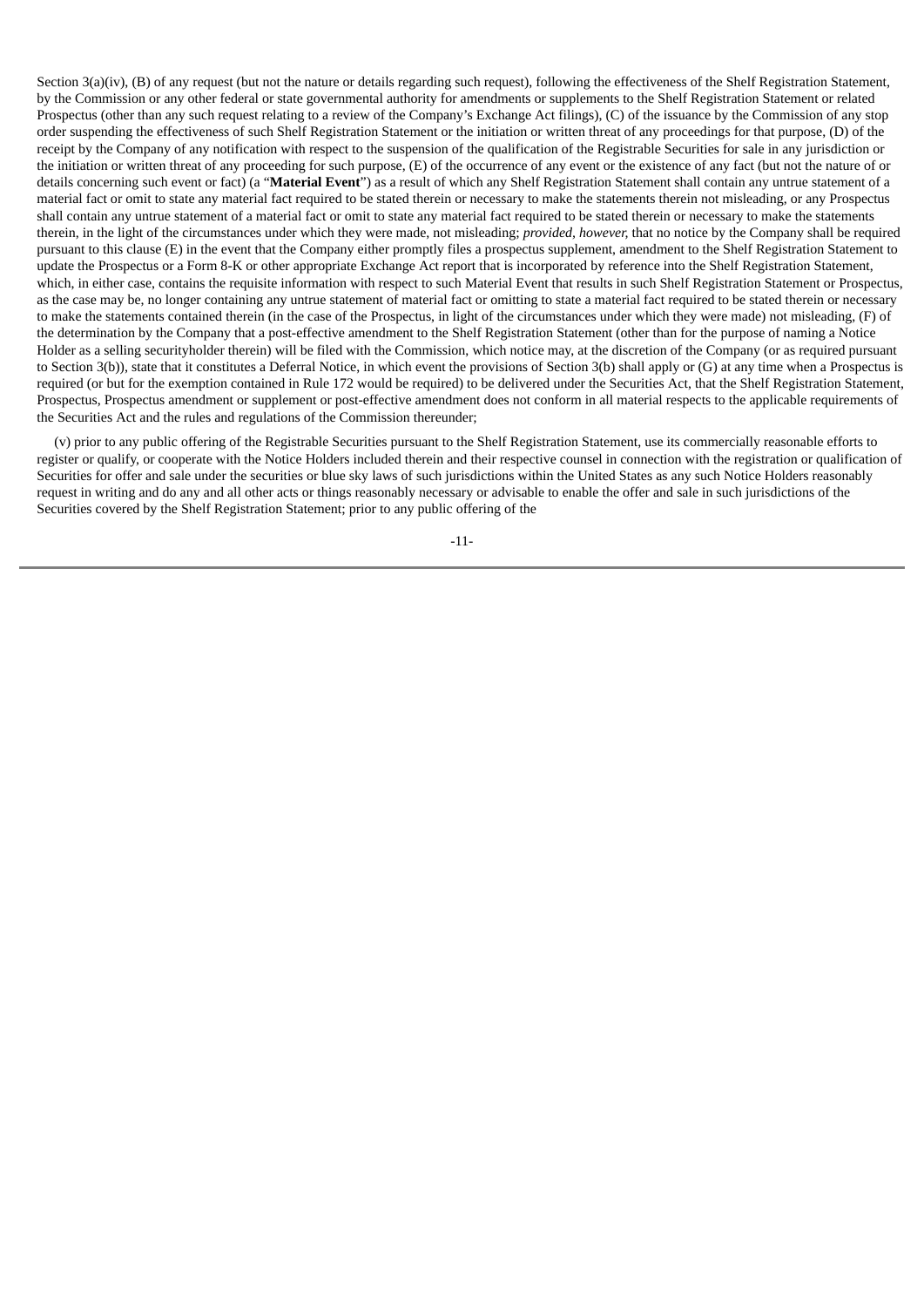Registrable Securities pursuant to the Shelf Registration Statement, use its commercially reasonable efforts to keep each such registration or qualification (or exemption therefrom) effective during the Effective Period in connection with such Notice Holder's offer and sale of Registrable Securities pursuant to such registration or qualification (or exemption therefrom) and use its commercially reasonable efforts to provide for the disposition in such jurisdictions of such Registrable Securities in the manner set forth in the Shelf Registration Statement and the related Prospectus; *provided* that for purposes of this Section 3(a)(y), the Company will not be required to qualify generally to do business in any jurisdiction where it is not then so qualified or to take any action which would subject it to general service of process or to taxation in any such jurisdiction where it is not then so subject;

(vi) use its commercially reasonable efforts to lift any suspension of the qualification of any of the Registrable Securities for sale in any jurisdiction in which they have been qualified for sale, in each case at the earliest practicable date;

(vii) upon reasonable written notice, and only in connection with a disposition of Securities under the Shelf Registration Statement, for a reasonable period prior to the filing of the Shelf Registration Statement, and throughout the Effective Period (but not during a Deferral Period), (i) make reasonably available for inspection by a representative of, and Special Counsel acting for, the Majority Holders and any underwriter (and its counsel) participating in any disposition of Securities pursuant to such Shelf Registration Statement (collectively, the "**Shelf Inspectors**"), all relevant and material financial and other records and pertinent corporate documents of the Company and its subsidiaries and (ii) use commercially reasonable efforts to have its officers, employees, accountants and counsel make available all relevant material information reasonably requested by such representative, Special Counsel or any such underwriter in connection with such Shelf Registration Statement, in each case as is reasonable and customary for similar "due diligence" examinations of issuers of similar size and business of the Company; *provided*, *however*, that such persons shall first agree with the Company that any information that is reasonably designated by the Company as confidential at the time of delivery shall be kept confidential by such persons and shall be used solely for the purposes of exercising rights under this Agreement and satisfying "due diligence" obligations under the Securities Act and such person shall not engage in trading any securities of the Company until such material non-public information becomes properly publicly available, unless (w) disclosure of such information is required by court or administrative order or is necessary to respond to inquiries of regulatory authorities, (x) disclosure of such information is required by law, including any disclosure requirements pursuant to federal securities laws in connection with the filing of any Shelf Registration Statement or the use of any Prospectus or prospectus supplement referred to in this Agreement upon a customary opinion of counsel for such persons delivered and reasonably satisfactory to the Company, (y) such information becomes generally available to the public other than as a result of a disclosure or failure to safeguard by any such person, or (z) such information becomes available to any such person from a source (other than the Company, its Affiliates, officers, employees, accountants, agents and counsel) and such source is not bound by a confidentiality agreement; *provided*, *further*,

-12-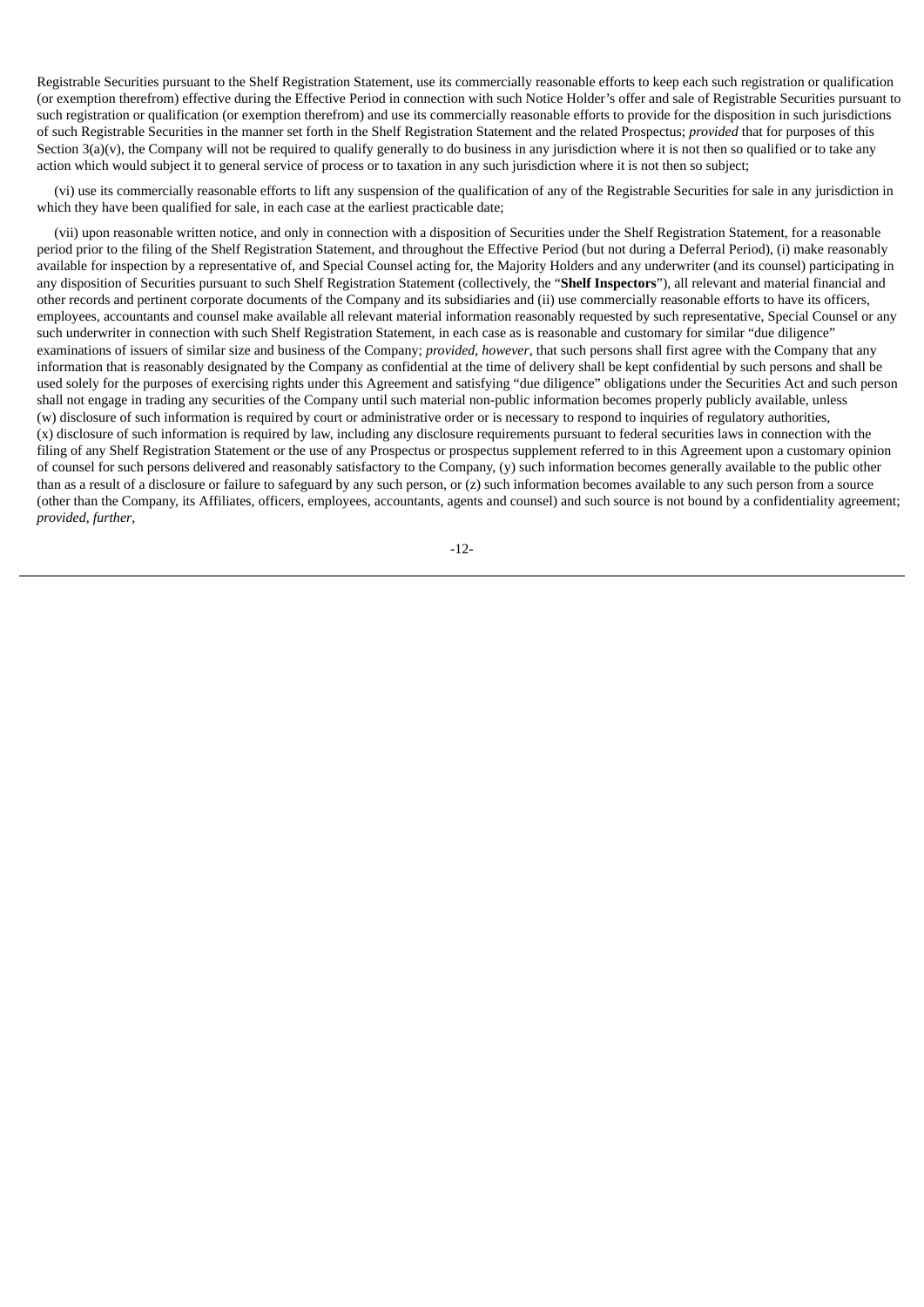that with respect to any Special Counsel engaged by the Majority Holders, the foregoing inspection and information gathering shall be coordinated by one counsel designated by the Majority Holders;

(viii) if requested by the Majority Holders, their Special Counsel or the managing underwriters (if any) in connection with an underwritten offering of the Registrable Securities pursuant to the Shelf Registration Statement, use its commercially reasonable efforts to cause (i) its counsel to deliver an opinion relating to the Shelf Registration Statement and the Securities in a customary form, (ii) its officers to execute and deliver all customary documents and certificates reasonably requested by the Majority Holders, their Special Counsel or the managing underwriters (if any) and (iii) its registered independent public accounting firm to provide a comfort letter or letters relating to the Shelf Registration Statement in a reasonable and customary form, subject to receipt of appropriate documentation as contemplated, and only if permitted, by Statement of Auditing Standards No. 72 or any successor statement thereto, covering matters of the type customarily covered in comfort letters in connection with secondary underwritten offerings; *provided,* that in no event shall the Company be required to furnish such opinions, documents or comfort letters pursuant to the provisions of this Section in more than three underwritten offerings.

(ix) if reasonably requested in writing by any Initial Purchaser or any Notice Holder as a result of the "due diligence" examination referred to in Section 3(a)(vii) above, promptly incorporate in a prospectus supplement or post-effective amendment to the Shelf Registration Statement such information as such Initial Purchaser or such Notice Holder shall, on the basis of a written opinion of Special Counsel, determine to be required to be included therein by applicable law and make any required filings of such prospectus supplement or such post-effective amendment; *provided*, that the Company shall not be required to take any actions under this Section 3(a)(ix) that are not, in the reasonable opinion of counsel for the Company, in compliance with applicable law; *provided, further*, that the Company shall have no liability for Additional Interest under this Agreement if it reasonably objects to making such additional filing and if such additional filing would otherwise cause the Company to pay Additional Interest.

(x) as promptly as practicable furnish to each Notice Holder and the Initial Purchasers, upon their request and without charge, at least one (1) conformed copy of the Shelf Registration Statement and any amendments thereto, including financial statements but excluding schedules, all documents incorporated or deemed to be incorporated therein by reference and all exhibits; *provided, however,* that the Company shall have no obligation to deliver to Notice Holders or the Initial Purchasers a copy of any amendment publicly available on the Company's website or in the Commission's EDGAR database;

(xi) during the Effective Period, deliver to each Notice Holder in connection with any sale of Registrable Securities pursuant to the Shelf Registration Statement, upon their request and without charge, as many copies of the Prospectus relating to such Registrable Securities (including each preliminary prospectus) and any amendment or supplement thereto as such Notice Holder may reasonably request; and the

-13-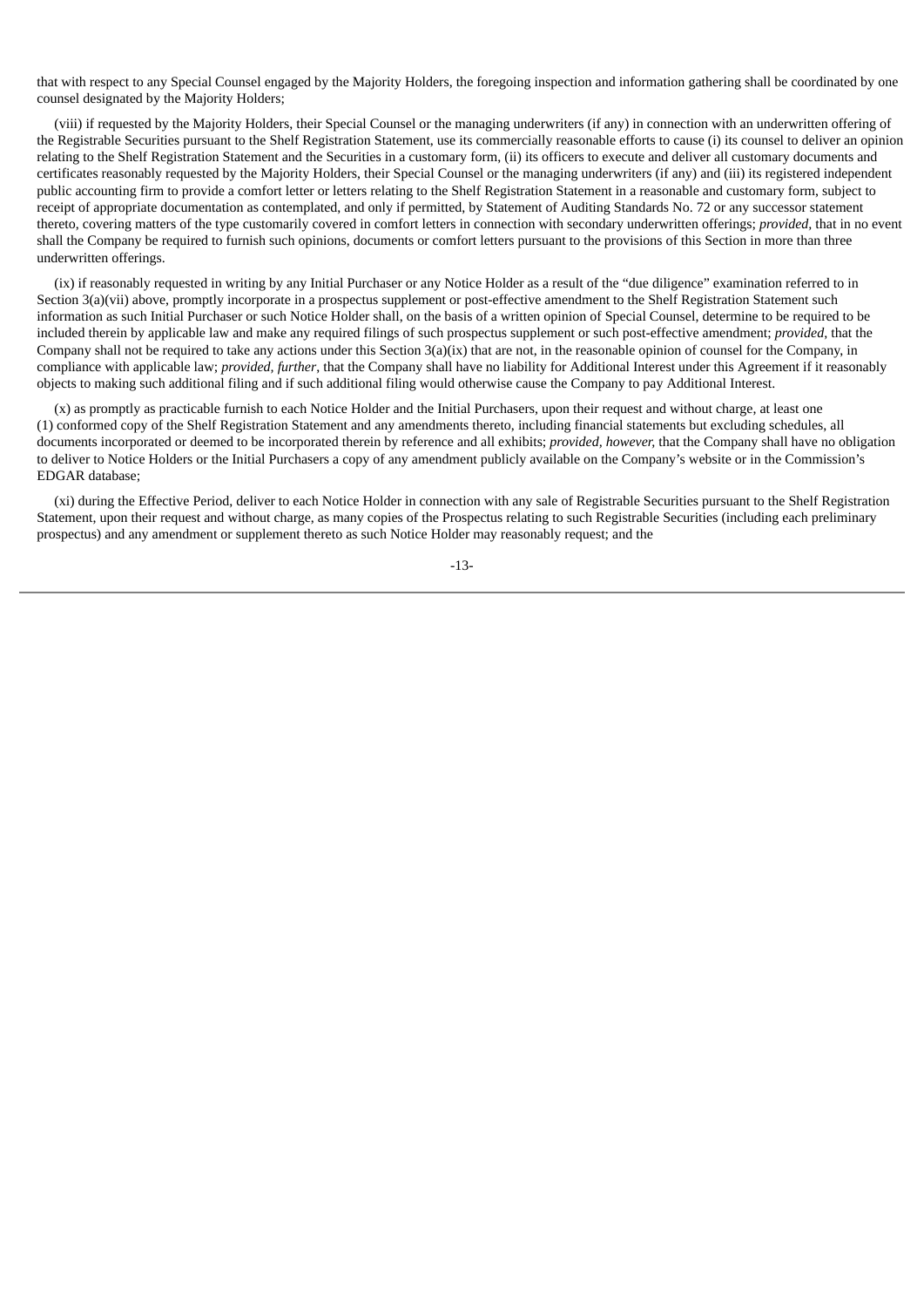Company hereby consents (except during such periods that a Deferral Notice is outstanding and has not been revoked) to the use of such Prospectus or each amendment or supplement thereto by each Notice Holder in connection with any offering and sale of the Registrable Securities covered by such Prospectus or any amendment or supplement thereto in the manner set forth therein and subject to applicable law; and

(xii) during the Effective Period, cooperate with the Notice Holders to facilitate the timely preparation and delivery of certificates representing Securities to be sold pursuant to the Shelf Registration Statement free of any restrictive legends, unless required by applicable law, and in such denominations as permitted by the Indenture and registered in such names as the Holders thereof may request in writing at least two (2) Business Days prior to sales of Securities pursuant to such Shelf Registration Statement; *provided*, that nothing herein shall require the Company to deliver certificated Securities to any beneficial holder of Securities, except as required by the Indenture; *provided further* however, such Notice Holders shall pay any such tax that is due because such Notice Holder requests any shares of Common Stock to be issued in a name other than the holder's name as provided for in Sections 2.06(a) and 15.02(e) of the Indenture.

(b) Upon (A) the issuance by the Commission of a stop order suspending the effectiveness of the Shelf Registration Statement or the initiation of proceedings with respect to the Shelf Registration Statement under Section 8(d) or 8(e) of the Securities Act, (B) the occurrence of any event or the existence of any Material Event as a result of which the Shelf Registration Statement shall contain any untrue statement of a material fact or omit to state any material fact required to be stated therein or necessary to make the statements therein not misleading, or any Prospectus shall contain any untrue statement of a material fact or omit to state any material fact required to be stated therein or necessary to make the statements therein, in the light of the circumstances under which they were made, not misleading, or (C) the occurrence or existence of any corporate development or business reason that, in the sole discretion of the Company, makes it appropriate to suspend the availability of the Shelf Registration Statement and the related Prospectus, including, without limitation, the acquisition of assets, pending corporate developments, public filings with Commission and similar events, the Company will (i) in the case of clause (B) above, subject to the second sentence of this provision, use its commercially reasonable efforts to prepare and file an amendment to such Shelf Registration Statement or a supplement to the related Prospectus or any document incorporated therein by reference or file any other required document that would be incorporated by reference into such Shelf Registration Statement and Prospectus so that (1) such Shelf Registration Statement does not contain any untrue statement of a material fact or omit to state any material fact required to be stated therein or necessary to make the statements therein not misleading, and (2) such Prospectus does not contain any untrue statement of a material fact or omit to state any material fact required to be stated therein or necessary to make the statements therein, in the light of the circumstances under which they were made, not misleading, as thereafter delivered or made available to the purchasers of the Registrable Securities being sold thereunder, and, in the case of a post-effective amendment to the Shelf Registration Statement, subject to the second sentence of this provision, use its commercially reasonable efforts to cause it to be

-14-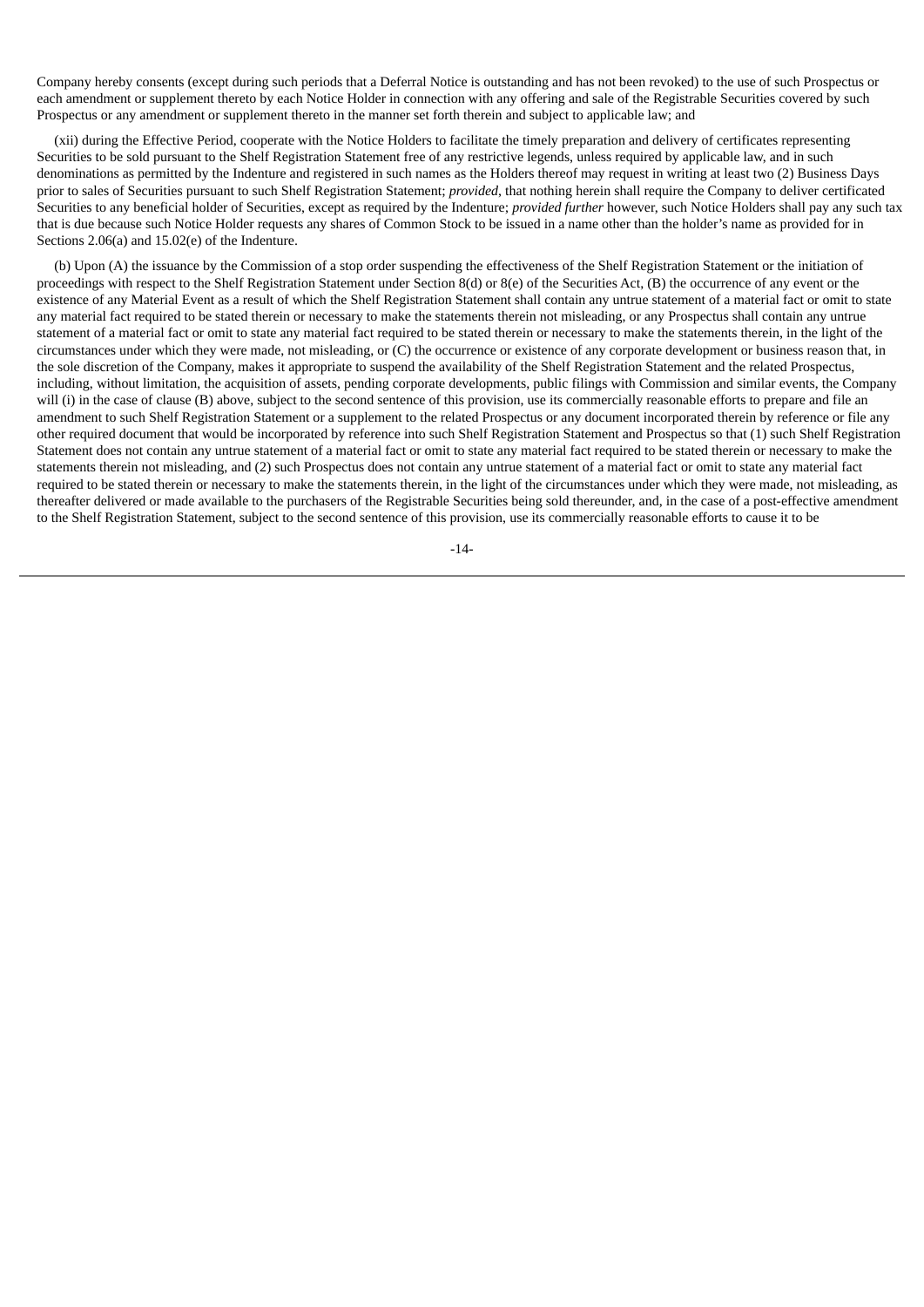declared effective or otherwise become effective and (ii) give notice to the Notice Holders that the availability of the Shelf Registration Statement is suspended (a "**Deferral Notice**"). The Company will use its commercially reasonable efforts to ensure that the use of the Prospectus may be resumed (x) in the case of clause (A) above, as promptly as reasonably practicable, (y) in the case of clause (B) above, as soon as, in the sole judgment of the Company, public disclosure of such Material Event would not be prejudicial to or contrary to the interests of the Company or, if necessary to avoid unreasonable burden or expense, as soon as practicable thereafter and (z) in the case of clause (C) above, as soon as, in the sole discretion of the Company, such suspension is no longer appropriate; *provided* that the period during which the availability of the Shelf Registration Statement and any Prospectus is suspended (the "**Deferral Period**"), without the Company incurring any obligation to pay Additional Interest pursuant to Section 2(d), shall not exceed forty-five (45) days in the aggregate in any ninety (90) day period or an aggregate of ninety (90) days in any 12-month period.

(c) Each Holder agrees that upon receipt of any Deferral Notice from the Company, such Holder shall forthwith discontinue (and cause any placement or sales agent or underwriters acting on their behalf to discontinue) the disposition of Registrable Securities pursuant to the Shelf Registration Statement until such Holder (i) shall have received copies of such amended or supplemented Prospectus and, if so directed by the Company, such Holder shall deliver to the Company (at the Company's expense) all copies, other than permanent file copies, then in such Holder's possession of the Prospectus covering such Registrable Securities at the time of receipt of such notice or (ii) shall have received notice from the Company that the disposition of Registrable Securities pursuant to the Shelf Registration may continue. Each Holder shall keep confidential any communication received by it from the Company regarding the suspension of the use of the Prospectus, except as required by applicable law.

(d) The Company may require each Holder as to which any registration pursuant to Section 2(a) is being effected to furnish to the Company such information regarding such Holder and such Holder's intended method of distribution of such Registrable Securities as the Company may from time to time reasonably request in writing, but only to the extent such information is required to comply with the Securities Act.

(e) The Company shall provide a CUSIP number for all Registrable Securities covered by the Shelf Registration Statement not later than the effective date of such Shelf Registration Statement and provide the Trustee and the transfer agent for the Shares with printed certificates for the Registrable Securities that are in a form eligible for deposit with The Depository Trust Company.

(f) The Company shall use commercially reasonable efforts to provide such information as is required for any filings required to be made with FINRA.

(g) Until the expiration of the Effective Period, the Company will not resell, and will use its commercially reasonable efforts to prevent its "affiliates" (as defined in

-15-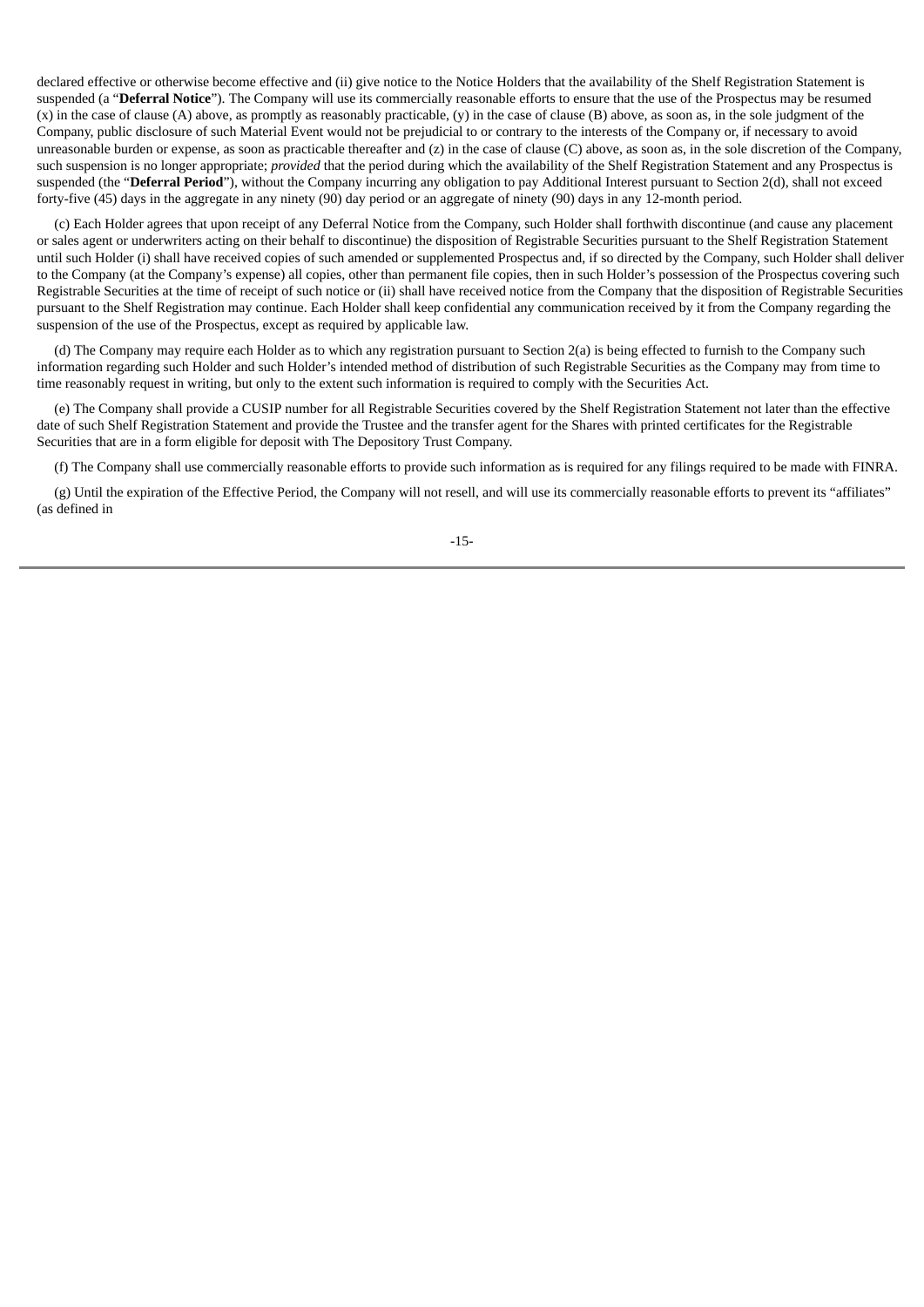Rule 144) from reselling, any of the Securities that have been reacquired by any of them except pursuant to an effective registration statement under the Securities Act.

(h) The Company shall cause the Indenture to be qualified under the Trust Indenture Act in a the manner prescribed by the Trust Indenture Act and shall enter into any necessary supplemental indentures in connection therewith.

(i) The Company shall enter into such customary agreements and take such other reasonable and lawful actions in connection therewith (including those reasonably requested by the Majority Holders) in order to expedite or facilitate disposition of such Registrable Securities.

### 4. *Holders' Obligations*.

(a) In addition to the other limitations and requirements described herein, each Holder agrees, by acquisition of the Registrable Securities, that no Holder shall be entitled to sell any of such Registrable Securities pursuant to the Shelf Registration Statement or to receive a Prospectus relating thereto, unless such Holder has furnished the Company with a completed Notice and Questionnaire as required pursuant to Section 2(c) hereof (including the information required to be included in such Notice and Questionnaire) and the information set forth in the next sentence. Each Notice Holder agrees to notify the Company as promptly as practicable of any inaccuracy or change in information previously furnished by such Notice Holder to the Company or of the occurrence of any event in either case as a result of which any Prospectus relating to such registration contains or would contain an untrue statement of a material fact regarding such Notice Holder or such Notice Holder's intended method of disposition of such Registrable Securities or omits to state any material fact regarding such Notice Holder or such Notice Holder's intended method of disposition of such Registrable Securities necessary to make the statements therein, in light of circumstances in which they were made, not misleading, and promptly to furnish to the Company (i) any additional information required to correct and update any previously furnished information or required so that such Prospectus shall not contain, with respect to such Notice Holder or the disposition of such Registrable Securities, an untrue statement of a material fact or omit to state a material fact necessary to make the statements therein, in light of the circumstances in which they were made, not misleading and (ii) any other information regarding such Notice Holder and the distribution of such Registrable Securities as may be required to be disclosed in the Shelf Registration Statement under applicable law or pursuant to Commission comments. Each Holder further agrees not to sell any Registrable Securities pursuant to the Shelf Registration Statement without delivering, causing to be delivered, or, if permitted by applicable law, making available, a Prospectus to the purchaser thereof and, following termination of the Effective Period, to notify the Company, within ten (10) Business Days of a request by the Company, of the amount of Registrable Securities sold pursuant to the Shelf Registration Statement and, in the absence of a response, the Company may assume that all of the Holder's Registrable Securities were so sold in compliance with applicable law and this Agreement unless and until the Company is notified otherwise.

-16-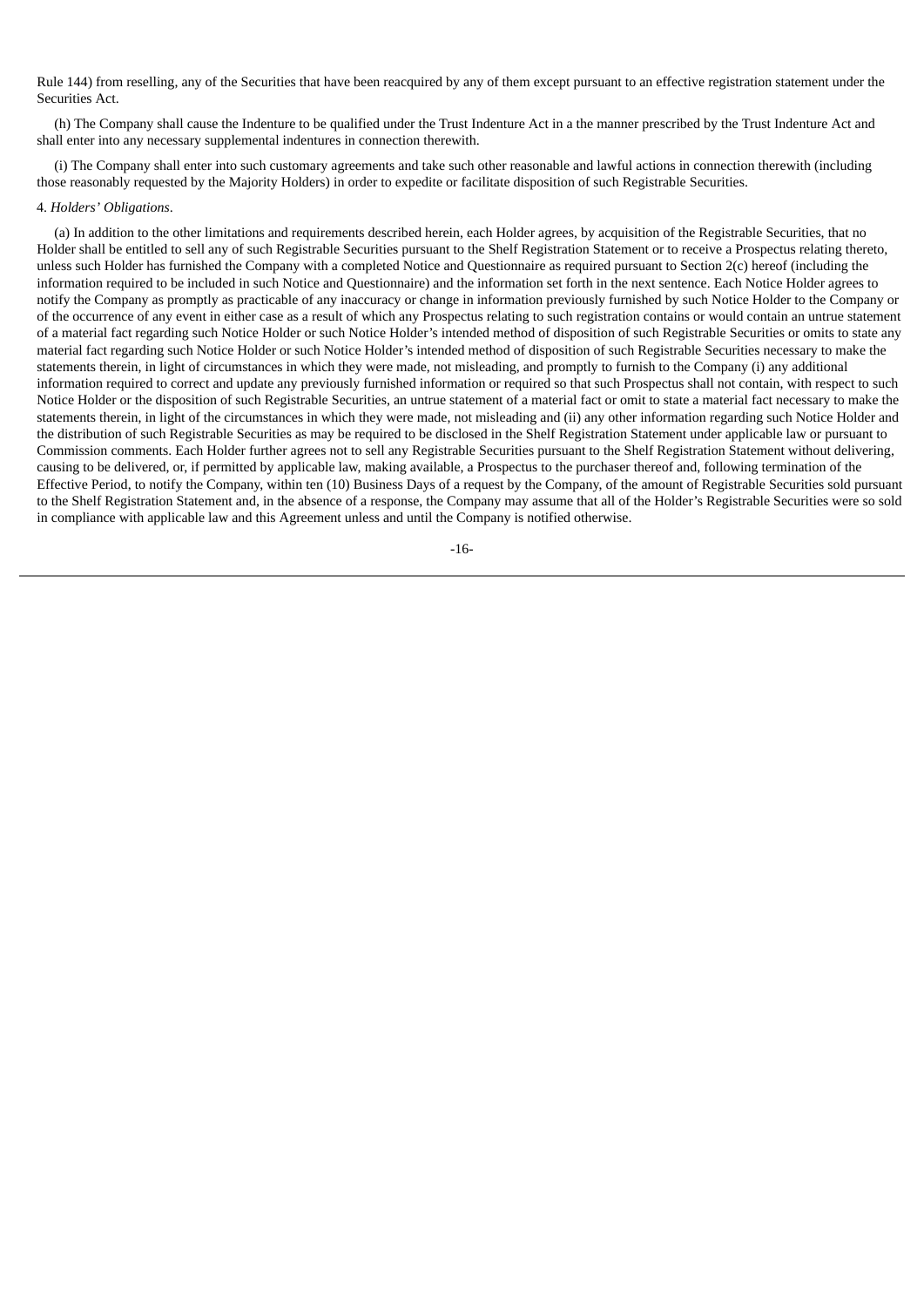(b) Any sale of any Registrable Securities by any Holder shall constitute a representation and warranty by such Holder that the information relating to such Holder and its plan of distribution is as set forth in the Prospectus delivered by such Holder in connection with such disposition, that such Prospectus does not as of the time of such sale contain any untrue statement of a material fact relating to or provided by such Holder or its plan of distribution and that such Prospectus does not as of the time of such sale omit to state any material fact relating to or provided by such Holder or its plan of distribution necessary to make the statements in such Prospectus, in the light of the circumstances under which they were made, not misleading. Each Holder further agrees that such Holder will not make any offer relating to the Registrable Securities that would constitute an "issuer free writing prospectus" (as defined in Rule 433) or that would otherwise constitute a "free writing prospectus" (as defined in Rule 405) required to be filed by the Company with the Commission or retained by the Company under Rule 433 of the Securities Act, unless it has obtained the prior written consent of the Company.

(c) The Holders shall not offer Registrable Securities under the Shelf Registration Statement in an underwritten offering without the Company's prior written consent. Any underwritten offering agreed to by the Company shall be on terms and conditions agreed to by the Company in connection with such offering. The Company shall not be required to undertake more than three underwritten offerings pursuant to this Agreement.

## 5. *Registration Expenses*.

The Company agrees to bear and to pay or cause to be paid promptly after request being made therefor all fees and expenses incident to the Company's performance of or compliance with this Agreement, including, but not limited to, (a) all Commission and any FINRA registration and filing fees and expenses, (b) all fees and expenses in connection with the qualification of the Securities for offering and sale under the state securities and blue sky laws referred to in Section  $3(a)(v)$  hereof, including reasonable fees and disbursements of one counsel for the placement agent or underwriters, if any, in connection with such qualifications, (c) all expenses relating to the preparation, printing, distribution and reproduction of the Shelf Registration Statement, the related Prospectus, each amendment or supplement to each of the foregoing, the certificates representing the Securities and all other documents relating hereto, (d) fees and expenses of the Trustee under the Indenture, any escrow agent or custodian, and of the registrar and transfer agent for the Shares, (e) in connection with an underwritten offering, fees, disbursements and expenses of counsel and the registered independent public accounting firm of the Company (including the expenses of any opinions or "cold comfort" letters required by or incident to such performance and compliance) and (f) reasonable fees, disbursements and expenses of one counsel for all Holders retained in connection with the Shelf Registration Statement, as selected by the Company (unless reasonably objected to by the Majority Holders, in which case the Majority Holders shall select such counsel for the Holders) ("**Special Counsel**"), and fees, expenses and disbursements of any other Persons, including special experts, retained by the Company in connection with such registration (collectively, the "**Registration Expenses**"). To the extent that any reasonable and proper Registration Expenses are incurred, assumed or paid by any Holder or any underwriter or placement agent therefor, the Company shall reimburse such Person for the full amount of the Registration Expenses so incurred,

-17-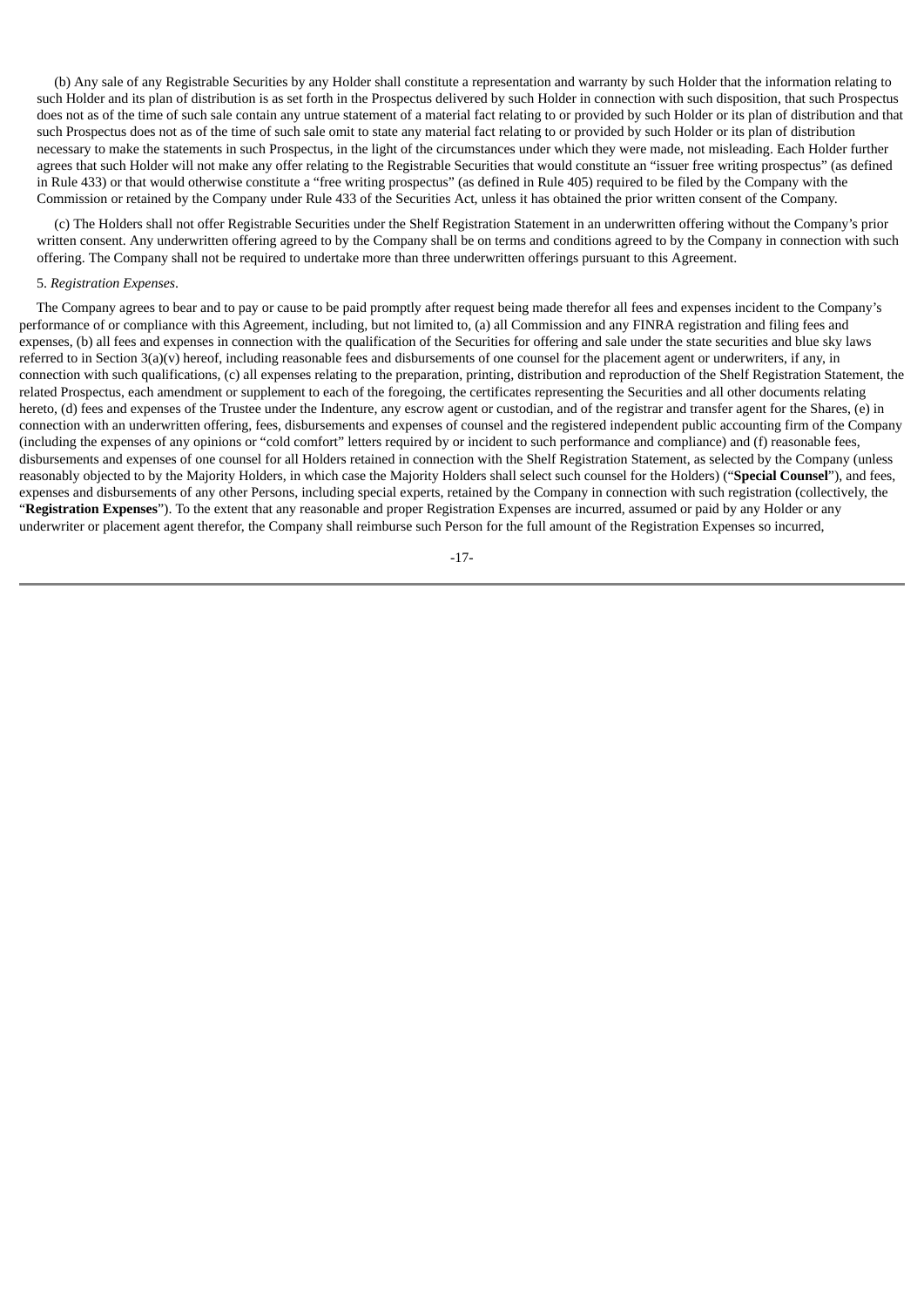assumed or paid promptly after receipt of a documented request therefor. Notwithstanding the foregoing, the Holders of the Registrable Securities being registered shall pay all underwriting discounts and commissions and placement agent fees and commissions attributable to the sale of such Registrable Securities and the fees and disbursements of any counsel or other advisors or experts retained by such Holders (severally or jointly), other than the Special Counsel and experts specifically referred to above.

## 6. *Indemnification*.

(a) The Company shall indemnify and hold harmless each Notice Holder (including, without limitation, each Initial Purchaser), its Affiliates, their respective officers, directors, employees, representatives and agents, and each Person, if any, who controls such Notice Holder within the meaning of the Securities Act or the Exchange Act (collectively referred to for purposes of this Section 6 and Section 7 as an "**Indemnified Holder**") from and against any loss, claim, damage or liability, joint or several, or any action in respect thereof (including, without limitation, any loss, claim, damage, liability or action relating to purchases and sales of Registrable Securities), to which that Indemnified Holder may become subject, whether commenced or threatened, under the Securities Act, the Exchange Act, any other federal or state statutory law or regulation, at common law or otherwise, insofar as such loss, claim, damage, liability or action arises out of, or is based upon, (i) any untrue statement or alleged untrue statement of a material fact contained in any such Shelf Registration Statement or any Prospectus forming part thereof, or (ii) the omission or alleged omission to state therein a material fact required to be stated therein or necessary in order to make the statements therein (in the case of any Prospectus, in the light of the circumstances under which they were made) not misleading, and shall reimburse each Indemnified Holder promptly upon demand for any legal or other expenses reasonably incurred by that Indemnified Holder in connection with investigating or defending or preparing to defend against or appearing as a third party witness in connection with any such loss, claim, damage, liability or action as such expenses are incurred; *provided, however,* that the Company shall not be liable in any such case to the extent that any such loss, claim, damage, liability or action arises out of, or is based upon, an untrue statement or alleged untrue statement in or omission or alleged omission from any of such documents in reliance upon and in conformity with any information provided by such Indemnified Holder in writing to the Company expressly for use therein including its Notice and Questionnaire. This indemnity agreement shall be in addition to any liability that the Company may otherwise have.

(b) Each Notice Holder (including, without limitation, each Initial Purchaser) shall indemnify and hold harmless the Company, its Affiliates, their respective officers, directors, employees, representatives and agents, and each Person, if any, who controls the Company within the meaning of the Securities Act or the Exchange Act (collectively referred to for purposes of this Section 6(b) and Section 7 as the Company), from and against any loss, claim, damage or liability, joint or several, or any action in respect thereof, to which the Company may become subject, whether commenced or threatened, under the Securities Act, the Exchange Act, any other federal or state statutory law or regulation, at common law or otherwise, insofar as such loss, claim, damage, liability or

$$
-18-
$$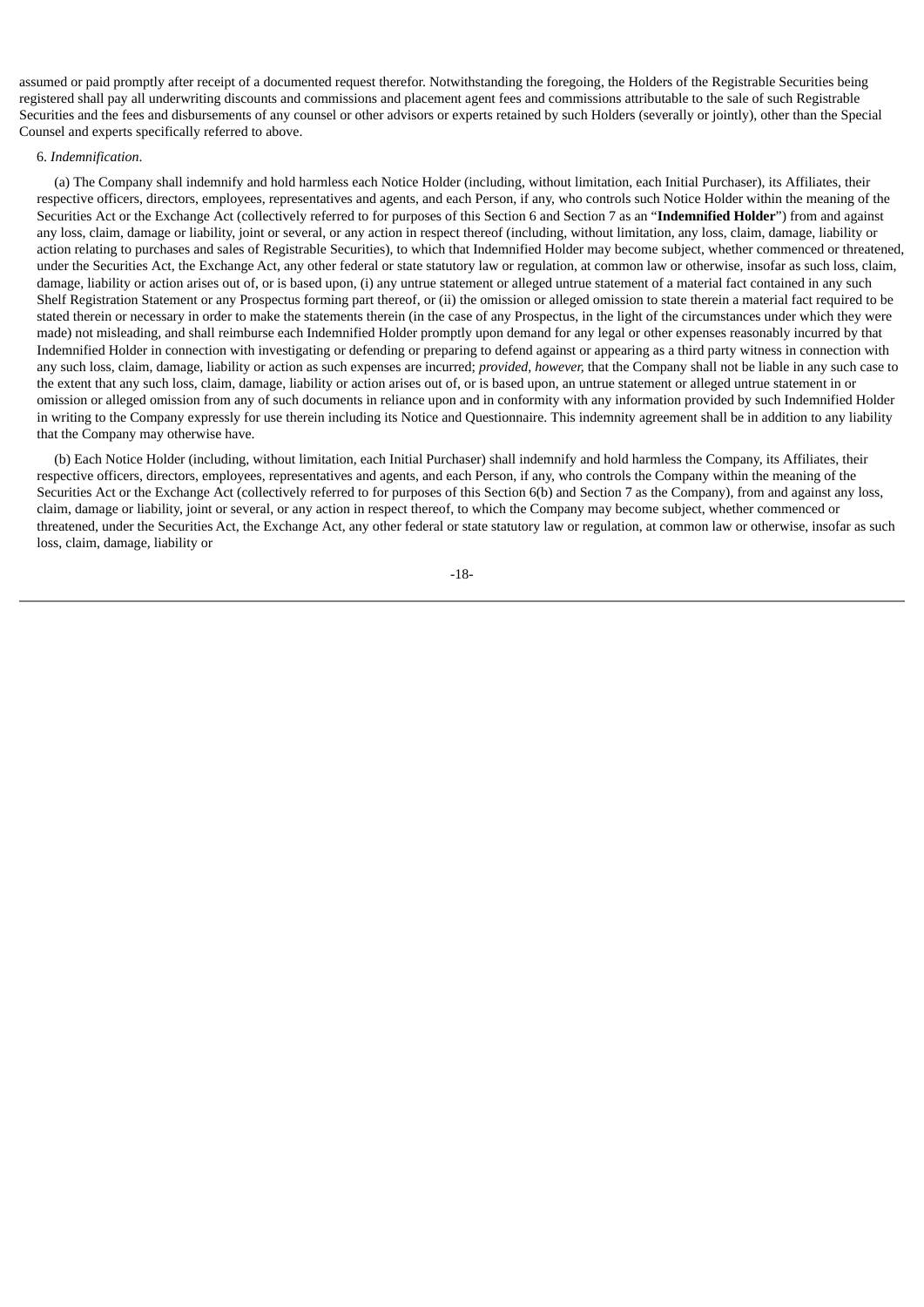action arises out of, or is based upon, (i) any untrue statement or alleged untrue statement of a material fact contained in any such Shelf Registration Statement or any Prospectus forming part thereof, or (ii) the omission or alleged omission to state therein a material fact required to be stated therein or necessary in order to make the statements therein (in the case of any Prospectus, in the light of the circumstances under which they were made) not misleading, but in each case only to the extent that the untrue statement or alleged untrue statement or omission or alleged omission was made in reliance upon and in conformity with any information furnished to the Company in writing by such Notice Holder expressly for use therein including its Notice and Questionnaire, and shall reimburse the Company for any legal or other expenses reasonably incurred by the Company in connection with investigating or defending or preparing to defend against or appearing as a third party witness in connection with any such loss, claim, damage, liability or action as such expenses are incurred; *provided, however,* that no such Notice Holder shall be liable for any indemnity claims hereunder in excess of the amount of net proceeds received by such Notice Holder from the sale of Registrable Securities pursuant to such Shelf Registration Statement. This indemnity agreement will be in addition to any liability which any such Notice Holder may otherwise have.

(c) Promptly after receipt by an indemnified party under this Section 6 of notice of any claim or the commencement of any action, the indemnified party shall, if a claim in respect thereof is to be made against the indemnifying party pursuant to Section 6(a) or 6(b), notify the indemnifying party in writing of the claim or the commencement of that action; *provided, however,* that the failure to notify the indemnifying party shall not relieve it from any liability that it may have under this Section 6 except to the extent that it has been materially prejudiced (through the forfeiture of substantive rights or defenses) by such failure; and *provided, further,* that the failure to notify the indemnifying party shall not relieve it from any liability that it may have to an indemnified party otherwise than under this Section 6. If any such claim or action shall be brought against an indemnified party, and it shall notify the indemnifying party thereof, the indemnifying party shall be entitled to participate therein and, to the extent that it wishes, jointly with any other similarly notified indemnifying party, to assume the defense thereof with counsel reasonably satisfactory to the indemnified party. After notice from the indemnifying party to the indemnified party of its election to assume the defense of such claim or action, the indemnifying party shall not be liable to the indemnified party under this Section 6 for any legal or other expenses subsequently incurred by the indemnified party in connection with the defense thereof other than the reasonable costs of investigation; *provided, however,* that an indemnified party shall have the right to employ its own counsel in any such action, but the fees, expenses and other charges of such counsel for the indemnified party will be at the expense of such indemnified party unless (1) the employment of counsel by the indemnified party has been authorized in writing by the indemnifying party, (2) the indemnified party has reasonably concluded (based upon advice of counsel to the indemnified party) that there may be legal defenses available to it or other indemnified parties that are different from or in addition to those available to the indemnifying party, (3) a conflict or potential conflict exists (based upon advice of counsel to the indemnified party) between the indemnified party and the indemnifying party (in which case the indemnifying party will

-19-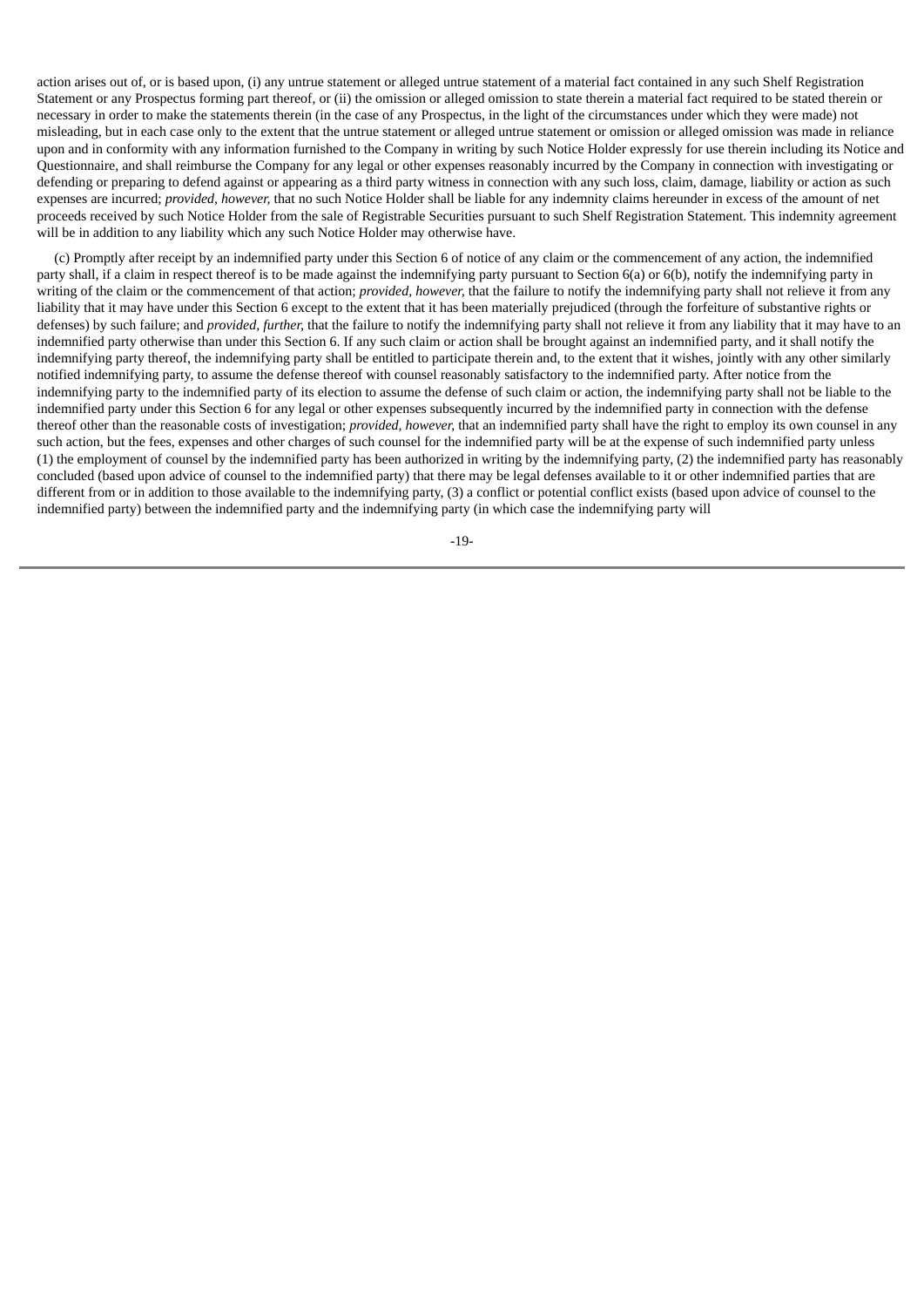not have the right to direct the defense of such action on behalf of the indemnified party) or (4) the indemnifying party has not in fact employed counsel reasonably satisfactory to the indemnified party to assume the defense of such action within a reasonable time after receiving notice of the commencement of the action, in each of which cases the reasonable fees, disbursements and other charges of counsel will be at the expense of the indemnifying party or parties. It is understood that the indemnifying party or parties shall not, in connection with any proceeding or related proceedings in the same jurisdiction, be liable for the reasonable fees, disbursements and other charges of more than one separate firm of attorneys (in addition to any local counsel) at any one time for all such indemnified party or parties. Each indemnified party, as a condition of the indemnity agreements contained in Sections 6(a) and 6(b), shall use its reasonable efforts to cooperate with the indemnifying party in the defense of any such action or claim. No indemnifying party shall be liable for any settlement of any such action effected without its written consent (which consent shall not be unreasonably withheld), but if settled with its written consent or if there be a final judgment for the plaintiff in any such action, the indemnifying party agrees to indemnify and hold harmless any indemnified party from and against any loss or liability by reason of such settlement or judgment. Notwithstanding the foregoing sentence, if at any time an indemnified party shall have requested an indemnifying party to reimburse the indemnified party for fees and expenses or counsel as contemplated by this section, the indemnifying party agrees that it shall be liable for any settlement of any proceeding effected without its written consent if (i) such settlement is entered into more than 45 days after receipt by such indemnifying party of a request in writing setting forth proposed settlement terms from the indemnified party and (ii) such indemnifying party shall not have reimbursed the indemnified party in accordance with the aforesaid request prior to the date of such settlement. No indemnifying party shall, without the prior written consent of the indemnified party (which consent shall not be unreasonably withheld), effect any settlement of any pending or threatened proceeding in respect of which any indemnified party is or could have been a party and indemnity could have been sought hereunder by such indemnified party, unless such settlement (i) includes an unconditional release of such indemnified party from all liability on claims that are the subject matter of such proceeding and (ii) does not include a statement or admission of fault, culpability or a failure to act, by or on behalf of the indemnified party.

(d) The provisions of this Section 6 and Section 7 shall remain in full force and effect, regardless of any investigation made by or on behalf of any Notice Holder, the Company, or any of the indemnified Persons referred to in this Section 6 and Section 7, and shall survive the sale by a Notice Holder of Registrable Securities covered by the Shelf Registration Statement.

## 7. *Contribution.*

If the indemnification provided for in Section 6 is unavailable or insufficient to hold harmless an indemnified party under Section 6(a) or 6(b), then each indemnifying party shall, in lieu of indemnifying such indemnified party, contribute to the amount paid or payable by such indemnified party as a result of such loss, claim, damage or liability, or action in respect thereof,

-20-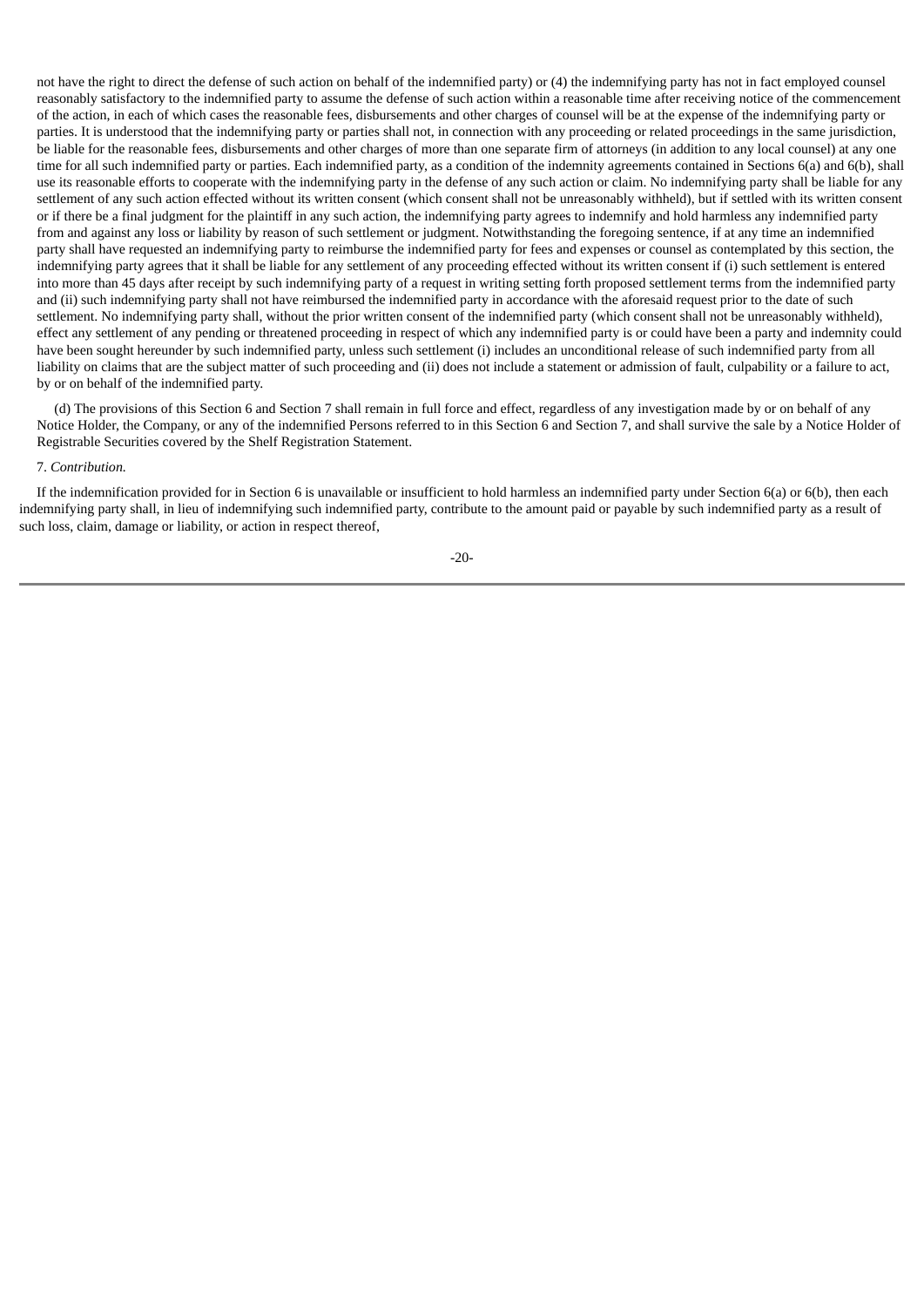(i) in such proportion as shall be appropriate to reflect the relative benefits received by the Company from the offering and sale of the Notes, on the one hand, and a Holder with respect to the sale by such Holder of Registrable Securities, on the other, or (ii) if the allocation provided by clause (i) above is not permitted by applicable law, in such proportion as is appropriate to reflect not only the relative benefits referred to in clause (i) above but also the relative fault of the Company on the one hand and such Holder on the other with respect to the statements or omissions that resulted in such loss, claim, damage or liability, or action in respect thereof, as well as any other relevant equitable considerations. The relative benefits received by the Company on the one hand and a Holder on the other with respect to such offering and such sale shall be deemed to be in the same proportion as the total net proceeds from the offering of the Notes (before deducting expenses) received by or on behalf of the Company, on the one hand, and the total net proceeds (before deducting expenses) received by such Holder upon a resale of the Registrable Securities, on the other, bear to the total gross proceeds from the sale of all Registrable Securities pursuant to the Shelf Registration Statement in the offering of the Registrable Securities from which the contribution claim arises. The relative fault shall be determined by reference to, among other things, whether the untrue or alleged untrue statement of a material fact or the omission or alleged omission to state a material fact relates to the Company or information supplied by the Company on the one hand or to any information contained in the relevant Notice and Questionnaire supplied by such Holder on the other, the intent of the parties and their relative knowledge, access to information and opportunity to correct or prevent such untrue statement or omission. The Notice Holders' respective obligations to contribute pursuant to this Section 7 are several in proportion to the respective number of Registrable Securities they have sold pursuant to the Shelf Registration Statement and not joint. The parties hereto agree that it would not be just and equitable if contributions pursuant to this Section 7 were to be determined by *pro rata* allocation or by any other method of allocation that does not take into account the equitable considerations referred to herein. The amount paid or payable by an indemnified party as a result of the loss, claim, damage or liability, or action in respect thereof, referred to above in this Section 7 shall be deemed to include, for purposes of this Section 7, any legal or other expenses reasonably incurred by such indemnified party in connection with investigating or defending or preparing to defend any such action or claim. Notwithstanding the provisions of this Section 7, an indemnifying party that is a Holder shall not be required to contribute any amount in excess of the amount by which the total price at which the Registrable Securities sold by such indemnifying party to any purchaser exceeds the amount of any damages which such indemnifying party has otherwise paid or become liable to pay by reason of any untrue or alleged untrue statement or omission or alleged omission. No Person guilty of fraudulent misrepresentation (within the meaning of Section 11(f) of the Securities Act) shall be entitled to contribution from any Person who was not guilty of such fraudulent misrepresentation.

#### 8. *Information Requirements.*

The Company covenants that, if at any time before the end of the Effective Period the Company is not subject to the reporting requirements of the Exchange Act, it will cooperate with any Holder and take such further customary action as any Holder may reasonably request in writing (including, without limitation, making such representations as any such Holder may reasonably request), all to the extent required from time to time to enable such Holder to sell

-21-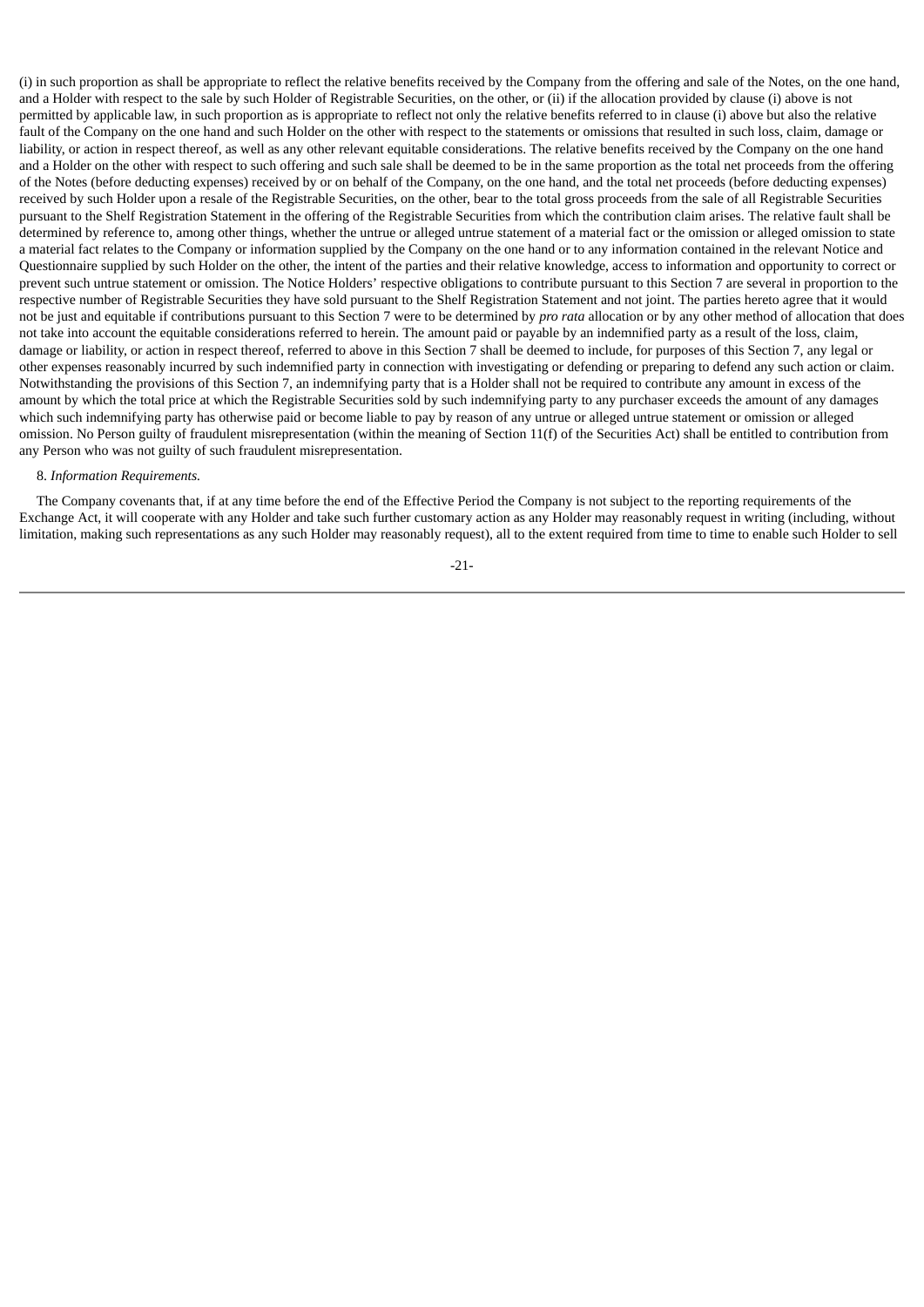Registrable Securities without registration under the Securities Act within the limitation of the exemptions provided by Rule 144 and Rule 144A under the Securities Act and customarily taken in connection with sales pursuant to such exemptions. Upon the written request of any Holder, the Company shall deliver to such Holder a written statement as to whether it has complied with such filing requirements, unless such a statement has been included in the Company's most recent report filed pursuant to Section 13 or Section 15(d) of Exchange Act. Notwithstanding the foregoing, nothing in this Section 8 shall be deemed to require the Company to register any of its securities under any section of the Exchange Act.

#### 9. *Miscellaneous*.

(a) Amendments and Waivers. The provisions of this Agreement may not be amended, modified or supplemented, and waivers or consents to departures from the provisions hereof may not be given, unless the Company has obtained the written consent of the Majority Holders. Notwithstanding the foregoing, a waiver or consent to depart from the provisions hereof with respect to a matter that relates exclusively to the rights of Holders whose Registrable Securities are being sold pursuant to the Shelf Registration Statement and that does not directly or indirectly affect the rights of other Holders may be given by Holders of a majority in aggregate amount of the Registrable Securities being sold by such Holders pursuant to the Shelf Registration Statement; *provided* that such aggregate amount, with respect to such Registrable Securities that are Notes will be based on the aggregate principal amount of such Notes that are Registrable Securities, and with respect to such Registrable Securities that are Shares, will be based on the average of the Last Reported Sale Prices of the Company's Common Stock for each of five consecutive trading days ending on a date chosen by the Company in a reasonable manner to effect the intent of this Agreement multiplied by the number of such Registrable Securities that are Shares. Notwithstanding the foregoing sentence, (i) this Agreement may be amended by written agreement signed by the Company and the Initial Purchasers, without the consent of the Holders, to cure any ambiguity or to correct or supplement any provision contained herein that may be defective or inconsistent with any other provision contained herein, or to make such other provisions in regard to matters or questions arising under this Agreement that shall not adversely affect the interests of the Holders. Each Holder at the time of any such amendment, modification, supplement, waiver or consent or thereafter shall be bound by any such amendment, modification, supplement, waiver or consent effected pursuant to this Section 9(a), whether or not any notice, writing or marking indicating such amendment, modification, supplement, waiver or consent appears on the Registrable Securities or is delivered to such Holder.

(b) Notices. All notices and other communications provided for or permitted hereunder shall be made in writing by hand-delivery, first-class mail, telecopier or air courier guaranteeing next-day delivery:

(1) If to the Company, initially at the address set forth in the Indenture;

(2) If to the Initial Purchasers, initially at c/o J.P. Morgan Securities Inc., 277 Park Avenue, New York, New York 10172 (fax: (212) 622-8358);

-22-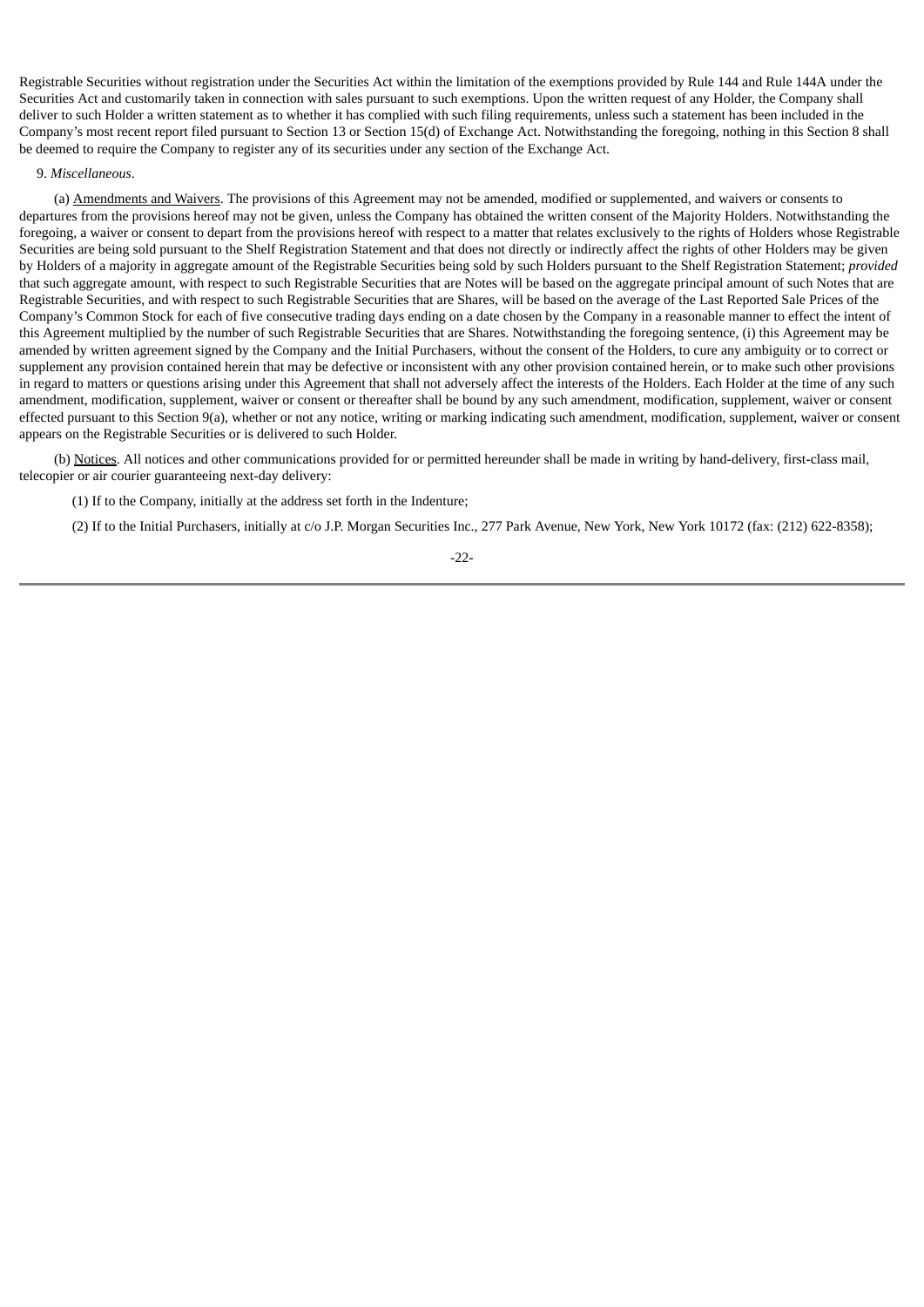Attention: Equity Syndicate Desk and Merrill Lynch & Co., Merrill Lynch, Pierce, Fenner & Smith Incorporated, 4 World Financial Center, New York, New York 10080 (fax: (212) 449-2785); Attention: Equity Capital Markets; and

(3) If to a Holder, to the address of such Holder set forth in the register (described in Section 2.06 of the Indenture), the Notice and Questionnaire or other records of the Company.

All such notices and communications shall be deemed to have been duly given: when delivered by hand, if personally delivered; one (1) Business Day after being delivered to a next-day air courier; five (5) Business Days after being deposited in the mail, if being delivered by first-class mail; and when receipt is acknowledged by the recipient's telecopier machine, if sent by telecopier.

Notwithstanding the foregoing, the notice required pursuant to Section 3(a)(i) shall be given in the same manner that notices are required to be delivered to holders of Notes pursuant to the Indenture.

(c) Successors and Assigns. This Agreement shall be binding upon the Company and each of its successors and assigns. Any Person who purchases any Securities from any Initial Purchaser shall be deemed, for purposes of this Agreement, to be an assignee of such Initial Purchaser. This Agreement shall inure to the benefit of and be binding upon the successors and assigns of each of the parties and shall inure to the benefit of and be binding upon each Holder, *provided that* nothing herein shall be deemed to permit any assignment, transfer or other disposition of Registrable Securities in violation of the terms of the Indenture. If any transferee of any Holder shall acquire Registrable Securities, in any manner, whether by operation of law or otherwise, such Registrable Securities shall be held subject to all of the terms of this Agreement, and by taking and holding such Registrable Securities, such Person shall be conclusively deemed to have agreed to be bound by and to perform all of the terms and provisions of this Agreement and such Person shall be entitled to receive the benefits hereof.

(d) Counterparts. This Agreement may be executed in any number of counterparts (which may be delivered in original form or by telecopier) and by the parties hereto in separate counterparts, each of which when so executed shall be deemed to be an original and all of which taken together shall constitute one and the same agreement.

(e) Headings. The headings in this Agreement are for convenience of reference only and shall not limit or otherwise affect the meaning hereof.

(f) Governing Law. THIS AGREEMENT SHALL BE DEEMED TO BE A CONTRACT MADE UNDER THE LAWS OF NEW YORK, AND FOR ALL PURPOSES SHALL BE CONSTRUED IN ACCORDANCE WITH THE LAWS OF NEW YORK (WITHOUT REGARD TO THE CONFLICTS OF LAWS PROVISIONS THEREOF)..

(g) Remedies. In the event of a breach by the Company or by any Holder of any of their respective obligations under this Agreement, each Holder or the Company, as the case may be, in addition to being entitled to exercise all rights granted by law, including recovery

-23-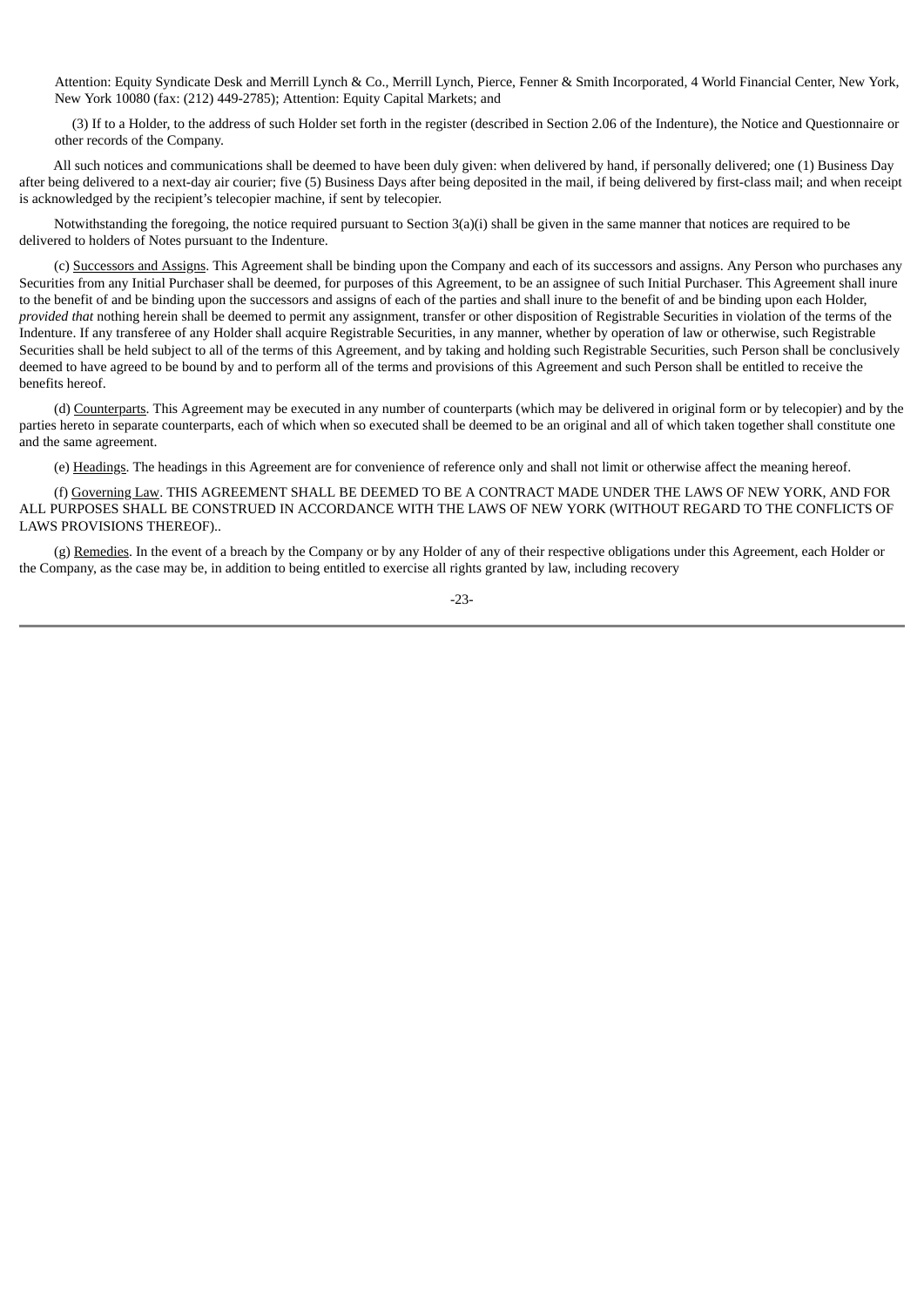of damages (other than the recovery of damages for a breach by the Company of its obligations under Section 3 hereof for which Additional Interest has been paid pursuant to Section 2 hereof), will be entitled to specific performance of its rights under this Agreement. The Company and each Holder agree that monetary damages would not be adequate compensation for any loss incurred by reason of a breach by it of any of the provisions of this Agreement and hereby further agree that, in the event of any action for specific performance in respect of such breach, it shall waive the defense that a remedy at law would be adequate.

(h) No Inconsistent Agreements. The Company represents, warrants and agrees that (i) it has not entered into and shall not on or after the date of this Agreement enter into any agreement that is inconsistent with the rights granted to the Holders in this Agreement or otherwise conflicts with the provisions hereof, (ii) it has not previously entered into any agreement which remains in effect and does not currently contemplate entering into any agreement granting any registration rights with respect to any of its debt securities to any Person other than (a) this Agreement and (b) the Third Amended and Restated Investor Rights Agreement, dated February 3, 2006, among the Company and the other parties thereto, as has been or may be amended or supplement from time to time and (iii) without limiting the generality of the foregoing, without the written consent of the Majority Holders, it shall not grant to any Person the right to request the Company to register any securities of the Company under the Securities Act unless the rights so granted are not in conflict or inconsistent with the provisions of this Agreement.

(i) Piggyback on Registrations. The Company may grant registration rights that would permit any person that is a third party the right to piggyback on any Shelf Registration Statement, provided that if the managing underwriter, if any, of any underwritten offering conducted pursuant to Section 4(c) hereof notifies the Company that the total amount of securities which the Notice Holders and the holders of such piggyback rights intend to include in any Shelf Registration Statement is so large as to materially threaten the success of such offering (including the price at which such securities can be sold), then the amount, number or kind of securities to be offered for the account of holders of such piggyback rights will be reduced to the extent necessary to reduce the total amount of securities to be included in such offering to the amount, number and kind recommended by the managing underwriter prior to any reduction in the amount of Registrable Securities to be included in such Shelf Registration Statement; provided that it would not be a default under the agreements granting such piggyback rights to make such reduction; provided further that to the extent it would be such a default under any such agreement to make such reduction, the Company will use its commercially reasonable efforts to obtain appropriate waivers.

(j) Severability. The remedies provided herein are cumulative and not exclusive of any remedies provided by law. If any term, provision, covenant or restriction of this Agreement is held by a court of competent jurisdiction to be invalid, illegal, void or unenforceable, the remainder of the terms, provisions, covenants and restrictions set forth herein shall remain in full force and effect and shall in no way be affected, impaired or invalidated, and the parties hereto shall use their commercially reasonable efforts to find and employ an alternative means to achieve the same or substantially the same result as that contemplated by such term, provision, covenant or restriction. It is hereby stipulated and declared to be the

-24-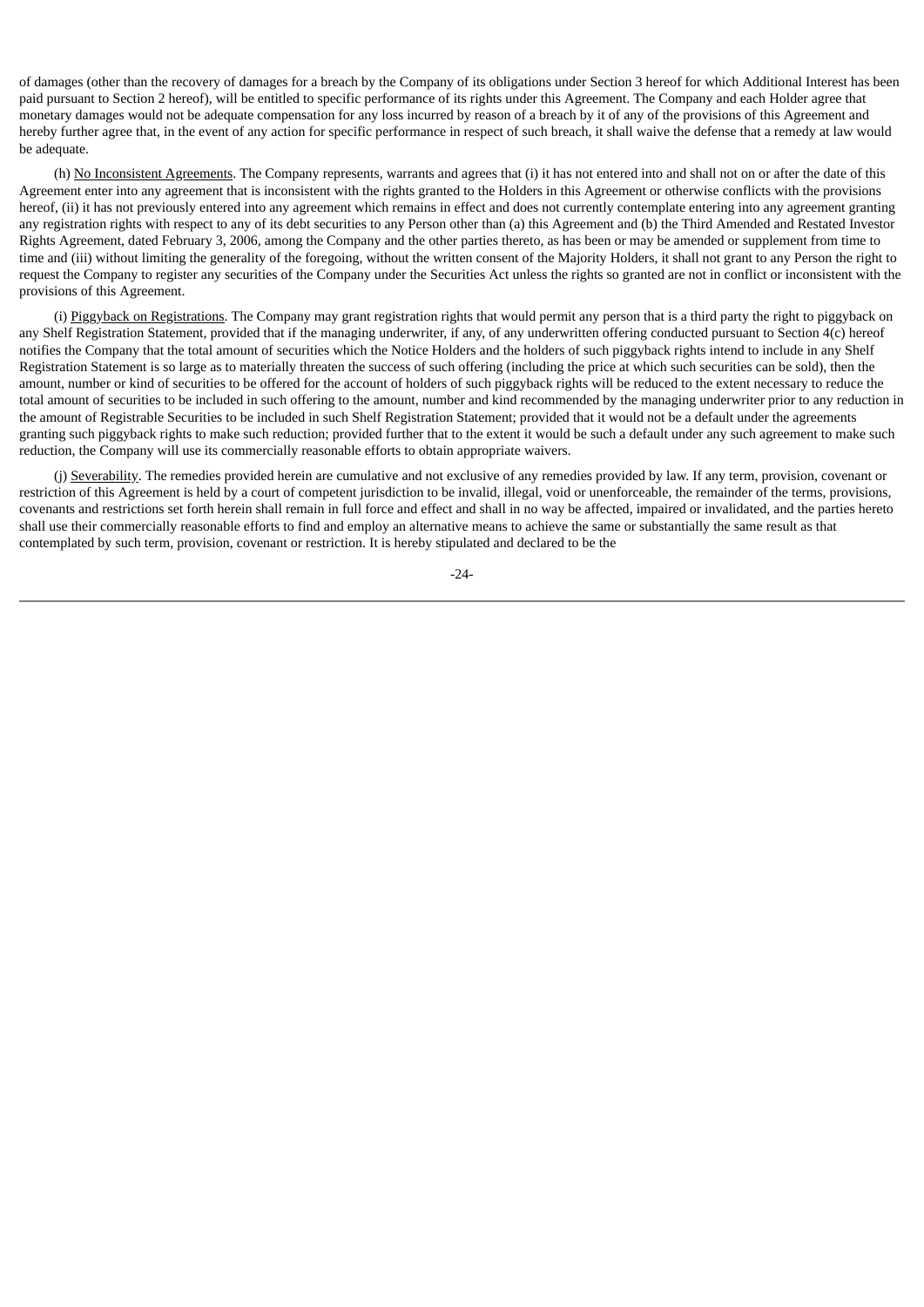intention of the parties that they would have executed the remaining terms, provisions, covenants and restrictions without including any term, provision, covenant or restriction that may be hereafter declared invalid, illegal, void or unenforceable.

(k) Survival. The respective indemnities, agreements, representations, warranties and each other provision set forth in this Agreement or made pursuant hereto shall remain in full force and effect regardless of any investigation (or statement as to the results thereof) made by or on behalf of any Holder, any director, officer or partner of such Holder, any agent or underwriter or any director, officer or partner thereof, or any controlling Person of any of the foregoing, and shall survive (x) the delivery and payment for the Notes pursuant to the Purchase Agreement and (y) the transfer and registration of Registrable Securities by holders of Registrable Securities.

(l) Securities Held by the Company, etc. Whenever the consent or approval of Holders of a specified percentage of Securities is required hereunder, Securities held by the Company or its Affiliates (other than subsequent Holders if such subsequent Holders are deemed to be Affiliates solely by reason of their holdings of such Securities) shall not be counted in determining whether such consent or approval was given by the Holders of such required percentage.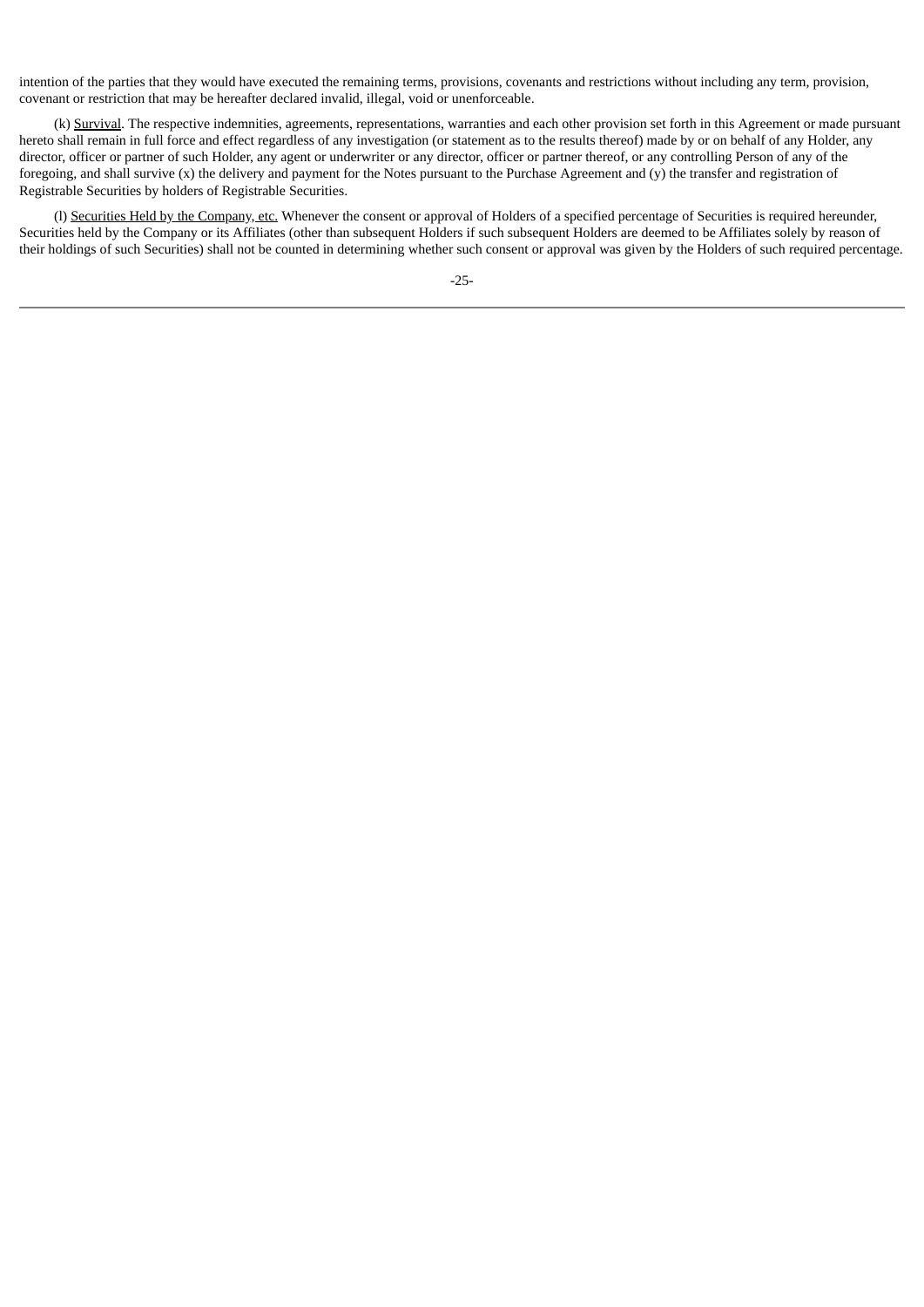If the foregoing is in accordance with your understanding of our agreement, kindly sign and return to us a counterpart hereof, whereupon this instrument will become a binding agreement between the Company and the Initial Purchasers in accordance with its terms.

Very truly yours,

## **THE COMPANY**

# INSULET CORPORATION

By: /s/ R. Anthony Diehl

Name: R. Anthony Diehl Title: General Counsel and Secretary